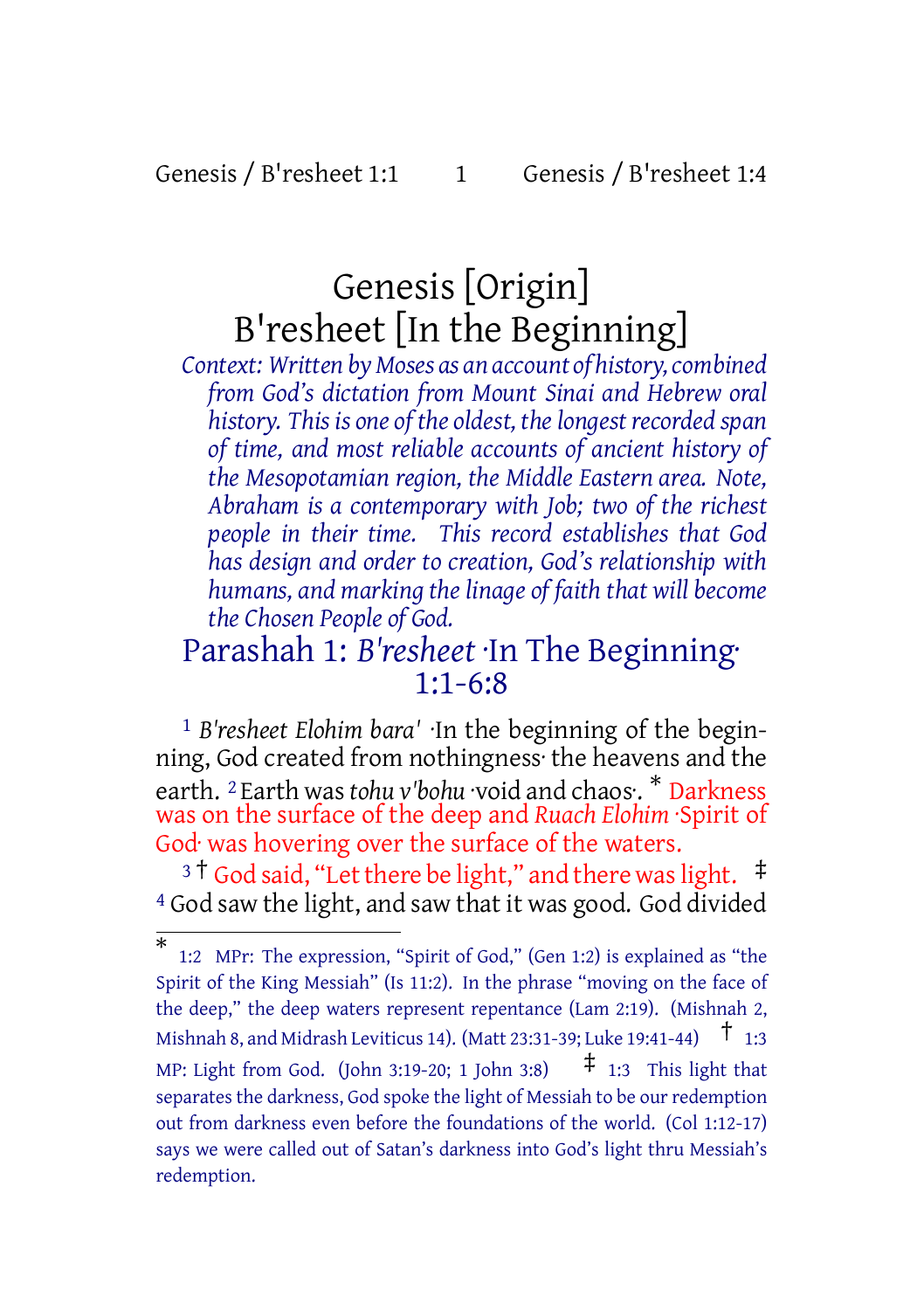#### *Genesis / B'resheet 1:5 2 Genesis / B'resheet 1:13*

the light from the darkness. <sup>5</sup> God called the light "day," and the darkness he called "night".  $\frac{1}{2}$  There was evening and there was morning, the first *yom* ·period of time, day·. \*

6 God said, "Let there be an expanse in the middle of the waters, and let it divide the waters from the waters." 7 God made the expanse, and divided the waters which were under the expanse from the waters which were above the expanse; and it was so.  $8$  God called the expanse "*shamayim* ·sky, heavens·". † There was evening and there was morning, a second *yom* ·period of time, day·.

9 God said, "Let the waters under the sky be gathered together to one place, and let the dry land appear;" and it was so. 10 God called the dry land "earth," and the gathering together of the waters he called "sea". God saw that it was good. 11 God said, "Let the earth yield grass, herbs yielding seeds, and fruit trees bearing fruit after their kind, with their seeds in it, on the earth;" and it was so. 12 The earth yielded grass, herbs yielding seed after their kind, and trees bearing fruit, with their seeds in it, after their kind; and God saw that it was good.  $\ddagger$  13 There

<sup>§</sup> 1:5 Day 1: God creates the division of *shamayim* ·sky, heaven· and *'aretz* ·earth·; then God separates *'owr* ·light· out of the *choshek* ·darkness·. The *'owr* ·light· part of the day is called *yom* ·period of time, daytime, day· and the dark part of the day is called *layil* ·night·.  $*$  1:5 The Hebrew word *yom* can be translated in five different ways. Daylight (12 hours), a single day (24 hours), a year, or an indefinite amount of time pointing to a day or event, such as Psalm 27:5 "in that day". † 1:8 Day 2: God divides the *mayim* ·waters· creating the earth water and the *shamayim* ·sky, heavens· or literally ·above waters<sup>.</sup> Scientifically this shows there is a water cycle. Also, the sky includes water; atmosphere is water, dust, and gas.  $\pm$  1:12 Day 3: God separates the *yam* ·sea· and the *'aretz* ·earth·. Plants being to grow.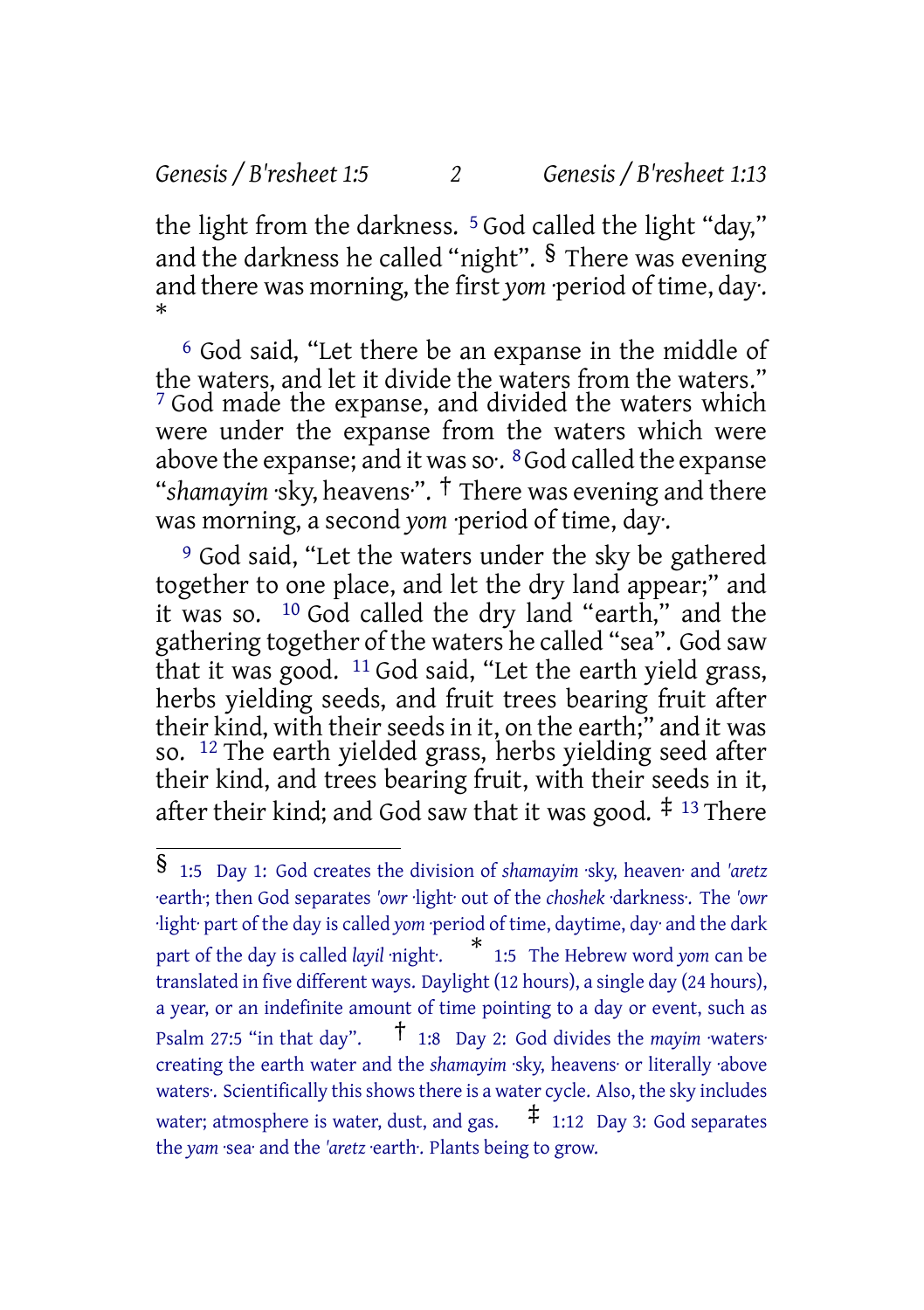### Genesis / B'resheet 1:14 3 Genesis / B'resheet 1:24

was evening and there was morning, a third *yom* ·period of time, day·.

*(A:2)* 14 God said, "Let there be lights in the expanse of sky to divide the day from the night; and let them be for signs to mark seasons and appointed times, days, and years; 15 and let them be for lights in the expanse of sky to give light on the earth;" and it was so. 16 God made the two great lights: the greater light to rule the day, and the lesser light to rule the night. He also made the stars. <sup>17</sup> God set them in the expanse of sky to give light to the earth, 18 and to rule over the day and over the night, and to divide the light from the darkness. God saw that it was good. § <sup>19</sup> There was evening and there was morning, a fourth *'yom* ·period of time, day·.

20 God said, "Let the waters abound with living creatures, and let birds fly above the earth in the open expanse of sky." <sup>21</sup> God created the large sea creatures and every living creature that moves, with which the waters swarmed, after their kind, and every winged bird after its kind. God saw that it was good. 22 God blessed them, saying, "Be fruitful, and multiply, and fill the waters in the seas, and let birds multiply on the earth." \* <sup>23</sup> There was evening and there was morning, a fifth *'yom* ·period of time, day·.

*(A:3)* 24 God said, "Let the earth produce *nefesh chai* ·soul living· creatures after their kind, livestock, creeping

<sup>§</sup> 1:18 Day 4: God separates day and night with sun and moon called *ma'or* ·lights· and the *chochavi'm* ·stars·; this gives us *'owr* ·light·. These lights help identify the *mo'adim* ·seasons, appointed times·. God's calendar has both the harvest schedule and special feast days called *mo'adim* ·seasons, appointed times<sup>·</sup> (see Lev. 23). 1:22 Day 5: God populates the above and below waters, the *mayim* and *shamayim*, with creatures that possess a *nefesh chai* ·soul living·. The animals are told to multiply.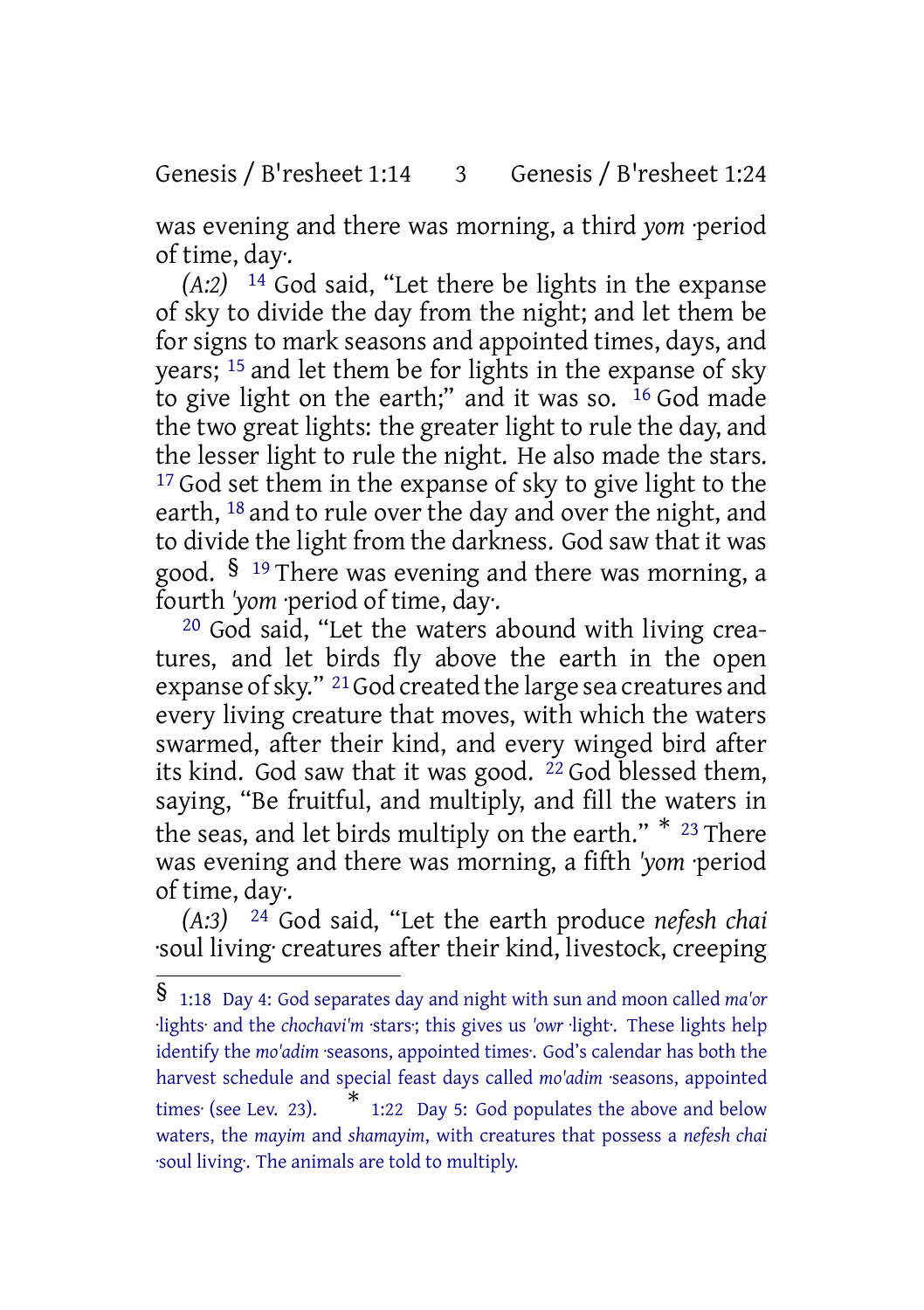### Genesis / B'resheet 1:25 4 Genesis / B'resheet 1:30

things, and animals of the earth after their kind;" and it was so. 25 God made the animals of the earth after their kind, and the livestock after their kind, and everything that creeps on the ground after its kind.  $\dagger$  God saw that it was good.

26 God said, "Let us make a *'adam* ·human· in our image, after our likeness: and let them have authority  $\ddagger$  over the fish of the sea, and over the birds of the sky, and over the livestock, and over all the earth, and over every creeping thing that creeps on the earth." 27 *God* created man *in his own likeness.* § In God's image he *created him; zachar ·male· and n'keivah ·female·* \* he created them. <sup>28</sup> † God blessed them. God said to them, "Be fruitful, multiply, fill the earth, and bring it into subjection, subdue it. Have authority over the fish of the sea, over the birds of the sky, and over every living thing that moves on the earth." 29 God said, "Behold, I have given you every herb yielding seed, which is on the surface of all the earth, and every tree, which bears fruit yielding seed. It will be your food. 30 To every animal of the earth, and to every bird of the

<sup>†</sup> 1:25 Day 6a: God populates the earth with creatures that possess <sup>a</sup> *nefesh chai* ·soul living·. God creates various plants to populate the earth. ‡ 1:26 Hebrew *radah* ·dominion, authority· is like unto a king and his kingdom leadership. The resources of the kingdom is in *chavash* ·subjection to· the king. The king is to govern wisely, not abusing the resources, but rather to use resources to grow the kingdom healthy and strong; the king takes responsibility for his kingdom.  $\frac{127}{2}$  Quoted in James 3:9 \* 1:27 Quoted in Matt 19:4; Mark 10:6 † 1:28 Gen 1:28 (#7.432): T. To be fruitful and multiply, to fill the earth and *kavash* ·subdue it / bring into submission / conquer it· and *radah* ·rule over / have dominion over· the creatures / R. To have children with one's wife T. Note: *Kavash* ·subdue / conquer· or *radah* ·to have dominion / rule over· in Hebrew is understood as to have dominion as a king who is both tender and firm who rightly controls his subjects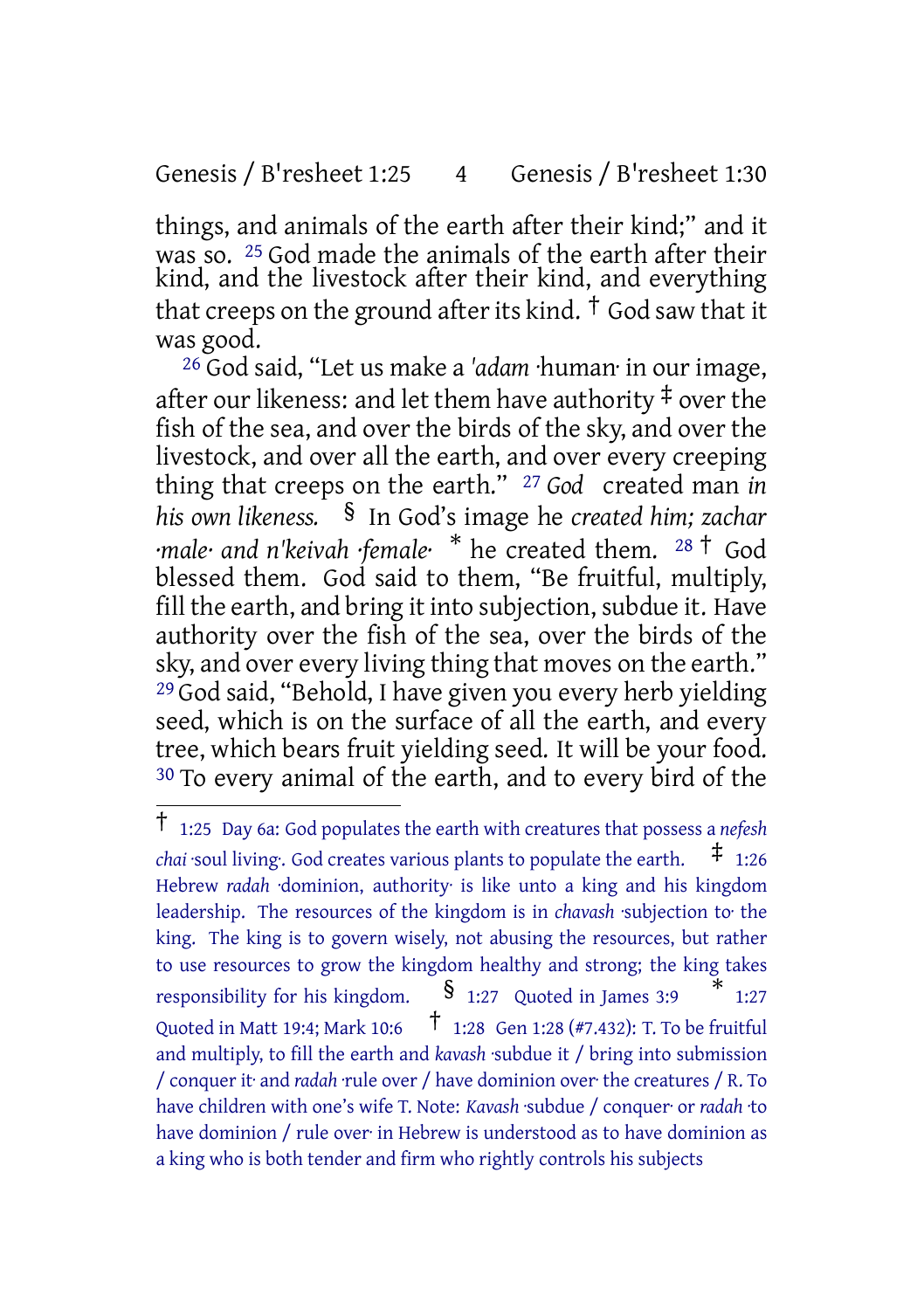Genesis / B'resheet 1:31 5 Genesis / B'resheet 2:7

sky, and to everything that creeps on the earth, in which there is life, I have given every green herb for food;" and it was so. ‡

 $31$  God saw everything that he had made, and, behold, it was *m'ohd tov* ·exceedingly good·. There was evening and there was morning, a sixth *'yom* ·period of time, day·.

### 2

<sup>1</sup> The heavens, the earth, and all their vast array were finished. 2 *On the seventh 'yom ·period of time, day· God finished his work which he had done; and he shavat ·rested·* \* on the seventh day from all his work which he had done. <sup>3</sup> God blessed the seventh day, and made it set apart holy, because he rested in it from all his work of *barah'* ·creation from nothingness· which he had done. †

*(A:4, S:2)* 4 This is the history of the generations of the heavens and of the earth when they were created. On the day that ADONAI God made earth and heaven, 5 no plant of the field was yet in the earth, and no herb of the field had yet sprung up; for ADONAI God had not caused it to rain on the earth. There was no human to till the ground, ‡ <sup>6</sup> but a mist went up from the earth, and watered the whole surface of the ground. <sup>7</sup> ADONAI God formed and framed a human from the dust of ground, and breathed

<sup>‡</sup> 1:30 Day 6b: God creates *'adam* ·human being· in his own likeness, this is unique to all other creation. Representing all of God's spectrum, he creates both *zachar* ·male· and *n'keivah* ·female·; representing his unity oneness, God establishes marriage as a oneness and marital intimacy as a bond (Gen 2:24-25). Humans are given both work and sustenance. \* 2:2 Quoted in Heb 4:4  $\uparrow$  2:3 Day 7: God rests and appreciates his creation; He spoke and, in obedience, creation came into being (Col 1:12-17). In Hebrew, *shavat* means ·rested·; this is why the seventh day is called *Shabbat* ·repose, desist· (Ex. 20:11).  $\uparrow$  2:5 There was no *'adam* ·human· to till the *'adamah* ·ground·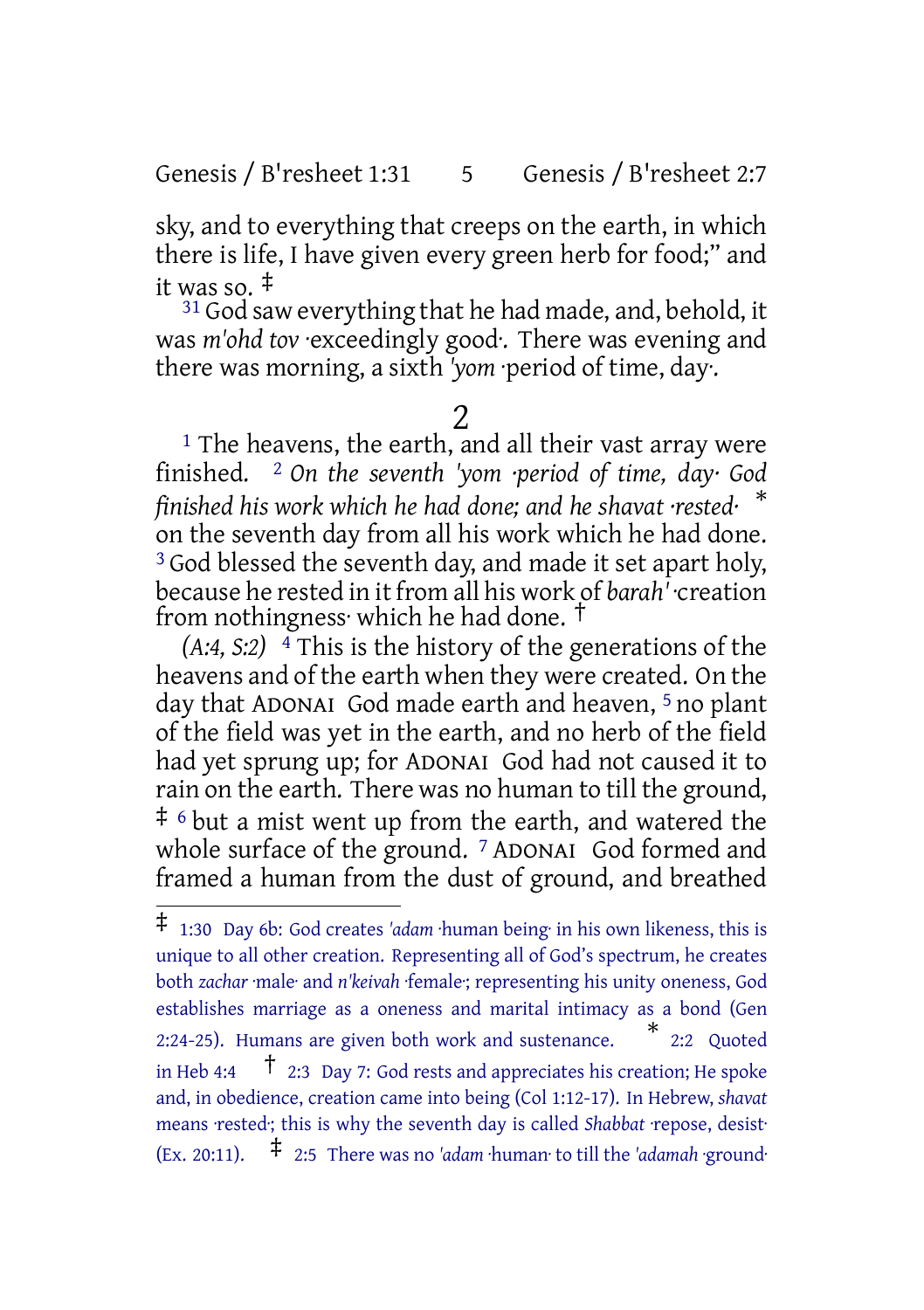Genesis / B'resheet 2:8 6 Genesis / B'resheet 2:17

into his nostrils the breaths of lives; and *man became a living soul.* § \* <sup>8</sup> ADONAI God planted a garden eastward, in Eden [Delight], and there he put the man whom he had formed. 9Out of the ground ADONAI God made every tree to grow that is pleasant to the sight, and good for food, including the *'etzchai ·tree of life· in the middle of the garden* <sup> $\dagger$ </sup> and the tree of the knowledge of good and evil.  $\ddagger$  <sup>10</sup> A river went out of Eden [Delight] to water the garden; and from there it was parted, and became the source of four rivers. 11 The name of the first is Pishon: it flows through the whole land of Havilah, where there is gold; 12 and the gold of that land is good. Bdellium and onyx stone are also there. 13 The name of the second river is Gihon. It is the same river that flows through the whole land of Cush. <sup>14</sup> The name of the third river is Hiddekel. This is the one which flows in front of Assyria [Level plain]. The fourth river is the Euphrates [Fruitful]. 15 ADONAI God took the man, and put him into the garden of Eden [Delight] to cultivate and keep it. 16 ADONAI God enjoined the man, saying, "You may freely eat of every tree of the garden; <sup>17</sup> but you shall not eat of the tree of the knowledge of good and evil; for in the day § that you eat of it, you will

<sup>§ 2:7</sup> Quoted in 1 Cor 15:45 \* 2:7 Day 6b: God *yatzar* ·formed, framed· the *'adam* ·human· from the ground dust. God breathes the *nish'mat chayim* ·breaths of lives· into the human and the human becomes a *nefesh chai* ·soul living·. Unique to other creatures with a living soul, humans are given both soul and spirit, that is physical life and spiritual life united.  $\uparrow$  2:9 Quoted in Rev 2:7  $\pm$  2:9 Day 6a: God creates various plants to populate the earth. In a special place, *Gan-'Eden* ·Garden Paradise, Garden Delight·, God interacts with the first humans. In this place is the *'etz chai* ·tree of life· and the tree of knowledge of *tov v' rah* ·good and evil·. Humans are given both work and sustenance. § 2:17 This is an example of *yom* being used as an indefinite day in the future. What type of death was God making reference to?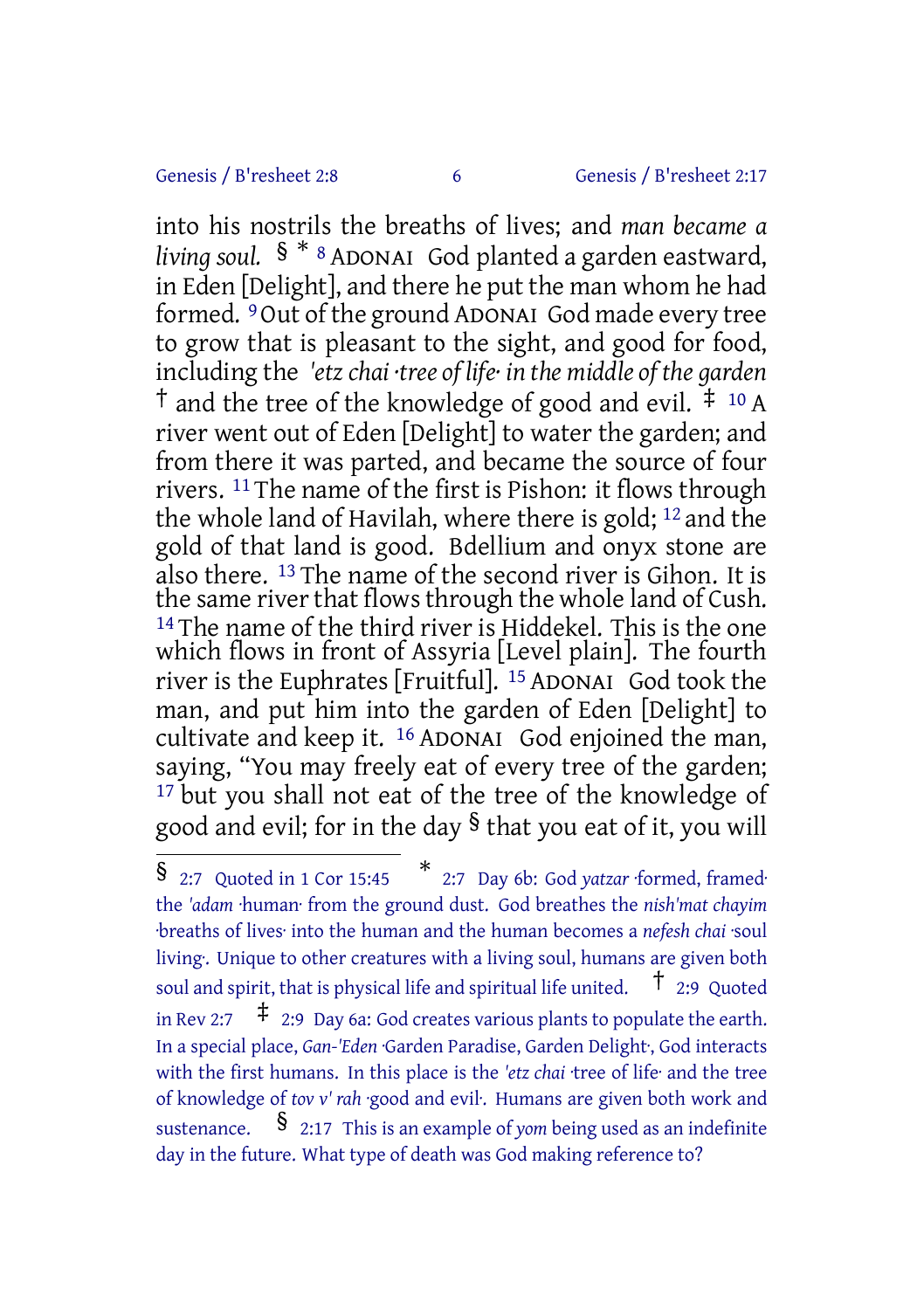# Genesis / B'resheet 2:18 7 Genesis / B'resheet 2:24

surely have death."

18 ADONAI God said, "It is not good for the man to be alone. \* I will make him a help-mate suitable for him." 19 Out of the ground ADONAI God formed every animal of the field, and every bird of the sky, and brought them to the man to see what he would call them. Whatever the man called every living creature became its name. † *(S:3)* 20 The man gave names to all livestock, and to the birds of the sky, and to every animal of the field; but for man there was not found a helper suitable for him. 21 ADONAI God caused the man to fall into a deep sleep. As the man slept, he took one of his ribs, and closed up the flesh in its place. 22 ADONAI God refined and fashioned an *'ishah* ·wife woman· from the rib which had taken from the man, and brought her to the man. <sup>23</sup> The man said, "This is now bone of my bones, and flesh of my flesh. She will be called '*'ishah* ·wife woman·,' because she was taken out of *'ish* ·husband man·." ‡ § <sup>24</sup>*Therefore a husbandmanwill leave hisfather and his mother, andwill dabak ·cling to, worship· with*

<sup>\*</sup> 2:18 This is the first time God has identified something *lo-tov* ·not good·, everything else God made was declared *tov* ·good·, even the tree of knowledge. What does this unique statement "not good" tell us?  $\uparrow$  2:19 God invites Adam to create in a similar fashion as God did; Adam is allowed to declare for each animal a unique name, the name identifies an essential character of each animal.  $\pm$  2:23 With Hebrew inserted: "(v22) ADONAI God fashioned an *'ishah* ·wife woman· from the rib which had taken from the *'adam* ·man·, and brought her to the 'adam. (v23) The man said, 'This is now bone of my bones, and flesh of my flesh. She will be called "*'ishah* ·wife woman·," because she was taken out of *'ish* ·husband man:' "  $\frac{1}{2}$  2:23 Adam [Human, Red earth] makes an astounding statement, repeating what God had said. It takes an *'ishah* ·wife woman· to make an *'adam* ·male, human· into a *'ish* ·husband man·.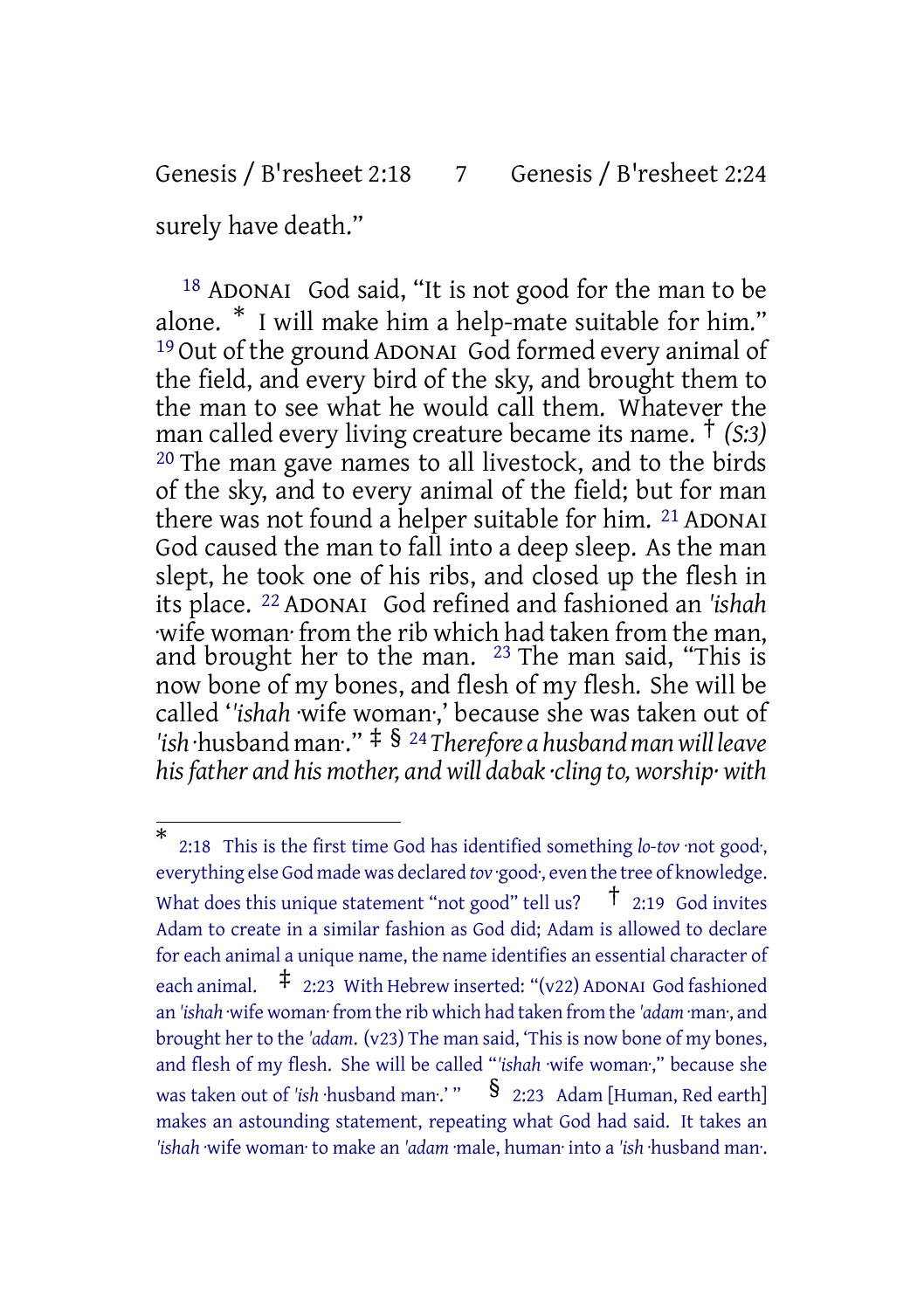Genesis / B'resheet 2:25 8 Genesis / B'resheet 3:8

*his* wife woman, and they will be echad ·one· flesh.  $*$  <sup>†</sup> <sup>25</sup> The husband man and his wife woman were both naked, and they were not ashamed. ‡

# 3

<sup>1</sup> Now the serpent was more subtle than any animal of the field which ADONAI God had made. He said to the woman, "Has God really said, 'You shall not eat of any tree of the garden?' "

<sup>2</sup> The woman said to the serpent, "We may eat fruit from the trees of the garden, 3 but not the fruit of the tree which is in the middle of the garden. God has said, 'You shall not eat of it. You shall not touch it, lest you die.' " \* †

<sup>4</sup> The serpent said to the woman, "You won't surely die, <sup>5</sup> for God knows that in the day you eat it, your eyes will be opened, and you will be like God, knowing good and evil."

6 When the woman saw that the tree was good for food, and that it was a delight to the eyes, and that the tree was to be desired to make one wise, she took some of its fruit, and ate; and she gave some to her husband with her, and he ate it, too.  $7$  Their eyes were opened, and they both knew that they were naked. They sewed fig leaves together, and made coverings for themselves. 8 They *sh'ma* ·heard obeyed· ADONAI God's voice walking

<sup>\*</sup> 2:24 Quoted in Matt 19:5; Mark 10:7-8; <sup>1</sup> Cor 6:16; Eph 5:31 † 2:24 From this verse, we see and know that "marriage" was established by God. ‡ 2:25 Day 6b: God formed the male out of dust, God *banah* fashioned the female out of his rib to be a helpmate; she is not above him nor below him, she is equal from hisside. God establishes marriage as a reflection of His own characteristics in unity and blesses intimacy in marriage. \* 3:3 Compare what the woman says with what God told the man in (Gen 2:16).  $\pm$  3:3 Compare (Gen 2:7, 2:16) with (Gen 3: 3-4, 3:23-24). What kind of death is God referring to as punishment?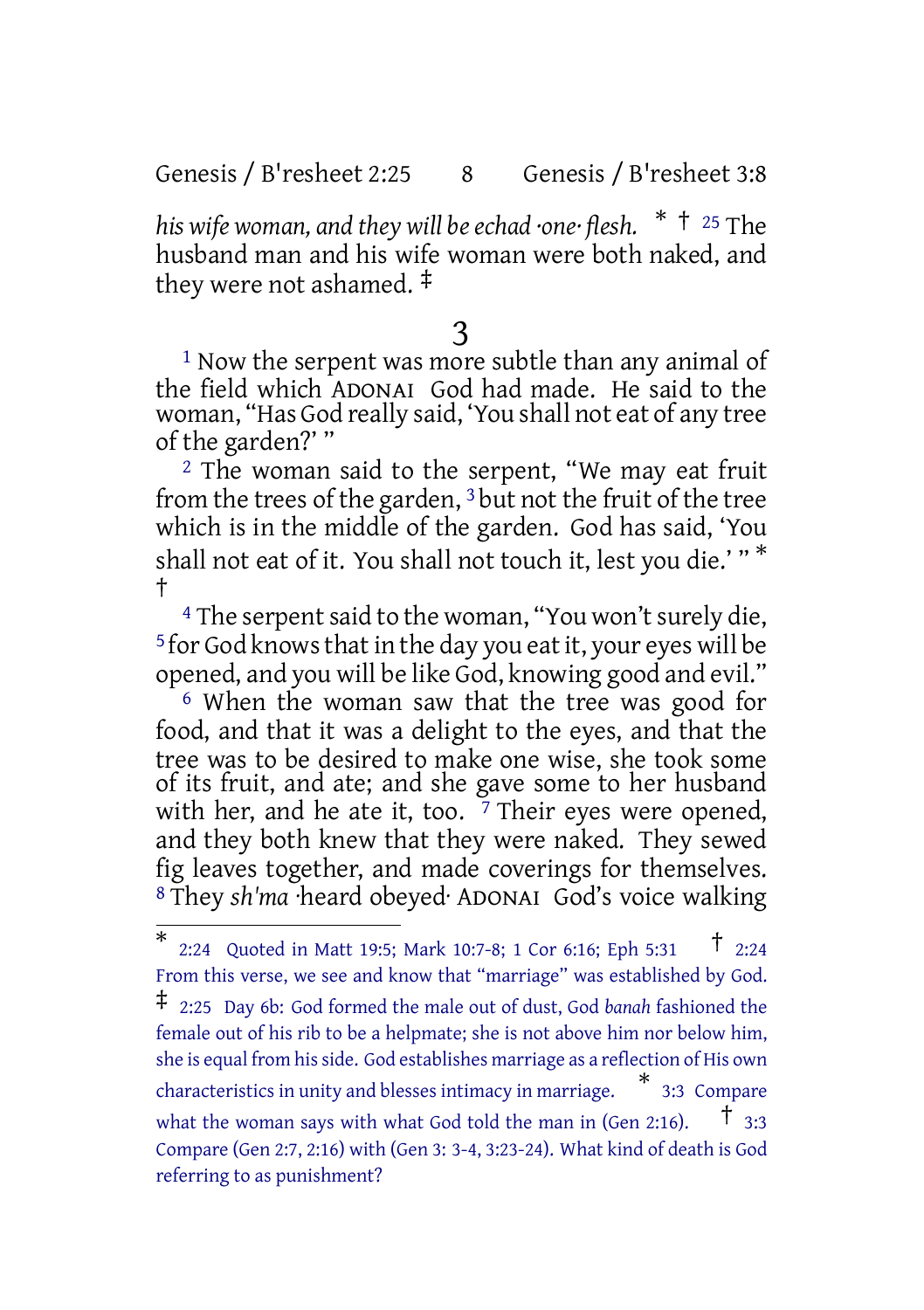Genesis / B'resheet 3:9 9 Genesis / B'resheet 3:16

in the garden in the cool of the day, and the man and his wife hid themselves from the presence of ADONAI God among the trees of the garden.

9 ADONAI God called to the man, and said to him, "Where are you?"

10 The man said, "I *sh'ma* ·heard obeyed· your voice in the garden, and I was afraid, because I was naked; and I hid myself."

11 God said, "Who told you that you were naked? Have you eaten from the tree that I enjoined you not to eat from?"

 $12$  The man said, "The woman whom you gave to be with me, she gave me fruit from the tree, and I ate it."

13 ADONAI God said to the woman, "What have you done?"

The woman said, "The serpent deceived me, and I ate."

14 ADONAI God said to the serpent,

"Because you have done this,

you are cursed above all livestock,

and above every animal of the field.

You shall go on your belly

and you shall eat dust all the days of your life.

 $15 \nmid$  I will put hostility between you and the woman, and between your offspring and her offspring.

§ He will bruise your head,

and you will bruise his heel."

16 To the woman he said,

"I will greatly multiply your pain in childbirth. In pain you will bear children.

<sup>‡</sup> 3:15 MP: Enmity between "Thy seed and her seed" Women have ovum, notseed as males, therefore thisis a miraculous birth. (Luke 1:35; John 12:31)

<sup>§ 3:15</sup> MP: Messiah's heels bruise the serpent's head. The serpent retaliates, butis hurled down from power. (John 12:31-33; Heb 2:14-15; Rev 12:10, 20:1-3)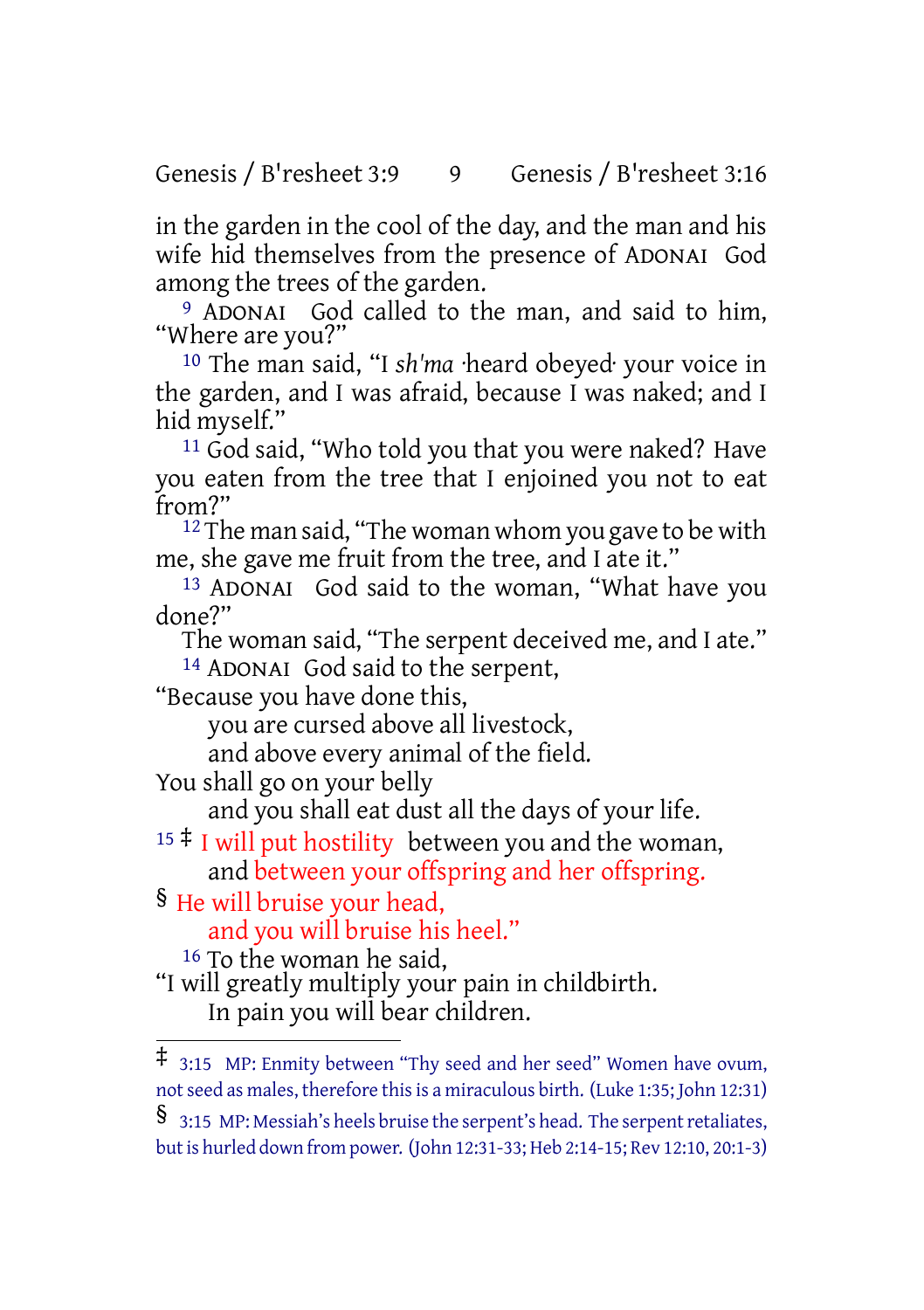Genesis / B'resheet 3:17 10 Genesis / B'resheet 3:24

Your desire will be for your husband,

and he will have authority over you."

17 To Adam [Human, Red earth] he said,

"Because you have *sh'ma* ·hear obey· your wife's voice,

and ate from the tree,

about which I enjoined you, saying, 'You shall not eat of it,'

the ground is *cursed* for your sake.

You will eat from it with much labor all the days of your life.

<sup>18</sup> *It will yield thorns and thistles* \* to you; and you will eat the herb of the field.

19 By the sweat of your face will you eat bread until you *teshuvah* ·complete return· to the ground,

for out of it you were taken.

For you are dust,

and to dust you shall made *teshuvah* ·complete return·."

20 The man called his wife Eve [Life] because she would be the mother of all the living. <sup>21</sup> ADONAI God made coats of animal skins for Adam [Human, Red earth] and for his wife, and clothed them.

*(A:5, S:4)* 22 ADONAI God said, "Behold, the man has become like one of us, knowing good and evil. Now, lest he reach out his hand, and also take of the tree of life, and eat, and live forever..." 23 Therefore ADONAI God physically sent him out from the garden of Eden [Delight], to till the ground from which he was taken. 24 So he *gahrash* ·relationally divorced· the man; and he placed cherubim at the east of the garden of Eden, and a flaming sword which turned every way, to guard the way to the tree of life.

<sup>\*</sup> 3:18 Quoted in Heb 6:8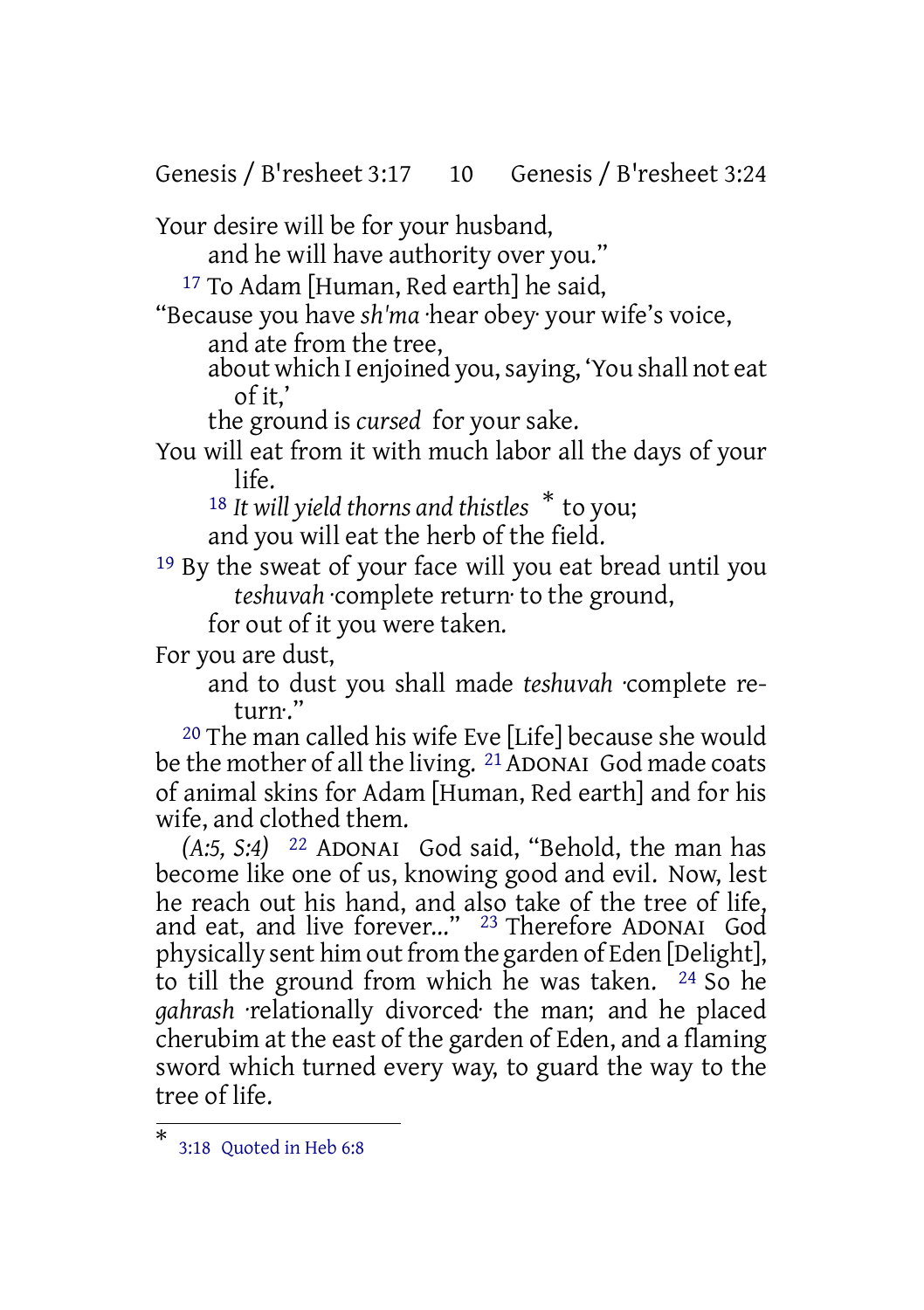#### Genesis / B'resheet 4:1 11 Genesis / B'resheet 4:12

# 4

<sup>1</sup> The man knew Eve [Life] his wife. She conceived, and gave birth to Cain [Acquisition], and said, "I have gotten a man with ADONAI 's help." 2Again she gave birth, to Cain [Acquisition]'s brother Abel [Vanity, Mourning]. Abel [Vanity, Mourning] was a keeper of sheep, but Cain [Acquisition] was a tiller of the ground.<sup>3</sup> As time passed, Cain [Acquisition] brought an offering to ADONAI from the fruit of the ground. 4 Abel [Vanity, Mourning] also brought some of the firstborn of his flock and of its fat. ADONAI respected Abel [Vanity, Mourning] and his offering, <sup>5</sup> but he didn't respect Cain [Acquisition] and his offering. Cain [Acquisition] was very angry, and the expression on his face fell. 6 ADONAI said to Cain [Acquisition], "Why are you angry? Why has the expression of your face fallen?  $7$  If you do well, won't it be lifted up? If you don't do well, sin crouches at the door. Its desire is for you, but you are to rule over it." 8 *Cain [Acquisition]* said to *Abel [Vanity, Mourning], his brother,* "Let's go into the field." While they were in the field, Cain [Acquisition] rose up against Abel [Vanity, Mourning], his brother, and *murdered* \* him.

9 ADONAI said to Cain [Acquisition], "Where is *Abel [Vanity, Mourning],* your brother?"

He said, "I don't know. Am I my brother's keeper?"

10 ADONAI said, "What have you done? *The* voice of your brother's *blood* cries to me from *the ground.* 11 Now you are cursed because of*the ground,* which has opened its mouth to receive your brother's *blood* † from your hand. 12 From now on, when you till the ground, it won't yield

<sup>\*</sup> 4:8 Quoted in <sup>1</sup> John 3:12 † 4:11 Quoted in Matt 23:35; Luke 11:51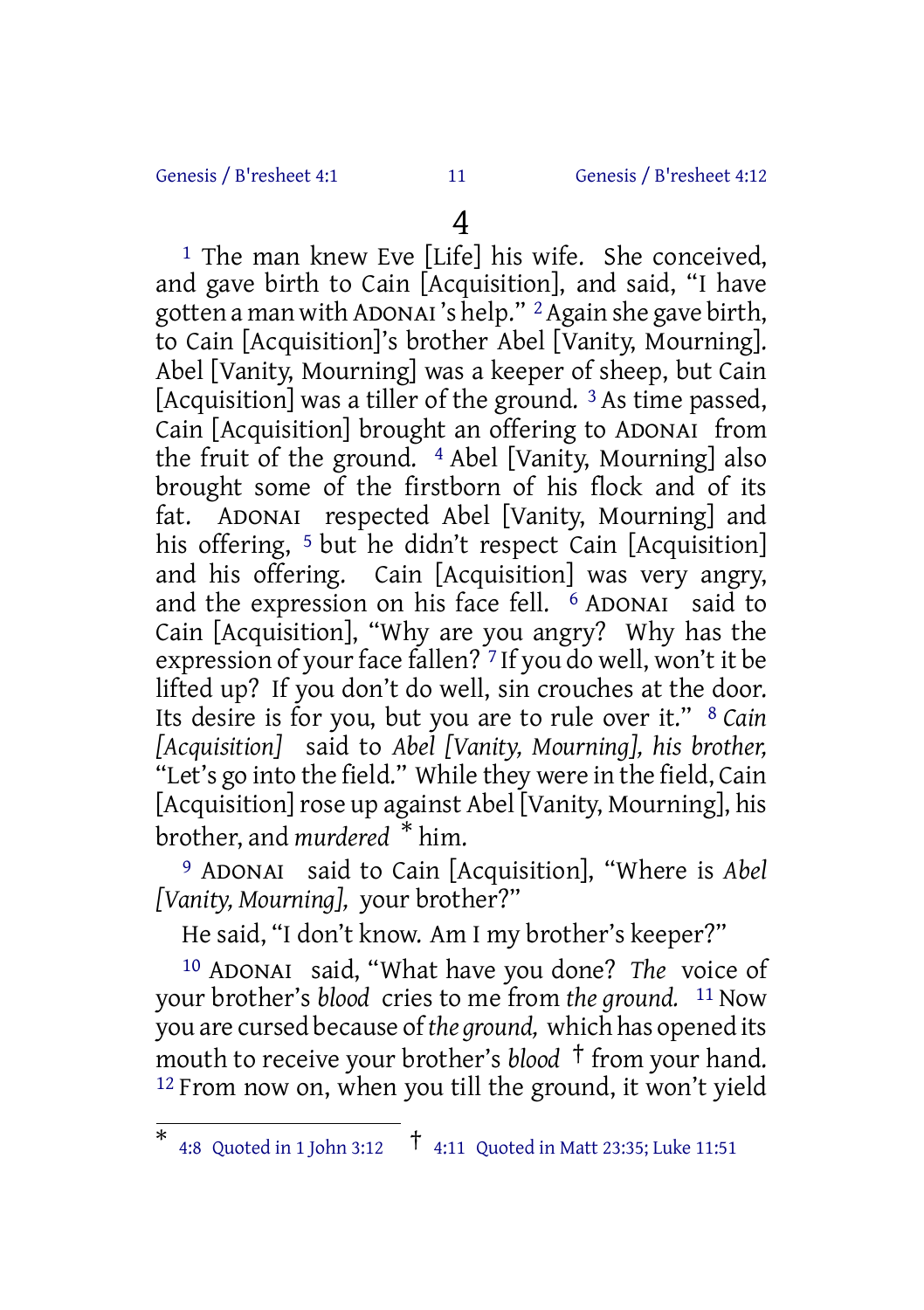its strength to you. You will be a fugitive and a wanderer in the earth."

13 Cain [Acquisition] said to ADONAI , "My punishment is greater than I can bear. 14 Behold, you have divorced and driven me out today from the surface of the ground. I will be hidden from your face, and I will be a fugitive and a wanderer in the earth. Whoever finds me will kill me."

15 ADONAI said to him, "Therefore whoever slays Cain [Acquisition], vengeance will be taken on him sevenfold." ADONAI appointed a sign for Cain [Acquisition], so that anyone finding him would not strike him.

<sup>16</sup> Cain [Acquisition] left ADONAI 's presence, and lived<br>the land of Nod, east of Eden [Delight]. <sup>17</sup> Cain in the land of Nod, east of Eden  $[Delight]$ . [Acquisition] knew his wife. She conceived, and gave birth to Enoch. He built a city, and called the name of the city, after the name of his son, Enoch. <sup>18</sup> To Enoch was born Irad. Irad became the father of Mehujael. Mehujael became the father of Methushael. Methushael became the father of Lamech. *(S:5)* 19 Lamech took two wives: the name of the first one was Adah, and the name of the second one was Zillah. 20 Adah gave birth to Jabal, who was the father of those who dwell in tents and have livestock. 21 His brother's name was Jubal, who was the father of all who handle the harp and pipe. 22 Zillah also gave birth to Tubal Cain [Acquisition], the forger of every cutting instrument of bronze and iron. Tubal Cain [Acquisition]'s sister was Naamah. <sup>23</sup> Lamech said to his wives,

"Adah and Zillah, *sh'ma* ·hear obey· my voice.

You wives of Lamech, listen to my speech,

for I have slain a man for wounding me,

a young man for bruising me.

24 If Cain [Acquisition] will be avenged seven times, truly Lamech seventy-seven times."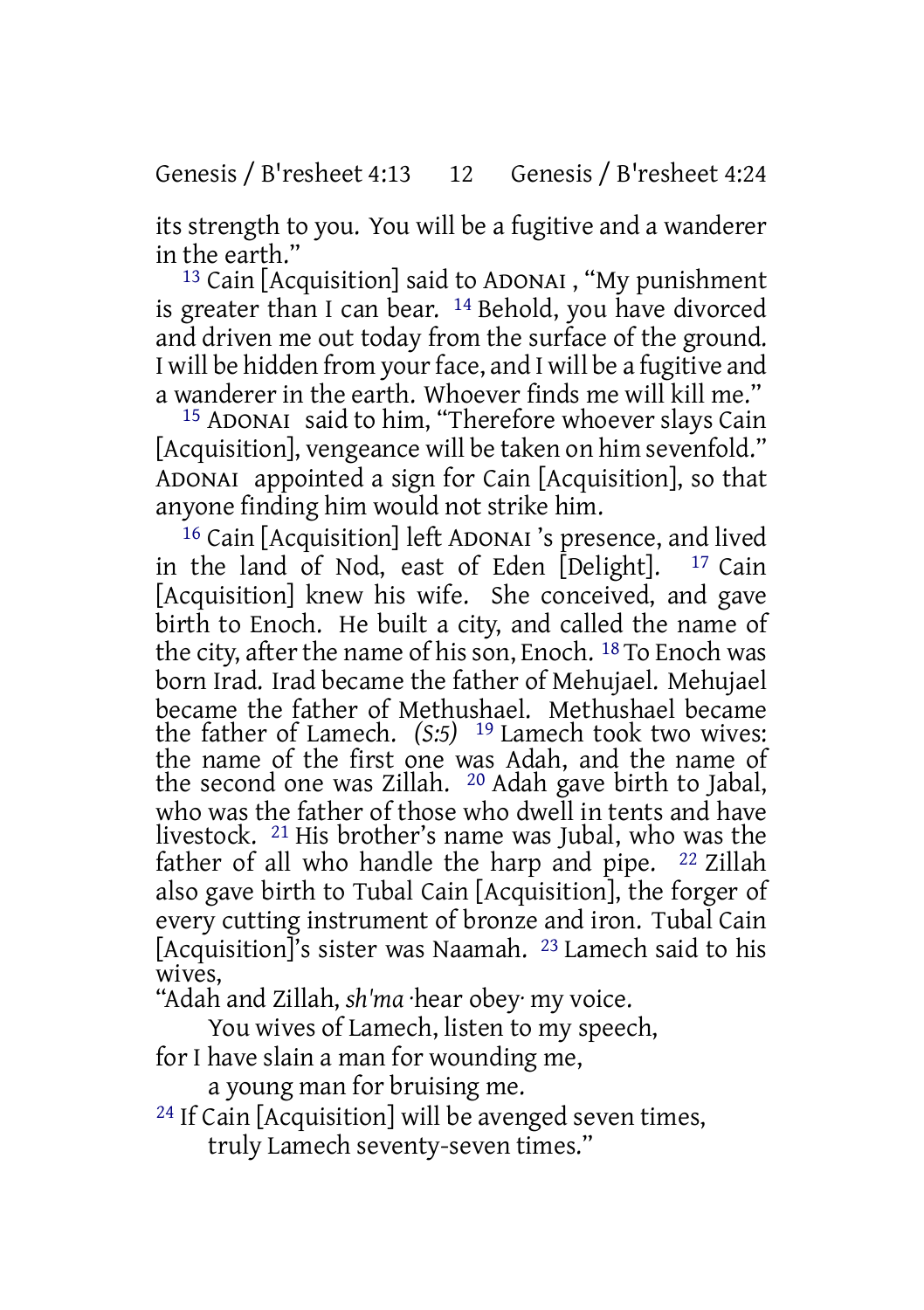Genesis / B'resheet 4:25 13 Genesis / B'resheet 5:10

25 Adam [Human, Red earth] knew his wife again. She gave birth to a son, and named him Seth [Appointed], saying, "for God has given me another child instead of Abel [Vanity, Mourning], for Cain [Acquisition] killed him." <sup>26</sup> A son was also born to Seth [Appointed], and he named him Enosh. At that time men began to call on ADONAI 's name.

### 5

*(6)* <sup>1</sup> This is \* the book of the generations of Adam [Human, Red earth]. In the day that God created man, he made him in God's likeness. 2 *He* created *them male and female,* † and blessed them. On the day they were created, he named them "Adam [Human, Red earth]". <sup>3</sup> Adam [Human, Red earth] lived one hundred thirty years, and became the father of a son in his own likeness, after his image, and named him Seth [Appointed]. <sup>4</sup> The days of Adam [Human, Red earth] after he became the father of Seth [Appointed] were eight hundred years, and he became the father of other sons and daughters. <sup>5</sup> All the days that Adam [Human, Red earth] lived were nine hundred thirty years, then he died.

6 Seth [Appointed] lived one hundred five years, then became the father of Enosh. 7 Seth [Appointed] lived after he became the father of Enosh eight hundred seven years, and became the father of other sons and daughters. 8 All of the days of Seth [Appointed] were nine hundred twelve years, then he died.

9 Enosh lived ninety years, and became the father of Kenan. 10Enosh lived after he became the father of Kenan,

<sup>\*</sup> 5:1 MPr: King Messiah will not come till all souls predestined for it have appeared in human bodies on earth. (Gen 5:1 in Midrash 24). (Rom 11:25)

<sup>†</sup> 5:2 Quoted in Matt 9:4; Mark 10:6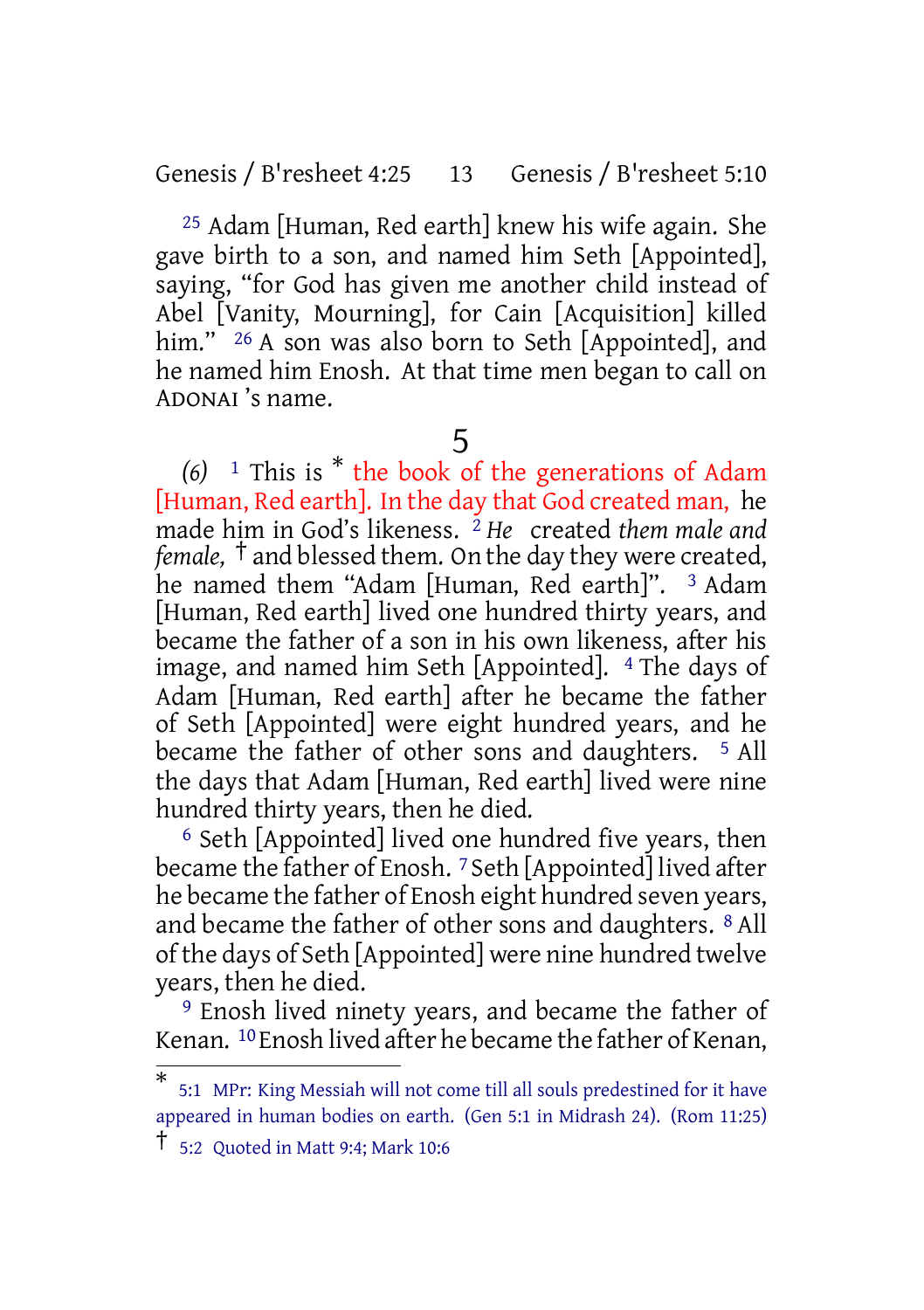Genesis / B'resheet 5:11 14 Genesis / B'resheet 5:27

eight hundred fifteen years, and became the father of other sons and daughters. <sup>11</sup> All of the days of Enosh were nine hundred five years, then he died.

12 Kenan lived seventy years, then became the father of Mahalalel. 13 Kenan lived after he became the father of Mahalalel eight hundred forty years, and became the father of other sons and daughters 14 and all of the days of Kenan were nine hundred ten years, then he died.

15 Mahalalel lived sixty-five years, then became the father of Jared. 16 Mahalalel lived after he became the father of Jared eight hundred thirty years, and became the father of other sons and daughters. 17 All of the days of Mahalalel were eight hundred ninety-five years, then he died.

18 Jared lived one hundred sixty-two years, then became the father of Enoch. 19 Jared lived after he became the father of Enoch eight hundred years, and became the father of other sons and daughters. 20 All of the days of Jared were nine hundred sixty-two years, then he died.

<sup>21</sup> Enoch lived sixty-five years, then became the father of Methuselah. 22After Methuselah's birth, Enoch walked with God for three hundred years, and became the father of more sons and daughters. 23All the days of Enoch were three hundred sixty-five years. 24 Enoch walked with God, and *he was not found, for God took him.* ‡

*(7)* 25 Methuselah lived one hundred eighty-seven years, then became the father of Lamech. 26 Methuselah lived after he became the father of Lamech seven hundred eighty-two years, and became the father of other sons and daughters. 27 All the days of Methuselah were nine hundred sixty-nine years, then he died.

<sup>‡</sup> 5:24 Quoted in Heb 11:5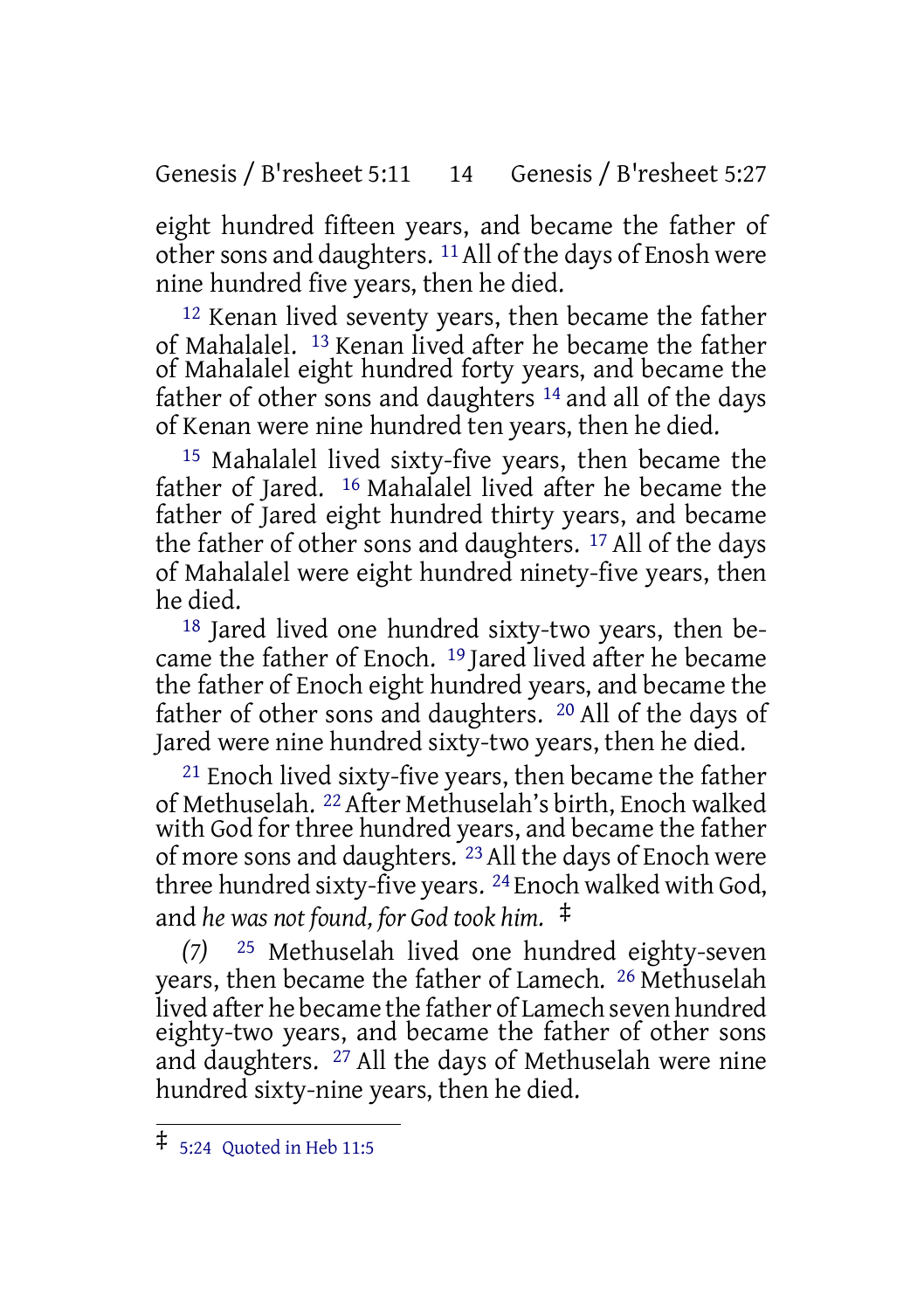28 Lamech lived one hundred eighty-two years, then became the father of a son. <sup>29</sup> He named him Noah [Rest], saying, "This one will comfort us in our work and in the toil of our hands, caused by the ground which ADONAI has cursed." 30 Lamech lived after he became the father of Noah [Rest] five hundred ninety-five years, and became the father of other sons and daughters. 31 All the days of Lamech were seven hundred seventy-seven years, then he died.

32 Noah [Rest] was five hundred years old, then Noah [Rest] became the father of Shem [Name], Ham [Hot, Intensity, Passion], and Japheth [Enlargement, Spreading wide].

6

1 When men began to multiply on the surface of the ground, and daughters were born to them, 2 *Beni-Elohim* ·Sons of Elohim God· saw that men's daughters were beautiful, and they took any that they wanted for themselves as wives. 3 ADONAI said, "My Spirit will not strive with man forever, because he also is flesh; so his days will be one hundred twenty years." 4 The Nephilim were in the earth in those days, and also after that, when the *Beni-Elohim* ·Sons of Elohim God· came in to men's daughters and had children with them. Those were the mighty men who were of old, men of renown.

*(Maftir ·Conclusion·)* 5 ADONAI saw that the wickedness of man was great in the earth, and that every imagination of the thoughts of man's heart was continually only evil. 6 ADONAI was sorry that he had made man on the earth, and it grieved him in his heart. 7 ADONAI said, "I will destroy man whom I have created from the surface of the ground— man, along with animals, creeping things, and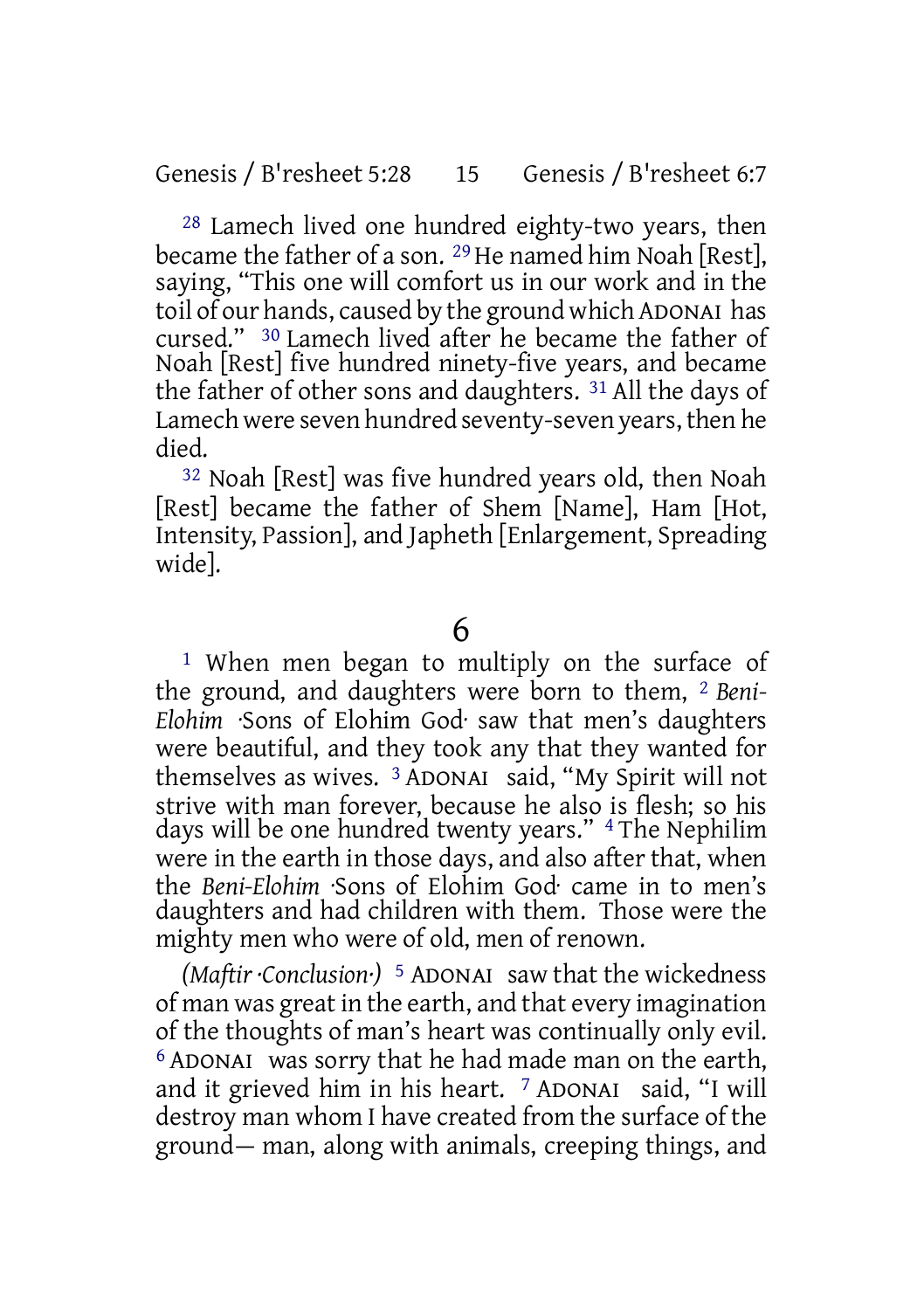Genesis / B'resheet 6:8 16 Genesis / B'resheet 6:17

birds of the sky— for I am sorry that I have made them." 8 But Noah [Rest] found *chen* ·grace· in ADONAI 's eyes.

*Haftarah B'resheet ·Taking leave · In The Beginning·:*

*Yesha'yahu / Isaiah 42:5-43:10 (A); 42:5-21 (S)*

*B'rit Hadashah ·New Covenant·: John 1:1-18*

# Parashah 2: *Noach* ·Noah [Rest]· 6:9-11:32

<sup>9</sup> This is the history of the generations of Noah [Rest]: Noah [Rest] was a upright man, blameless among the people of his time. Noah [Rest] walked with God. 10 Noah [Rest] became the father of three sons: Shem [Name], Ham Hot, Intensity, Passion], and Japheth [Enlargement, Spreading widel.  $^{11}$  The earth was corrupt before God, and the earth was filled with violence. 12 God saw the earth, and saw that it was corrupt, for all flesh had corrupted their way on the earth.

13 God said to Noah [Rest], "I will bring an end to all flesh, for the earth is filled with violence through them. Behold, I will destroy them and the earth. 14 Make a ship of gopher wood. You shall make rooms in the ship, and shall seal it inside and outside with pitch. <sup>15</sup> This is how you shall make it. The length of the ship shall be three hundred cubits [450 ft; 1,372 m], its width fifty cubits [75] ft; 228.6 m], and its height thirty cubits [45 ft; 137.16 m]. 16 You shall make a roof in the ship, and you shall finish it to a cubit [18 in; 45.72 cm] upward. You shall set the door of the ship in its side. You shall make it with lower, second, and third levels. 17 I, even I, do bring the flood of waters on this earth, to destroy all flesh having the breath of life from under the sky. Everything that is in the earth will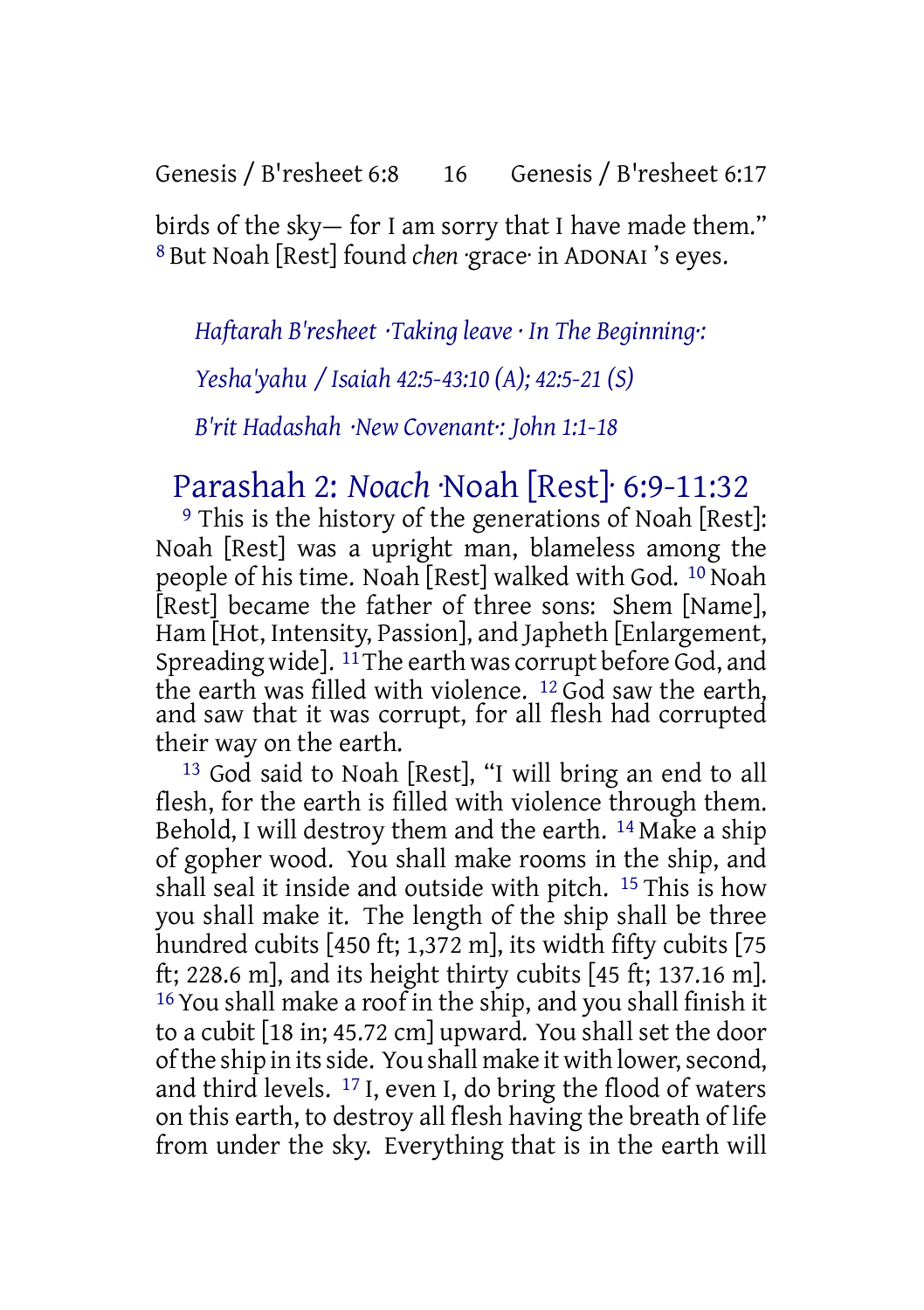#### Genesis / B'resheet 6:18 17 Genesis / B'resheet 7:9

die. 18 But I will establish my covenant ·binding contract between two or more parties· with you. You shall come into the ship, you, your sons, your wife, and your sons' wives with you.  $19$  Of every living thing of all flesh, you shall bring two of every sort into the ship, to keep them alive with you. They shall be male and female.  $20$  Of the birds after their kind, of the livestock after their kind, of every creeping thing of the ground after its kind, two of every sort will come to you, to keep them alive. 21 Take with you of all food that is eaten, and gather it to yourself; and it will be for food for you, and for them." <sup>22</sup>Thus Noah [Rest] did. He did all that God enjoined him.

7

*(2)* 1 ADONAI said to Noah [Rest], "Come with all of your household into the ship, for I have seen your righteousness before me in this generation. <sup>2</sup> You shall take seven pairs of every clean animal with you, the male and his female. Of the animals that are not clean, take two, the male and his female. <sup>3</sup> Also of the birds of the sky, seven and seven, male and female, to keep seed alive on the surface of all the earth.  $4$  In seven days, I will cause it to rain on the earth for forty days and forty nights. Every living thing that I have made, I will destroy from the surface of the ground."

5 Noah [Rest] did everything that ADONAI enjoined him.

 $6$  Noah [Rest] was six hundred years old when the flood of waters came on the earth. 7 *Noah [Rest] went into the ship* with his sons, his wife, and his sons' wives, because of *the flood waters.* \* <sup>8</sup> Clean animals, unclean animals, birds, and everything that creeps on the ground <sup>9</sup> went

<sup>\*</sup> 7:7 Quoted in Matt 24:37; Luke 17:27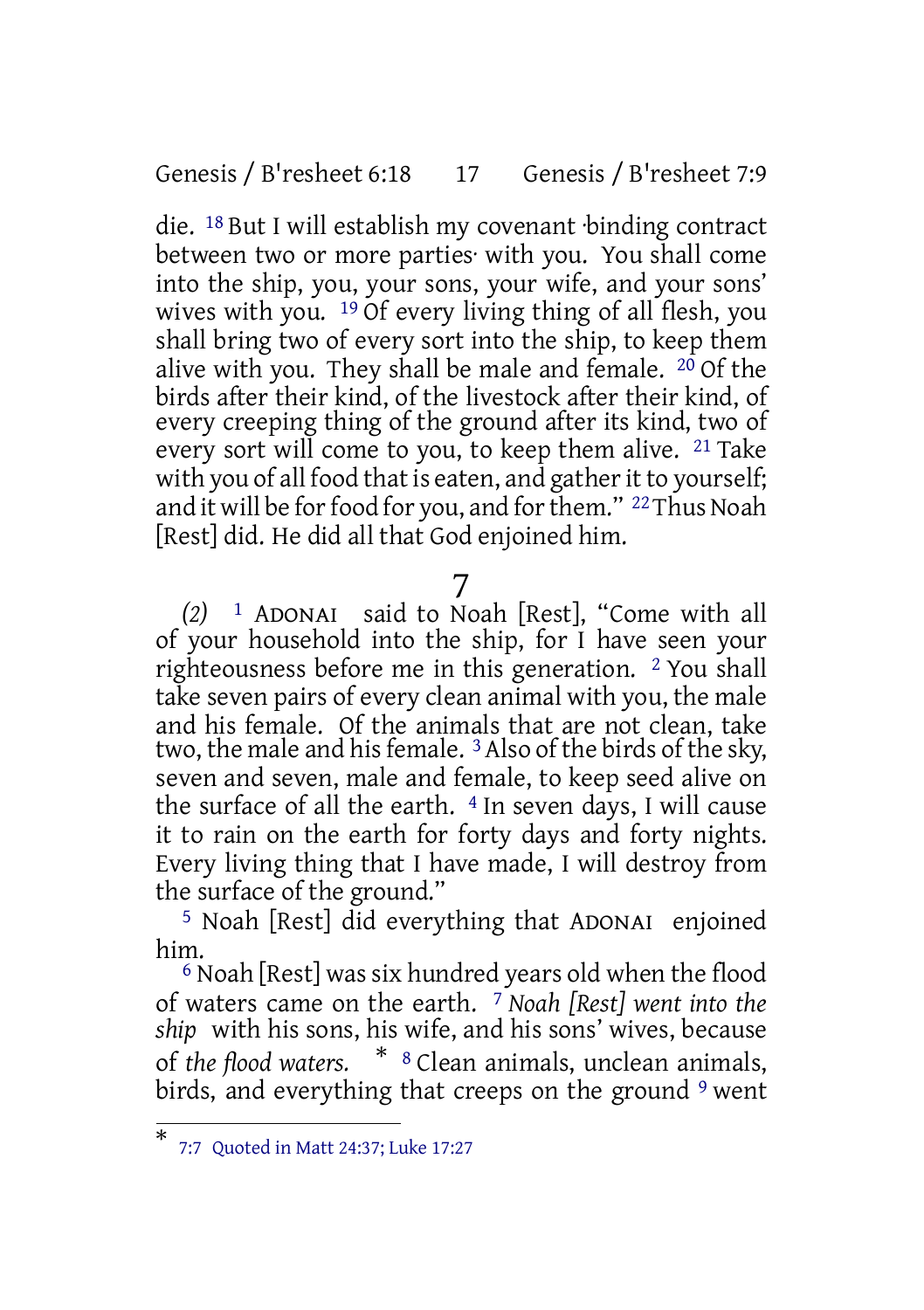by pairs to Noah [Rest] into the ship, male and female, as God enjoined Noah [Rest]. 10 After the seven days, the flood waters came on the earth. 11 In the six hundredth year of Noah [Rest]'s life, in the second month, on the seventeenth day of the month, on the same day all the fountains of the great deep were burst open, and the sky's windows were opened.  $^{12}$  It rained on the earth forty days and forty nights.

13 In the same day Noah [Rest], and Shem [Name], Ham [Hot, Intensity, Passion], and Japheth [Enlargement, Spreading wide]— the sons of Noah— and Noah [Rest]'s wife and the three wives of his sons with them, entered into the ship— 14 they, and every animal after its kind, all the livestock after their kind, every creeping thing that creeps on the earth after its kind, and every bird after its kind, every bird of every sort. 15 Pairs from all flesh with the breath of life in them went to Noah [Rest] into the ship. 16 Those who went in, went in male and female of all flesh, as God enjoined him; then ADONAI shut him in. *(3)* 17 The flood was forty days on the earth. The waters increased, and lifted up the ship, and it was lifted up above the earth.  $^{18}$  The waters rose, and increased greatly on the earth; and the ship floated on the surface of the waters. <sup>19</sup> The waters rose very high on the earth. All the high mountains that were under the whole sky were covered. <sup>20</sup> The waters rose fifteen cubits  $[22.5 \text{ ft} : 68.58 \text{ m}]$  higher, and the mountains were covered. 21 All flesh died that moved on the earth, including birds, livestock, animals, every creeping thing that creeps on the earth, and every man. 22 All on the dry land, in whose nostrils was the breath of the spirit of life, died.  $23$  Every living thing was destroyed that was on the surface of the ground, including man, livestock, creeping things, and birds of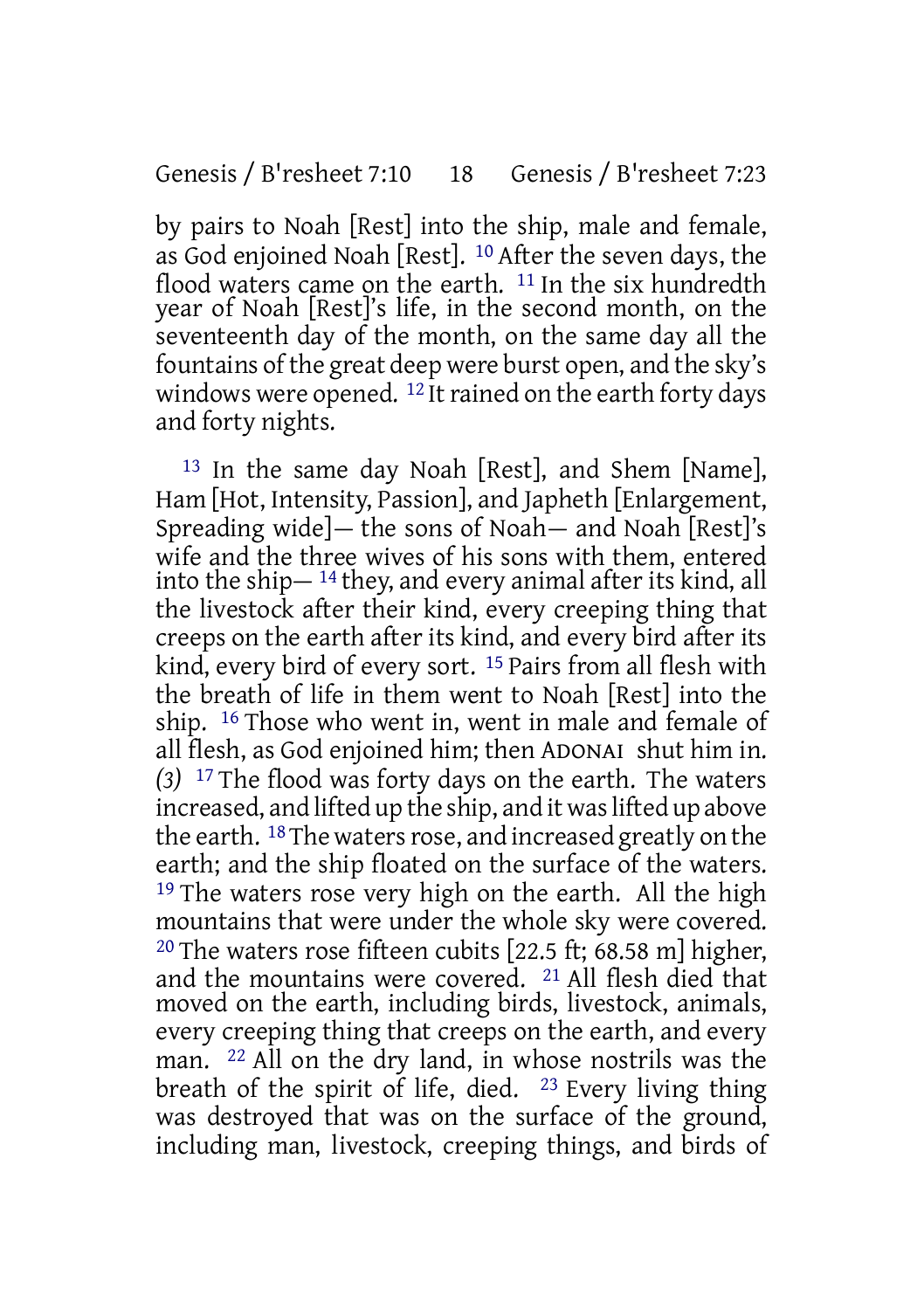the sky. They were destroyed from the earth. Only Noah [Rest] was left, and those who were with him in the ship. <sup>24</sup> The waters flooded the earth one hundred fifty days.

## 8

1 God remembered Noah [Rest], all the animals, and all the livestock that were with him in the ship; and God made a wind to pass over the earth. The waters subsided. 2 The deep's fountains and the sky's windows were also stopped, and the rain from the sky was restrained. <sup>3</sup> The waters continually receded from the earth. After the end of one hundred fifty daysthe waters decreased. 4The ship rested in the seventh month, on the seventeenth day of the month, on Ararat's mountains. 5 The waters receded continually until the tenth month. In the tenth month, on the first day of the month, the tops of the mountains were visible.

6 At the end of forty days, Noah [Rest] opened the window of the ship which he had made, 7 and he sent out a raven. It went back and forth, until the waters were dried up from the earth. 8 He himself sent out a dove to see if the waters were abated from the surface of the ground, 9 but the dove found no place to rest her foot, and she returned to him into the ship, for the waters were on the surface of the whole earth. He put out his hand, and took her, and brought her to him into the ship. 10 He waited yet another seven days; and again he sent the dove out of the ship. 11 The dove came back to him at evening and, behold, in her mouth was a freshly plucked olive leaf. So Noah [Rest] knew that the waters were abated from the earth. 12 He waited yet another seven days, and sent out the dove; and she didn't return to him any more.

13 In the six hundred first year, in the first month, the first day of the month, the waters were dried up from the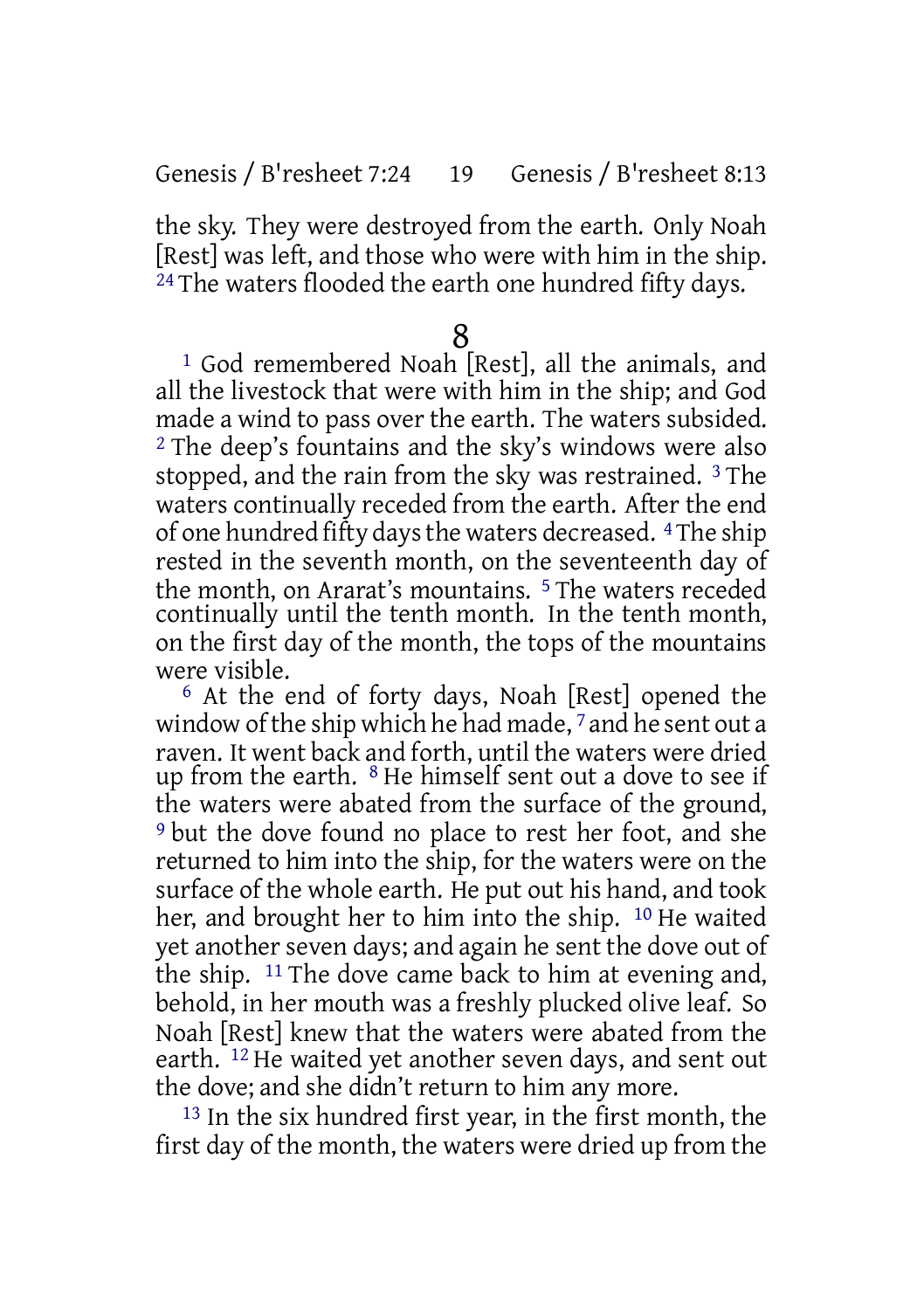Genesis / B'resheet 8:14 20 Genesis / B'resheet 9:2

earth. Noah [Rest] removed the covering of the ship, and looked. He saw that the surface of the ground was dried. <sup>14</sup> In the second month, on the twenty-seventh day of the month, the earth was dry.

*(4)* 15 God spoke to Noah [Rest],saying, 16 "Go out of the ship, you, and your wife, and your sons, and your sons' wives with you. 17 Bring out with you every living thing that is with you of all flesh, including birds, livestock, and every creeping thing that creeps on the earth, that they may breed abundantly in the earth, and be fruitful, and multiply on the earth."

18 Noah [Rest] went out, with his sons, his wife, and his sons' wives with him. 19 Every animal, every creeping thing, and every bird, whatever moves on the earth, after their families, went out of the ship.

20 Noah [Rest] built an altar to ADONAI , and took of every clean animal, and of every clean bird, and offered burnt offerings on the altar. <sup>21</sup> ADONAI smelled the *pleasant aroma.* \* ADONAI said in his heart, "I will not again curse the ground any more for man's sake because the imagination of man's heart is evil from his youth. I will never again strike every living thing, as I have done. 22 While the earth remains, seed time and harvest, and cold and heat, and summer and winter, and day and night will not cease."

# 9

1 God blessed Noah [Rest] and his sons, and said to them, "Be fruitful, and multiply, and replenish the earth. 2The fear of you and the dread of you will be on every animal of the earth, and on every bird of the sky. Everything that moves along the ground, and all the fish of the sea,

<sup>\*</sup> 8:21 Quoted in Phil 4:18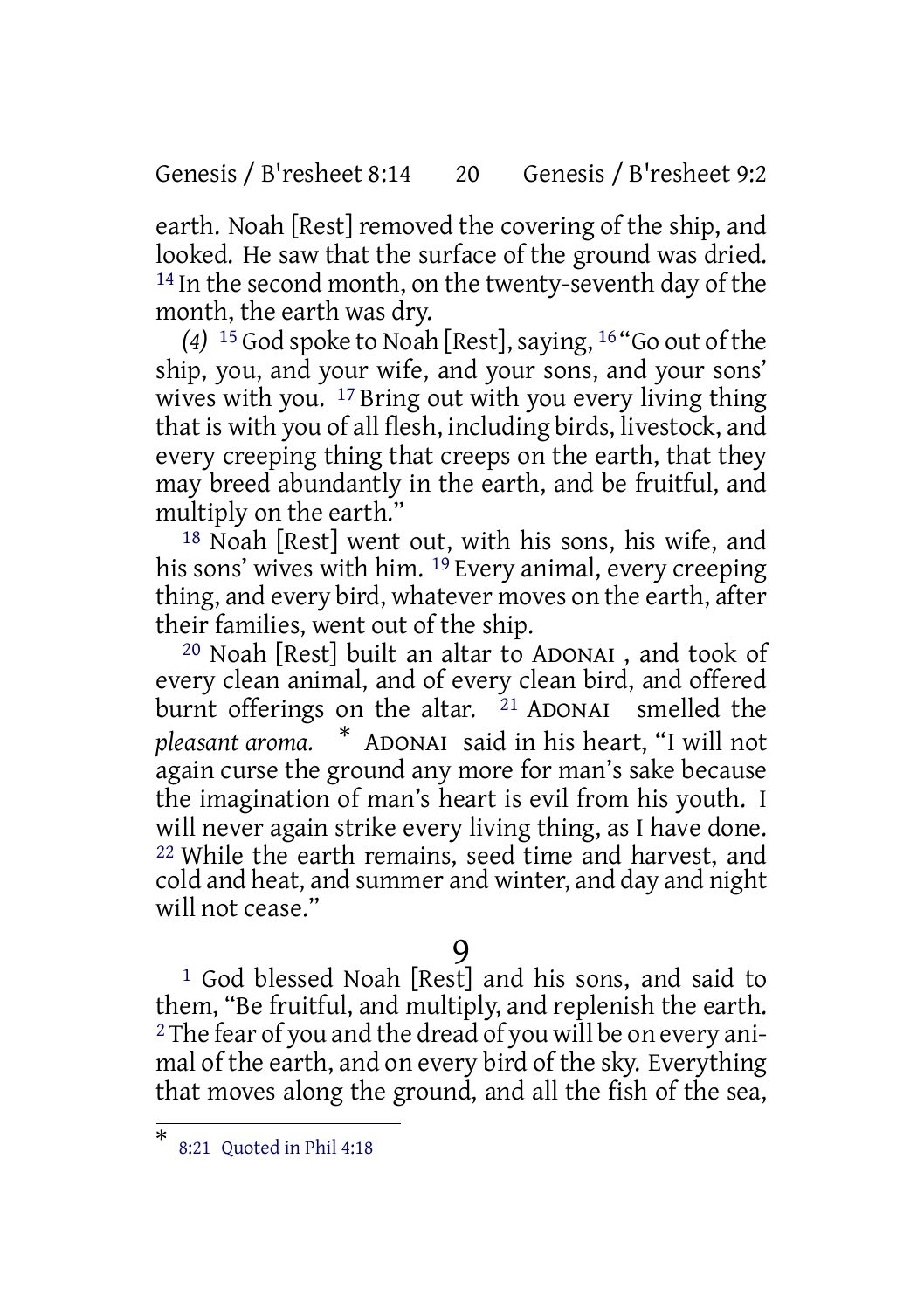are delivered into your hand. 3 Every moving thing that lives will be food for you. As I gave you the green herb, I have given everything to you. 4 But flesh with its life, that is, its blood, you shall not eat. 5 I will surely require your blood of your lives; at the hand of every animal I will require it. At the hand of man, even at the hand of every man's brother, I will require the life of man. 6 Whoever sheds man's blood, his blood will be shed by man, for God made man in his own image. 7 Be fruitful and multiply. Increase abundantly in the earth, and multiply in it."

*(5)* 8 God spoke to Noah [Rest] and to his sons with him, saying, <sup>9 "</sup>As for me, behold, I establish my covenant ·binding contract between two or more parties· with you, and with your offspring after you,  $10$  and with every living creature that is with you: the birds, the livestock, and every animal of the earth with you, of all that go out of the ship, even every animal of the earth. 11 I will establish my covenant with you: All flesh will not be cut off any more by the waters of the flood. There will never again be a flood to destroy the earth." 12 God said, "This is the token of the covenant which I make between me and you and every living creature that is with you, for perpetual generations: 13 Iset my rainbow in the cloud, and it will be a sign of a covenant between me and the earth. 14 When I bring a cloud overthe earth, that the rainbow will be seen in the cloud,  $^{15}$  and I will remember my covenant, which is between me and you and every living creature of all flesh, and the waters will no more become a flood to destroy all flesh. 16 The rainbow will be in the cloud. I will look at it, that I may remember the everlasting covenant between God and every living creature of all flesh that is on the earth." 17 God said to Noah [Rest], "This is the token of the covenant which I have established between me and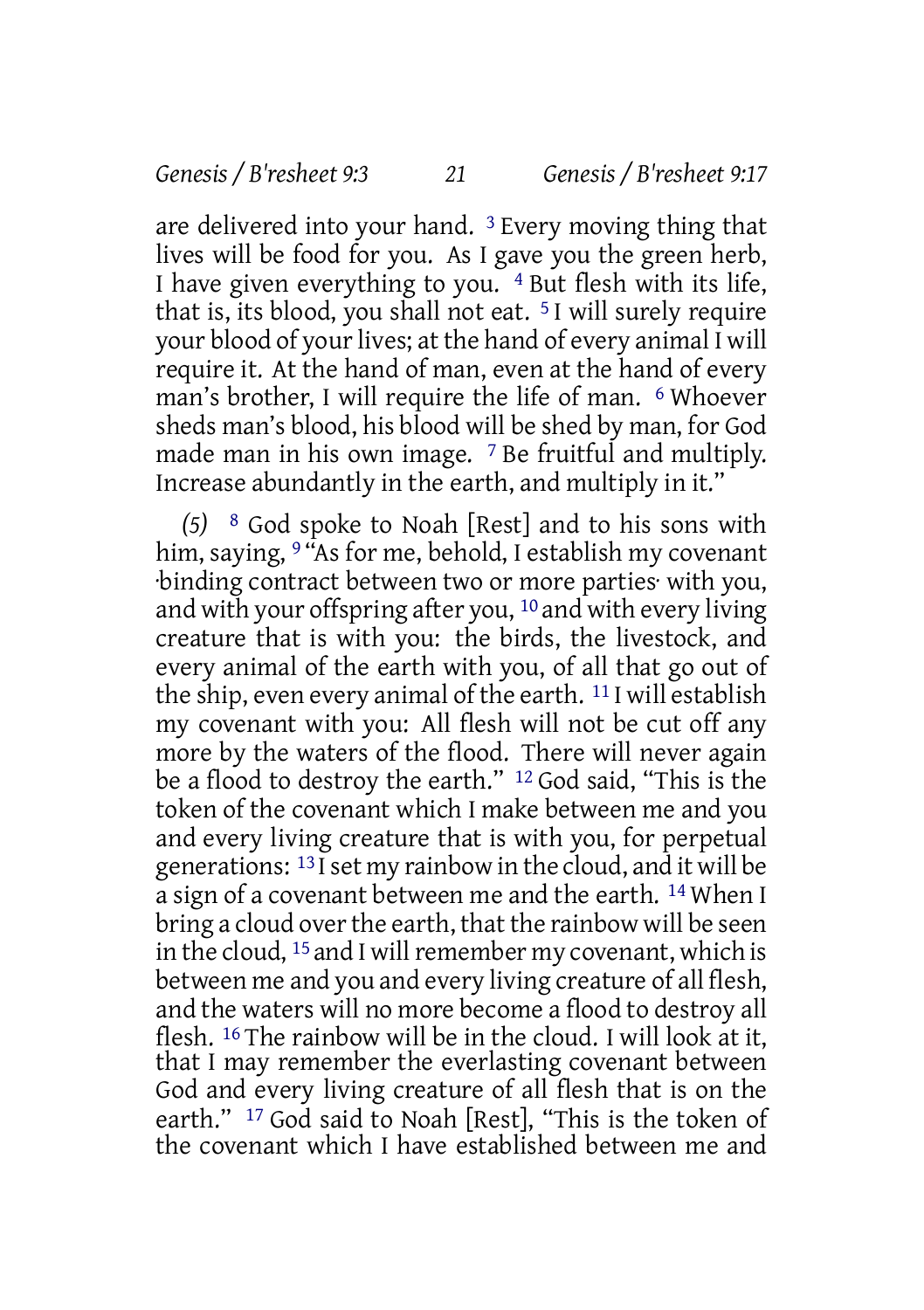Genesis / B'resheet 9:18 22 Genesis / B'resheet 9:29

all flesh that is on the earth."

*(6)* 18 The sons of Noah [Rest] who went out from the ship were Shem [Name], Ham [Hot, Intensity, Passion], and Japheth [Enlargement, Spreading wide]. Ham [Hot, Intensity, Passion] is the father of Canaan [Humbled]. 19 These three were the sons of Noah [Rest], and from these, the whole earth was populated.

20 Noah [Rest] began to be a farmer, and planted a vineyard. 21 He drank of the wine and got drunk. He was uncovered within his tent. 22 Ham [Hot, Intensity, Passion], the father of Canaan [Humbled], saw the nakedness of his father, and told his two brothers outside. 23 Shem [Name] and Japheth [Enlargement, Spreading wide] took a garment, and laid it on both their shoulders, went in backwards, and covered the nakedness of their father. Their faces were backwards, and they didn't see their father's nakedness. 24 Noah [Rest] awoke from his wine, and knew what his youngest son had done to him. 25 He said,

"Canaan [Humbled] is cursed.

He will be a servant of servants to his brothers." 26 He said,

\* "Blessed be ADONAI , the God of Shem [Name].

Let Canaan [Humbled] be his servant.

27 May God enlarge Japheth [Enlargement, Spreading wide].

Let him dwell in the tents of Shem [Name].

Let Canaan [Humbled] be his servant."

28 Noah [Rest] lived three hundred fifty years after the flood. 29 All the days of Noah [Rest] were nine hundred fifty years, and then he died.

<sup>\*</sup> 9:26 MP: Descendant of Shem – "blessed be the God of Shem." (Gal 3:8)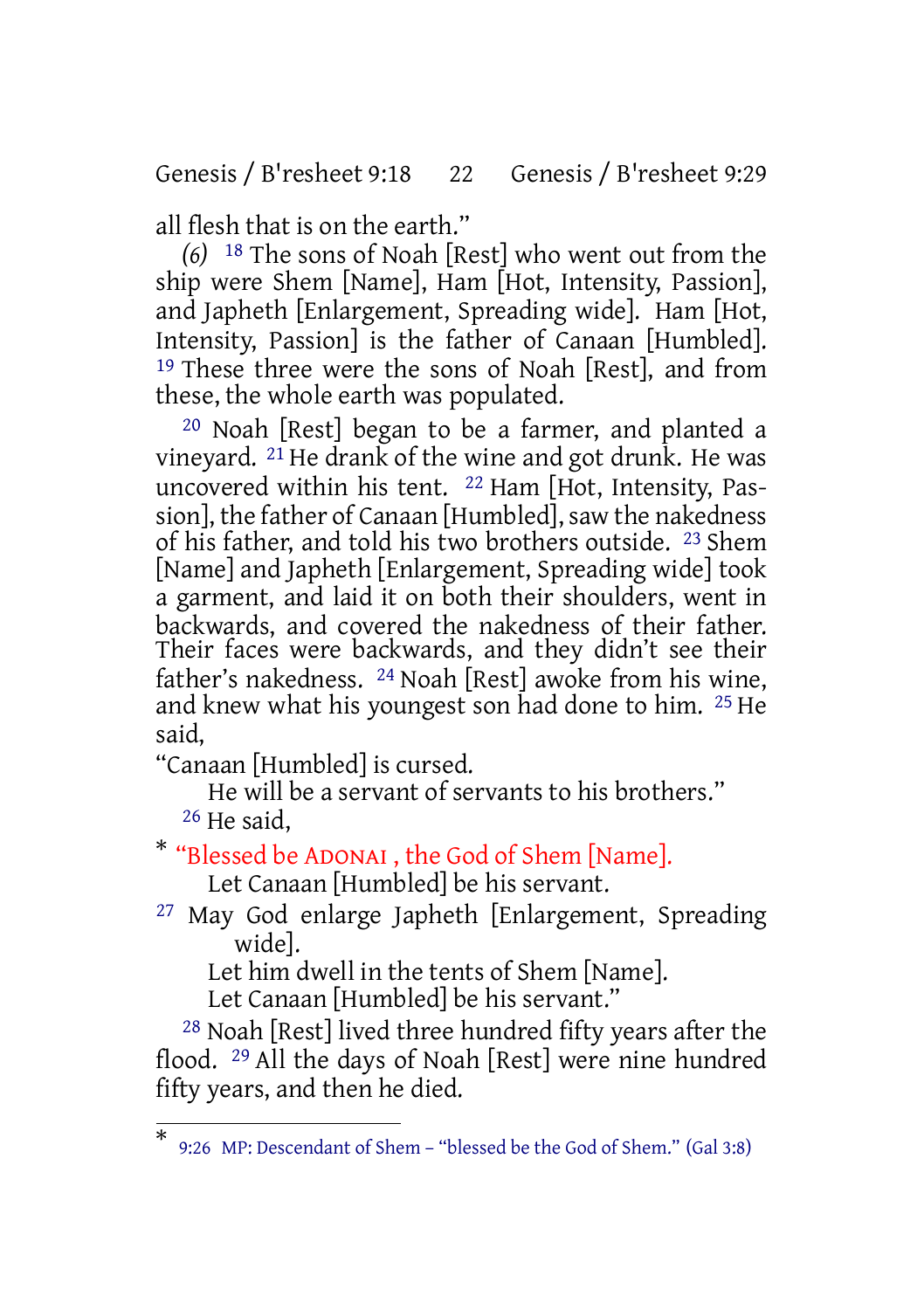1 Now this is the history of the generations of the sons of Noah [Rest] and of Shem [Name], Ham [Hot, Intensity, Passion], and Japheth [Enlargement, Spreading wide]. Sons were born to them after the flood.

<sup>2</sup> The sons of Japheth [Enlargement, Spreading wide] were: Gomer, Magog [From roof-top], Madai, Javan, Tubal, Meshech, and Tiras. 3 The sons of Gomer were: Ashkenaz, Riphath, and Togarmah. 4 The sons of Javan were: Elishah, Tarshish, Kittim, and Dodanim. 5 Of these were the islands of the nations divided in their lands, everyone after his language, after their families, in their nations.

6 The sons of Ham [Hot, Intensity, Passion] were: Cush, Mizraim, Put, and Canaan [Humbled]. <sup>7</sup> The sons of Cush were: Seba, Havilah, Sabtah, Raamah, and Sabteca. The sons of Raamah were: Sheba and Dedan. <sup>8</sup> Cush became the father of Nimrod [Let us rebel]. He began to be a mighty one in the earth.  $9$  He was a mighty hunter before ADONAI . Therefore it is said, "like Nimrod [Let us rebel], a mighty hunter before ADONAI ". 10 The beginning of his kingdom was Babel [Confusion], Erech, Accad, and Calneh, in the land of Shinar. 11 Out of that land he went into Assyria [Level plain], and built Nineveh [Offspring's Habitation], Rehoboth Ir, Calah, 12 and Resen between Nineveh [Offspring's Habitation] and the great city Calah. 13 Mizraim became the father of Ludim, Anamim, Lehabim, Naphtuhim, 14 Pathrusim, Casluhim (which the Philistines [To roll in dust (As an insult)] descended from), and Caphtorim.

15 Canaan [Humbled] became the father of Sidon (his firstborn), Heth [Trembling fear], 16 the Jebusites [Descendants of Thresher], the Amorites [Descendants of Talkers], the Girgashites [Descendants of Who arrives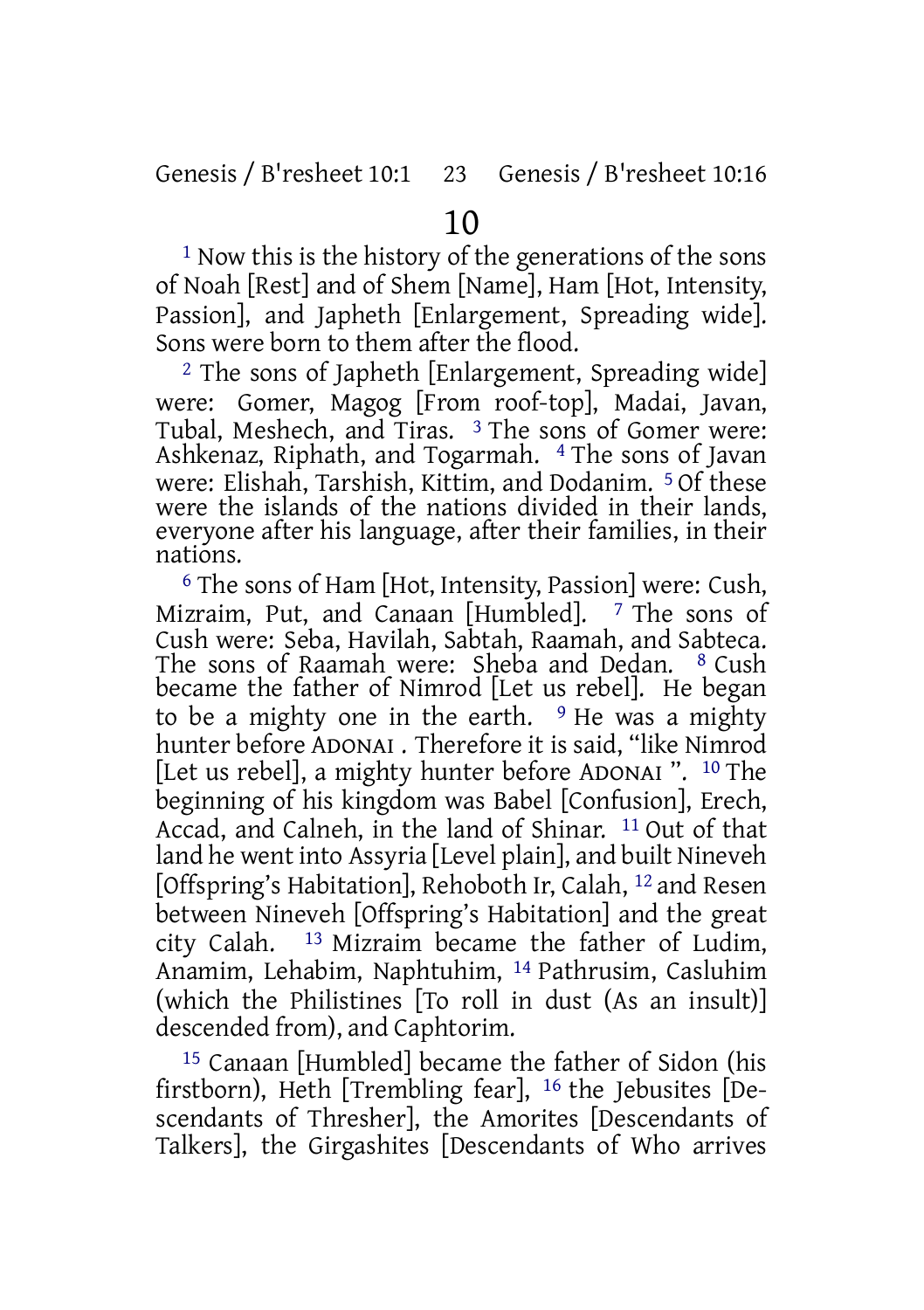from pilgrimage], 17 the Hivites [Wicked], the Arkites, the Sinites,  $18$  the Arvadites, the Zemarites, and the Hamathites. Afterward the families of the Canaanites [Descendants of Humbled] were spread abroad. 19 The border of the Canaanites [Descendants of Humbled] was from Sidon— as you go toward Gerar— to Gaza— as you go toward Sodom [Burning], Gomorrah [Rebellious people, Tyrants], Admah, and Zeboiim— to Lasha. 20These are the sons of Ham [Hot, Intensity, Passion], after their families, according to their languages, in their lands and their nations.

21 Children were also born to Shem [Name], the father of all the children of Eber, the elder brother of Japheth [Enlargement, Spreading wide]. <sup>22</sup> The sons of Shem [Name] were: Elam, Asshur, Arpachshad, Lud, and Aram [Elevated]. 23 The sons of Aram [Elevated] were: Uz, Hul, Gether, and Mash. 24 Arpachshad became the father of Shelah. Shelah became the father of Eber. 25 To Eber were born two sons. The name of the one was Peleg, for in his days the earth was divided. His brother's name was Joktan. 26 Joktan became the father of Almodad, Sheleph, Hazarmaveth, Jerah, 27 Hadoram, Uzal, Diklah, 28 Obal, Abimael, Sheba, 29 Ophir, Havilah, and Jobab. All these were the sons of Joktan. 30 Their dwelling extended from Mesha, as you go toward Sephar, the mountain of the east. <sup>31</sup> These are the sons of Shem [Name], by their families, according to their languages, lands, and nations.

<sup>32</sup> These are the families of the sons of Noah [Rest], by their generations, according to their nations. The nations divided from these in the earth after the flood.

### 11

*(7)* 1 The whole earth was of one language and of one speech.  $\frac{2}{3}$  As they traveled east, they found a plain in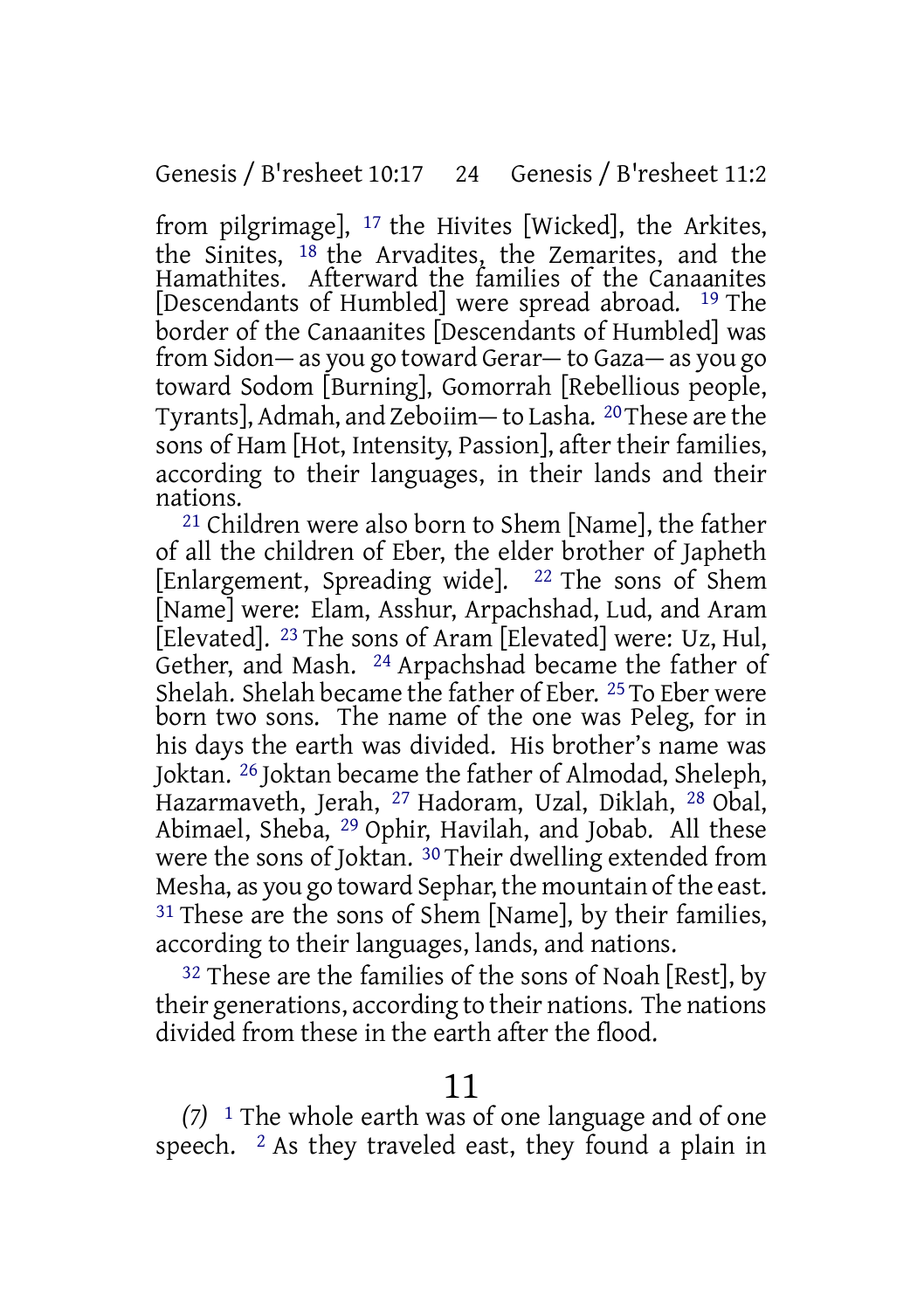the land of Shinar, and they lived there. 3 They said to one another, "Come, let's make bricks, and burn them thoroughly." They had brick for stone, and they used tar for mortar. 4 They said, "Come, let's build ourselves a city, and a tower whose top reaches to the sky, and let's make a name for ourselves, lest we be scattered abroad on the surface of the whole earth. $\overline{a}$ 

5 ADONAI came down to see the city and the tower, which the children of men built. <sup>6</sup> ADONAI said, "Behold, they are one people, and they have all one language, and this is what they begin to do. Now nothing will be withheld from them, which they intend to do. <sup>7</sup> Come, let's go down, and there confuse their language, that they may not *sh'ma* ·hear understand obey· one another's speech." <sup>8</sup> So ADONAI scattered them abroad from there on the surface of all the earth. They stopped building the city. 9 Therefore its name was called Babel [Confusion], because there ADONAI confused the language of all the earth. From there, ADONAI scattered them abroad on the surface of all the earth.

10 This is the history of the generations of Shem [Name]: Shem [Name] was one hundred years old when he became the father of Arpachshad two years after the flood. 11 Shem [Name] lived five hundred years after he became the father of Arpachshad, and became the father of more sons and daughters.

12 Arpachshad lived thirty-five years and became the father of Shelah. 13 Arpachshad lived four hundred three years after he became the father of Shelah, and became the father of more sons and daughters.

14 Shelah lived thirty years, and became the father of Eber. 15 Shelah lived four hundred three years after he became the father of Eber, and became the father of more sons and daughters.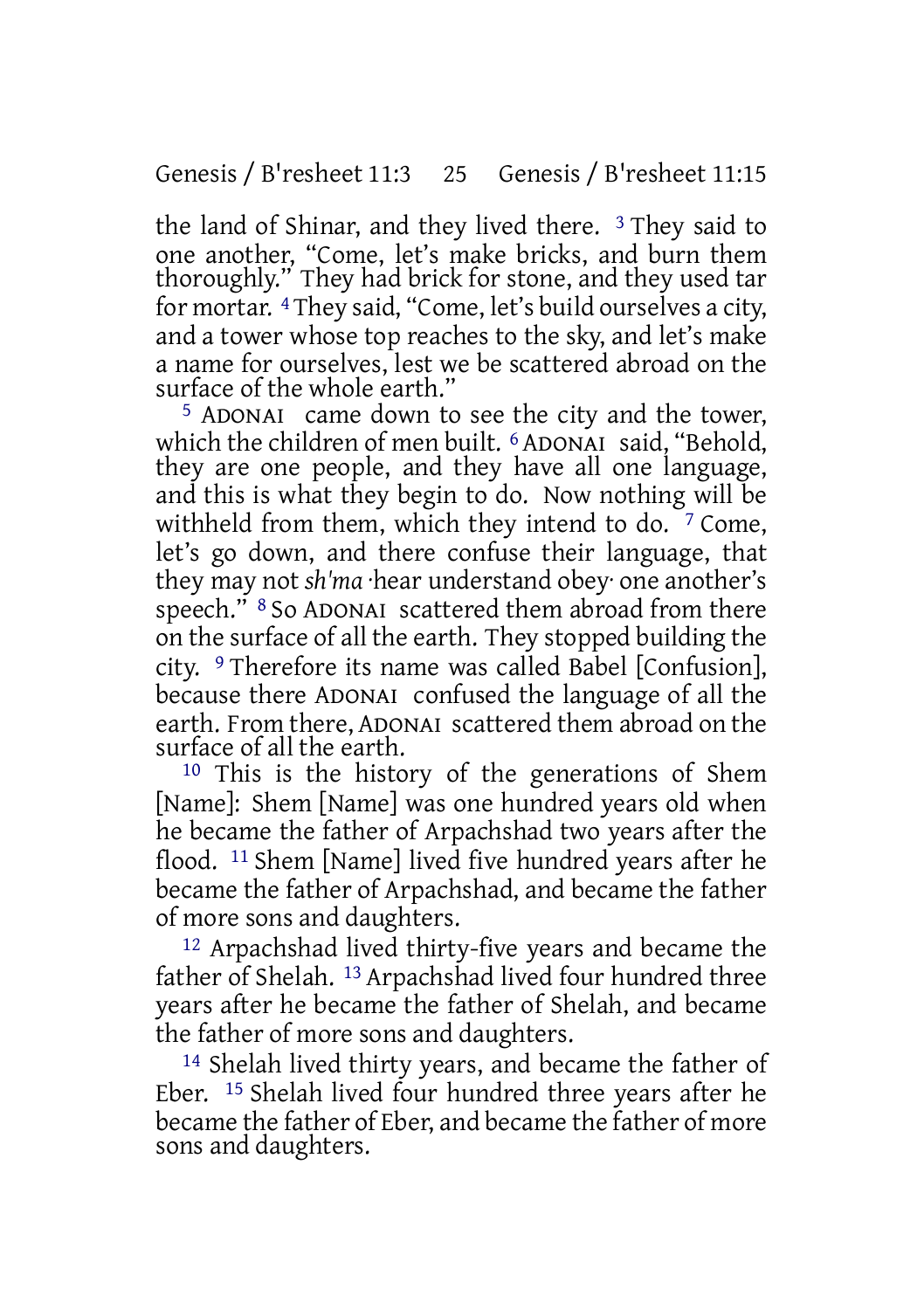16 Eber lived thirty-four years, and became the father of Peleg. 17 Eber lived four hundred thirty years after he became the father of Peleg, and became the father of more sons and daughters.

18 Peleg lived thirty years, and became the father of Reu. 19 Peleg lived two hundred nine years after he became the father of Reu, and became the father of more sons and daughters.

20 Reu lived thirty-two years, and became the father of Serug. 21 Reu lived two hundred seven years after he became the father of Serug, and became the father of more sons and daughters.

22 Serug lived thirty years, and became the father of Nahor. 23 Serug lived two hundred years after he became the father of Nahor, and became the father of more sons and daughters.

24 Nahor lived twenty-nine years, and became the father of Terah. 25 Nahor lived one hundred nineteen years after he became the father of Terah, and became the father of more sons and daughters.

26 Terah lived seventy years, and became the father of Avram [Exalted father], Nahor, and Haran [Mountaineer].

27 Now this is the history of the generations of Terah. Terah became the father of Avram [Exalted father], Nahor, and Haran [Mountaineer]. Haran [Mountaineer] became the father of Lot [Veil, Covering]. 28 Haran [Mountaineer] died before his father Terah in the land of his birth, in Ur of the Chaldees. *(Maftir ·Conclusion·)* 29 Avram [Exalted father] and Nahor married wives. The name of Avram [Exalted father]'s wife was Sarai [Mockery], and the name of Nahor's wife was Milcah, the daughter of Haran [Mountaineer] who was also the father of Iscah. 30 Sarai [Mockery] was barren. She had no child. 31 Terah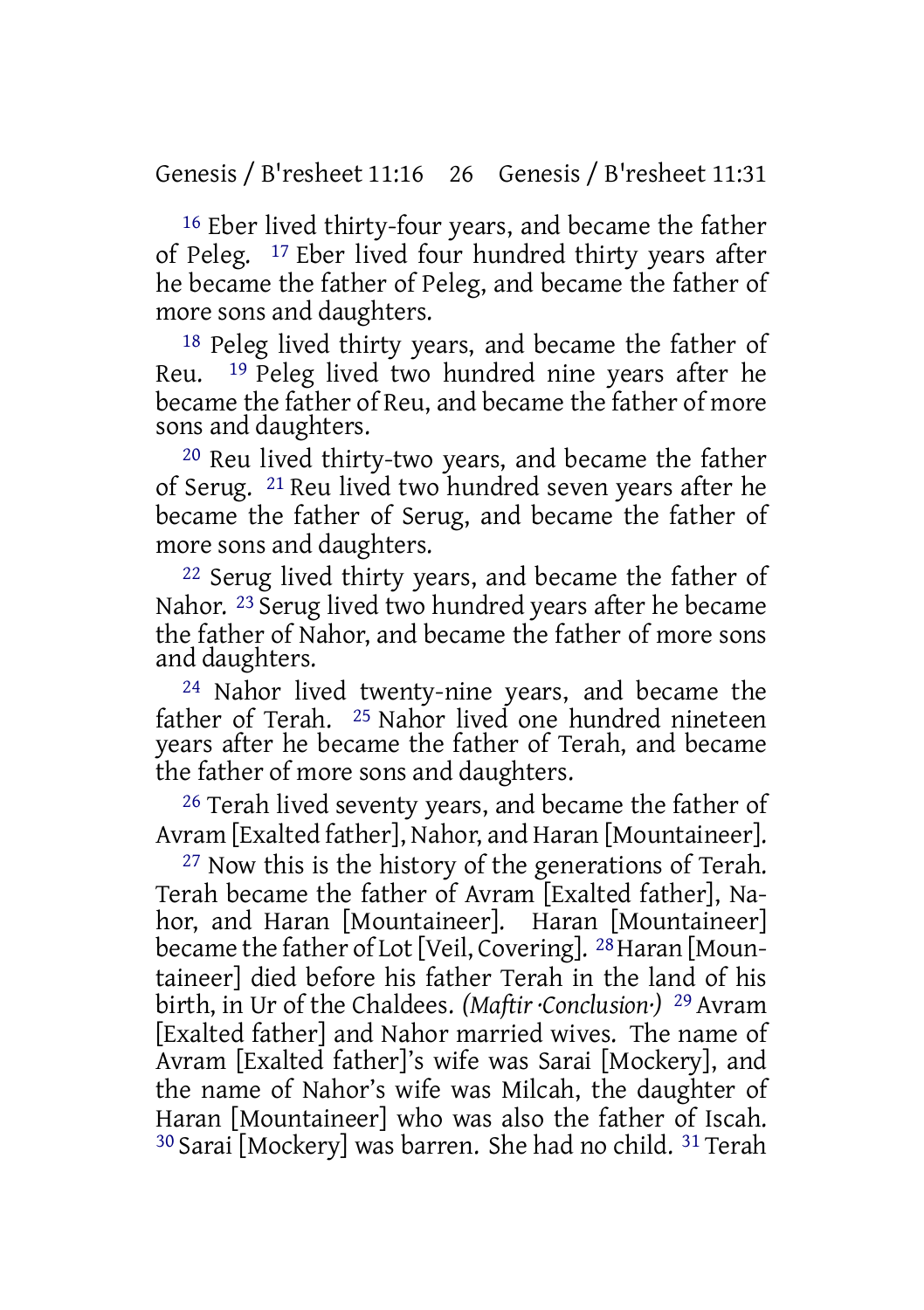Genesis / B'resheet 11:32 27 Genesis / B'resheet 12:4

took Avram [Exalted father] his son, Lot [Veil, Covering] the son of Haran [Mountaineer], his son's son, and Sarai [Mockery] his daughter-in-law, his son Avram [Exalted father]'s wife. They went from Ur of the Chaldees, to go into the land of Canaan [Humbled]. They came to Haran [Mountaineer] and lived there. <sup>32</sup> The days of Terah were two hundred five years. Terah died in Haran [Mountaineer].

*Haftarah Noach ·Taking leave · Noah [Rest]·:*

*Yesha'yahu / Isaiah 54:1-55:5 (A); 54:1-10 (S);*

*(Messianic adaptation: Begin the reading at 52:13)*

## *B'rit Hadashah ·New Covenant·: Luke 1:1-80* Parashah 3: *Lekh L'kha* ·Go Into yourself· 12:1-17:27

## 12

<sup>1</sup> Now ADONAI *said to Avram [Exalted father], "Leave* \* *your country, and your relatives, and your father's house, and go to the land that I will show you.* † <sup>2</sup> I will make of you a great nation. I will bless you and make your name great. You will be a blessing. <sup>3</sup> I will bless those who bless you, and I will curse him who curses you. ‡ *All the families of the earth will be blessed through you."* §

<sup>4</sup> So Avram [Exalted father] *went out,* \* as ADONAI had told him. Lot [Veil, Covering] went with him. Avram [Exalted father] was seventy-five years old when

<sup>\*</sup> 12:1 Quoted in Heb 11:8 † 12:1 Quoted in Acts 7:3 ‡ 12:3 MP: Descendant of Abraham - "By you all the nations of the earth (the Gentiles, non-Jews) will be blessed." (Luke 24:47; Gal 3:16)  $\frac{\$}$  12:3 Quoted in Gal 3:8

<sup>\*</sup> 12:4 Quoted in Heb 11:8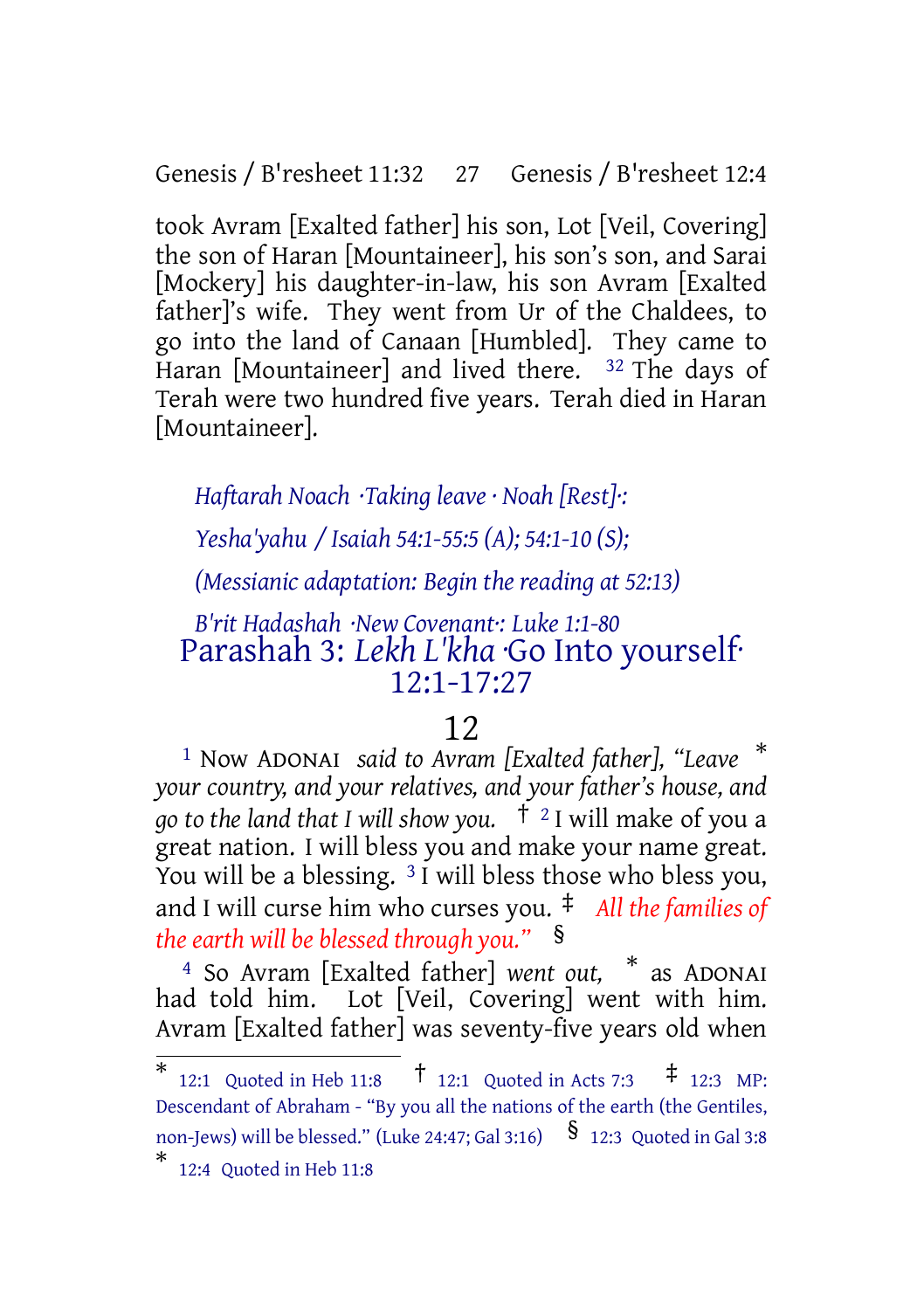Genesis / B'resheet 12:5 28 Genesis / B'resheet 12:13

he departed from Haran [Mountaineer]. 5 Avram [Exalted father] took Sarai [Mockery] his wife, Lot [Veil, Covering] his brother's son, all their possessions that they had gathered, and the people whom they had acquired in Haran [Mountaineer], and they went to go into the land of Canaan [Humbled]. They entered into the land of Canaan [Humbled]. <sup>6</sup> Avram [Exalted father] passed through the land to the place of Shechem, to the oak of Moreh. The Canaanites [Descendants of Humbled] were in the land, then.

7 ADONAI appeared to Avram [Exalted father] and said, "I will give this land † *to your seed."* ‡

He built an altar there to ADONAI , who had appeared to him. 8 He left from there to go to the mountain on the east of Beth-el [House of God] and pitched his tent, having Beth-el [House of God] on the west, and Ai on the east. There he built an altar to ADONAI and called on ADONAI 's name. <sup>9</sup> Avram [Exalted father] traveled, still going on toward the South.

10 There was a famine in the land. Avram [Exalted father] went down into Egypt [Abode of slavery] to live as a foreigner there, for the famine was severe in the land. 11 When he had come near to enter Egypt [Abode of slavery], he said to Sarai [Mockery] his wife, "See now, I know that you are a beautiful woman to look at. 12 It will happen, when the Egyptians [people from Abode of slavery] see you, that they will say, 'This is his wife.' They will kill me, but they will save you alive. <sup>13</sup> Please say that

<sup>†</sup> 12:7 MP: The blessing will come "in your seed." - Seed refers to refers to Messiah, as promised in (Gen 3:15). Seed also identifies him as a descendant of Abraham. This is the blessing, to restore right relationship with God. (John 1:29-30; Acts 3:25-26; Rom 4:9; Gal 3:14)  $\uparrow$  12:7 Quoted in Acts 7:5; Rom 4:13, 4:15; Gal 3:16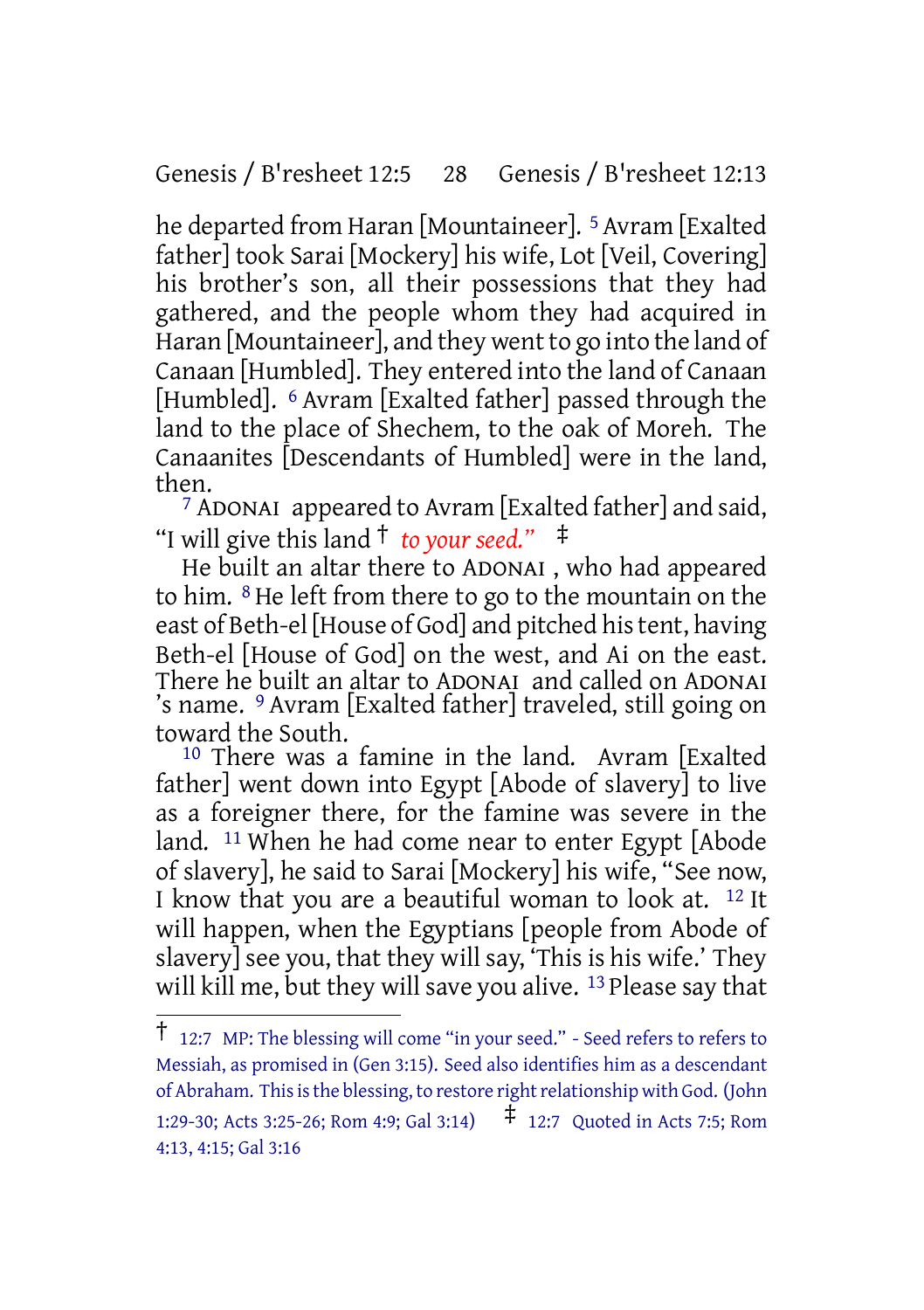you are my sister, that it may be well with me for your sake, and that my soul may live because of you."

*(2)* 14 When Avram [Exalted father] had come into Egypt [Abode of slavery], Egyptians [people from Abode of slavery] saw that the woman was very beautiful. 15 The princes of Pharaoh saw her, and praised her to Pharaoh; and the woman was taken into Pharaoh's house. 16 He dealt well with Avram [Exalted father] for her sake. He had sheep, cattle, male donkeys, male servants, female servants, female donkeys, and camels. <sup>17</sup> ADONAI afflicted Pharaoh and his house with great plagues because of Sarai [Mockery], Avram [Exalted father]'s wife. 18 Pharaoh called Avram [Exalted father] and said, "What is this that you have done to me? Why didn't you tell me that she was your wife? 19 Why did you say, 'She is my sister,' so that I took her to be my wife? Now therefore, see your wife, take her, and go your way."

20 Pharaoh enjoined men concerning him, and they escorted him away with his wife and all that he had.

# 13

1 Avram [Exalted father] went up out of Egypt [Abode of slavery]— he, his wife, all that he had, and Lot [Veil, Covering] with him— into the South.  $2$  Avram [Exalted] father] was very rich in livestock, in silver, and in gold. <sup>3</sup> He went on his journeys from the South even to Bethel [House of God], to the place where his tent had been at the beginning, between Beth-el [House of God] and Ai, 4 to the place of the altar, which he had made there at the first. There Avram [Exalted father] called on ADONAI 's name. *(3)* 5 Lot [Veil, Covering] also, who went with Avram [Exalted father], had flocks, herds, and tents. 6 The land was not able to bear them, that they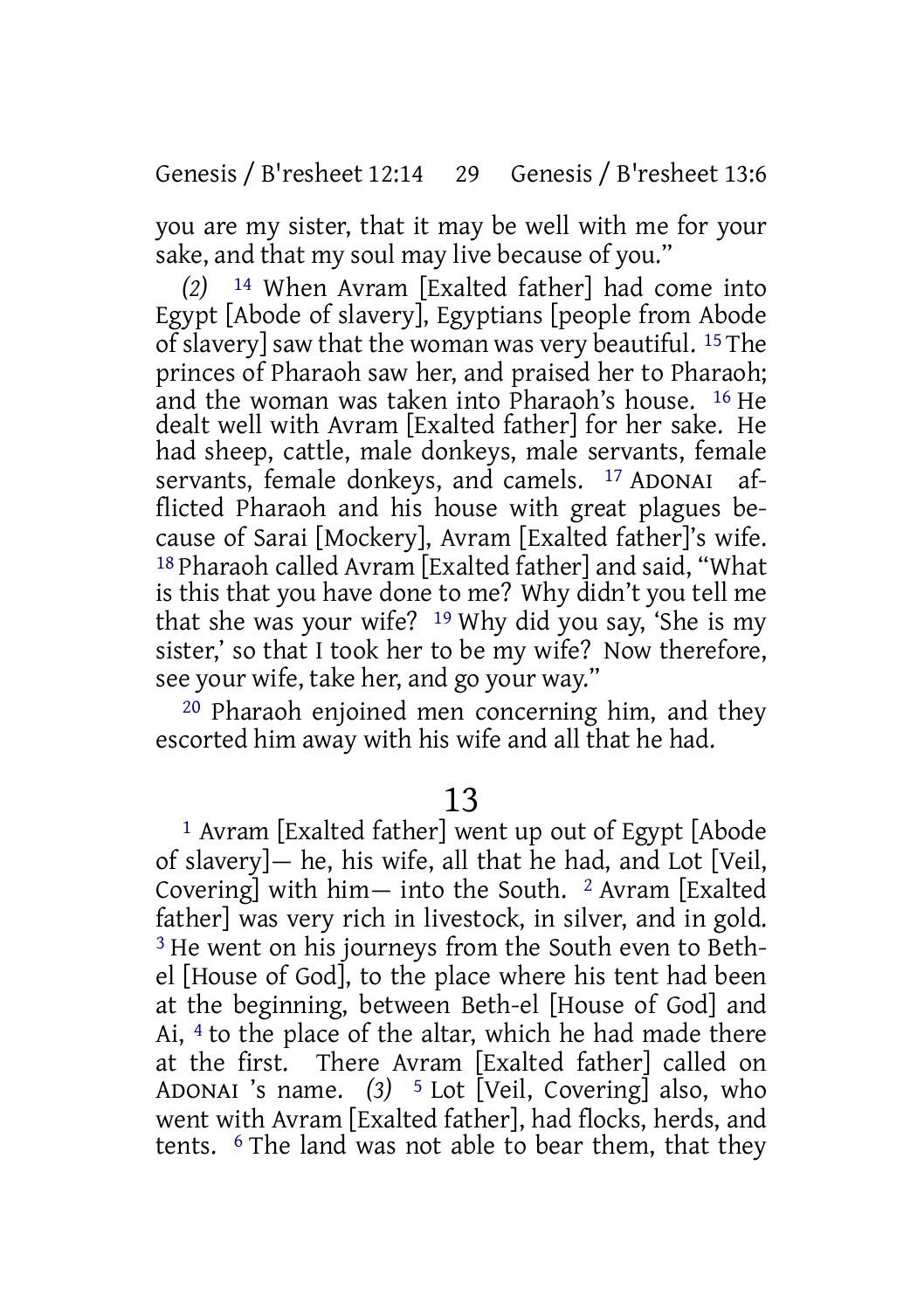might live together; for their substance was great, so that they could not live together. 7 There was strife between the herdsmen of Avram [Exalted father]'s livestock and the herdsmen of Lot [Veil, Covering]'s livestock. The Canaanites [Descendants of Humbled] and the Perizzites [Descendants of Belonging to village] lived in the land at that time. 8 Avram [Exalted father] said to Lot [Veil, Covering], "Please, let there be no strife between you and me, and between your herdsmen and my herdsmen; for we are relatives. <sup>9</sup> Is not the whole land before you? Please separate yourself from me. If you go to the left hand, then I will go to the right. Or if you go to the right hand, then I will go to the left."

10 Lot [Veil, Covering] lifted up his eyes, and saw all the plain of the Jordan [Descender], that it was wellwatered everywhere, before ADONAI destroyed Sodom [Burning] and Gomorrah [Rebellious people, Tyrants], like the garden of ADONAI , like the land of Egypt [Abode of slavery], as you go to Zoar [Small]. 11 So Lot [Veil, Covering] chose the Plain of the Jordan [Descender] for himself. Lot [Veil, Covering] traveled east, and they separated themselves the one from the other. 12 Avram [Exalted father] lived in the land of Canaan [Humbled], and Lot [Veil, Covering] lived in the 'Ieyr HaKikar [Cities of the Round], and moved his tent as far as Sodom [Burning]. 13 Now the men of Sodom [Burning] were exceedingly wicked and sinners against ADONAI .

14 ADONAI said to Avram [Exalted father], after Lot [Veil, Covering] was separated from him, "Now, lift up your eyes, and look from the place where you are, northward and southward and eastward and westward, 15 for all the land which you see, I will *give to you, and to your*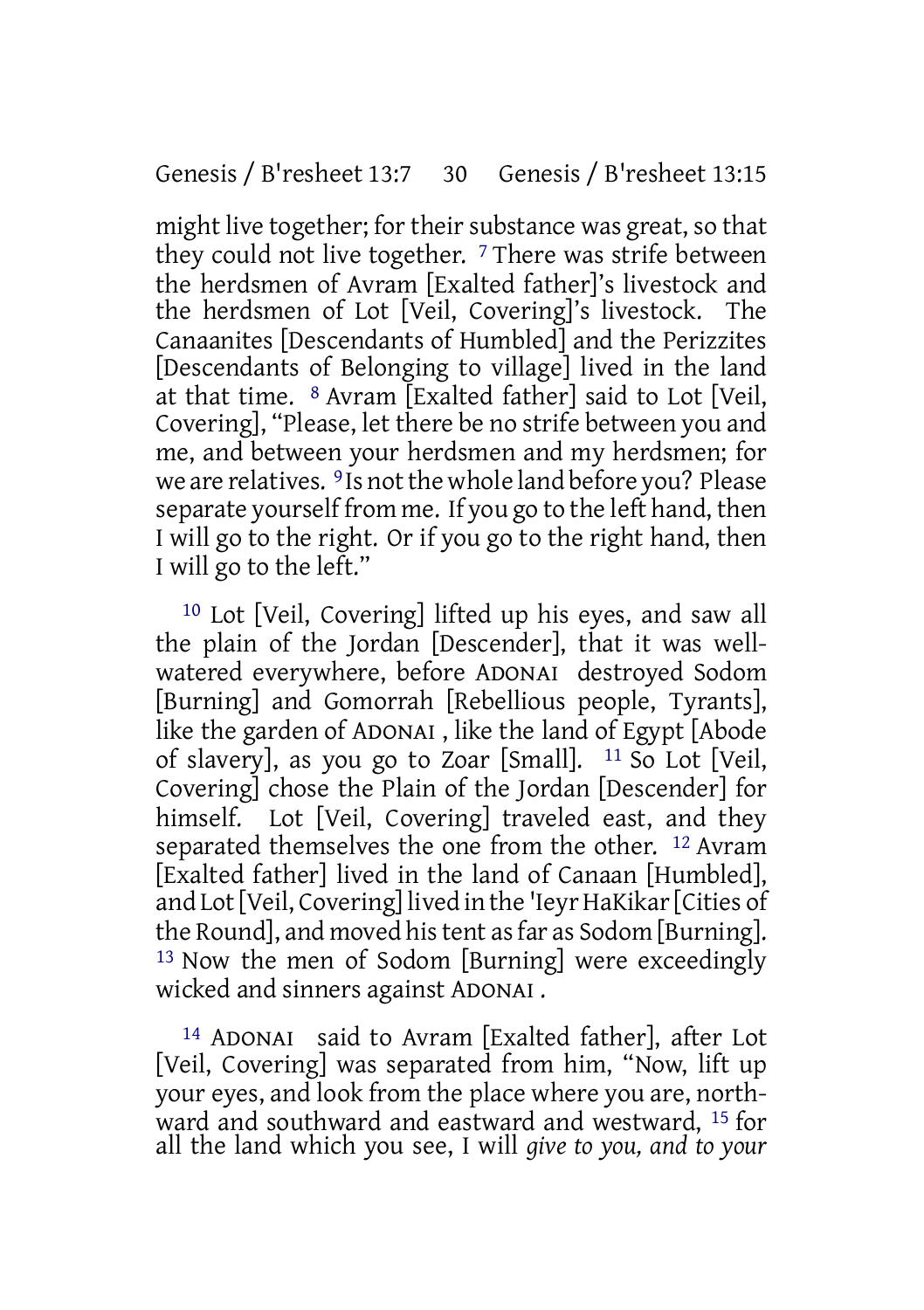Genesis / B'resheet 13:16 31 Genesis / B'resheet 14:8

*offspring forever.* \* <sup>16</sup> I will make your offspring as the dust of the earth, so that if a man can count the dust of the earth, then your offspring may also be counted. <sup>17</sup> Arise, walk through the land in its length and in its width; for I will give it to you."

18 Avram [Exalted father] moved his tent, and came and lived by the oaks of Mamre [Bitter, Fatness], which are in Hebron, and built an altar there to ADONAI .

### 14

*(4)* 1 In the days of Amraphel, king of Shinar, Arioch, king of Ellasar, Chedorlaomer, king of Elam, and Tidal, king of Goiim, 2 they made war with Bera, king of Sodom [Burning], and with Birsha, king of Gomorrah [Rebellious people, Tyrants], Shinab, king of Admah, and Shemeber, king of Zeboiim, and the king of Bela (also called Zoar [Small]). <sup>3</sup> All these joined together in the valley of Siddim (also called the Salt Sea). 4 They served Chedorlaomer for twelve years, and in the thirteenth year, they rebelled. 5 In the fourteenth year Chedorlaomer came, and the kings who were with him, and struck the Rephaim [Descendants of Terrible one] in Ashteroth Karnaim, and the Zuzim in Ham [Hot, Intensity, Passion], and the Emim in Shaveh Kiriathaim, <sup>6</sup> and the Horites in their Mount Seir, to El Paran, which is by the wilderness.  $7$  They returned, and came to En Mishpat (also called Kadesh), and struck all the country of the Amalekites Descendants of Man who licks up], and also the Amorites[Descendants of Talkers], that lived in Hazazon Tamar [Palm tree]. 8 The king of Sodom [Burning], and the king of Gomorrah [Rebellious people, Tyrants], and the king of Admah, and the king of Zeboiim, and the king of Bela (also called Zoar

<sup>\*</sup> 13:15 Quoted in Luke 1:55; Acts 7:5; Gal 3:16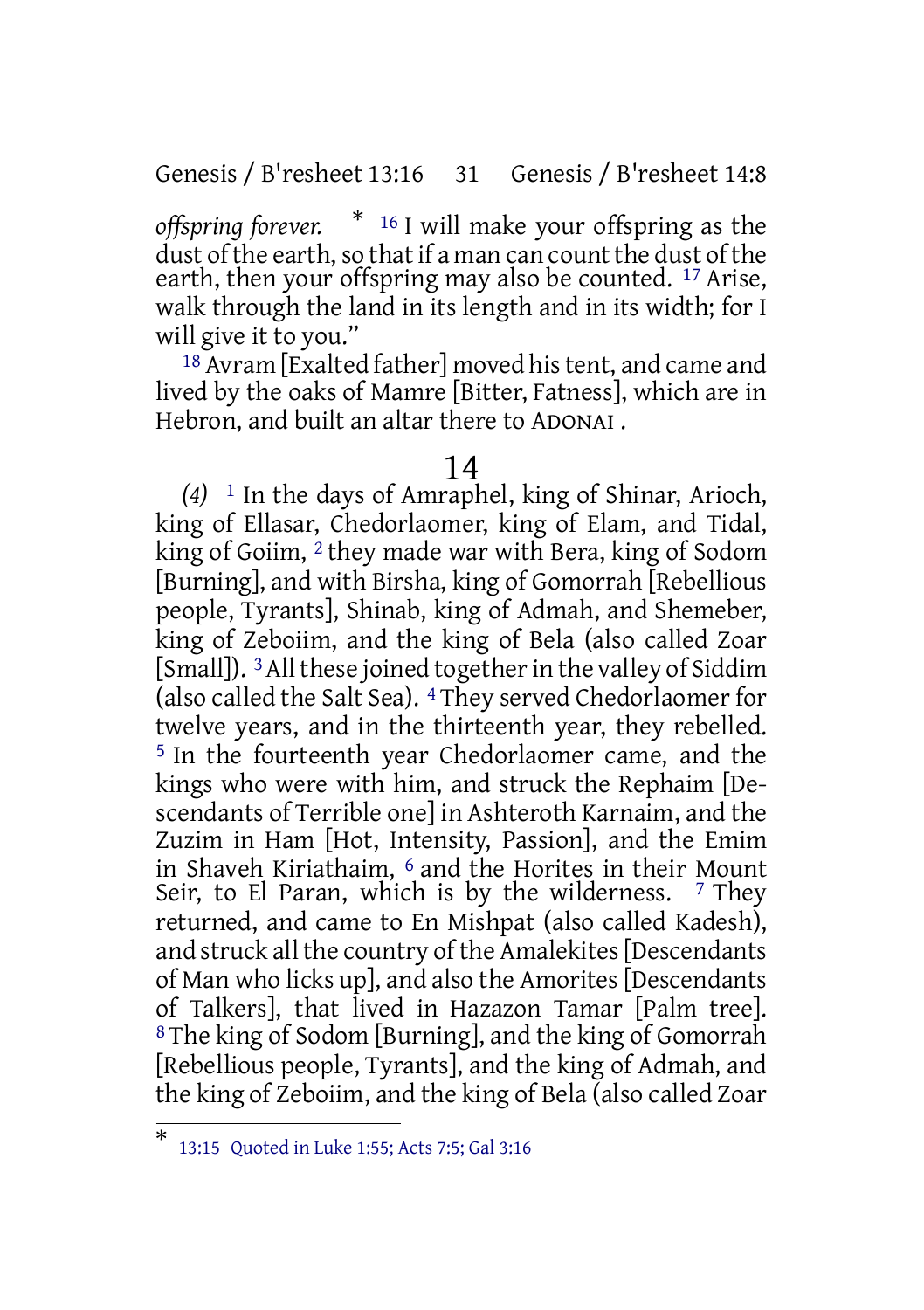[Small]) went out; and they set the battle in array against them in the valley of Siddim; 9 against Chedorlaomer king of Elam, and Tidal king of Goiim, and Amraphel king of Shinar, and Arioch king of Ellasar; four kings against the five. 10 Now the valley of Siddim was full of tar pits; and the kings of Sodom [Burning] and Gomorrah [Rebellious people, Tyrants] fled, and some fell there, and those who remained fled to the hills. 11 They took all the goods of Sodom [Burning] and Gomorrah [Rebellious people, Tyrants], and all their food, and went their way. 12 They took Lot [Veil, Covering], Avram [Exalted father]'s brother's son, who lived in Sodom [Burning], and his goods, and departed.

13 One who had escaped came and told Avram [Exalted father], the *Hebrew* [Immigrant]. At that time, he lived by the oaks of Mamre [Bitter, Fatness], the Amorite [Descendants of Talkers], brother of Eshcol, and brother of Aner; and they were allies of Avram [Exalted father]. 14 When Avram [Exalted father] *sh'ma* ·heard obeyed· that his relative was taken captive, he led out his trained men, born in his house, three hundred and eighteen, and pursued as far as Dan [He judged]. 15 He divided himself against them by night, he and his servants, and struck them, and pursued them to Hobah, which is on the left hand of Damascus [Bucket of blood]. <sup>16</sup> He brought back all the goods, and also brought back hisrelative, Lot [Veil, Covering], and his goods, and the women also, and the other people.

17 The king of Sodom [Burning] went out to *meet him after his return from theslaughter* of Chedorlaomer and the kings who were with him, at the valley of Shaveh (that is, the King's Valley). 18 *Malki-Tzedek king of Shalem [My*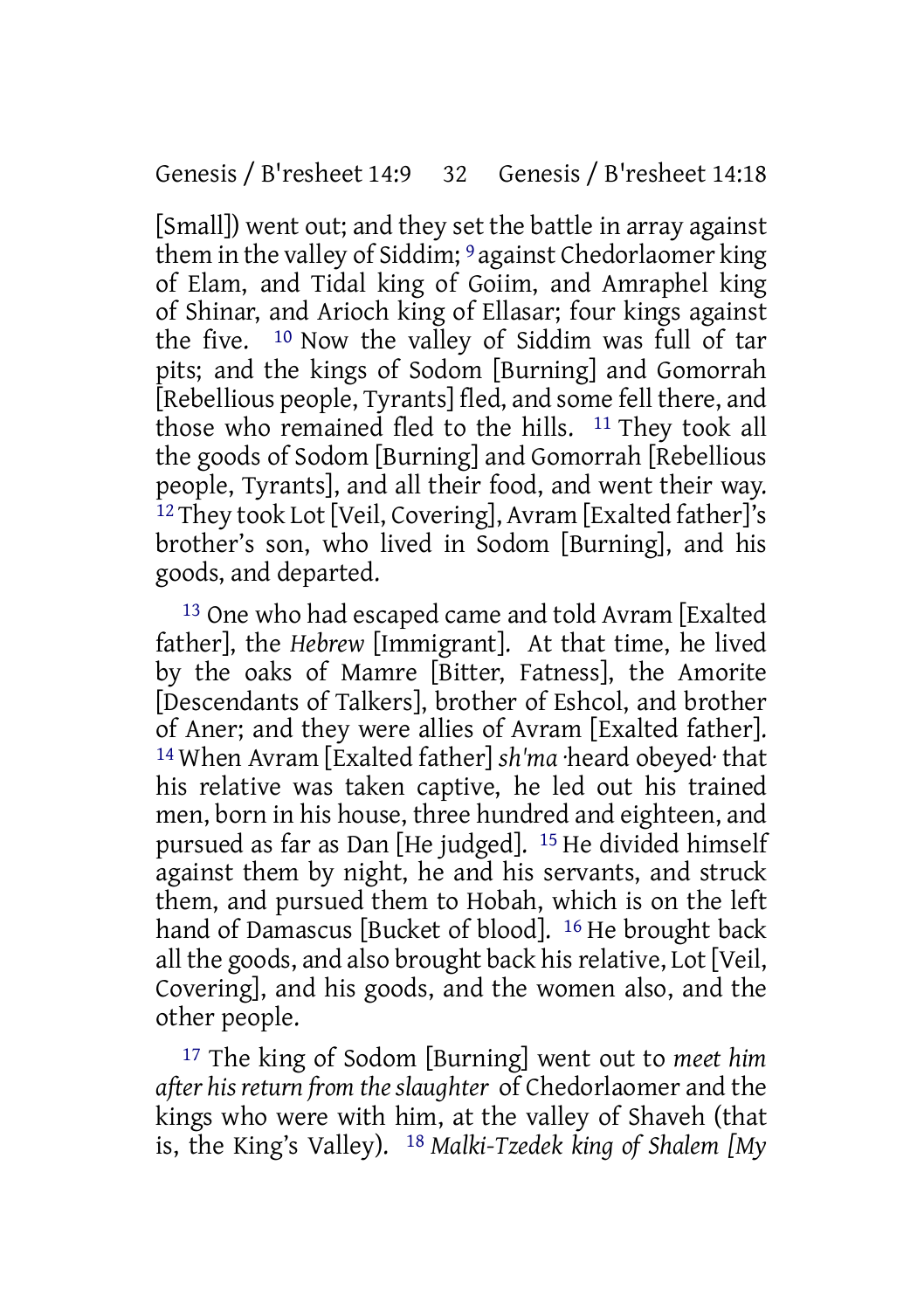Genesis / B'resheet 14:19 33 Genesis / B'resheet 15:3

*king Righteousness king of City peace]* brought out bread and wine. He was a *priest of El 'Elyon [God Most High],* 19 so he *blessed him* saying, "Blessed be Avram [Exalted father] of *El 'Elyon* [God Most High], possessor of heaven and earth: 20 and blessed be *El 'Elyon* [God Most High], who has delivered your enemies into your hand."

*Avram [Exalted father] gave him a tenth of all.* \*

*(5)* 21 The king of Sodom [Burning] said to Avram [Exalted father], "Give me the people, and take the goods for yourself."

22 Avram [Exalted father] said to the king of Sodom [Burning], "I have lifted up my hand to ADONAI , *El 'Elyon* [God Most High], possessor of heaven and earth, 23 that I will not take a thread nor a sandal strap nor anything that is yours, lest you should say, 'I have made Avram [Exalted father] rich.'  $^{24}$  I will accept nothing from you except that which the young men have eaten, and the portion of the men who went with me: Aner, Eshcol, and Mamre [Bitter, Fatness]. Let them take their portion."

# 15

1 After these things *Davar Yahweh* [Word of He sustains breathing] came to Avram [Exalted father] in a vision, saying, "Don't be afraid, Avram [Exalted father]. I am your shield, your exceedingly great reward."

2 Avram [Exalted father] said, "Lord ADONAI , what will you give me, since I go childless, and he who will inherit my estate is Eliezer of Damascus [Bucket of blood]?" 3 Avram [Exalted father] said, "Behold, to me you have given no children: and, behold, one born in my house is my heir."

<sup>\*</sup> 14:20 Quoted in Heb 7:1-2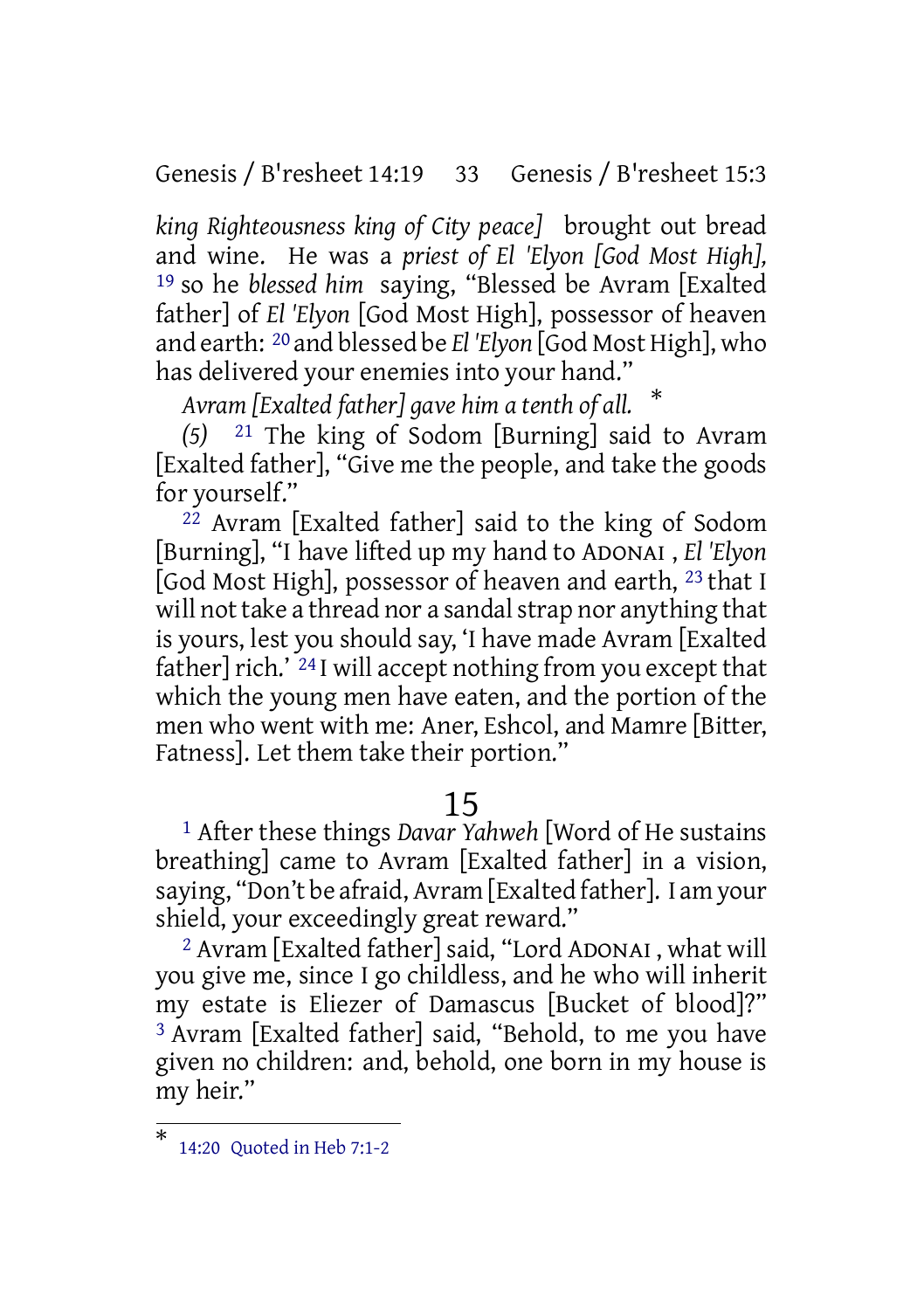Genesis / B'resheet 15:4 34 Genesis / B'resheet 15:17

4 Behold, ADONAI 's word came to him, saying, "This man will not be your heir, but he who will come out of your own body will be your heir." 5 ADONAI brought him outside, and said, "Look now toward the *sky,* and count the *stars,* \* if you are able to count them." He said to Avram [Exalted father], *"So will your offspring be."* † <sup>6</sup> *He believed in ADONAI , who credited it to him for righteousness.* ‡ *(6)* <sup>7</sup> He said to Avram [Exalted father], "I am ADONAI who brought you out of Ur of the Chaldees, to give you this land to inherit it."

8 He said, "Lord ADONAI , how will I know that I will inherit it?"

9 He said to him, "Bring me a heifer three years old, a female goat three years old, a ram three years old, a turtledove, and a young pigeon." 10 He brought him all these, and divided them in the middle, and laid each half opposite the other; but he didn't divide the birds. 11 The birds of prey came down on the carcasses, and Avram [Exalted father] drove them away.

<sup>12</sup> When the sun was going down, a deep sleep fell on Avram [Exalted father]. Now terror and great darkness fell on him. 13 He said to Avram [Exalted father], "Know forsure that *your offspring will live asforeignersin a land that is not theirs, and will serve them. They will afflict them four hundred years.* 14 *I will also judge that nation,* whom they will serve. *Afterward they will come out with great wealth,* § <sup>15</sup> but you will go to your fathers in peace. You will be buried at a good old age. 16 In the fourth generation they will come here again, for the iniquity of the Amorite [Descendants of Talkers] is not yet full." 17 It came to

<sup>\*</sup> 15:5 Quoted in Heb 11:12 † 15:5 Quoted in Rom 4:18 ‡ 15:6 Quoted in Rom 4:3, 4:9; 4:22-23; Gal 3:6; James 2:23  $\frac{\$}{\$}$  15:14 Quoted in Acts 7:6-7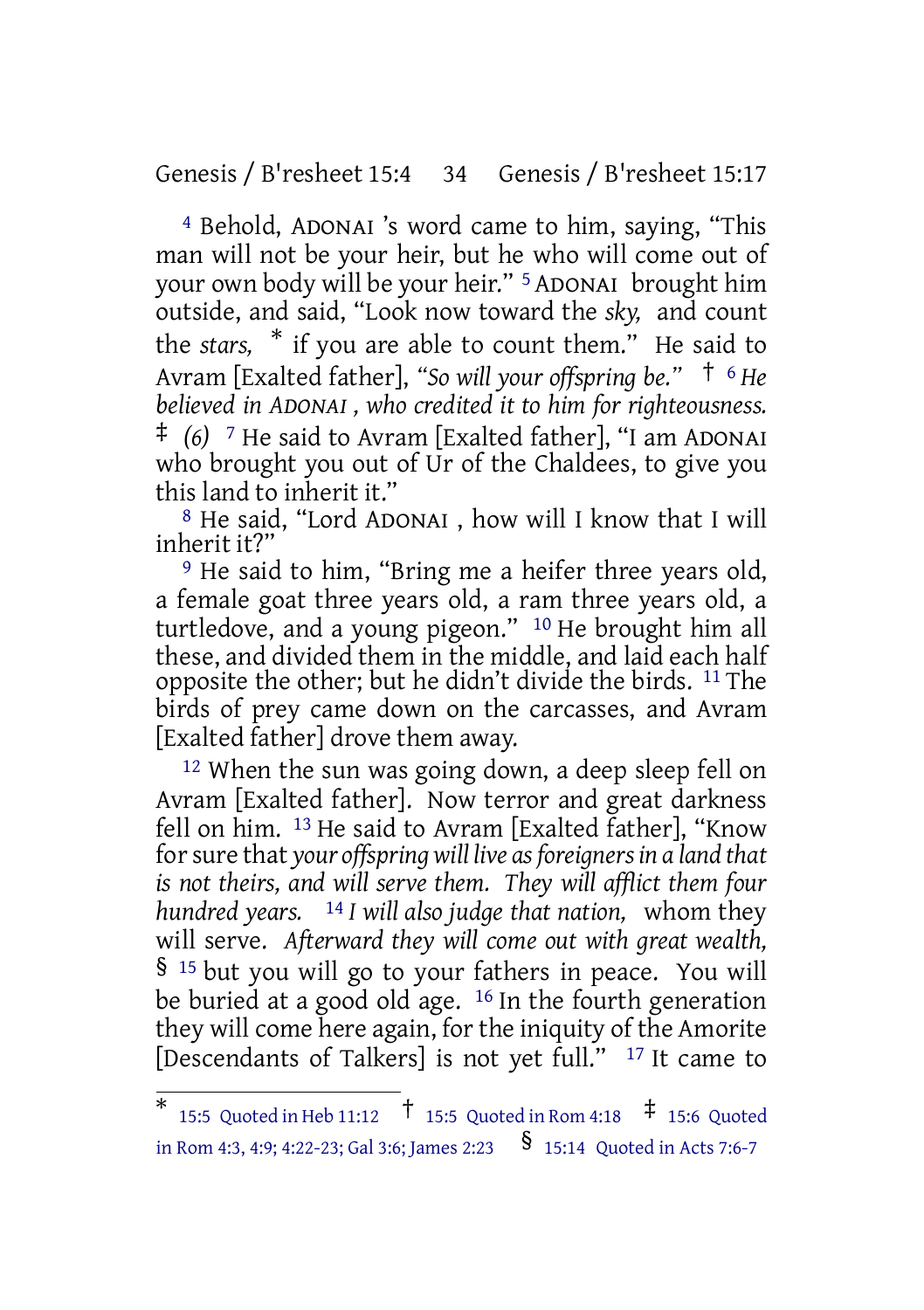Genesis / B'resheet 15:18 35 Genesis / B'resheet 16:2

pass that, when the sun went down, and it was dark, behold, a smoking furnace, and a flaming torch passed between these pieces. <sup>18</sup> In that day ADONAI made a covenant ·binding contract between two or more parties· with Avram [Exalted father], saying, "I have given this land to your offspring, from the river of Egypt [Abode of slavery] to the great river, the river Euphrates [Fruitful]: 19 the Kenites [Descendants of Acquisition], the Kenezites [Descendants of Purchase], the Kadmonites [Descendants of Ancients, Chiefs], 20 the Hittites [Descendants of Trembling fear], the Perizzites [Descendants of Belonging to village], the Rephaim [Descendants of Terrible one], 21 the Amorites [Descendants of Talkers], the Canaanites [Descendants of Humbled], the Girgashites [Descendants of Who arrives from pilgrimage], and the Jebusites [Descendants of Thresher]."

# 16

1 Now Sarai [Mockery], Avram [Exalted father]'s wife, bore him no children. She had a servant, an Egyptian [person from Abode of slavery], whose name was Hagar [Flight]. \* <sup>2</sup> Sarai [Mockery] said to Avram [Exalted father], "See now, ADONAI has restrained me from bearing. Please go in to my servant. It may be that I will obtain children by her." Avram [Exalted father] *sh'ma* ·hear obey·

<sup>\*</sup> 16:1 Context: Hagar: In (Gen. 12:10–20) Abraham and "his sister" Sarah went down to Egypt, Sarah was taken to the house of Pharaoh. In response, ADONAI afflicted Pharaoh and all his household with mighty plagues. In the midrash (Gen. Rabbah 45:1), Pharoah sees the character and relationship to the God that Sarah and Abraham have, so he gives Sarah his own daughter so that she can learn to be of this type of person. He said: "It would be better for my daughter to be a handmaiden in this house than a noblewoman in another Egyptian."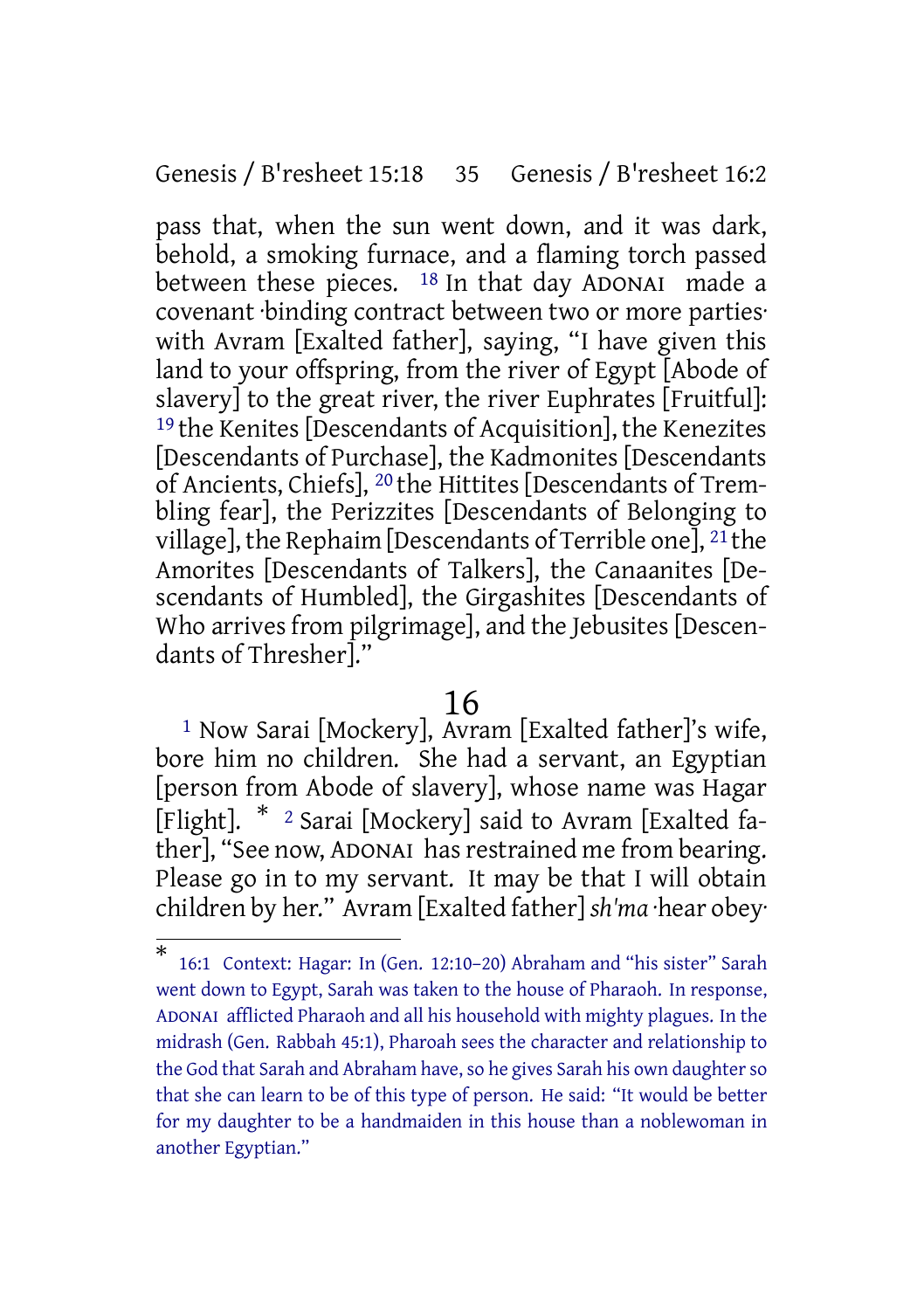Genesis / B'resheet 16:3 36 Genesis / B'resheet 16:10

the voice of Sarai [Mockery]. <sup>3</sup> Sarai [Mockery], Avram [Exalted father]'s wife, took Hagar [Flight] the Egyptian [person from Abode of slavery], her servant, after Avram [Exalted father] had lived ten years in the land of Canaan [Humbled], and gave her to Avram [Exalted father] her husband to be his wife.  $4$  He went in to Hagar [Flight], and she conceived. When she saw that she had conceived, her mistress was despised in her eyes. <sup>† 5</sup> Sarai [Mockery] said to Avram [Exalted father], "This wrong is your fault. I gave my servant into your bosom, and when she saw that she had conceived, I was despised in her eyes. ADONAI judge between me and you."

6 But Avram [Exalted father] said to Sarai [Mockery], "Behold, your maid is in your hand. Do to her whatever is good in your eyes." Sarai [Mockery] dealt harshly with her, and she fled from her face.

7 *Ha mal'ak Yahweh* [The Angel of He sustains breathing] found her by a fountain of water in the wilderness, by the fountain on the way to Shur.  $8$  He said, "Hagar [Flight], Sarai [Mockery]'s servant, where did you come from? Where are you going?"

She said, "I am fleeing from the face of my mistress Sarai [Mockery]."

9 *Ha mal'ak Yahweh* [The Angel of He sustains breathing] said to her, "*Teshuvah* ·Completely return· to your mistress, and submit yourself under her hands." 10 *Ha mal'ak Yahweh* [The Angel of He sustains breathing] said to her, "I will greatly multiply your offspring, that they will not be

<sup>†</sup> 16:4 Context: Hagar is the second wife but she was and is first Sarah's maid. The elevated status of second wife brings both blessing and frustration. Sarah speaks to Hagar as she had before the marriage, this is a source of contention combined with one woman having a child and the other woman barren.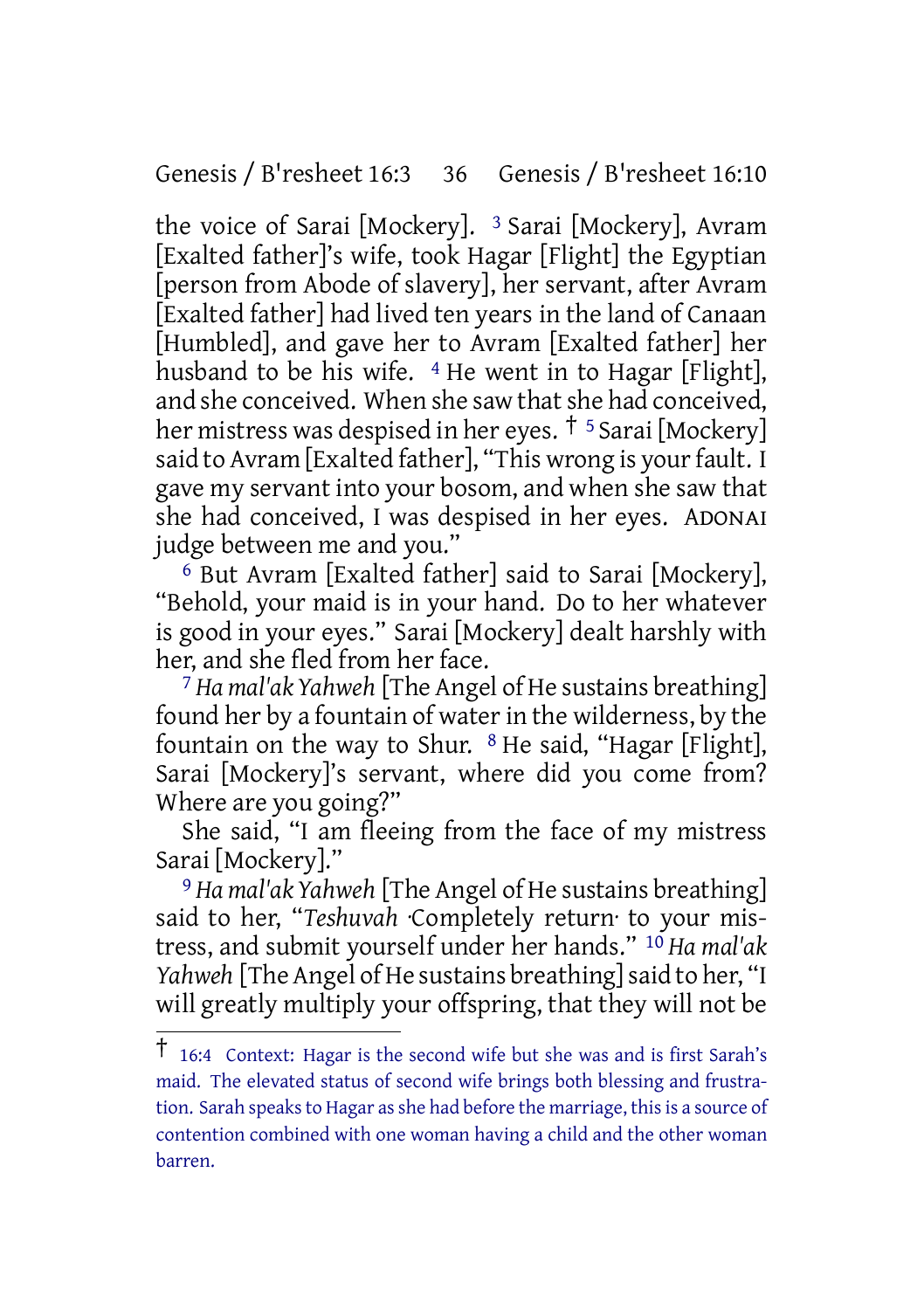Genesis / B'resheet 16:11 37 Genesis / B'resheet 17:5

counted for multitude." 11*Ha mal'ak Yahweh* [The Angel of He sustains breathing] said to her, "Behold, you are with child, and will bear a son. You shall call his name Ishmael [Pays attention God], because ADONAI has *sh'ma* ·heard obeyed· your affliction. 12 He will be like a wild donkey among men. His hand will be against every man, and every man's hand against him. He will live opposite all of his brothers."

13 She called the name of ADONAI who spoke to her, "You are *El Ro'i Ra'ah* [God who sees me / God who provides]," for she said, "Have I even stayed alive after seeing him?" 14 Therefore the well was called *Beer Lahai Roi* [Well of the one who lives and sees]. Behold, it is between Kadesh and Bered.

15 Hagar [Flight] bore a son for Avram [Exalted father]. Avram [Exalted father] called the name of his son, whom Hagar [Flight] bore, Ishmael [Pays attention God]. 16 Avram [Exalted father] was eighty-six years old when Hagar [Flight] bore Ishmael [Pays attention God] to Avram [Exalted father].

## 17

1 When Avram [Exalted father] was ninety-nine years old, ADONAI appeared to Avram [Exalted father], and said to him, "I am *El Shaddai* [God Almighty]. Walk before me, and be blameless. 2 *I will make my covenant ·binding contract between two or more parties· between me and you,* \* and will multiply you exceedingly."

3 Avram [Exalted father] fell on his face. God talked with him, saying, 4 "As for me, behold, my covenant is with you. You will be the father of a multitude of nations. 5 Your name will no more be called Avram

<sup>\*</sup> 17:2 Paraphrase Quoted in Luke 1:73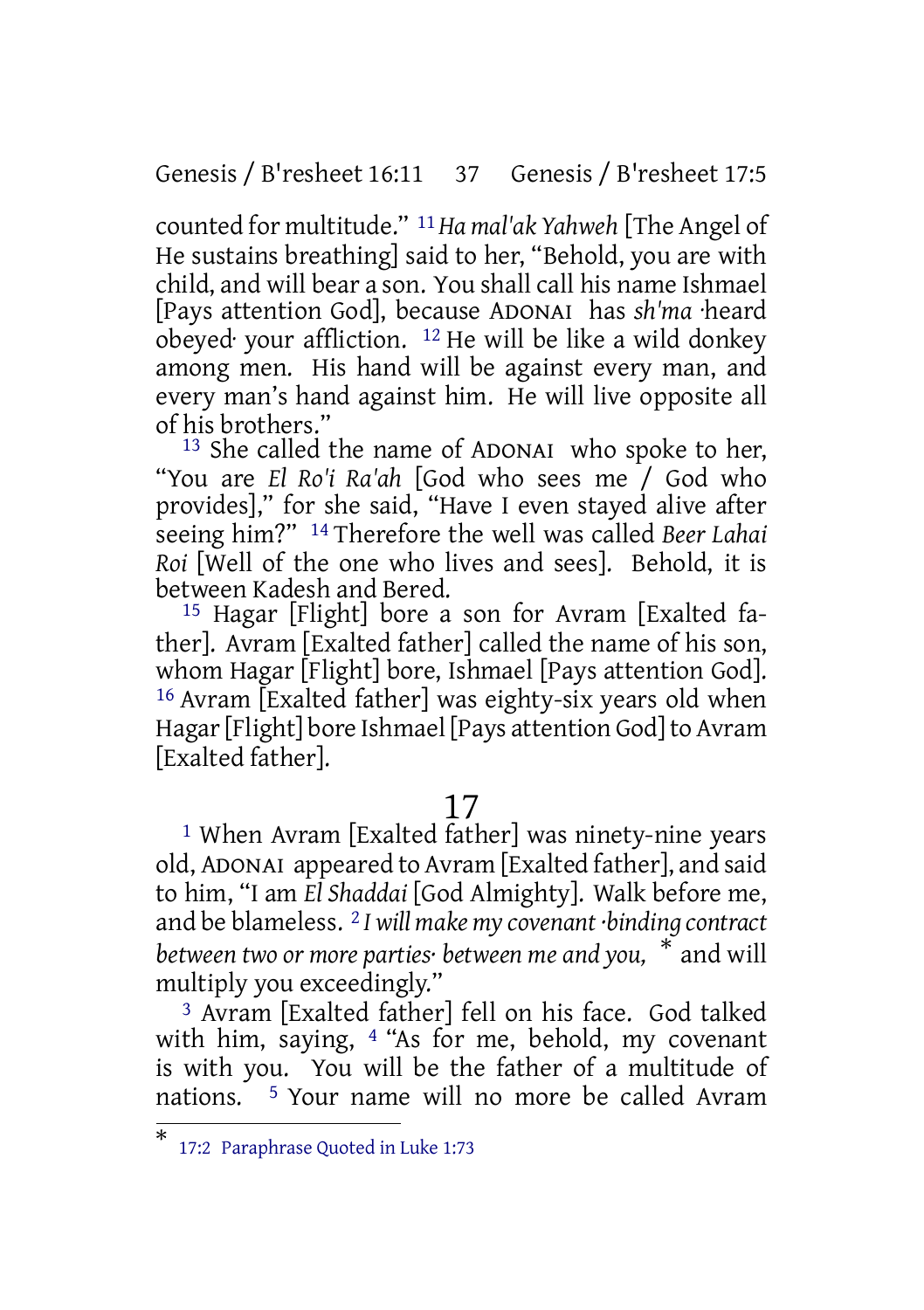Genesis / B'resheet 17:6 38 Genesis / B'resheet 17:15

[Exalted father], but your name will be Abraham [Father of a multitude]; for *I have made you thefather of a multitude of nations.* † <sup>6</sup> I will make you exceedingly fruitful, and I will make nations of you. Kings will come out of you. *(7)* 7 I will establish my covenant between me and you *and your offspring*  $\ddagger$  after you throughout their generations for an everlasting covenant, to be a God to you and to your offspring after you. 8 *I will give to you, and to your offspring* after you, the land where you are traveling, all the land of Canaan [Humbled], for an everlasting *possession.* § I will be their God."

9 God said to Abraham [Father of a multitude], "As for you, you will keep my covenant, you and your offspring after you throughout their generations.  $10$  This is my covenant, which you shall keep, between me and you and your offspring after you. Every male among you shall be circumcised. 11 You shall be circumcised in the flesh of your foreskin. It will be a token of the covenant between me and you. 12 He who is eight days old will be circumcised among you, every male throughout all your generations, he who is born in the house, or bought with money from any foreigner who is not of your offspring. <sup>13</sup> He who is born in your house, and he who is bought with your money, must be circumcised. My covenant will be in your flesh for an everlasting covenant. <sup>14</sup> The uncircumcised male who is not circumcised in the flesh of his foreskin, that soul shall be cut off from his people. He has broken my covenant ·binding contract between two or more parties·."

15 God said to Abraham [Father of a multitude], "As for Sarai [Mockery] your wife, you shall not call her name

<sup>†</sup> 17:5 Quoted in Rom 4:17-18 ‡ 17:7 Quoted in Gal 3:16 § 17:8 Quoted in Acts 7:5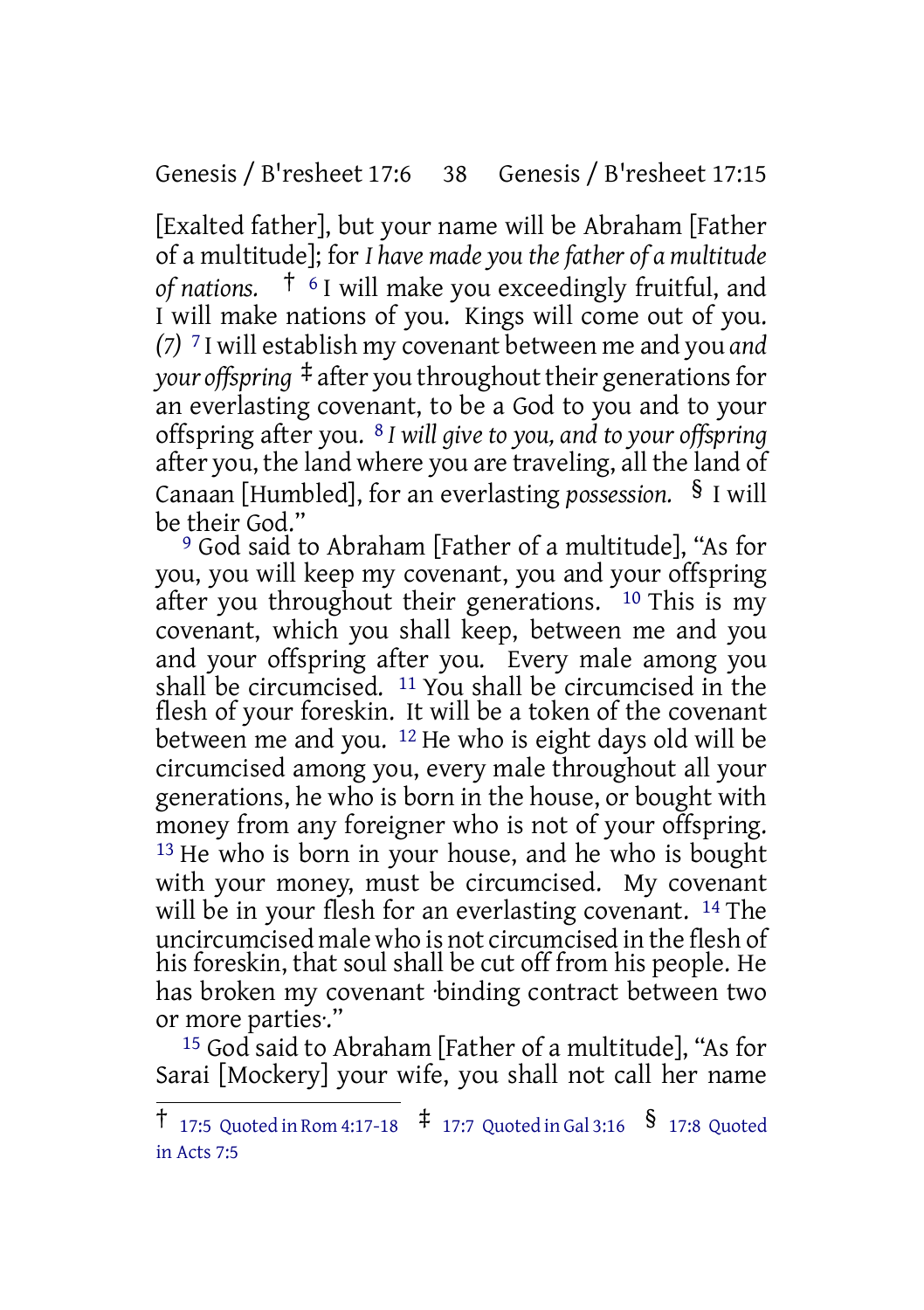Genesis / B'resheet 17:16 39 Genesis / B'resheet 17:23

Sarai [Mockery], but her name will be Sarah [Princess]. 16 I will bless her, and moreover I will give you a son by her. Yes, I will bless her, and she will be a mother of nations. Kings of peoples will come from her."

 $17$  Then Abraham [Father of a multitude] fell on his face, and laughed, and said in his heart, "Will a child be born to him who is one hundred years old? Will Sarah [Princess], who is ninety years old, give birth?" <sup>18</sup> Abraham [Father of a multitude] said to God, "Oh that Ishmael [Pays attention God] might live before you!"

19 God said, "No, but Sarah [Princess], your wife, will bear you a son. You shall call his name Isaac [Laughter]. I will establish my covenant with him for an *everlasting* covenant ·binding contract between two or more parties· for *his offspring after him.* \* <sup>20</sup> As for Ishmael [Pays attention God], I have *sh'ma* ·heard obeyed· you. Behold, I have blessed him, and will make him fruitful, and will multiply him exceedingly. He will become the father of twelve princes, and I will make him a great nation. <sup>21</sup> But my covenant I establish with Isaac [Laughter], whom Sarah [Princess] will bear to you at this set time next year."

<sup>22</sup> When he finished talking with him, † the *kavod Yahweh* ·weighty glory of He sustains breathing· went up from Abraham [Father of a multitude]. 23 Abraham [Father of a multitude] took Ishmael [Pays attention God] his son, all who were born in his house, and all who were bought with his money; every male among the men of

<sup>\*</sup> 17:19 Quoted in Luke 1:55 † 17:22 Aramaic Text: What is rendered as "God" in the Hebrew *Masoretic* Textisrendered "Glory of God" in the Aramaic text. In the book, "The Targums of Onkelos" on the five book of Moses, the foot notes on (Gen 17:22) give alternative rendering saying, "Same verse, 'The Angel of The Lord' " which in Hebrew is *ha mal'ak Yahweh*.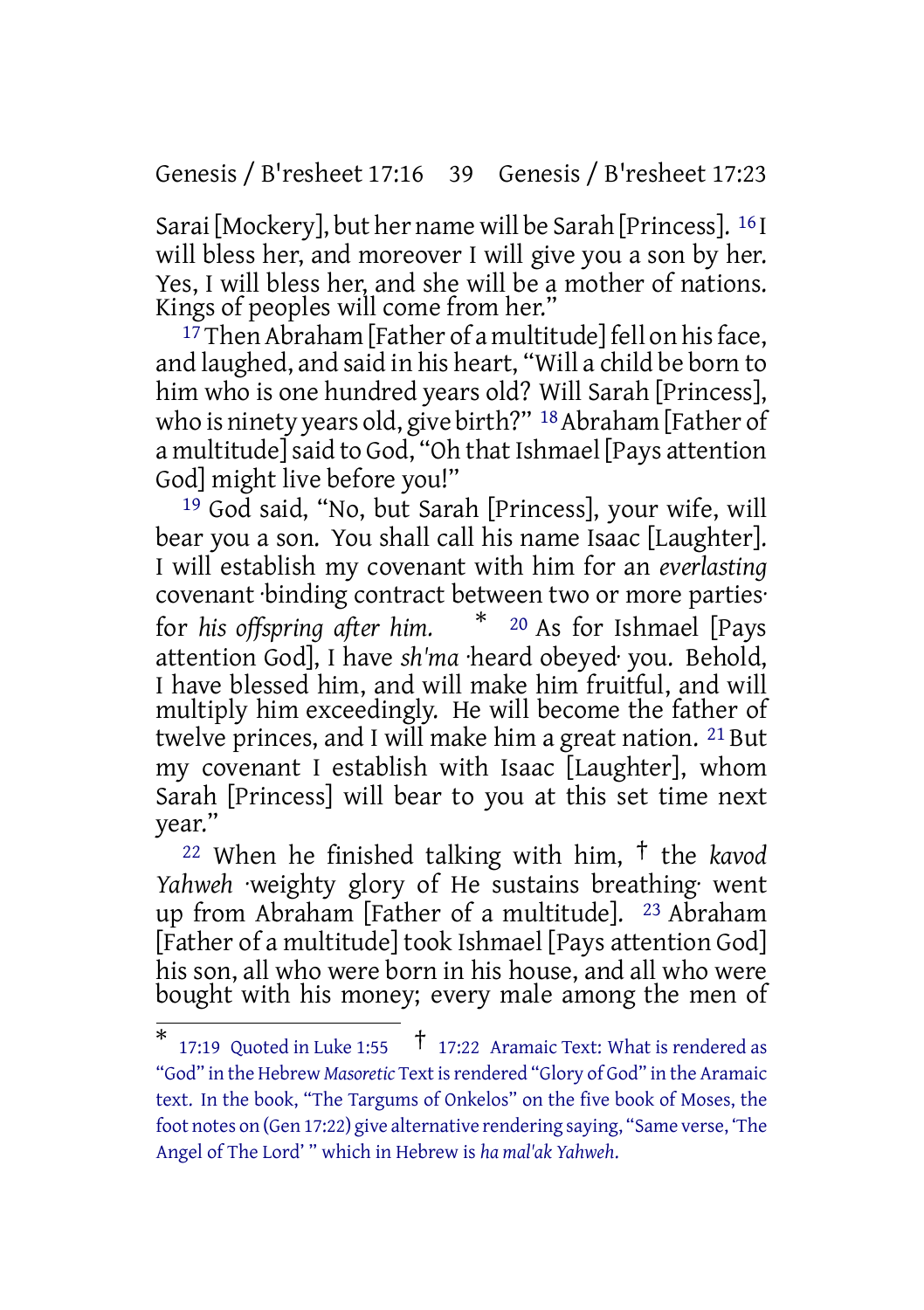Genesis / B'resheet 17:24 40 Genesis / B'resheet 18:5

Abraham [Father of a multitude]'s house, and circumcised the flesh of their foreskin in the same day, as God had said to him. *(Maftir ·Conclusion·)* 24 Abraham [Father of a multitude] was ninety-nine years old, when he was circumcised in the flesh of his foreskin. 25 Ishmael [Pays attention God], his son, was thirteen years old when he circumcised the flesh of his foreskin.  $\frac{4}{5}$  <sup>26</sup> In the same day both Abraham [Father of a multitude] and Ishmael [Pays attention God], his son, were circumcised. 27 All the men of his house, those born in the house, and those bought with money from a foreigner, were circumcised with him.

## *Haftarah Lekh L'kha ·Taking leave · Go Into yourself·:*

## *Yesha'yahu / Isaiah 40:27-41:16*

## *B'rit Hadashah ·New Covenant·: Matt 1:1-17* Parashah 4: *Vayera* ·He appeared· 18:1-22:24

## 18

1 ADONAI appeared to him by the oaks of Mamre [Bitter, Fatness], as he sat in the tent door in the heat of the day. 2 He lifted up his eyes and looked, and saw that three men stood opposite him. When he saw them, he ran to meet them from the tent door, and bowed himself to the earth, 3 and said, "My lord, if now I have found *chen* ·grace· in your sight, please don't go away from your servant. <sup>4</sup> Now let a little water be fetched, wash your feet, and rest yourselves under the tree. 5 I will get a morsel of

<sup>‡</sup> 17:25 Context: In Hebrew it can be read that Ishmael circumcised himself and therefore not Abraham. This calls to debate if Ishmael was circumcised within the covenant that Abraham received from God or if he did so himself in response to what God had told Abraham.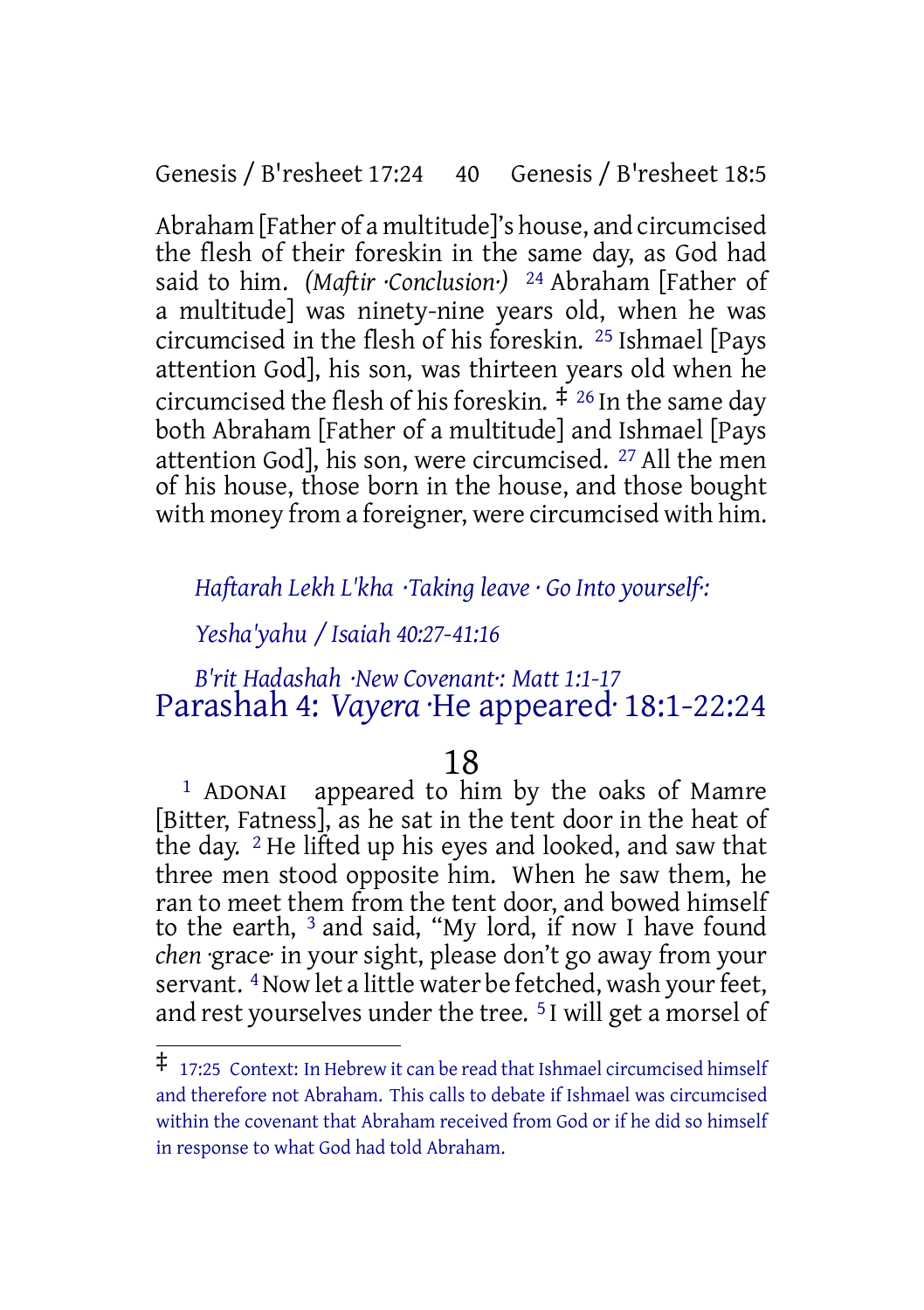Genesis / B'resheet 18:6 41 Genesis / B'resheet 18:15

bread so you can refresh your heart. After that you may go your way, now that you have come to your servant."

They said, "Very well, do as you have said."

6 Abraham [Father of a multitude] hurried into the tent to Sarah [Princess], and said, "Quickly prepare three seahs [23.1 qt; 21.9 L] of fine meal, knead it, and make cakes." 7 Abraham [Father of a multitude] ran to the herd, and fetched a tender and good calf, and gave it to the servant. He hurried to dress it. <sup>8</sup> He took butter, milk, and the calf which he had dressed, and set it before them. He stood by them under the tree, and they ate.

9 They asked him, "Where is Sarah [Princess], your wife?"

He said, "See, in the tent."

10 He said, *"I will certainly return to you when the season comes round. Behold, Sarah [Princess] your wife will have a son."* \*

Sarah [Princess] *sh'ma* ·hear obey· in the tent door, which was behind him.  $11$  Now Abraham [Father of a multitude] and Sarah [Princess] were old, well advanced in age. Sarah [Princess] had passed the age of childbearing. 12 Sarah [Princess] laughed within herself, saying, "After I have grown old will I have pleasure, my lord being old also?"

13 ADONAI said to Abraham [Father of a multitude], "Why did Sarah [Princess] laugh,saying, 'Will Ireally bear a child, yet I am old?' 14 Is anything too hard for ADONAI ? *At the set time I will return* to you, when the season comes round, *and Sarah [Princess] will have a son."* †

*(2)* 15 Then Sarah [Princess] denied it, saying, "I didn't laugh," for she was afraid.

He said, "No, but you did laugh."

<sup>\*</sup> 18:10 Quoted in Rom 9:9 † 18:14 Quoted in Rom 9:9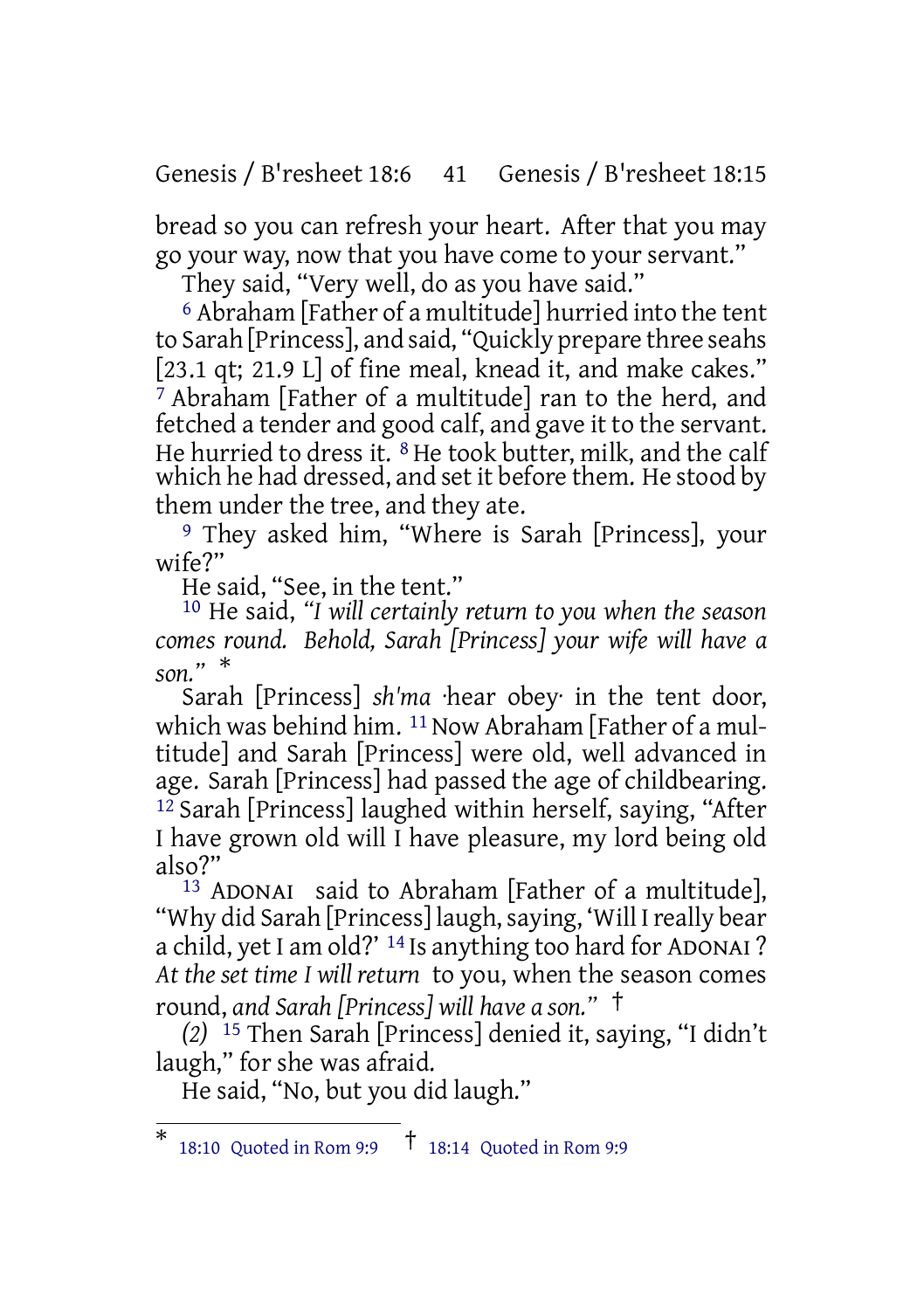16 The men rose up from there, and looked toward Sodom [Burning]. Abraham [Father of a multitude] went with them to see them on their way. <sup>17</sup> ADONAI said, "Will I hide from Abraham [Father of a multitude] what I do, 18 since Abraham [Father of a multitude] will surely become a great and mighty nation, and all the nations of the earth will be blessed in him? 19 For I have known him, to the end that he may enjoin his children and his household after him, that they may keep the way of ADONAI , to do righteousness and right judgement; to the end that ADONAI may bring on Abraham [Father of a multitude] that which he has spoken of him." <sup>20</sup> ADONAI said, "Because the cry of Sodom [Burning] and Gomorrah [Rebellious people, Tyrants] is great, and because their sin is very grievous, 21 I will go down now, and see whether their deeds are as bad as the reports which have come to me. If not, I will know."

<sup>22</sup> The men turned from there, and went toward Sodom [Burning], but Abraham [Father of a multitude] stood yet before ADONAI . 23 Abraham [Father of a multitude] came near, and said, "Will you consume the upright with the wicked? 24 What if there are fifty upright within the city? Will you consume and not spare the place for the fifty upright who are in it? 25 Be it far from you to do things like that, to kill the upright with the wicked, so that the upright should be like the wicked. May that be far from you. Should not the Judge of all the earth do right judgement?"

26 ADONAI said, "If I find in Sodom [Burning] fifty upright within the city, then I will spare the whole place for their sake." 27 Abraham [Father of a multitude] answered, "See now, I have taken it on myself to speak to the Lord, although I am dust and ashes. 28 What if there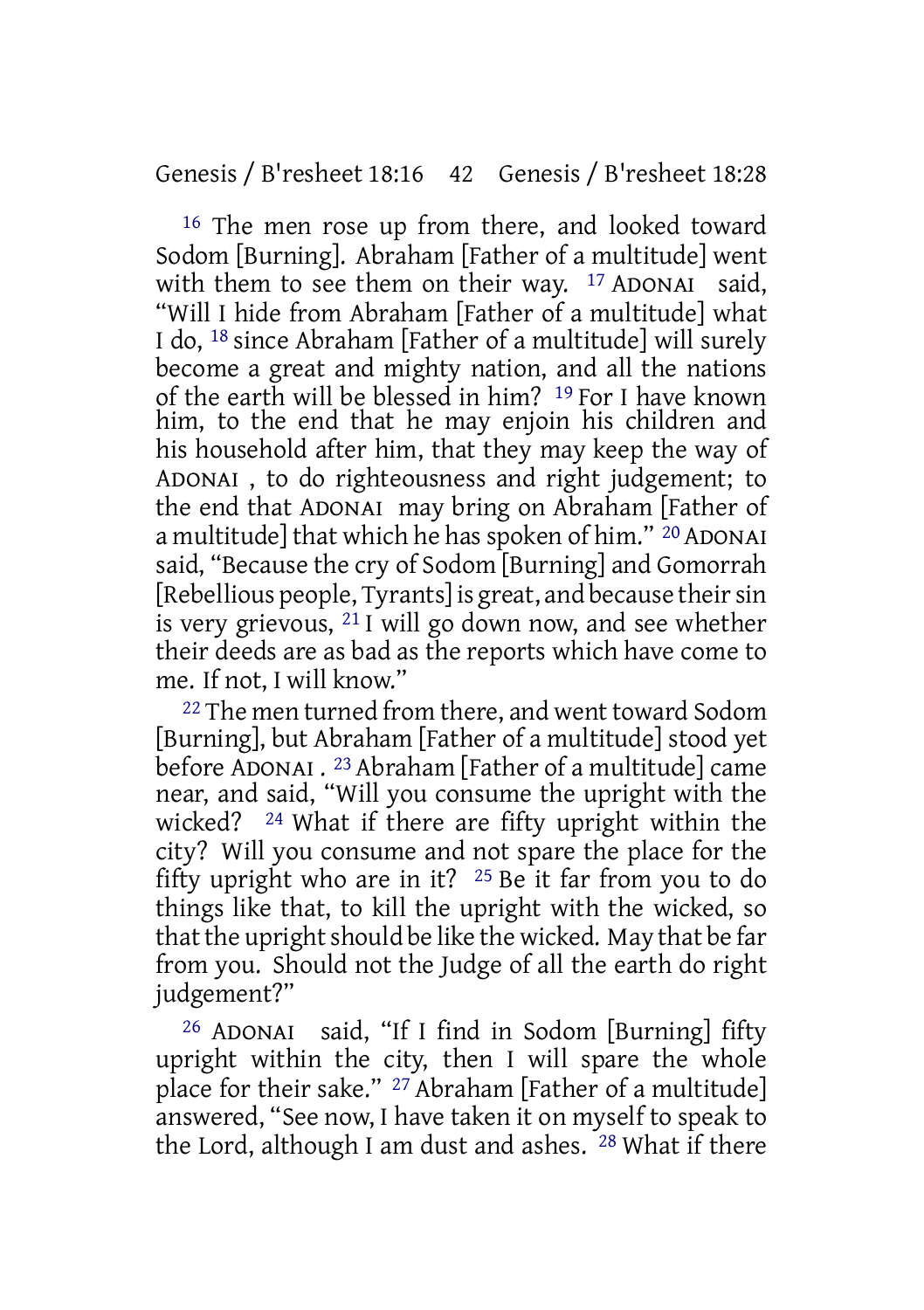will lack five of the fifty upright? Will you destroy all the city for lack of five?"

He said, "I will not destroy it, if I find forty-five there."

29 He spoke to him yet again, and said, "What if there are forty found there?"

He said, "I will not do it for the forty's sake."

30 He said, "Oh don't let the Lord be angry, and I will speak. What if there are thirty found there?"

He said, "I will not do it, if I find thirty there."

31 He said, "See now, I have taken it on myself to speak to the Lord. What if there are twenty found there?"

He said, "I will not destroy it for the twenty's sake."

32 He said, "Oh don't let the Lord be angry, and I will speak just once more. What if ten are found there?"

He said, "I will not destroy it for the ten's sake."

33 ADONAI went his way, as soon as he had finished communing with Abraham [Father of a multitude], and Abraham [Father of a multitude] returned to his place.

## 19

*(3)* 1 The two angels came to Sodom [Burning] at evening. Lot [Veil, Covering] sat in the gate of Sodom [Burning]. Lot [Veil, Covering] saw them, and rose up to meet them. He bowed himself with his face to the earth, 2 and he said, "See now, my lords, please turn aside into your servant's house, stay all night, wash your feet, and you can rise up early, and go on your way."

They said, "No, but we will stay in the street all night."

<sup>3</sup> He urged them greatly, and they came in with him, and entered into his house. He made them a feast, and baked *matzah* unleavened bread, and they ate. <sup>4</sup> But before they lay down, the men of the city, the men of Sodom [Burning], surrounded the house, both young and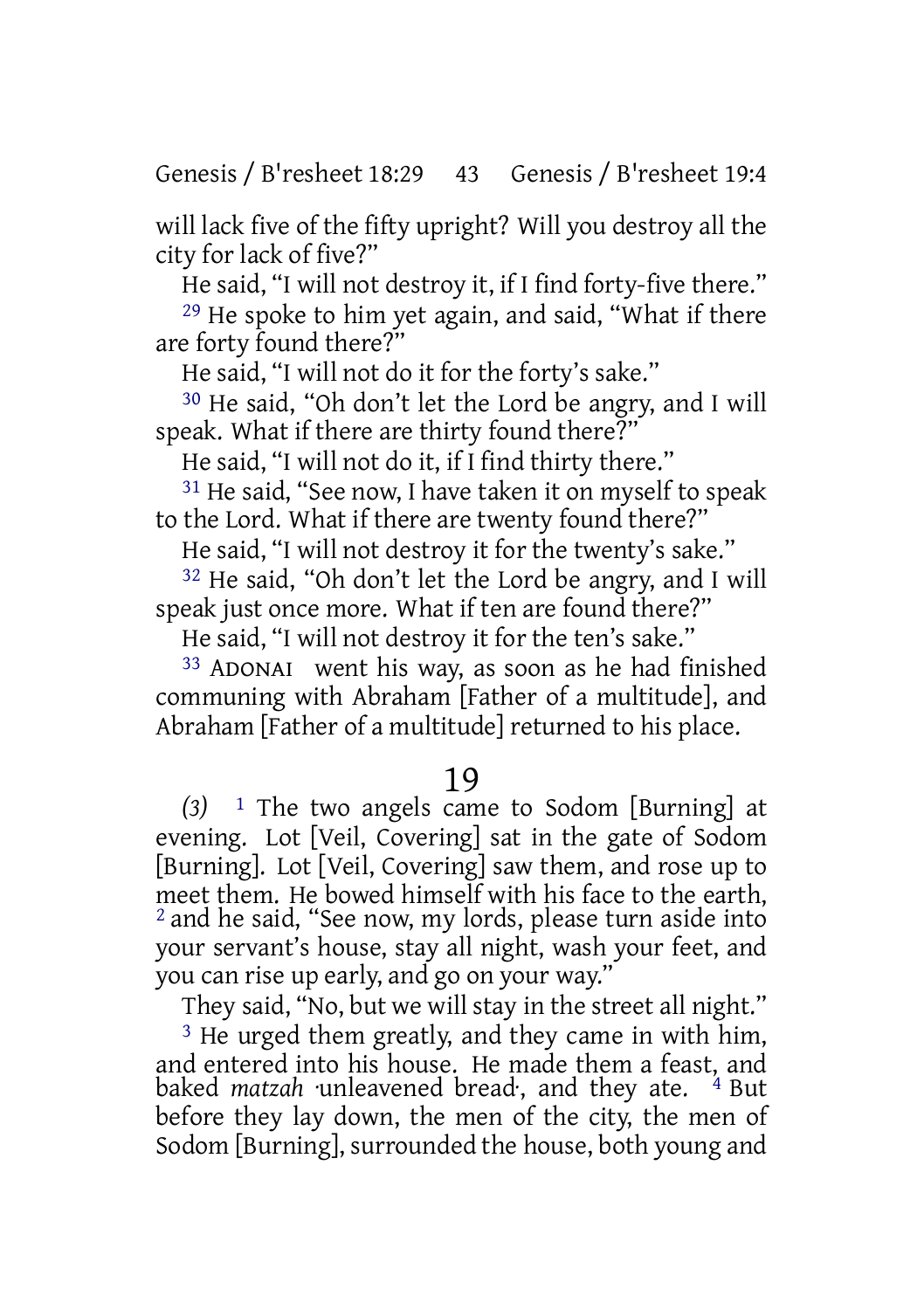old, all the people from every quarter. 5 They called to Lot [Veil, Covering], and said to him, "Where are the men who came in to you this night? Bring them out to us, that we may have sex with them."

6 Lot [Veil, Covering] went out to them to the door, and shut the door after him. 7 He said, "Please, my brothers, don't act so wickedly. 8 See now, I have two virgin daughters. Please let me bring them out to you, and you may do to them what seems good to you. Only don't do anything to these men, because they have come under the shadow of my roof."

9 They said, "Stand back!" Then they said, "This one fellow came in to live as a foreigner, and he appoints himself a judge. Now will we deal worse with you, than with them!" They pressed hard on the man Lot [Veil, Covering], and came near to break the door. 10 But the men reached out their hand, and brought Lot [Veil, Covering] into the house to them, and shut the door. <sup>11</sup> They struck the men who were at the door of the house with blindness, both small and great, so that they wearied themselves to find the door.

12 The men said to Lot [Veil, Covering], "Do you have anybody else here? Sons-in-law, your sons, your daughters, and whoever you have in the city, bring them out of the place: 13 for we will destroy this place, because the outcry against them has grown great before ADONAI that ADONAI has sent us to destroy it."

14 Lot [Veil, Covering] went out, and spoke to his sonsin-law, who were pledged to marry his daughters, and said, "Get up! Get out of this place, for ADONAI will destroy the city."

But he seemed to his sons-in-law to be joking. 15 When the morning came, then the angels hurried Lot [Veil,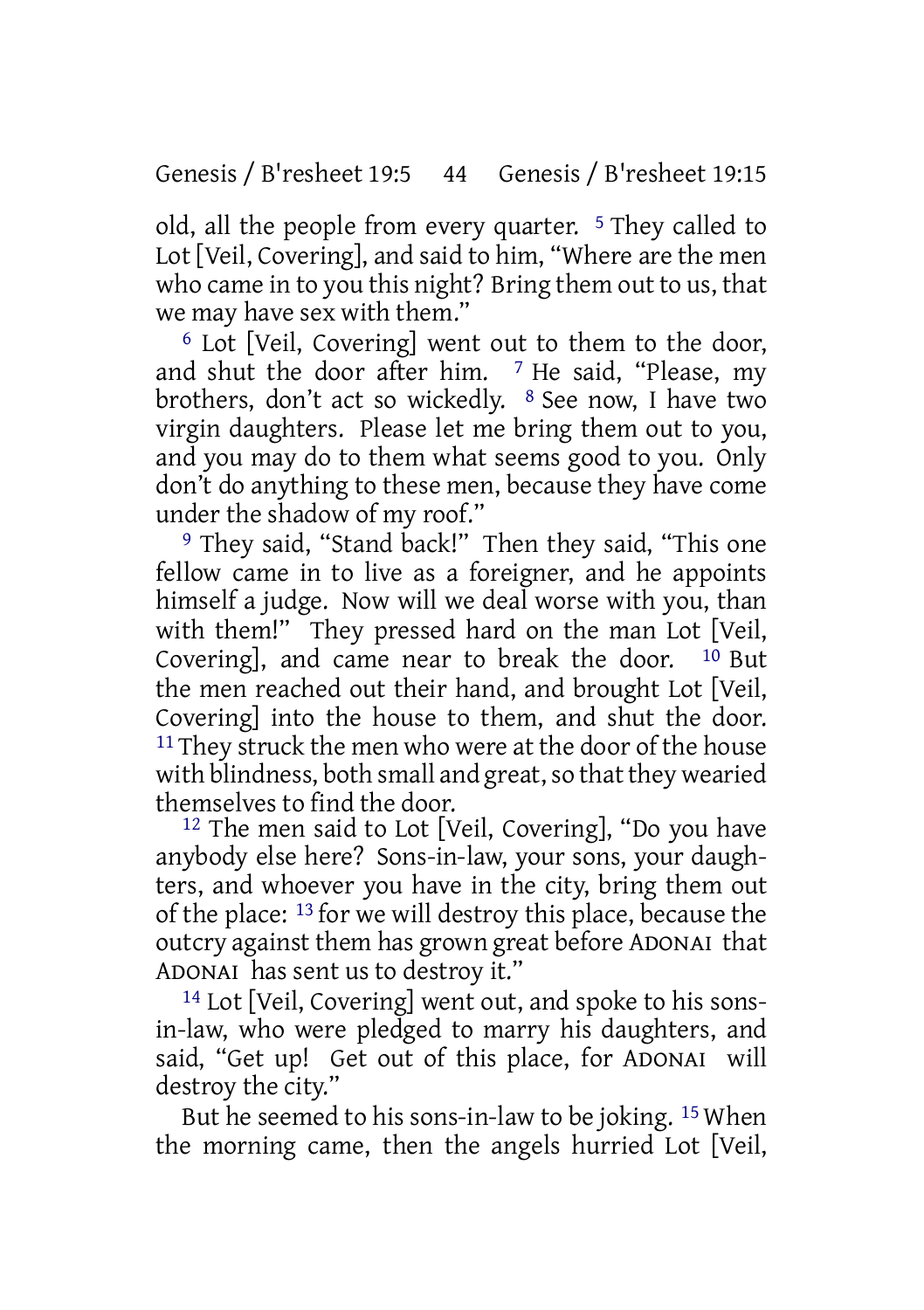Genesis / B'resheet 19:16 45 Genesis / B'resheet 19:26

Covering], saying, "Get up! Take your wife, and your two daughters who are here, lest you be consumed in the iniquity of the city." 16 But he lingered; and the men grabbed his hand, his wife's hand, and his two daughters' hands, ADONAI being merciful to him; and they took him out, and set him outside of the city. <sup>17</sup> It came to pass, when they had taken them out, that he said, "Escape for your life! Don't look behind you, and don't stay anywhere in the plain. Escape to the mountains, lest you be consumed!"

18 Lot [Veil, Covering] said to them, "Oh, not so, my lord. 19 See now, your servant has found *chen* ·grace· in your sight, and you have magnified your *cheshed* ·lovingkindness·, which you have shown to me in saving my life. I can't escape to the mountain, lest evil overtake me, and I die. 20 See now, this city is nearto flee to, and it is a little town. Oh let me escape there, is not it a little one?, and there I will be safe."

*(4)* 21 He said to him, "Behold, I have granted your request concerning this thing also, that I will not overthrow the city of which you have spoken. <sup>22</sup> Hurry, escape there, for I can't do anything until you get there." Therefore the name of the city was called Zoar [Small].

23 The sun had risen on the earth when *Lot [Veil, Covering]* came to Zoar [Small]. 24 Then ADONAI *caused sulfur and fire to rain down upon Sodom [Burning] and Gomorrah [Rebellious people, Tyrants] from* ADONAI *out of the sky.*  $25$  He overthrew those cities, all the plain, all the inhabitants of the cities, and that which grew on the ground. <sup>26</sup> But *his wife* † looked back from behind him, and she became a pillar of salt.

<sup>\*</sup> 19:24 Quoted in Luke 17:29 † 19:26 Quoted in Luke 17:32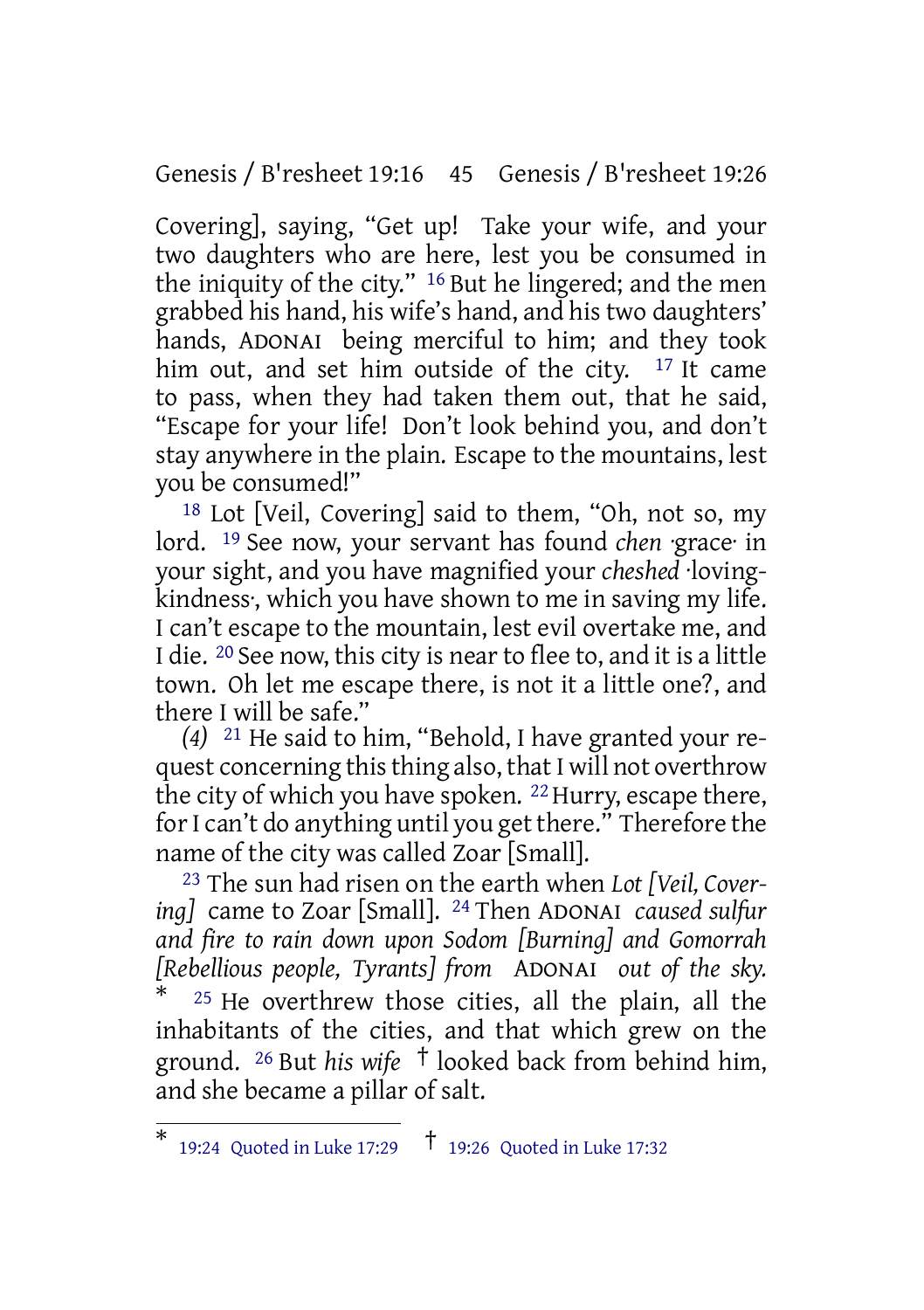27 Abraham [Father of a multitude] got up early in the morning to the place where he had stood before ADONAI . 28 He looked toward Sodom [Burning] and Gomorrah [Rebellious people, Tyrants], and toward all the land of the plain, and looked, and saw that the smoke of the land went up as the smoke of a furnace.

29 When God destroyed the 'Ieyr HaKikar [Cities of the Round], God remembered Abraham [Father of a multitude], and sent Lot [Veil, Covering] out of the middle of the overthrow, when he overthrew the cities in which Lot [Veil, Covering] lived.

30 Lot [Veil, Covering] went up out of Zoar [Small], and lived in the mountain, and his two daughters with him; for he was afraid to live in Zoar [Small]. He lived in a cave with his two daughters. 31 The firstborn said to the younger, "Our father is old, and there is not a man in the earth to come in to us in the way of all the earth. <sup>32</sup> Come, let's make our father drink wine, and we will lie with him, that we may preserve our father's family line." 33 They made their father drink wine that night: and the firstborn went in, and lay with her father. He didn't know when she lay down, nor when she arose. 34 It came to pass on the next day, that the firstborn said to the younger, "Behold, I lay last night with my father. Let us make him drink wine again, tonight. You go in, and lie with him, that we may preserve our father's family line." <sup>35</sup> They made their father drink wine that night also. The younger went and lay with him. He didn't know when she lay down, nor when she got up. 36 Thus both of Lot [Veil, Covering]'s daughters were with child by their father. <sup>37</sup>The firstborn bore a son, and named him Moab [From father]. He is the father of the Moabites [Descendants of From father] to this day. 38 The younger also bore a son, and called his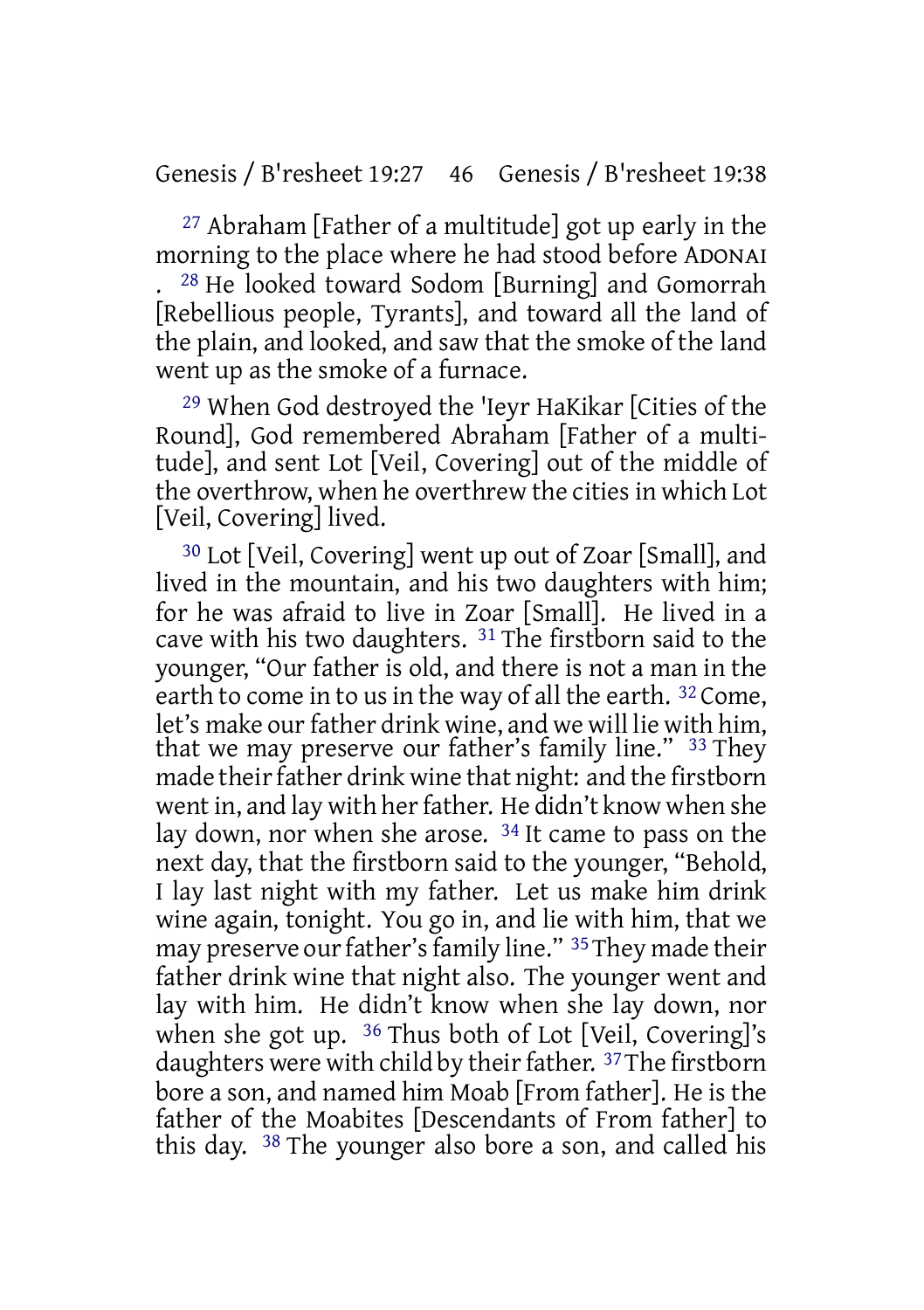Genesis / B'resheet 20:1 47 Genesis / B'resheet 20:10

name Ben Ammi [Son of my people]. He is the father of the children of Ammon [Tribal people] to this day.

## 20

1 Abraham [Father of a multitude] traveled from there toward the land of the South, and lived between Kadesh and Shur. He lived as a foreigner in Gerar. 2 Abraham [Father of a multitude] said about Sarah [Princess] his wife, "She is my sister." Abimelech [My father king] king of Gerar sent, and took Sarah [Princess]. 3 But God came to Abimelech [My father king] in a dream ofthe night, and said to him, "Behold, you are a dead man, because of the woman whom you have taken. For she is a man's wife."

4 Now Abimelech [My father king] had not come near her. He said, "Lord, will you kill even a upright nation? 5 Didn't he tell me, 'She is my sister?' She, even she herself, said, 'He is my brother.' In the integrity of my heart and the innocence of my hands have I done this."

6 God said to him in the dream, "Yes, I know that in the integrity of your heart you have done this, and I also withheld you from sinning against me. Therefore I didn't allow you to touch her.  $7$  Now therefore, restore the man's wife. For he is a prophet, and he will pray for you, and you will live. If you don't restore her, know for sure that you will die, you, and all who are yours."

<sup>8</sup> Abimelech [My father king] rose early in the morning, and called all his servants, and told all these things in their ear. The men were very scared. 9 Then Abimelech [My father king] called Abraham [Father of a multitude], and said to him, "What have you done to us? How have I sinned against you, that you have brought on me and on my kingdom a great sin? You have done deeds to me that ought not to be done!" <sup>10</sup> Abimelech [My father king] said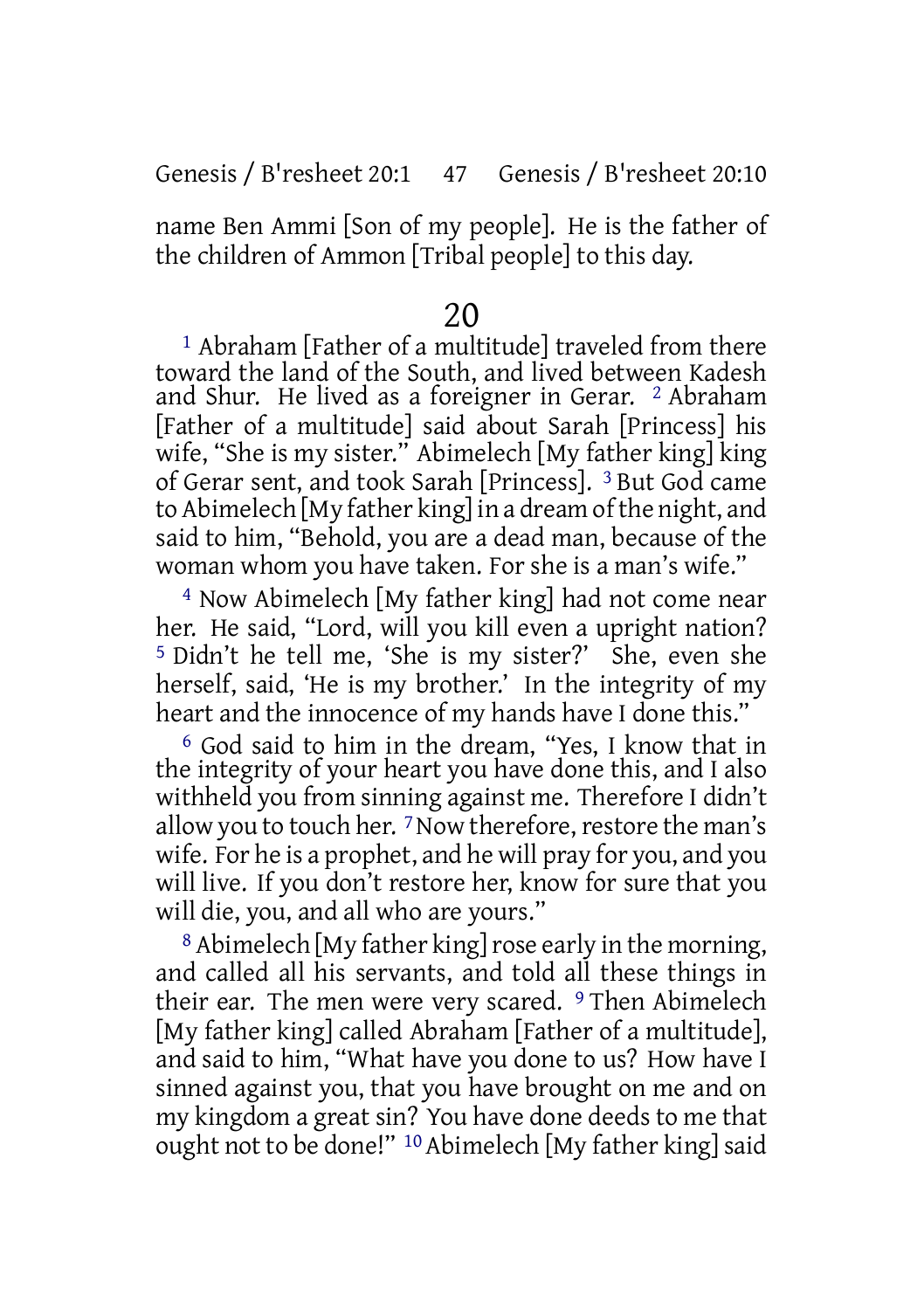Genesis / B'resheet 20:11 48 Genesis / B'resheet 21:3

to Abraham [Father of a multitude], "What did you see, that you have done this thing?"

11 Abraham [Father of a multitude] said, "Because I thought, 'Surely the fear of God is not in this place. They will kill me for my wife's sake.' <sup>12</sup> Besides, she is indeed my sister, the daughter of my father, but not the daughter of my mother; and she became my wife. 13 When God caused me to wander from my father's house, I said to her, 'Thisis your*cheshed* ·loving-kindness· which you shall show to me. Everywhere that we go, say of me, "He is my hrother"'"

14 Abimelech [My father king] took sheep and cattle, male servants and female servants, and gave them to Abraham [Father of a multitude], and restored Sarah [Princess], his wife, to him. 15 Abimelech [My father king] said, "Behold, my land is before you. Dwell where it pleases you." 16 To Sarah [Princess] he said, "Behold, I have given your brother a thousand pieces of silver. Behold, it is for you a covering of the eyes to all that are with you. In front of all you are vindicated."

17 Abraham [Father of a multitude] prayed to God. God healed Abimelech [My father king], and his wife, and his female servants, and they bore children. 18 For ADONAI had closed up tight all the wombs of the house of Abimelech [My father king], because of Sarah [Princess], Abraham [Father of a multitude]'s wife.

## 21

1 ADONAI visited Sarah [Princess] as he had said, and ADONAI did to Sarah [Princess] as he had spoken. 2 Sarah [Princess] conceived, and bore Abraham [Father of a multitude] a son in his old age, at the set time of which God had spoken to him. <sup>3</sup> Abraham [Father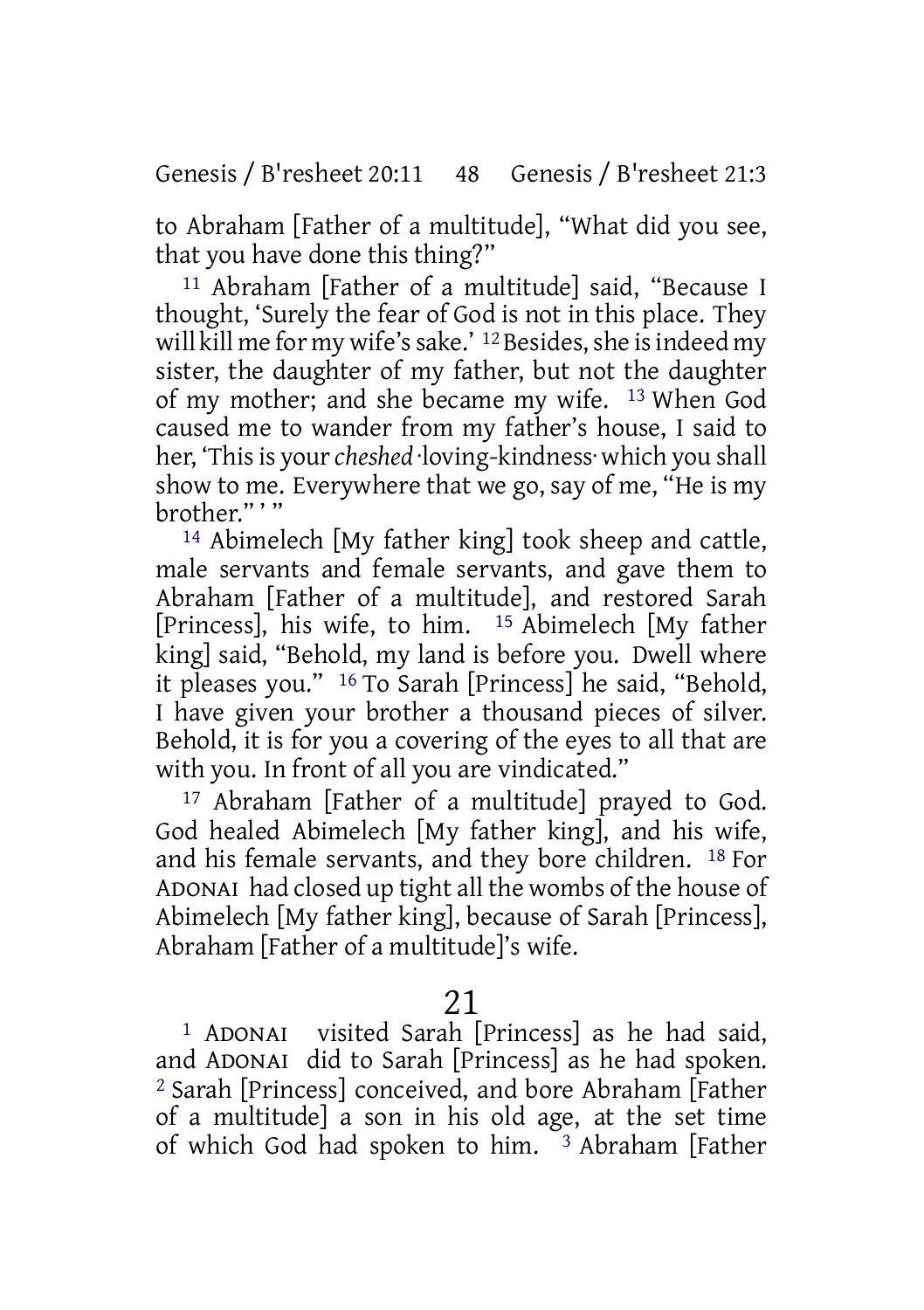## Genesis / B'resheet 21:4 49 Genesis / B'resheet 21:10

of a multitude] called his son who was born to him, whom Sarah [Princess] bore to him, Isaac [Laughter]. 4 Abraham [Father of a multitude] circumcised his son, Isaac [Laughter], when he was eight days old, as God had enjoined him. *(5)* 5 Abraham [Father of a multitude] was one hundred years old when his son, Isaac [Laughter], was born to him. 6 Sarah [Princess] said, "God has made me laugh. Everyone who *sh'ma* ·hears obeys· will laugh with me." 7 She said, "Who would have said to Abraham [Father of a multitude], that Sarah [Princess] would nurse children? For I have borne him a son in his old age."

<sup>8</sup> The child grew, and was cameled. \* Abraham [Father of a multitude] made a great feast on the day that Isaac [Laughter] was cameled. <sup>9</sup> Sarah [Princess] saw the son of Hagar [Flight] the Egyptian [person from Abode of slavery], whom she had borne to Abraham [Father of a multitude], *metzahek* ·lewd and irreverent jokes·. † 10 Therefore she said to Abraham [Father of a multitude], *"Divorce and cast out this servant and her son! For the son of this servant will not be heir with my son, Isaac [Laughter]."* ‡

<sup>\*</sup> 21:8 Idiom: Cameled: Meaning Issac was able to fend for himself by walking on his own and thinking on his own; Issac was ready to engage God and life with his own decisions, independence but not leaving the family. The camel is an independent creature that can cross vast distances of dry desert. Its independence comes from consuming voluminous quantities of water. The idiom for water in Scripture represents the entire Bible (that is divine wisdom). This is like the figure of speech, "thirst for knowledge".  $\uparrow$  21:9 Note: The word used has multiple meanings, in this context it can mean exposing the younger brother to crude humor about sex, worship, prayer, and death. This can be seen in the word usage context (Gen 19:14, 26:8; Ex 32:6). The older brother is exposing the younger brother to ideas that would impede his moral behavior growth, to be like Abraham and Sarah. This is why it is recorded and Sarah was so angry.  $\pm$  21:10 Quoted in Gal 4:30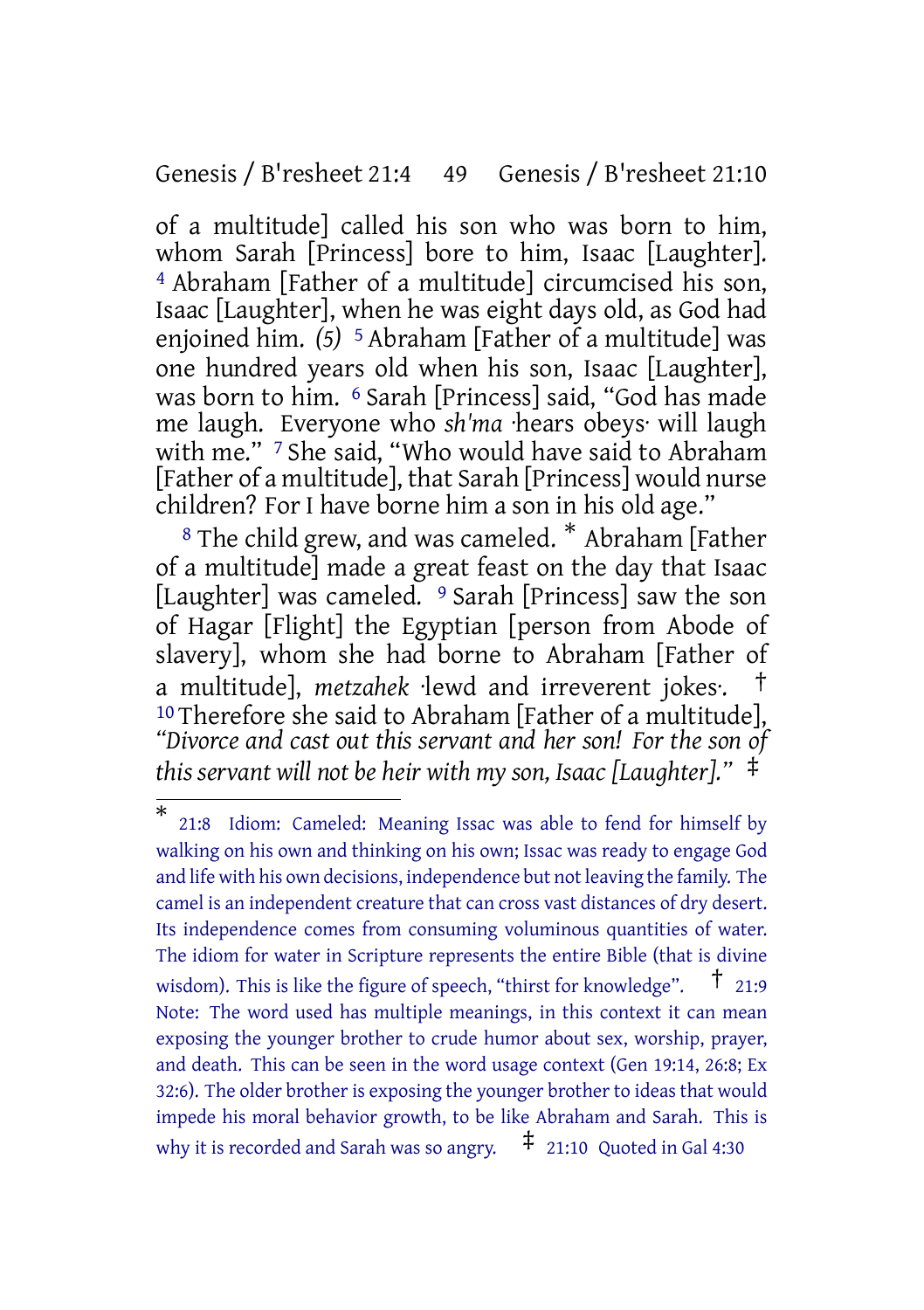Genesis / B'resheet 21:11 50 Genesis / B'resheet 21:21

11 The thing was very grievous in Abraham [Father of a multitude]'s sight on account of his son. 12 God said to Abraham [Father of a multitude], "Don't let it be grievous in your sight because of the boy, and because of your servant. In all that Sarah [Princess] says to you, *sh'ma* ·hear obey· her voice. *For your offspring will be accounted as from Isaac [Laughter].* § <sup>13</sup> I will also make a nation of the son of the servant, because he is your child." 14 Abraham [Father of a multitude] rose up early in the morning, and took bread and a bottle of water, and gave it to Hagar [Flight], putting it on her shoulder; and gave her the child, and sent her away. She departed, and wandered in the wilderness of Be'er-Sheva [Well of Seven, Well of an Oath]. <sup>15</sup> The water in the bottle was spent, and she cast the child under one of the shrubs. 16 She went and sat down opposite him, a good way off, about a bow shot away. For she said, "Don't let me see the death of the child." She sat over against him, and lifted up her voice, and wept. 17God *sh'ma* ·heard obeyed· the voice of the boy.

*Ha mal'ak Elohim* [The Angel of God] called to Hagar [Flight] out of the sky, and said to her, "What ails you, Hagar [Flight]? Don't be afraid. For God has *sh'ma* ·hear obey the voice of the boy where he is.  $18$  Get up, lift up the boy, and hold him in your hand. For I will make him a great nation."

<sup>19</sup> God opened her eyes, and she saw a well of water. She went, filled the bottle with water, and gave the boy drink. 20 God was with the boy, and he grew. He lived in the wilderness, and became, as he grew up, an archer. 21 He lived in the wilderness of Paran. His mother took a wife for him out of the land of Egypt [Abode of slavery].

<sup>§</sup> 21:12 Quoted in Rom 9:7; Heb 11:18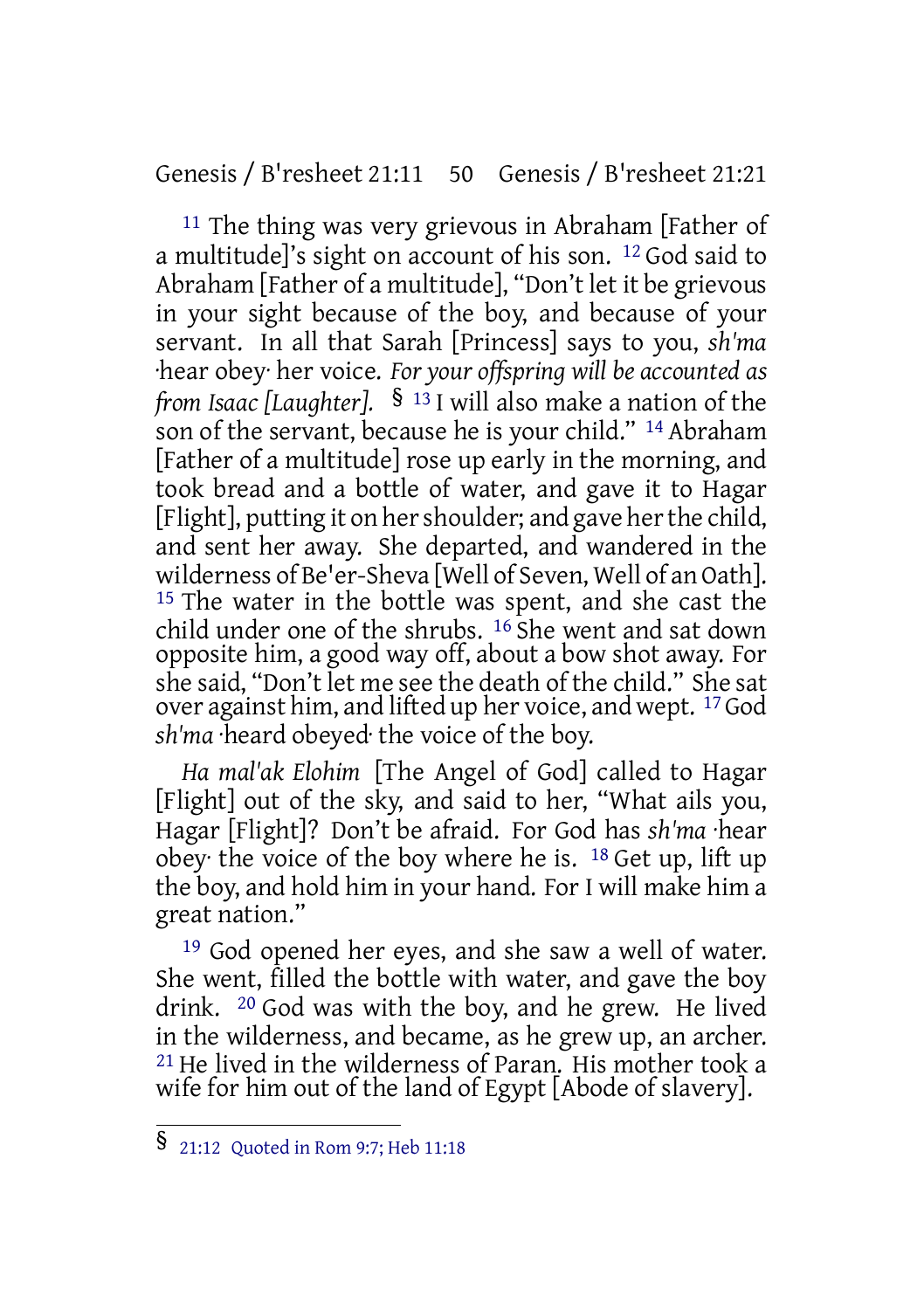Genesis / B'resheet 21:22 51 Genesis / B'resheet 21:33

*(6)* 22 At that time, Abimelech [My father king] and Phicol the captain of his army spoke to Abraham [Father of a multitude], saying, "God is with you in all that you do. 23 Now, therefore, swear to me here by God that you will not deal falsely with me, nor with my son, nor with my son's son. But according to the *cheshed* ·loving-kindness· that I have done to you, you shall do to me, and to the land in which you have lived as a foreigner."

24 Abraham [Father of a multitude] said, "I will swear." 25 Abraham [Father of a multitude] complained to Abimelech [My father king] because of a water well, which Abimelech [My father king]'sservants had violently taken away. 26 Abimelech [My father king] said, "I don't know who has done this thing. You didn't tell me, and I didn't *sh'ma* ·heard obeyed· of it until today."

27 Abraham [Father of a multitude] took sheep and cattle, and gave them to Abimelech [My father king]. Those two made a covenant ·binding contract between two or more parties: <sup>28</sup> Abraham [Father of a multitude] set seven ewe lambs of the flock by themselves. 29 Abimelech [My father king] said to Abraham [Father of a multitude], "What do these seven ewe lambs which you have set by themselves mean?"

30 He said, "You shall take these seven ewe lambs from my hand, that it may be a witness to me, that I have dug this well." <sup>31</sup> Therefore he called that place Be'er-Sheva [Well of Seven, Well of an Oath], because they both swore there. 32 So they made a covenant at Be'er-Sheva [Well of Seven, Well of an Oath]. Abimelech [My father king] rose up with Phicol, the captain of his army, and they returned into the land of the Philistines [To roll in dust (As an insult)]. 33 Abraham [Father of a multitude] planted a tamarisk tree in Be'er-Sheva [Well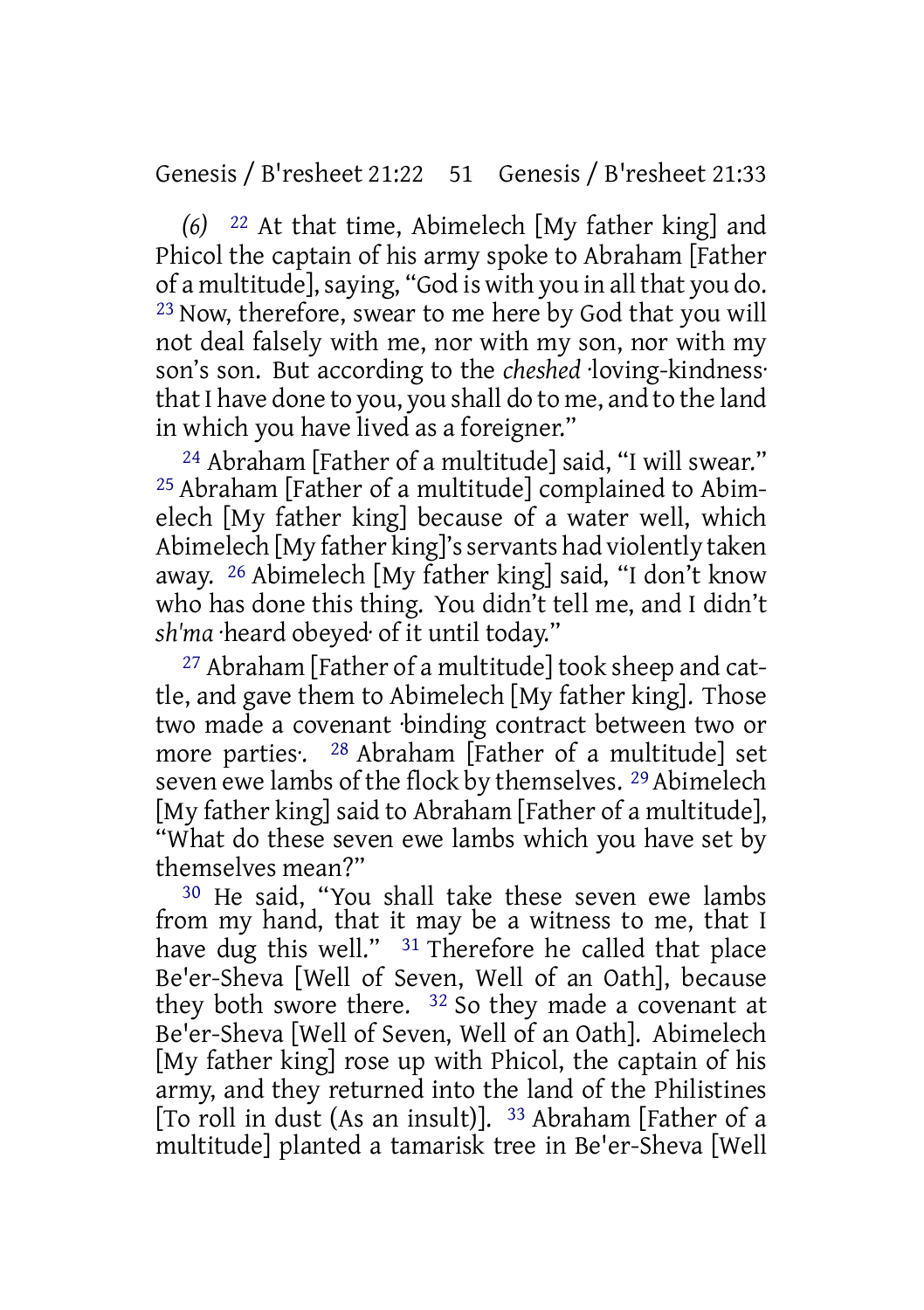of Seven, Well of an Oath], and called there on the name of ADONAI , the *El 'Olam* [God Everlasting]. 34 Abraham [Father of a multitude] lived as a foreigner in the land of the Philistines [To roll in dust (As an insult)] many days.

## 22

*(7)* 1 After these things, God tested Abraham [Father of a multitude], and said to him, "Abraham [Father of a multitude]!"

He said, "Here I am."

<sup>2</sup> He said, "Now take your son, your only son, whom you *'ahavta* ·affectionately love·, even Isaac [Laughter], and go into the land of Moriah. Offer him there as a burnt offering on one of the mountains which I will tell you of."

3 Abraham [Father of a multitude] rose early in the morning, and saddled his donkey, and took two of his young men with him, and Isaac [Laughter] his son. He split the wood for the burnt offering, and rose up, and went to the place of which God had told him. 4 On the third day Abraham [Father of a multitude] lifted up his eyes, and saw the place far off. 5 Abraham [Father of a multitude] said to his young men, "Stay here with the donkey. The boy and I will go yonder. We will *hawa* ·bow low, prostrate· in worship, and come back to you." 6 Abraham [Father of a multitude] took the wood of the burnt offering and laid it on Isaac [Laughter] his son. He took in his hand the fire and the knife. They both went together. 7 Isaac [Laughter] spoke to Abraham [Father of a multitude] his father, and said, "My father?"

He said, "Here I am, my son."

He said, "Here is the fire and the wood, but where is the lamb for a burnt offering?"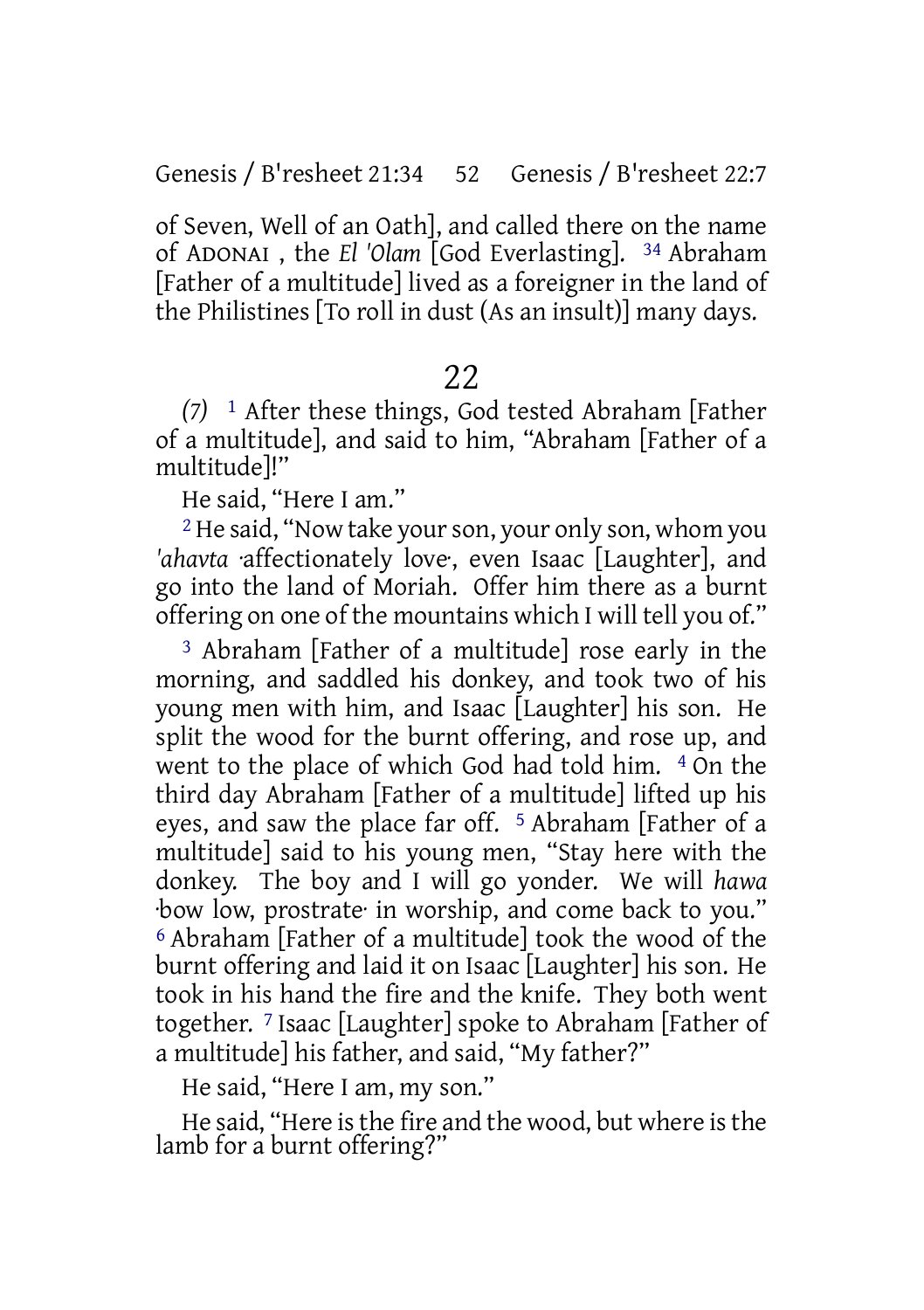#### Genesis / B'resheet 22:8 53 Genesis / B'resheet 22:15

8 Abraham [Father of a multitude] said, \* "God will provide himself the lamb for a burnt offering, my son." So they both went together. <sup>9</sup> They came to the place which God had told him of. Abraham [Father of a multitude] built the altar there, and laid the wood in order, bound Isaac [Laughter] his son, and laid him on the altar, on the wood. 10 Abraham [Father of a multitude] stretched out his hand, and took the knife to kill his son.

11 *Ha mal'ak Yahweh* [The Angel of He sustains breathing] called to him out of the sky, and said, "Abraham, Abraham! [Father of a multitude, Father of a multitude]!" He said, "Here I am."

12 He said, "Don't lay your hand on the boy or do anything to him. For now I know that you fear God, since you have not withheld your son, your only son, from me."

13 Abraham [Father of a multitude] lifted up his eyes, and looked, and saw that behind him was a ram caught in the thicket by his horns. Abraham [Father of a multitude] went and took the ram, and offered him up for a burnt offering instead of his son.  $14 \uparrow$  Abraham [Father of a multitude] called the name of that place *Yahweh Yeer'eh* [Yahweh will be seen / He sustains breathing will provide]. As it is said to this day, "On ADONAI 's mountain, it will be provided."

15 *Ha mal'ak Yahweh* [The Angel of He sustains breathing] called to Abraham [Father of a multitude] a second

<sup>\*</sup> 22:8 MP: Messiah is like a sacrificial lamb - "God will provide himself a lamb." (Luke 23:33: John 1:29)  $\uparrow$  22:14 MP: Mount Moriah is where Abraham offered Issac and where Solomon's Temple is located (2 Chr 3:1). On the same Saddle Mountain, Golgotha is the peak of Mountain Range. As a person ascends to Moriah, one could keep going higher and will reach Golgotha. Parallel events of sacrifice to God are seen on the same mountain range, outside the city gate (Heb 13:11-13). (Gal 3:14)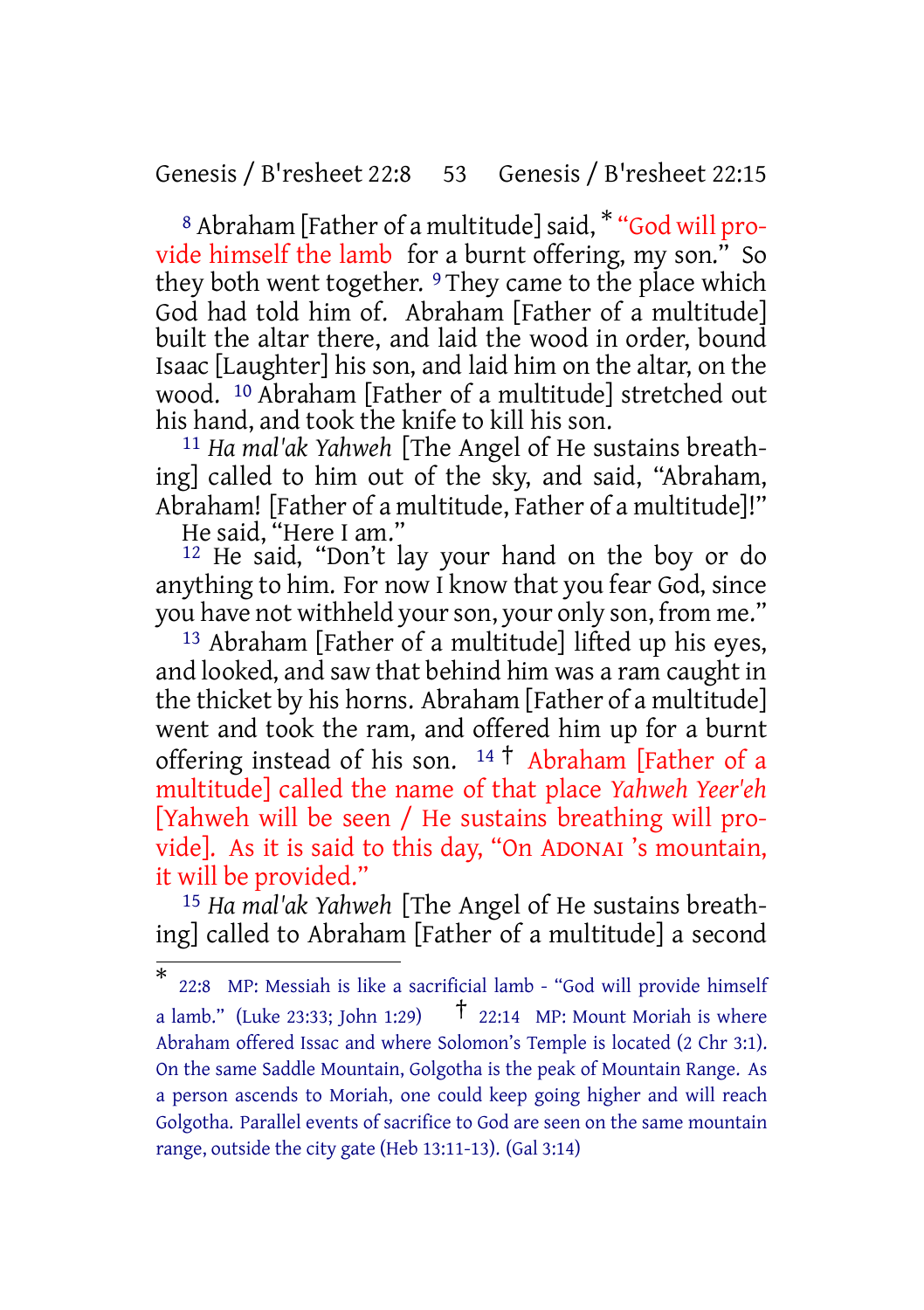# Genesis / B'resheet 22:1654Genesis / B'resheet 22:24

time out of the sky, <sup>16</sup> and said, "I have sworn by myself, says ADONAI , because you have done this thing, and have not withheld your son, your only son, 17 *I will bless you greatly, and I will multiply your offspring* ‡ *greatly likethestars of the heavens, and like the sand which is on the seashore.* § Your offspring will possess the gate of his enemies. <sup>18</sup> \* *By your offspring,* † *all the nations of the earth will be blessed* ‡ because you have *sh'ma* ·heard obeyed· my voice."

19 So Abraham [Father of a multitude] returned to his young men, and they rose up and went together to Be'er-Sheva [Well of Seven, Well of an Oath]. Abraham [Father of a multitude] lived at Be'er-Sheva [Well of Seven, Well of an Oath].

*(Maftir ·Conclusion·)* 20 After these things, Abraham [Father of a multitude] was told, "Behold, Milcah, she also has borne children to your brother Nahor: 21 Uz his firstborn, Buz his brother, Kemuel the father of Aram [Elevated], 22 Chesed, Hazo, Pildash, Jidlaph, and Bethuel." 23 Bethuel became the father of Rebekah [Securely bound]. These eight Milcah bore to Nahor, Abraham [Father of a multitude]'s brother. 24 His concubine, whose name was Reumah, also bore Tebah, Gaham, Tahash, and Maacah.

*Haftarah Vayera ·Taking leave · He appeared·:*

*M'lakhim Bet / 2 Kings 4:1-37 (A); 4:1-23 (S)*

*B'rit Hadashah ·New Covenant·: Luke 2:1-38*

‡ 22:18 Quoted in Acts 3:25

 $\ddagger$  22:17 Quoted in Heb 6:13-14  $\,$   $\frac{\pi}{22.17}$  Quoted in Heb 11:12  $\,$   $\,$   $\ast$  22:18 MP: The promised "seed" in which all nations will be blessed comes through Abraham. (Matt 1:1-2; Luke 3:34; Gal 3:16) † 22:18 Quoted in Gal 3:16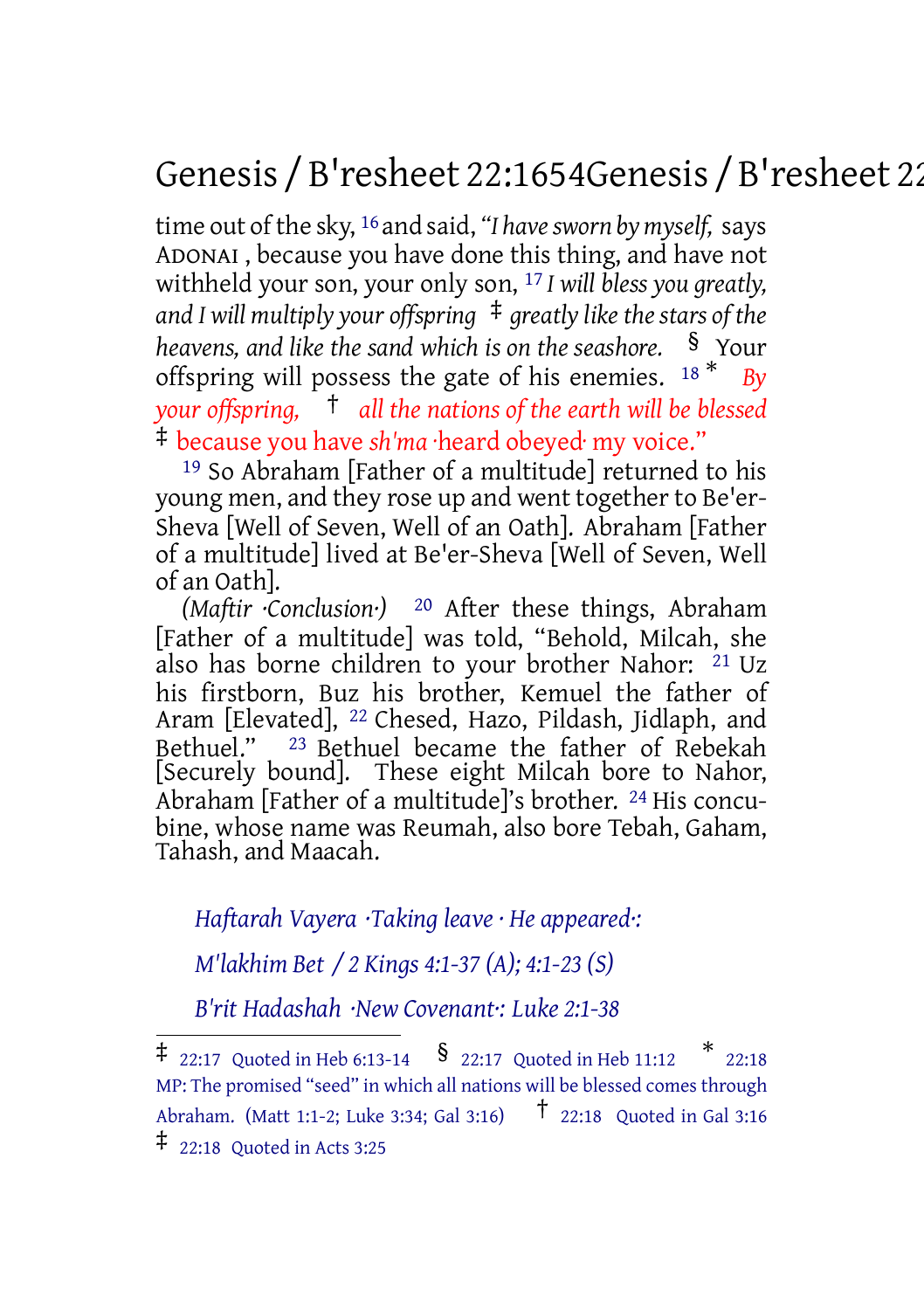### Genesis / B'resheet 23:1 55 Genesis / B'resheet 23:10

# Parashah 5: *Hayyei-Sarah* ·Life of Sarah [Princess]· 23:1-25:18

### 23

1 Sarah [Princess] lived one hundred twenty-seven years. This was the length of Sarah [Princess]'s life. 2 Sarah [Princess] died in Kiriath Arba (also called Hebron), in the land of Canaan [Humbled]. Abraham [Father of a multitude] came to mourn for Sarah [Princess], and to weep for her. 3 Abraham [Father of a multitude] rose up from before his dead, and spoke to the children of Heth [Trembling fear], saying, 4 "I am a *stranger and a foreigner* \* living with you. Give me a possession of a burying-place with you, that I may bury my dead out of my sight."

5 The children of Heth [Trembling fear] answered Abraham [Father of a multitude], saying to him, 6 "*Sh'ma* ·hear obey· us, my lord. You are a prince of God among us. Bury your dead in the best of our tombs. None of us will withhold from you his tomb. Bury your dead."

7 Abraham [Father of a multitude] rose up, and bowed himself to the people of the land, even to the children of Heth [Trembling fear]. 8 He talked with them, saying, "If you agree that I should bury my dead out of my sight, *sh'ma* ·hear obey· me, and entreat for me to Ephron [Fawnlike] the son of Zohar,  $9$  that he may give me the cave of Machpelah [Double], which he has, which is in the end of his field. For the full price let him give it to me among you for a possession of a burying-place."

10 Now Ephron [Fawn-like] was sitting in the middle of the children of Heth [Trembling fear]. Ephron [Fawnlike] the Hittite [Descendant of Trembling fear] answered

<sup>\*</sup> 23:4 Quoted in Heb 11:13; 1 Pet 2:11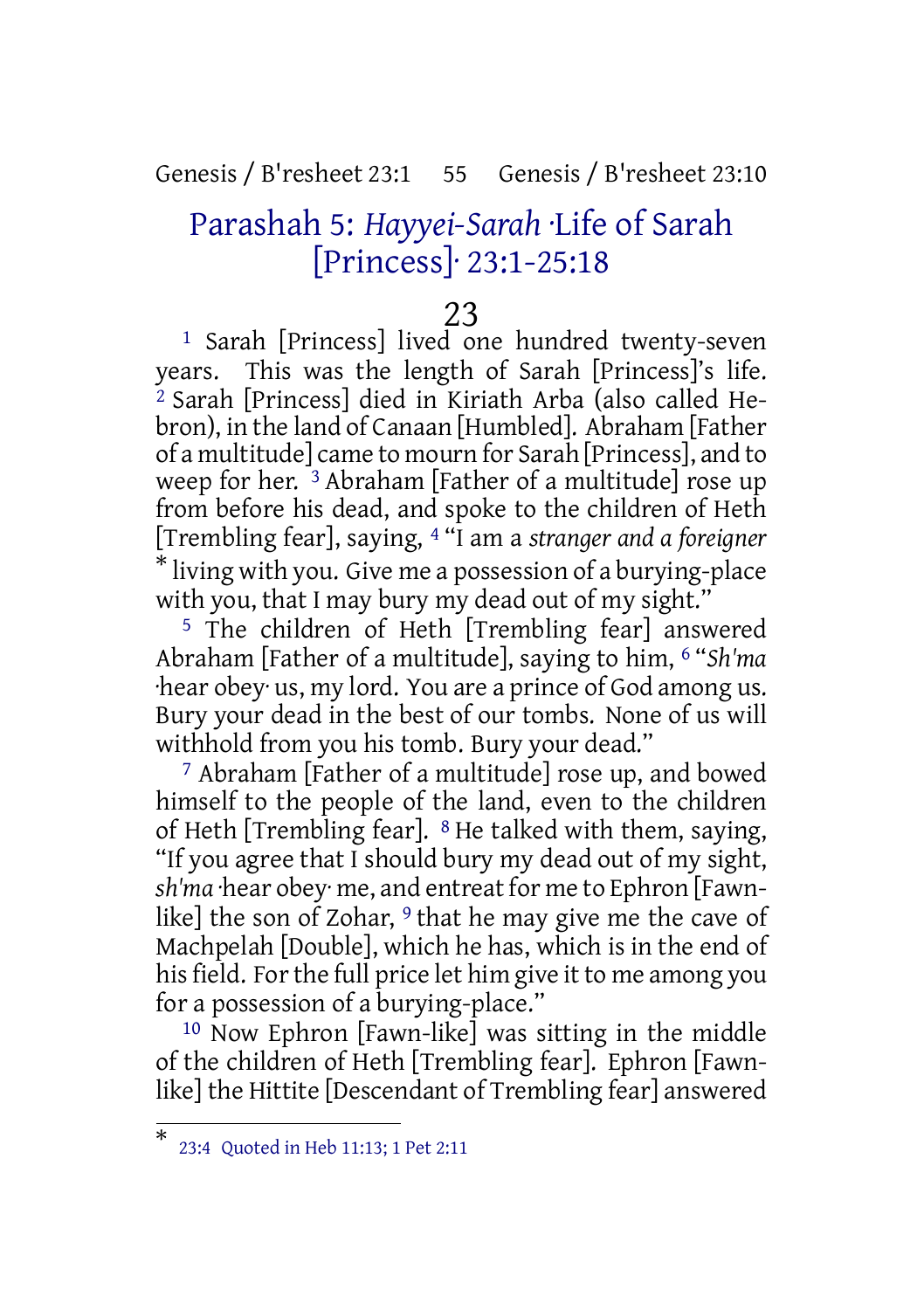Abraham [Father of a multitude] in the hearing of the children of Heth [Trembling fear], even of all who went in at the gate of his city, saying, 11 "No, my lord, *sh'ma* ·hear obey· me. I give you the field, and I give you the cave that is in it. In the presence of the children of my people I give it to you. Bury your dead."

12 Abraham [Father of a multitude] bowed himself down before the people of the land. <sup>13</sup> He spoke to Ephron [Fawn-like] in the audience of the people of the land, saying, "But if you will, please *sh'ma* ·hear obey· me. I will give the price of the field. Take it from me, and I will bury my dead there."

14 Ephron [Fawn-like] answered Abraham [Father of a multitude], saying to him, 15 "My lord, *sh'ma* ·hear obey· unto me. What is a piece of land worth four hundred shekels [10 lb; 4.54 kg] of silver between me and you? Therefore bury your dead."

16 Abraham [Father of a multitude]*sh'ma* ·heard obeyed· to Ephron [Fawn-like]. Abraham [Father of a multitude] weighed to Ephron [Fawn-like] the silver which he had named in the audience of the children of Heth [Trembling] fear], four hundred shekels [10 lb; 4.54 kg] of silver, according to the current merchants'standard [where one shekel is 0.4 oz; 11.34 g].

*(2)* 17 So the field of Ephron [Fawn-like], which was in Machpelah [Double], which was before Mamre [Bitter, Fatness], the field, the cave which was in it, and all the trees that were in the field, that were in all of its borders, were deeded 18 to Abraham [Father of a multitude] for a possession in the presence of the children of Heth [Trembling fear], before all who went in at the gate of his city. <sup>19</sup> After this, Abraham [Father of a multitude] buried Sarah [Princess] his wife in the cave of the field of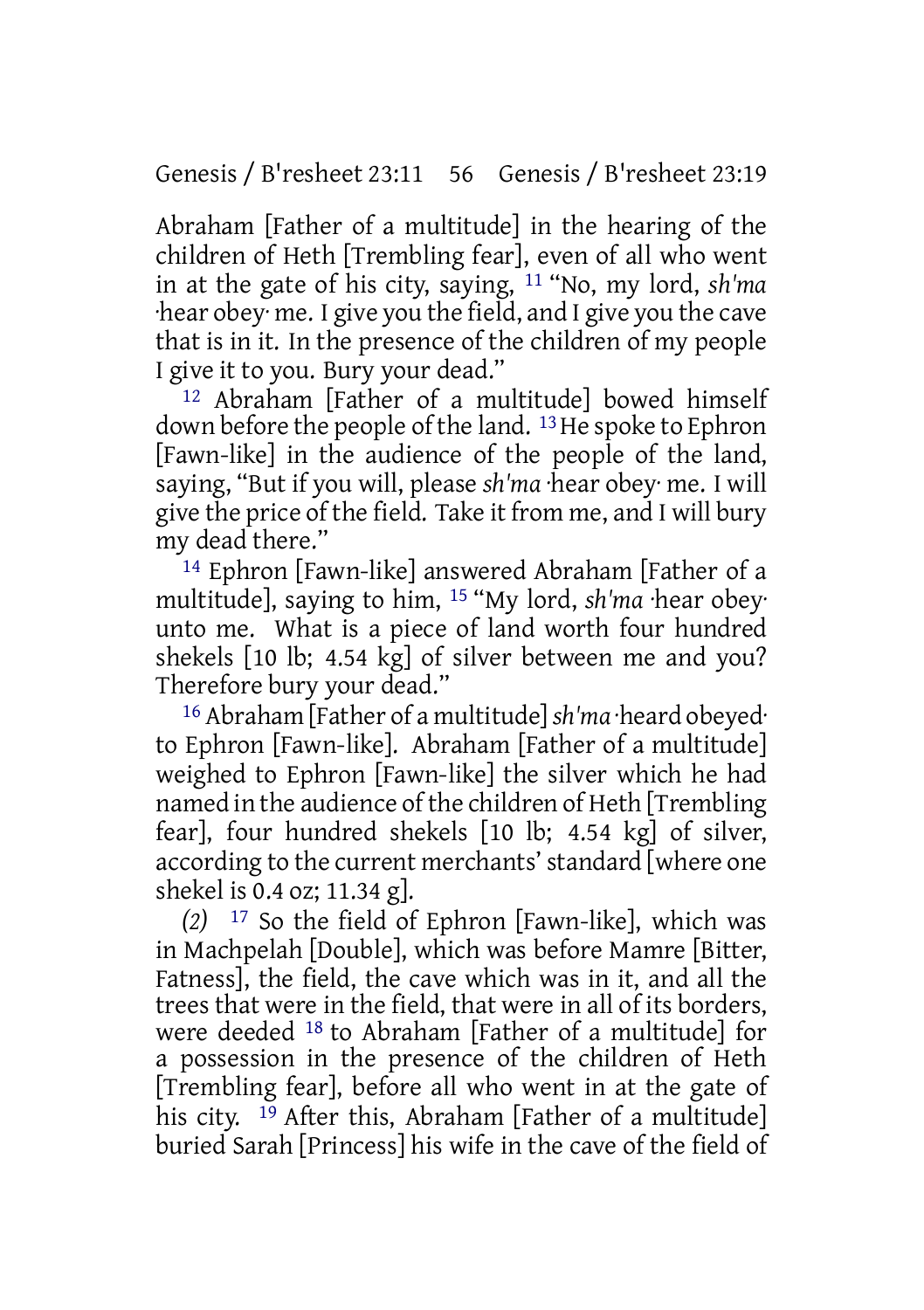Genesis / B'resheet 23:20 57 Genesis / B'resheet 24:9

Machpelah [Double] before Mamre [Bitter, Fatness] (that is, Hebron), in the land of Canaan [Humbled]. 20 The field, and the cave that is in it, were deeded to Abraham [Father of a multitude] for a possession of a burying place by the children of Heth [Trembling fear].

## 24

1 Abraham [Father of a multitude] was old, and well stricken in age. ADONAI had blessed Abraham [Father of a multitude] in all things. <sup>2</sup> Abraham [Father of a multitude] said to his servant, the elder of his house, who ruled over all that he had, "Please put your hand under my thigh. 3 I will make you swear by ADONAI , the God of heaven and the God of the earth, that you shall not take a wife for my son of the daughters of the Canaanites [Descendants of Humbled], among whom I live. <sup>4</sup> But you shall go to my country, and to my relatives, and take a wife for my son Isaac [Laughter]."

5 The servant said to him, "What if the woman is not willing to follow me to this land? Must I bring your son again to the land you came from?"

<sup>6</sup> Abraham [Father of a multitude] said to him, "Beware that you don't bring my son there again. 7 ADONAI , the God of heaven, who took me from my father's house, and from the land of my birth, who spoke to me, and who swore to me, saying, 'I *will give this land to your offspring.* \* He will send his angel before you, and you shall take a wife for my son from there.  $8$  If the woman is not willing to follow you, then you shall be clear from this oath to me. Only you shall not bring my son there again."

<sup>9</sup> The servant put his hand under the thigh of Abraham [Father of a multitude] his master, and swore to him

<sup>\*</sup> 24:7 Quoted in Acts 7:5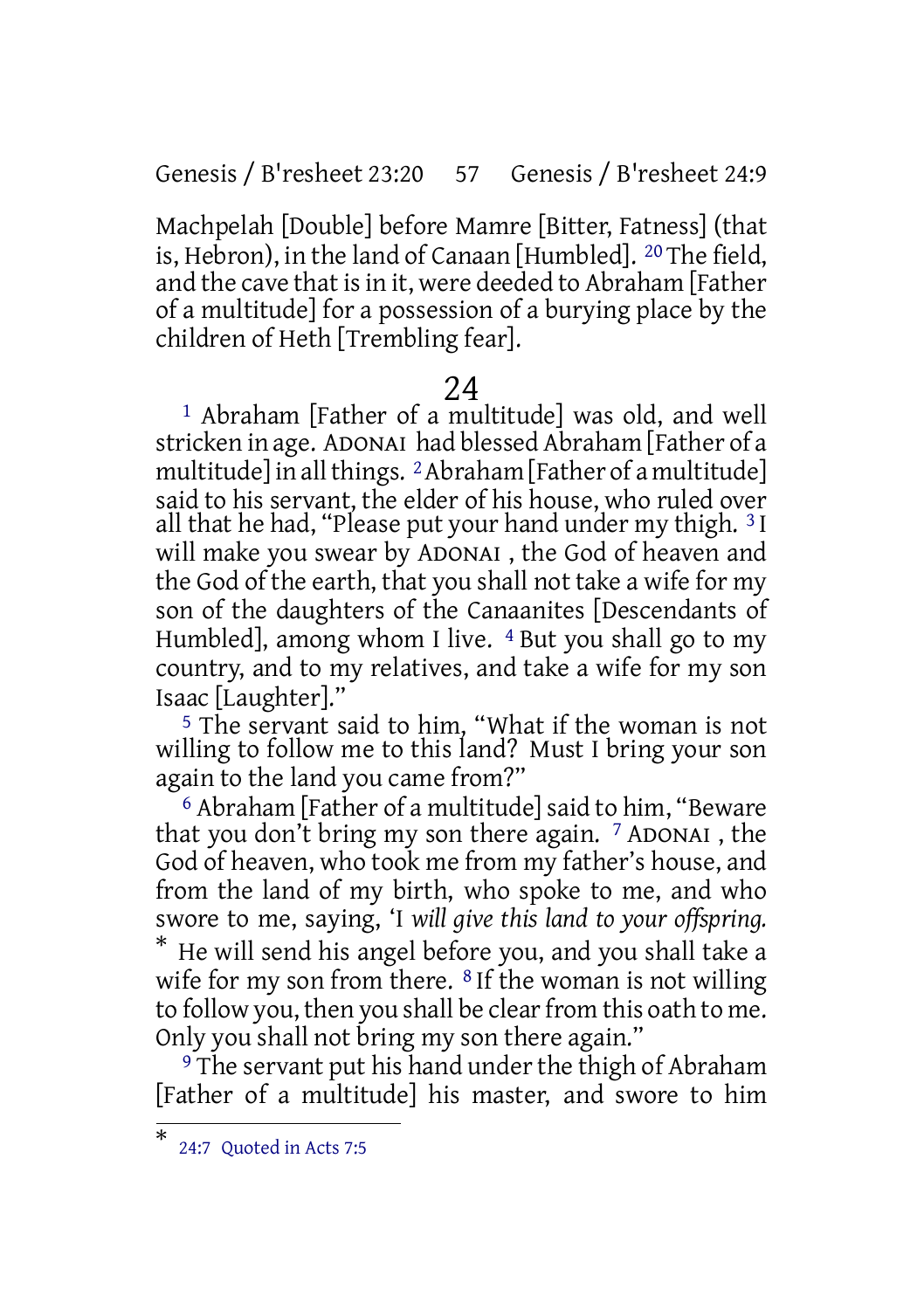concerning this matter. *(3)* 10 The servant took ten camels, of his master's camels, and departed, having a variety of good things of his master's with him. He arose, and went to Mesopotamia, to the city of Nahor. 11 He made the camels kneel down outside the city by the well of water at the time of evening, the time that women go out to draw water. 12 He said, "ADONAI , the God of my master Abraham [Father of a multitude], please give me success today, and show *cheshed* ·loving-kindness· to my master Abraham [Father of a multitude]. 13 Behold, I am standing by the spring of water. The daughters of the men of the city are coming out to draw water. 14 Let it happen, that the young lady to whom I will say, 'Please let down your pitcher, that I may drink,' and she will say, 'Drink, and I will also give your camels a drink,' —let her be the one you have appointed for your servant Isaac [Laughter]. By this I will know that you have shown *cheshed* ·lovingkindness· to my master."

15 Before he had finished speaking, behold, Rebekah [Securely bound] came out, who was born to Bethuel the son of Milcah, the wife of Nahor, Abraham [Father of a multitude]'s brother, with her pitcher on her shoulder. 16 The young lady was very beautiful to look at, a virgin. No man had known her. She went down to the spring, filled her pitcher, and came up. <sup>17</sup>The servant ran to meet her, and said, "Please give me a drink, a little water from your pitcher."

18 She said, "Drink, my lord." She hurried, and let down her pitcher on her hand, and gave him drink. 19 When she had done giving him drink, she said, "I will also draw for your camels, until they have done drinking." 20 She hurried, and emptied her pitcher into the trough, and ran again to the well to draw, and drew for all his camels.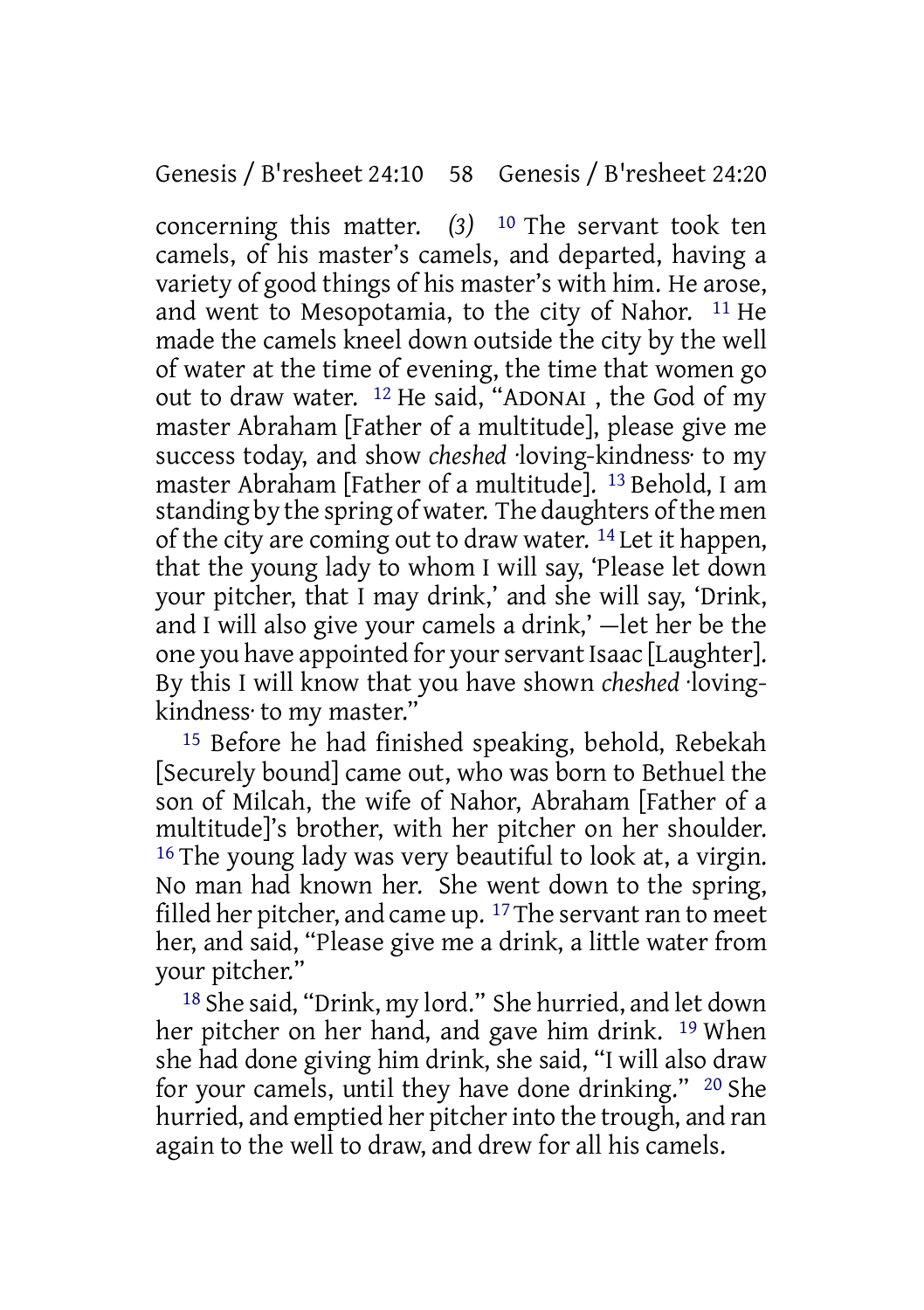21 The man looked steadfastly at her, remaining silent, to know whether ADONAI had made his journey prosperous or not. 22 As the camels had done drinking, the man took a golden ring of half a shekel [0.2 oz; 5.67 g], and two bracelets for her hands of ten shekels [4 oz; 113.4 g] of gold, 23 and said, "Whose daughter are you? Please tell me. Is there room in your father's house for us to lodge in?"

<sup>24</sup> She said to him, "I am the daughter of Bethuel the son of Milcah, whom she bore to Nahor." 25 She said moreover to him, "We have both straw and feed enough, and room to lodge in."

26 The man bowed his head, and worshiped ADONAI . *(4)* 27 He said, "Blessed be ADONAI , the God of my master Abraham [Father of a multitude], who has not forsaken his *cheshed* ·loving-kindness· and his truth toward my master. As for me, ADONAI has led me on the way to the house of my master's relatives."

28 The young lady ran, and told her mother's house about these words. 29 Rebekah [Securely bound] had a brother, and his name was Laban [White]. Laban [White] ran out to the man, to the spring.  $3\overline{0}$  When he saw the ring, and the bracelets on hissister's hands, and when he *sh'ma* ·heard obeyed· the words of Rebekah [Securely bound] his sister, saying, "This is what the man said to me," he came to the man. Behold, he was standing by the camels at the spring. <sup>31</sup> He said, "Come in, you blessed of ADONAI . Why do you stand outside? For I have prepared the house, and room for the camels."

<sup>32</sup> The man came into the house, and he unloaded the camels. He gave straw and feed for the camels, and water to wash his feet and the feet of the men who were with him. 33 Food was set before him to eat, but he said, "I will not eat until I have told my message."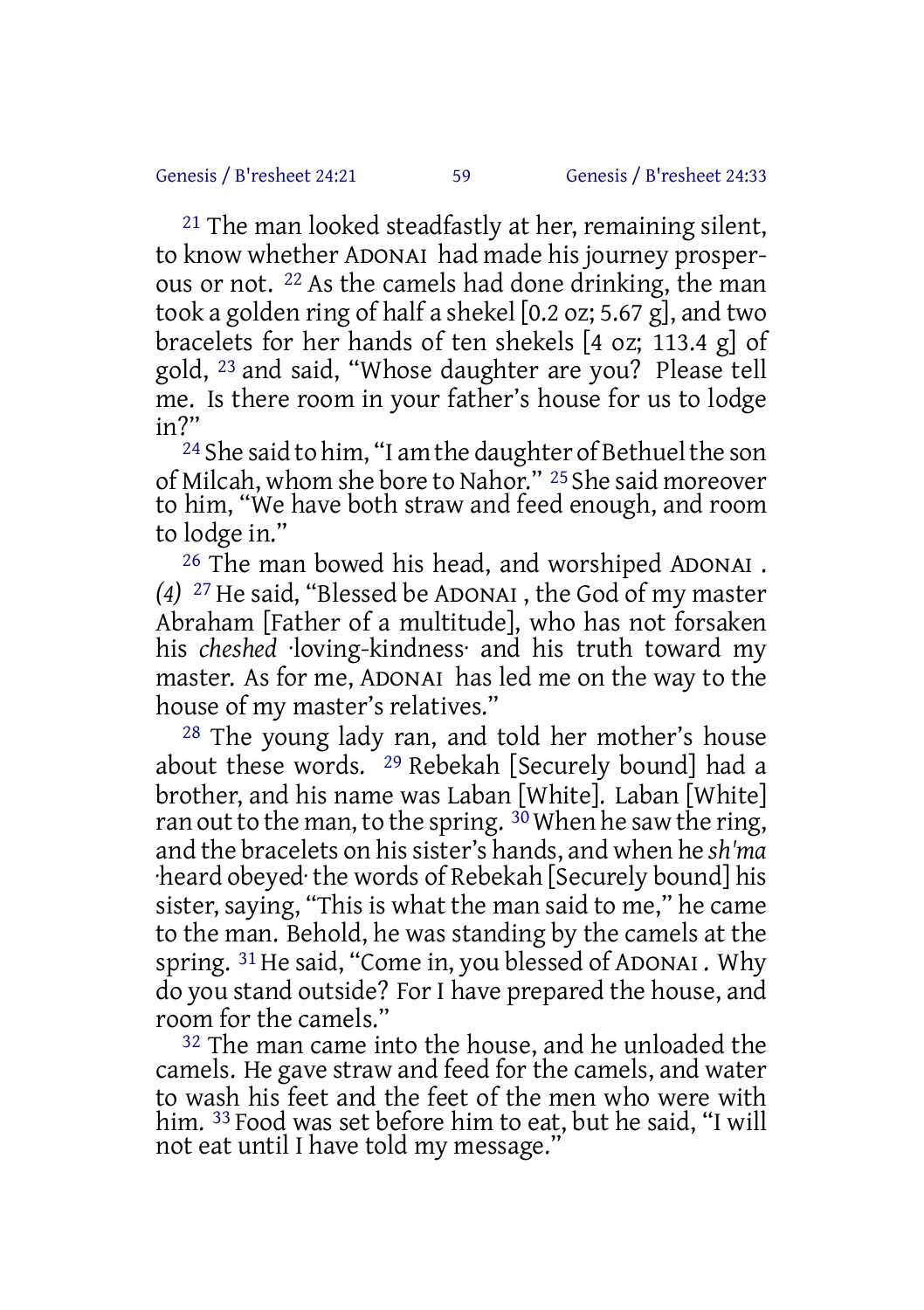He said, "Speak on."

34 He said, "I am Abraham [Father of a multitude]'s servant. 35 ADONAI has blessed my master greatly. He has become great. He has given him flocks and herds, silver and gold, male servants and female servants, and camels and donkeys. 36 Sarah [Princess], my master's wife, bore a son to my master when she was old. He has given all that he hasto him. 37 My master made me swear, saying, 'You shall not take a wife for my son from the daughters of the Canaanites [Descendants of Humbled], in whose land I live,  $38$  but you shall go to my father's house, and to my relatives, and take a wife for my son.' 39 I asked my master, 'What if the woman will not follow me?' 40 He said to me, 'ADONAI , before whom I walk, will send his angel with you, and prosper your way. You shall take a wife for my son from my relatives, and of my father's house. 41 Then will you be clear from my oath, when you come to my relatives. If they don't give her to you, you shall be clear from my oath.' 42 I came today to the spring, and said, 'ADONAI , the God of my master Abraham [Father of a multitude], if now you do prosper my way which I go $-$ <sup>43</sup> behold, I am standing by this spring of water. Let it happen, that the maiden who comes out to draw, to whom I will say, "Please give me a little water from your pitcher to drink," 44 and she will tell me, "Drink, and I will also draw for your camels," let her be the woman whom ADONAI has appointed for my master's son.' 45 Before I had finished speaking in my heart, behold, Rebekah [Securely bound] came out with her pitcher on her shoulder. She went down to the spring, and drew. I said to her, 'Please let me drink.' <sup>46</sup> She hurried and let down her pitcher from her shoulder, and said, 'Drink, and I will also give your camels a drink.' So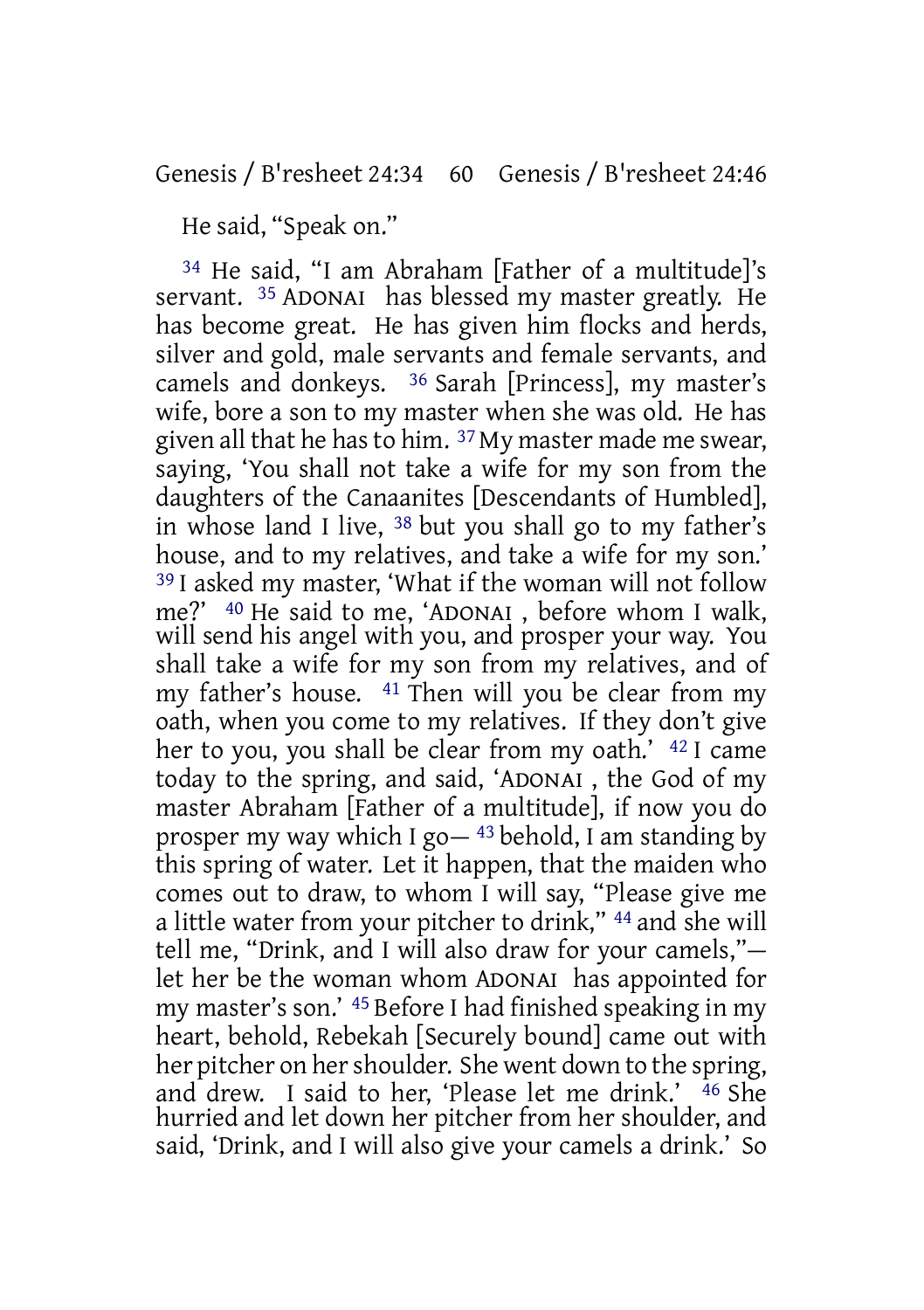I drank, and she also gave the camels a drink. 47 I asked her, and said, 'Whose daughter are you?' She said, 'The daughter of Bethuel, Nahor's son, whom Milcah bore to him.' I put the ring on her nose, and the bracelets on her hands. 48 I bowed my head, and worshiped ADONAI , and blessed ADONAI , the God of my master Abraham [Father of a multitude], who had led me in the right way to take my master's brother's daughter for his son. 49 Now if you will deal with *cheshed* ·loving-kindness· and truly with my master, tell me. If not, tell me, that I may turn to the right hand, or to the left."

50 Then Laban [White] and Bethuel answered, "The thing proceeds from ADONAI . We can't speak to you bad or good. 51 Behold, Rebekah [Securely bound] is before you. Take her, and go, and let her be your master's son's wife, as ADONAI has spoken."

52 When Abraham [Father of a multitude]'s servant *sh'ma* ·heard obeyed· their words, he bowed himself down to the earth to ADONAI . *(5)* 53 The servant brought out jewels of silver, and jewels of gold, and clothing, and gave them to Rebekah [Securely bound]. He also gave precious things to her brother and her mother. 54 They ate and drank, he and the men who were with him, and stayed all night. They rose up in the morning, and he said, "Send me away to my master."

<sup>55</sup> Her brother and her mother said, "Let the young lady stay with us a few days, at least ten. After that she will go."

<sup>56</sup> He said to them, "Don't hinder me, since ADONAI has prospered my way. Send me away that I may go to my master."

57 They said, "We will call the young lady, and ask her." 58 They called Rebekah [Securely bound], and said to her,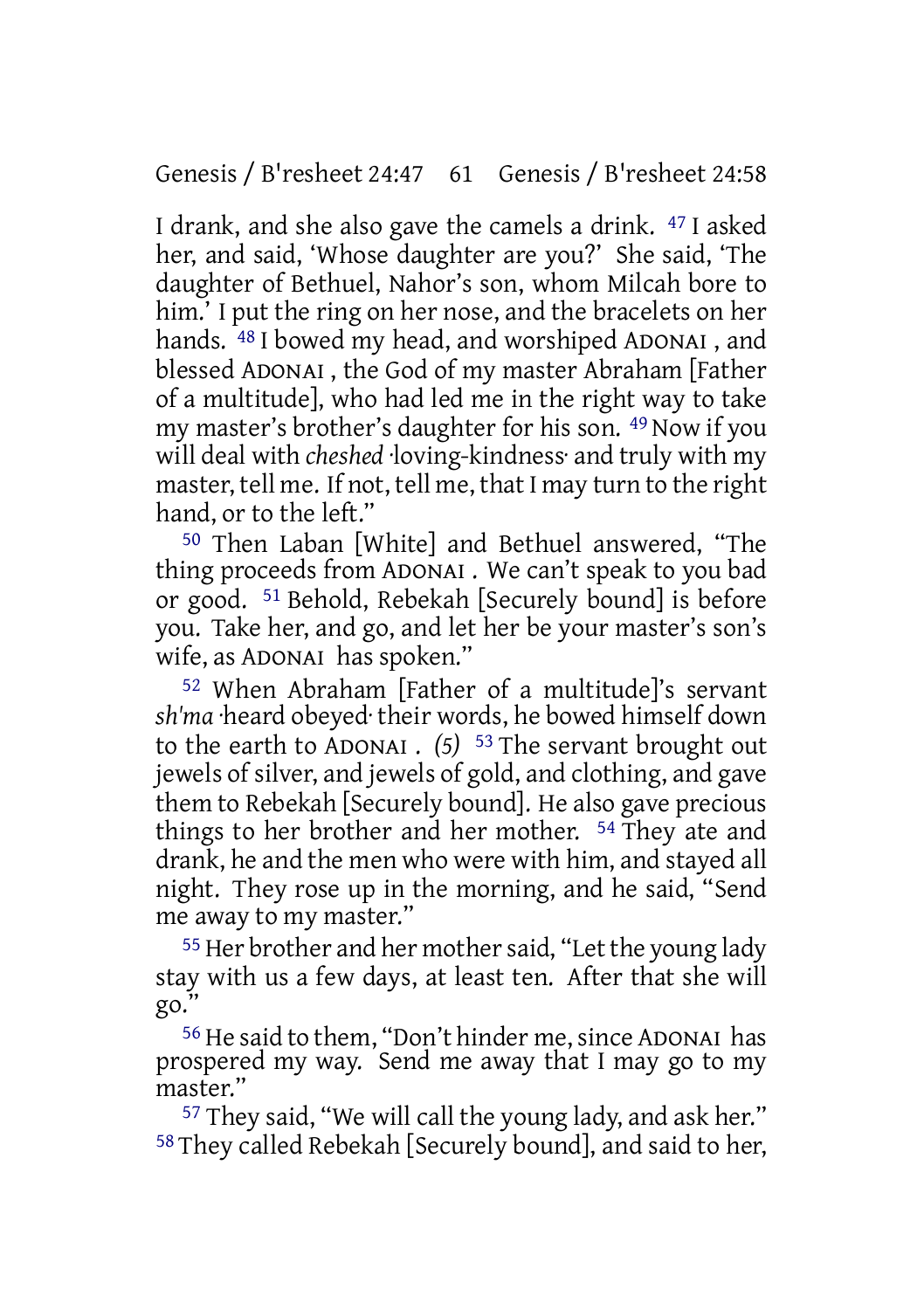"Will you go with this man?"

She said, "I will go."

59 They sent away Rebekah [Securely bound], their sister, with her nurse, Abraham [Father of a multitude]'s servant, and his men. 60 They blessed Rebekah [Securely bound], and said to her, "Our sister, may you be the mother of thousands of ten thousands, and let your offspring possess the gate of those who hate them."

61 Rebekah [Securely bound] arose with her ladies. They rode on the camels, and followed the man. The servant took Rebekah [Securely bound], and went his way. 62 Isaac [Laughter] came from the way of Beer Lahai Roi [Well of the one who lives and sees], for he lived in the land of the South.  $63$  Isaac [Laughter] went out to meditate in the field at the evening. He lifted up his eyes, and saw, and, behold, there were camels coming. 64 Rebekah [Securely bound] lifted up her eyes, and when she saw Isaac [Laughter], she dismounted from the camel. 65 She said to the servant, "Who is the man who is walking in the field to meet us?"

The servant said, "It is my master."

She took her veil, and covered herself. 66 The servant told Isaac [Laughter] all the things that he had done. 67 Isaac [Laughter] brought her into his mother Sarah [Princess]'stent, and took Rebekah [Securely bound], and she became his wife. He *'ahav* ·affectionately loved· her. Isaac [Laughter] was comforted after his mother's death.

25

*(6)* 1 Abraham [Father of a multitude] took another wife, and her name was Keturah [Incense]. <sup>2</sup> She bore him Zimran, Jokshan, Medan, Midian [Strife], Ishbak, and Shuah. 3 Jokshan became the father of Sheba, and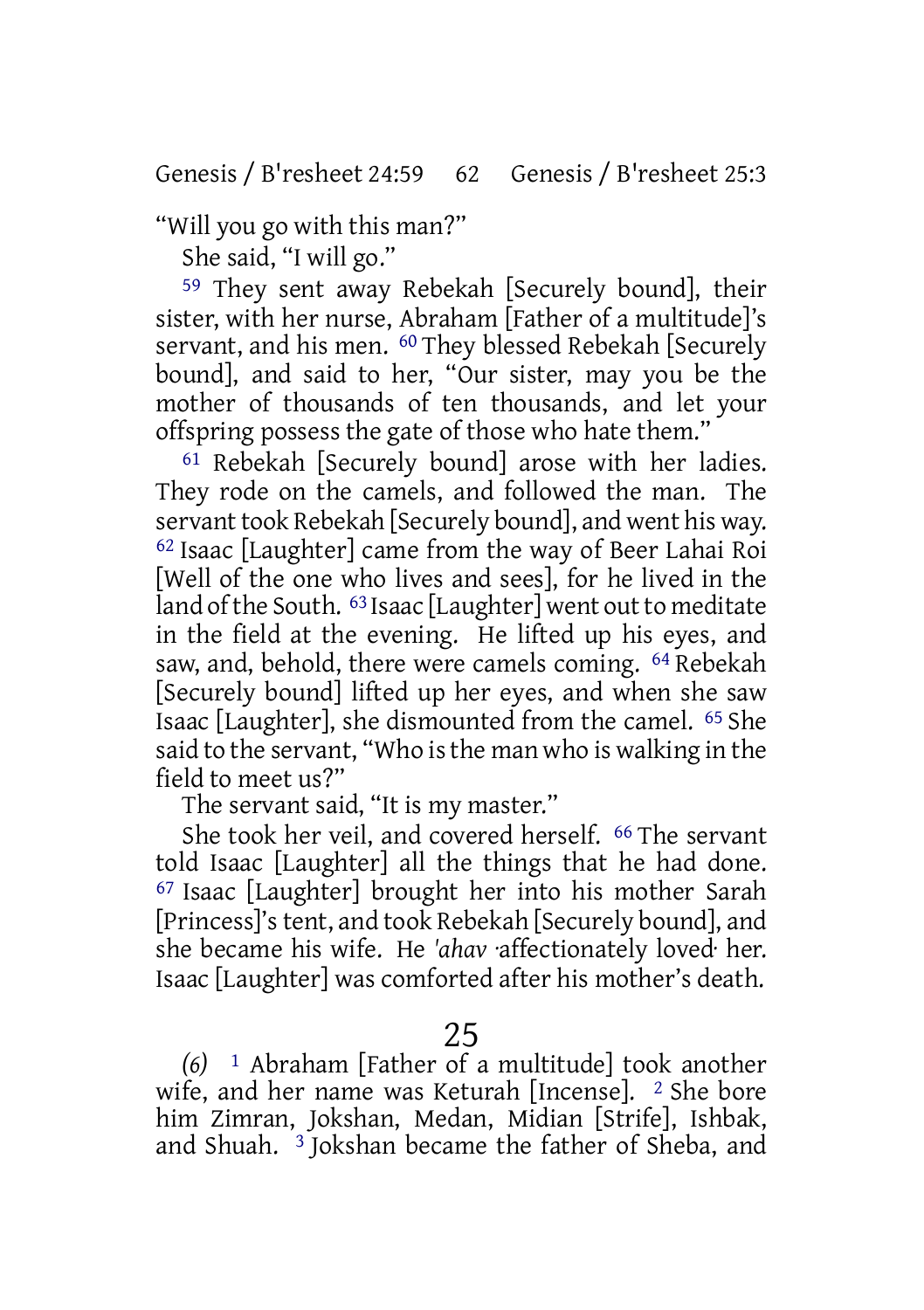Dedan. The sons of Dedan were Asshurim, Letushim, and Leummim. 4 The sons of Midian [Strife] were: Ephah, Epher, Hanoch, Abida, and Eldaah. All these were the children of Keturah [Incense]. 5 Abraham [Father of a multitude] gave all that he had to Isaac [Laughter],  $6$  but to the sons of Abraham [Father of a multitude]'s concubines, Abraham [Father of a multitude] gave gifts. He sent them away from Isaac [Laughter] his son, while he yet lived, eastward, to the east country. <sup>7</sup> These are the days of the years of Abraham [Father of a multitude]'s life which he lived: one hundred seventy-five years. <sup>8</sup> Abraham [Father of a multitude] gave up his spirit, and died in a good old age, an old man, and full of years, and was gathered to his people. 9 Isaac [Laughter] and Ishmael [Pays attention God], his sons, buried him in the cave of Machpelah [Double], in the field of Ephron [Fawn-like], the son of Zohar the Hittite [Descendant of Trembling fear], which is before Mamre [Bitter, Fatness], 10 the field which Abraham [Father of a multitude] purchased of the children of Heth [Trembling fear]. Abraham [Father of a multitude] was buried there with Sarah [Princess], his wife. <sup>11</sup> After the death of Abraham [Father of a multitude], God blessed Isaac [Laughter], his son. Isaac [Laughter] lived by Beer Lahai Roi [Well of the one who lives and sees].

*(7)* 12 Now this is the history of the generations of Ishmael [Pays attention God], Abraham [Father of a multitude]'s son, whom Hagar [Flight] the Egyptian [person from Abode ofslavery], Sarah [Princess]'sservant, bore to Abraham [Father of a multitude]. 13 These are the names of the sons of Ishmael [Pays attention God], by their names, according to the order of their birth: the firstborn of Ishmael [Pays attention God], Nebaioth, then Kedar,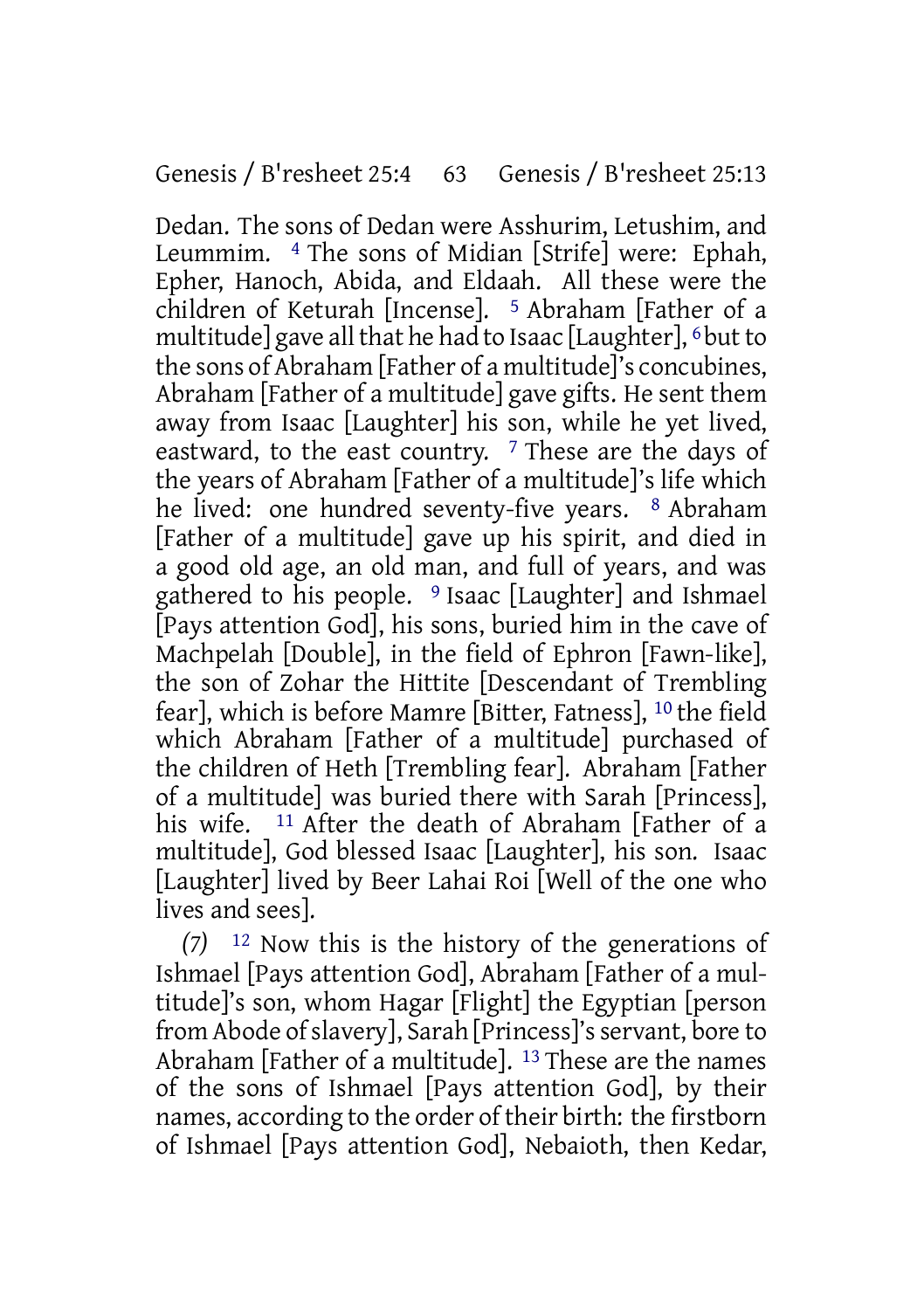Adbeel, Mibsam, 14 Mishma, Dumah, Massa, 15 Hadad, Tema, Jetur, Naphish, and Kedemah. *(Maftir ·Conclusion·)* 16 These are the sons of Ishmael [Pays attention God], and these are their names, by their villages, and by their encampments: twelve princes, according to their nations. <sup>17</sup>These are the years of the life of Ishmael [Pays attention] God]: one hundred thirty-seven years. He gave up his spirit and died, and was gathered to his people.  $^{18}$  They lived from Havilah to Shur that is before Egypt [Abode of slavery], as you go toward Assyria [Level plain]. He lived opposite all his relatives.

*Haftarah Hayyei Sarah [Princess] · Taking leave · Life of Sarah [Princess]·:*

*M'lakhim Alef / 1 Kings 1:1-31*

*B'rit Hadashah ·New Covenant·: Matt 2:1-23*

Parashah 6: *Tol'dot* ·Generations· 25:19-28:9

<sup>19</sup> This is the history of the generations of Isaac [Laughter], Abraham [Father of a multitude]'s son. Abraham [Father of a multitude] became the father of Isaac [Laughter]. 20 Isaac [Laughter] was forty years old when he took Rebekah [Securely bound], the daughter of Bethuel the Syrian of Paddan Aram [Elevated], the sister of Laban [White] the Syrian, to be his wife.  $21$  Isaac [Laughter] entreated ADONAI for his wife, because she was barren. ADONAI was entreated by him, and Rebekah [Securely bound] his wife conceived. <sup>22</sup> The children struggled together within her. She said, "If it is so, why do I live?" She went to inquire of ADONAI .<sup>23</sup> ADONAI said to her, "Two nations are in your womb.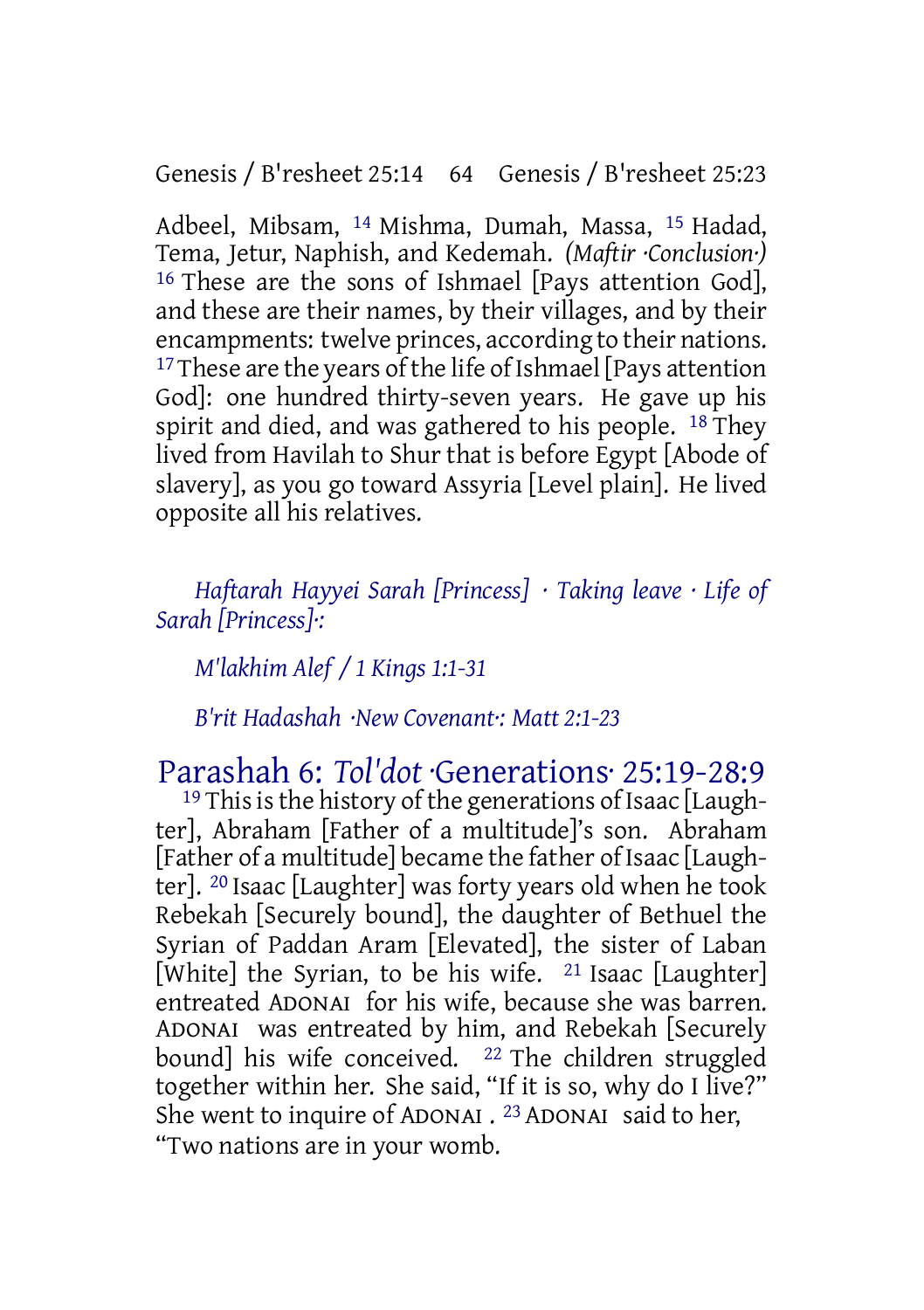Genesis / B'resheet 25:24 65 Genesis / B'resheet 25:33

Two peoples will be separated from your body.

The one people will be stronger than the other people.

*The elder will serve the younger."* \*

24 When her daysto be delivered were fulfilled, behold, there were twins in her womb. <sup>25</sup> The first came out red all over, like a hairy garment. They named him Esau [Hairy]. 26 After that, his brother came out, and his hand had hold on Esau [Hairy]'s heel. He was named Jacob [Supplanter]. † Isaac [Laughter] was sixty years old when she bore them.

 $27$  The boys grew. Esau [Hairy] was a skillful hunter, a man of the field. Jacob [Supplanter] was a quiet man, living in tents. 28 Now Isaac [Laughter] *'ahav* ·affectionately loved· Esau [Hairy], because he ate Esau's venison. Rebekah [Securely bound] *'ahav* ·affectionately loved· Jacob [Supplanter]. 29 Jacob [Supplanter] boiled stew. Esau [Hairy] came in from the field, and he was famished. 30 Esau [Hairy]said to Jacob [Supplanter], "Please feed me with that same red stew, for I am famished." Therefore his name was called Edom [Red].

31 Jacob [Supplanter] said, "First, sell me your birthright."

32 Esau [Hairy] said, "Behold, I am about to die. What good is the birthright to me?"

33 Jacob [Supplanter] said, "Swear to me first."

<sup>\*</sup> 25:23 Quoted in Rom 9:12 † 25:26 Note: The name Jacob [Supplanter] is commonly translated as [Surplanter]. It can also mean [To catch the heel], this is not so much as a power grab but a self protection (see Gen 25:22). Babies have a soft spot on their head, if damaged it can cause mental or physical harm or death. To grab the heel was an act of control and protection so Jacob would not be born already dead by a foot to the head. This struggle prefigures their future relations.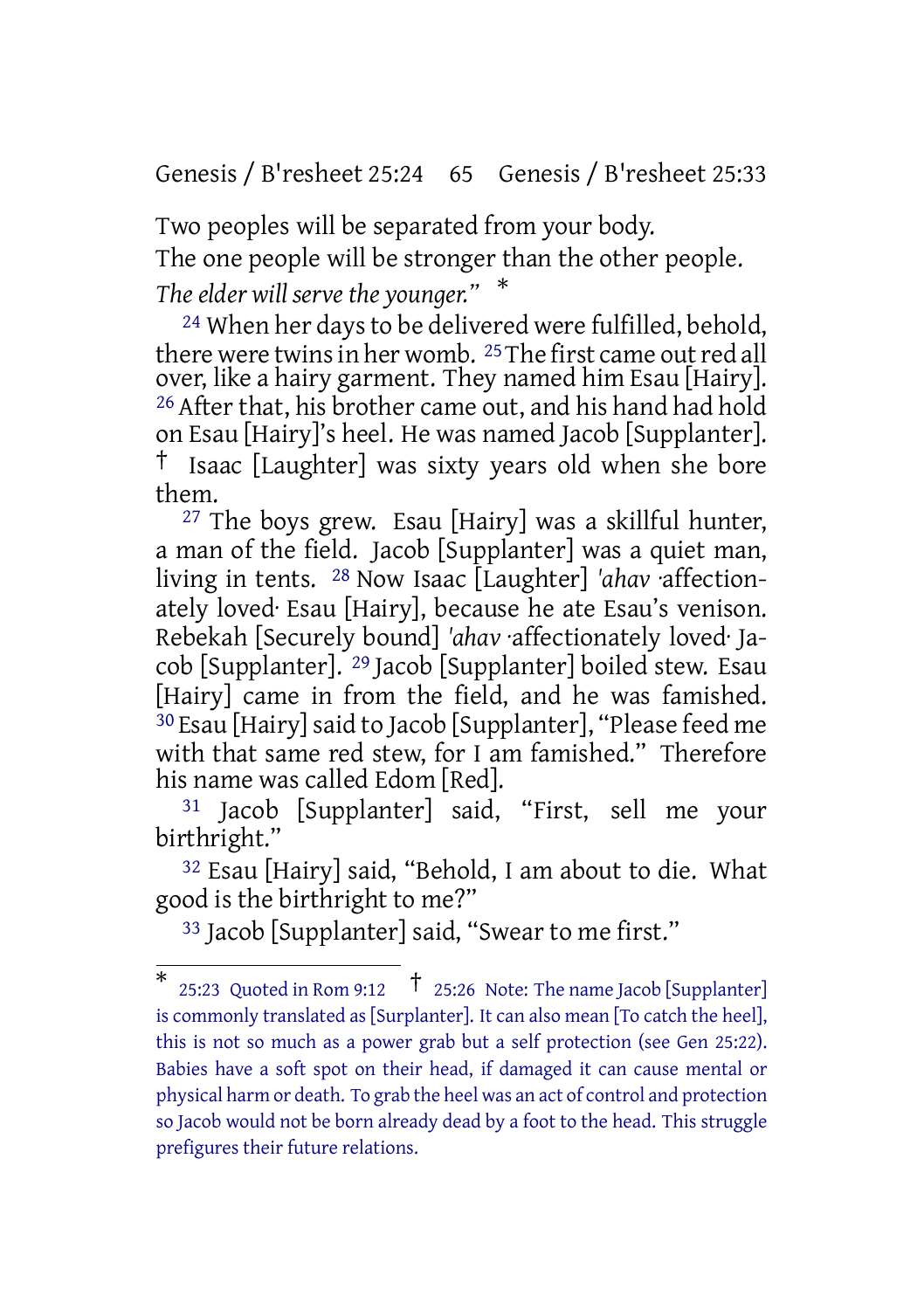Genesis / B'resheet 25:34 66 Genesis / B'resheet 26:8

He swore to him. He sold his birthright to Jacob [Supplanter]. 34 Jacob [Supplanter] gave Esau [Hairy] bread and stew of lentils. He ate and drank, rose up, and went his way. So Esau [Hairy] despised his birthright.

## 26

1 There was a famine in the land, besides the first famine that was in the days of Abraham [Father of a multitude]. Isaac [Laughter] went to Abimelech [My father king] king of the Philistines [To roll in dust (As an insult)], to Gerar.  $\frac{2}{3}$  ADONAI appeared to him, and said, "Don't go down into Egypt [Abode of slavery]. Live in the land I will tell you about.<sup>3</sup> Live in this land, and I will be with you, and will bless you. For I will give to you, and to your offspring, all these lands, and I will establish the oath which I swore to Abraham [Father of a multitude] your father. 4 I will multiply your offspring as the stars of the sky, and will give all these lands to your offspring. *By your seed, all the nations of the earth be blessed,* \* <sup>5</sup> because Abraham [Father of a multitude] *sh'ma* ·heard obeyed· my voice, and heeded what I told him to do— he followed my *mitzvot* ·instructions·, my regulations, and my *torot* ·teachings·."

*(2)* 6 Isaac [Laughter] lived in Gerar. 7 The men of the place asked him about his wife. He said, "She is my sister," for he was afraid to say, "My wife," lest, he thought, "the men of the place might kill me for Rebekah [Securely bound], because she is beautiful to look at." <sup>8</sup> When he had been there a long time, Abimelech [My father king] king of the Philistines [To roll in dust (As an insult)] looked out at a window, and saw, and, behold, Isaac [Laughter] was caressing Rebekah [Securely bound], his

<sup>\*</sup> 26:4 Quoted in Acts 3:25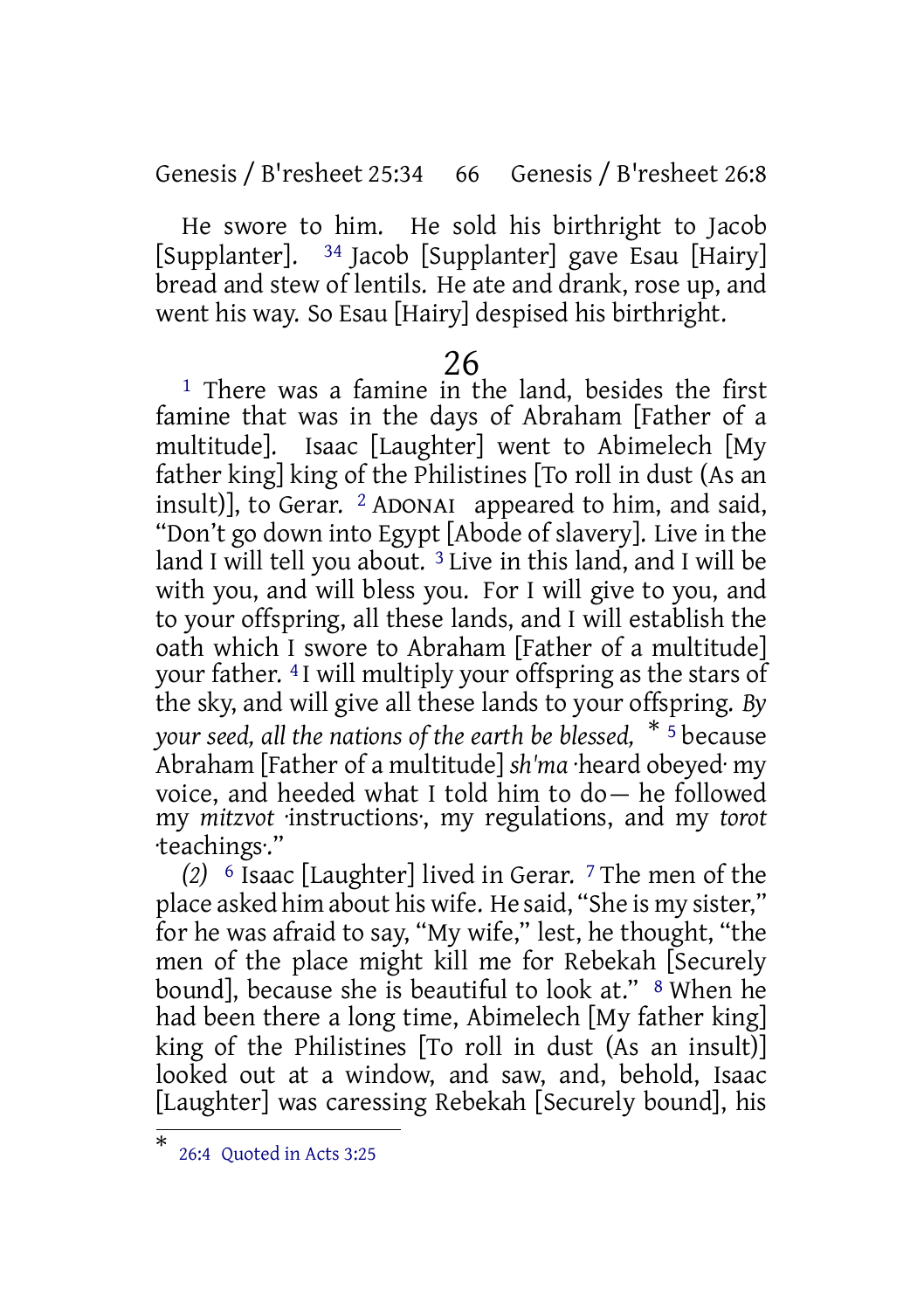wife. <sup>9</sup> Abimelech [My father king] called Isaac [Laughter], and said, "Behold, surely she is your wife. Why did you say, 'She is my sister?' "

Isaac [Laughter] said to him, "Because I said, 'Lest I die because of her.'"

10 Abimelech [My father king] said, "What is this you have done to us? One of the people might easily have lain with your wife, and you would have brought guilt on us!"

11 Abimelech [My father king] enjoined all the people, saying, "He who touches this man or his wife will surely be put to death."

12 Isaac [Laughter] sowed in that land, and reaped in the same year one hundred times what he planted. ADONAI blessed him. *(3)* 13 The man grew great, and grew more and more until he became very great. 14 He had possessions of flocks, possessions of herds, and a great household. The Philistines [To roll in dust (As an insult)] envied him. <sup>15</sup> Now all the wells which his father's servants had dug in the days of Abraham [Father of a multitude] hisfather, the Philistines[To roll in dust(As an insult)] had stopped, and filled with earth. 16 Abimelech [My father king] said to Isaac [Laughter], "Go from us, for you are much mightier than we."

17 Isaac [Laughter] departed from there, encamped in the valley of Gerar, and lived there.

18 Isaac [Laughter] dug again the wells of water, which they had dug in the days of Abraham [Father of a multitude] his father. For the Philistines [To roll in dust (As an insult)] had stopped them after the death of Abraham [Father of a multitude]. He called their names after the names by which his father had called them. 19 Isaac [Laughter]'s servants dug in the valley, and found there a well of springing water.  $20$  The herdsmen of Gerar argued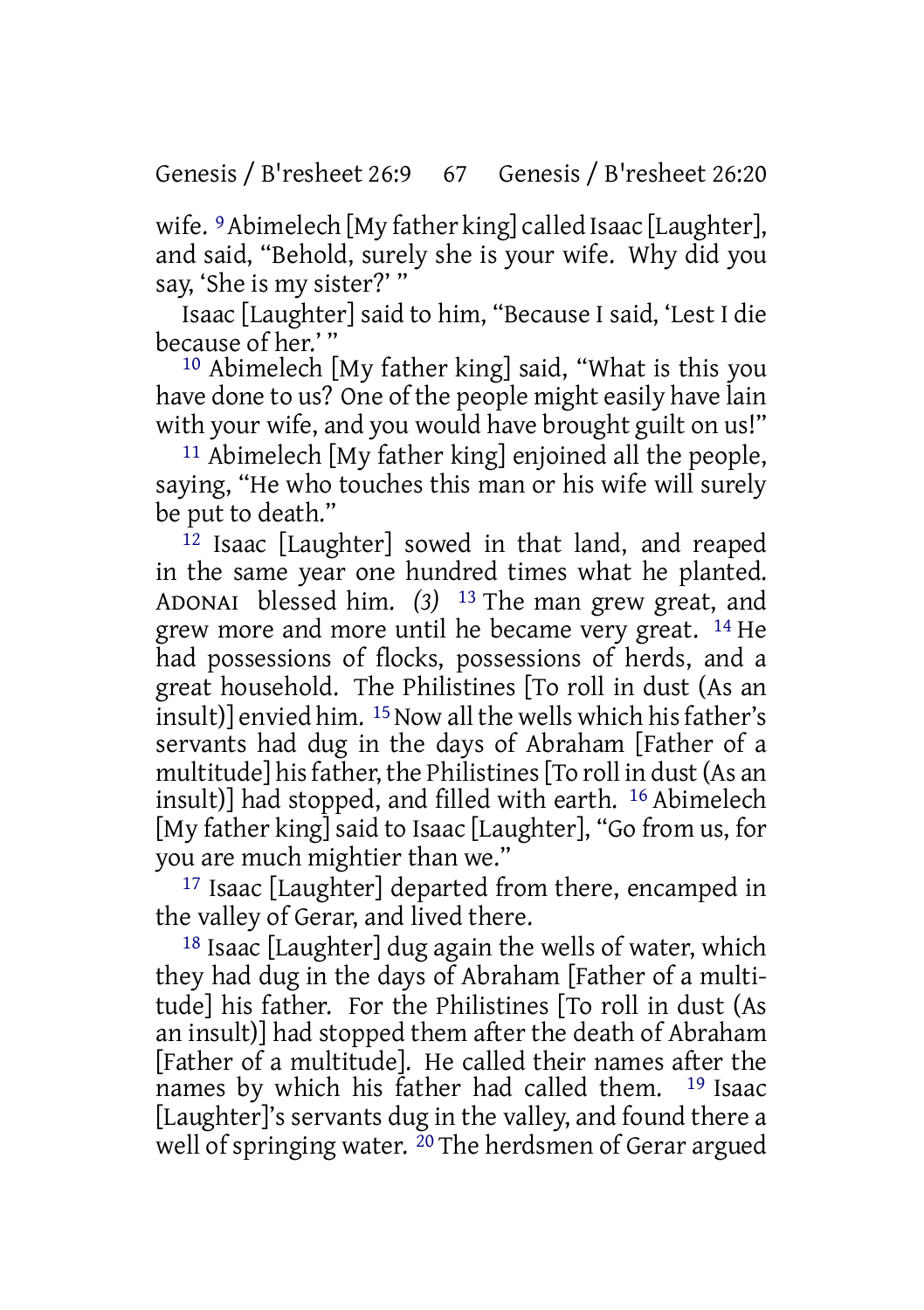with Isaac [Laughter]'s herdsmen, saying, "The water is ours." He called the name of the well Esek, because they contended with him. 21 They dug another well, and they argued over that, also. He called its name Sitnah. 22 He left that place, and dug another well. They didn't argue over that one. He called it Rehoboth. He said, "For now ADONAI has made room for us, and we will be fruitful in the land."

*(4)* 23 He went up from there to Be'er-Sheva [Well of Seven, Well of an Oath]. 24 ADONAI appeared to him the same night, and said, "I am the God of Abraham [Father of a multitude] your father. Don't be afraid, for I am with you, and will bless you, and multiply your offspring for my servant Abraham [Father of a multitude]'s sake."

25 He built an altar there, and called on ADONAI 's name, and pitched his tent there. There Isaac [Laughter]'s servants dug a well.

26 Then Abimelech [My father king] went to him from Gerar, and Ahuzzath his friend, and Phicol the captain of his army. <sup>27</sup> Isaac [Laughter] said to them, "Why have you come to me, since you hate me, and have sent me away from you?"

28 They said, "We saw plainly that ADONAI was with you. We said, 'Let there now be an oath between us, even between us and you, and let us make a covenant ·binding contract between two or more parties· with you, 29 that you will do us no harm, as we have not touched you, and as we have done to you nothing but good, and have sent you away in peace.' You are now the blessed of ADONAI ."

*(5)* 30 He made them a feast, and they ate and drank. <sup>31</sup> They rose up some time in the morning, and swore to one another. Isaac [Laughter] sent them away, and they departed from him in peace. 32 The same day, Isaac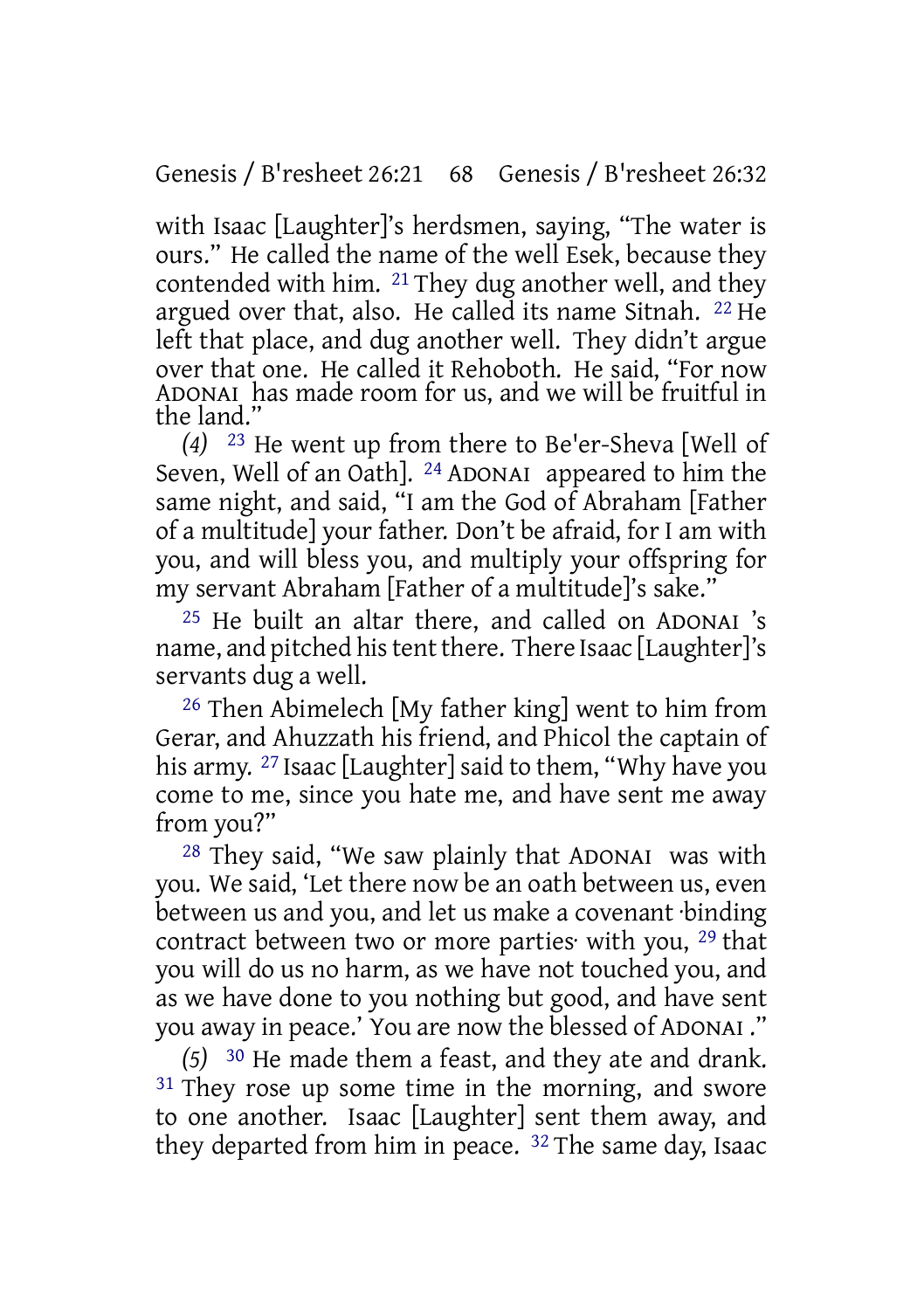[Laughter]'s servants came, and told him concerning the well which they had dug, and said to him, "We have found water." 33 He called it Shibah. Therefore the name of the city is Be'er-Sheva [Well of Seven, Well of an Oath] to this day.

34 When Esau [Hairy] was forty years old, he took as wife Judith, the daughter of Beeri the Hittite [Descendant of Trembling fear], and Basemath, the daughter of Elon the Hittite [Descendant of Trembling fear]. 35 They grieved Isaac [Laughter]'s and Rebekah [Securely bound]'s spirits.

## 27

1 When Isaac [Laughter] was old, and his eyes were dim, so that he could not see, he called Esau [Hairy] his elder son, and said to him, "My son?"

He said to him, "Here I am."

2 He said, "See now, I am old. I don't know the day of my death. 3 Now therefore, please take your weapons, your quiver and your bow, and go out to the field, and take me venison. 4 Make me savory food, such as I *'ahav* affectionately love, and bring it to me, that I may eat, and that my soul may bless you before I die."

5 Rebekah [Securely bound] *sh'ma* ·heard obeyed· when Isaac [Laughter] spoke to Esau [Hairy] his son. Esau [Hairy] went to the field to hunt for venison, and to bring it. 6 Rebekah [Securely bound] spoke to Jacob [Supplanter] her son, saying, "Behold, I *sh'ma* ·heard obeyed· your father speak to Esau [Hairy] your brother, saying,  $\frac{7}{7}$  'Bring me venison, and make me savory food, that I may eat, and bless you before ADONAI before my death.' 8 Now therefore, my son, *sh'ma* ·hear obey· my voice according to that which I enjoin you. 9 Go now to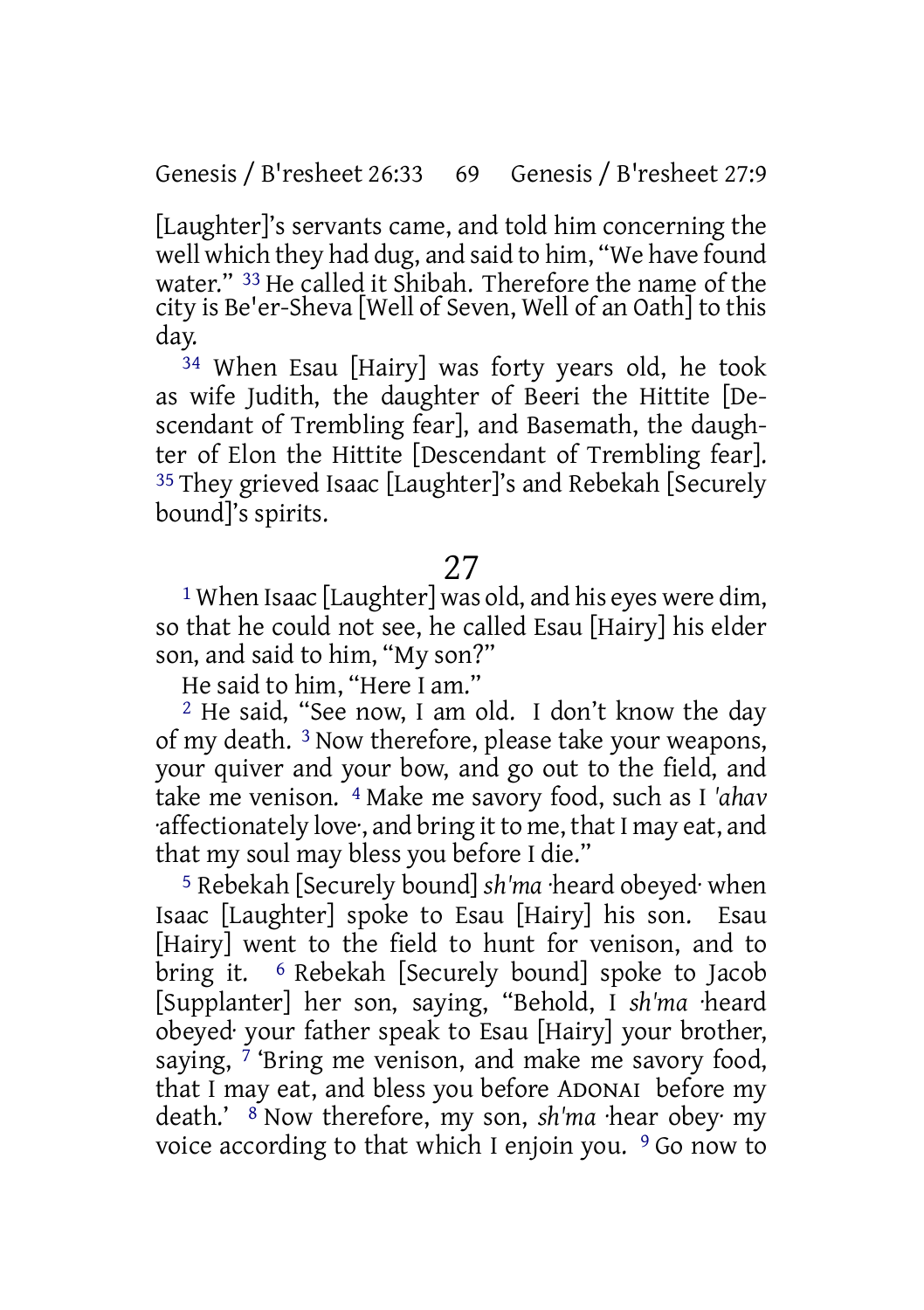the flock, and get me from there two good young goats. I will make them savory food for your father, such as he *'ahav* ·affectionately loves·. 10 You shall bring it to your father, that he may eat, so that he may bless you before his death."

<sup>11</sup> Jacob [Supplanter] said to Rebekah [Securely bound] his mother, "Behold, Esau [Hairy] my brother is a hairy man, and I am a smooth man.  $12$  What if my father touches me? I will seem to him as a deceiver, and I would bring a curse on myself, and not a blessing."

<sup>13</sup> His mother said to him, "Let your curse be on me, my son. Only *sh'ma* ·hear obey· my voice, and go get them for me."

14 He went, and got them, and brought them to his mother. His mother made savory food, such as his father *'ahav* ·affectionately loved·. 15 Rebekah [Securely bound] took the good clothes of Esau [Hairy], her elder son, which were with her in the house, and put them on Jacob [Supplanter], her younger son. 16 She put the skins of the young goats on his hands, and on the smooth of his neck. <sup>17</sup> She gave the savory food and the bread, which she had prepared, into the hand of her son Jacob [Supplanter].

18 He came to his father, and said, "My father?"

He said, "Here I am. Who are you, my son?"

19 Jacob [Supplanter] said to his father, "I am Esau [Hairy] your firstborn. I have done what you asked me to do. Please arise, sit and eat of my venison, that your soul may bless me."

20 Isaac [Laughter] said to his son, "How is it that you have found it so quickly, my son?"

He said, "Because ADONAI your God gave me success."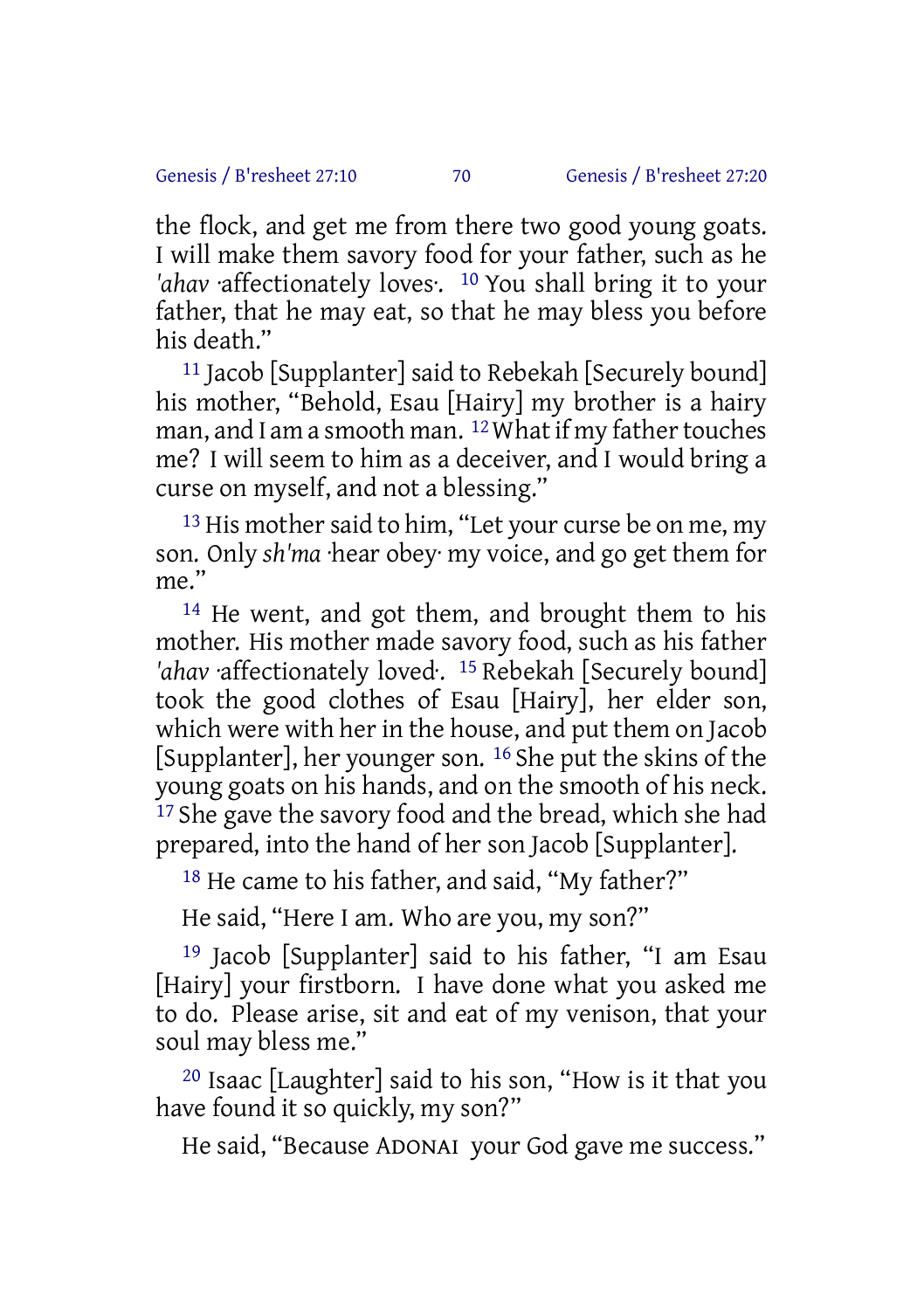Genesis / B'resheet 27:21 71 Genesis / B'resheet 27:31

21 Isaac [Laughter] said to Jacob [Supplanter], "Please come near, that I may feel you, my son, whether you are really my son Esau [Hairy] or not."

22 Jacob [Supplanter] went near to Isaac [Laughter] his father. He felt him, and said, "The voice is Jacob [Supplanter]'s voice, but the hands are the hands of Esau [Hairy]." <sup>23</sup> He didn't recognize him, because his hands were hairy, like his brother, Esau [Hairy]'s hands. So he blessed him. 24 He said, "Are you really my son Esau [Hairy]?"

He said, "I am."

25 He said, "Bring it nearto me, and I will eat of my son's venison, that my soul may bless you."

He brought it near to him, and he ate. He brought him wine, and he drank. 26 His father Isaac [Laughter] said to him, "Come near now, and kiss me, my son." <sup>27</sup> He came near, and kissed him. He smelled the smell of his clothing, and blessed him, and said,

"Behold, the smell of my son

is as the smell of a field which ADONAI has blessed. *(6)* 28 God give you of the dew of the sky,

of the fatness of the earth,

and plenty of grain and new wine.

29 Let peoples serve you,

and nations bow down to you.

Be lord over your brothers.

Let your mother's sons bow down to you.

Cursed be everyone who curses you.

Blessed be everyone who blesses you."

30 As soon as Isaac [Laughter] had finished blessing Jacob [Supplanter], and Jacob [Supplanter] had just gone out from the presence of Isaac [Laughter] his father, Esau [Hairy] his brother came in from his hunting. <sup>31</sup> He also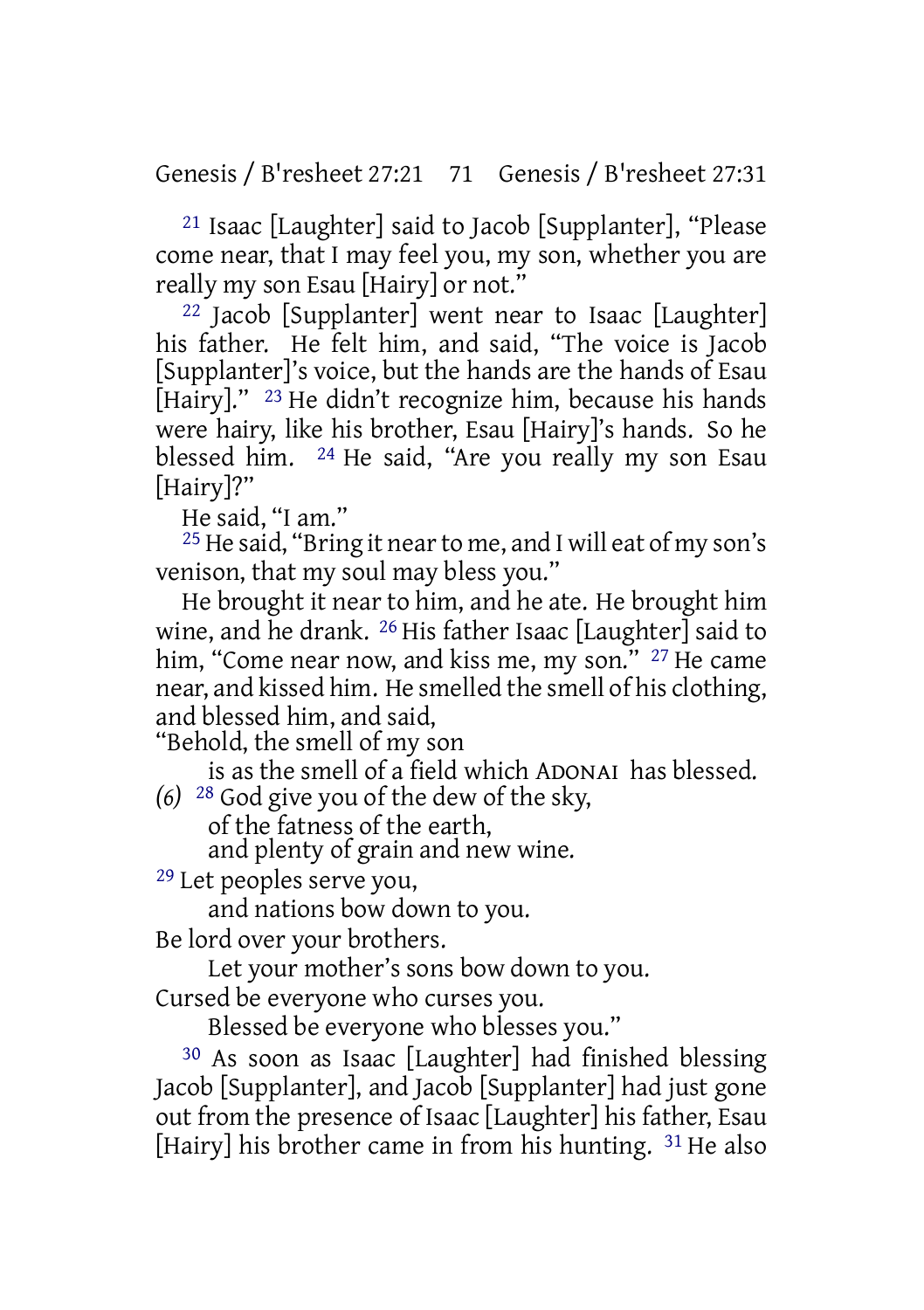made savory food, and brought it to his father. He said to his father, "Let my father arise, and eat of his son's venison, that your soul may bless me."

32 Isaac [Laughter] his father said to him, "Who are you?"

He said, "I am your son, your firstborn, Esau [Hairy]."

33 Isaac [Laughter] trembled violently, and said, "Who, then, is he who hastaken venison, and brought it me, and I have eaten of all before you came, and have blessed him? Yes, he will be blessed."

34 When Esau [Hairy] *sh'ma* ·heard obeyed· the words of his father, he cried with an exceeding great and bitter cry, and said to his father, "Bless me, even me also, my father."

35 He said, "Your brother came with deceit, and has taken away your blessing."

36 He said, "Is not he rightly named Jacob [Supplanter]? For he has supplanted me these two times. He took away my birthright. See, now he has taken away my blessing." He said, "Haven't you reserved a blessing for me?"

37 Isaac [Laughter] answered Esau [Hairy], "Behold, I have made him your lord, and all his brothers have I given to him for servants. With grain and new wine have I sustained him. What then will I do for you, my son?"

38 Esau [Hairy] said to his father, "Have you but one blessing, my father? Bless me, even me also, my father." Esau [Hairy] lifted up his voice, and wept.

39 Isaac [Laughter] his father answered him, "Behold, of the fatness of the earth will be your dwelling, and of the dew of the sky from above.

40 By your sword will you live, and you will serve your brother.

It will happen, when you will break loose, that you shall shake his yoke from off your neck."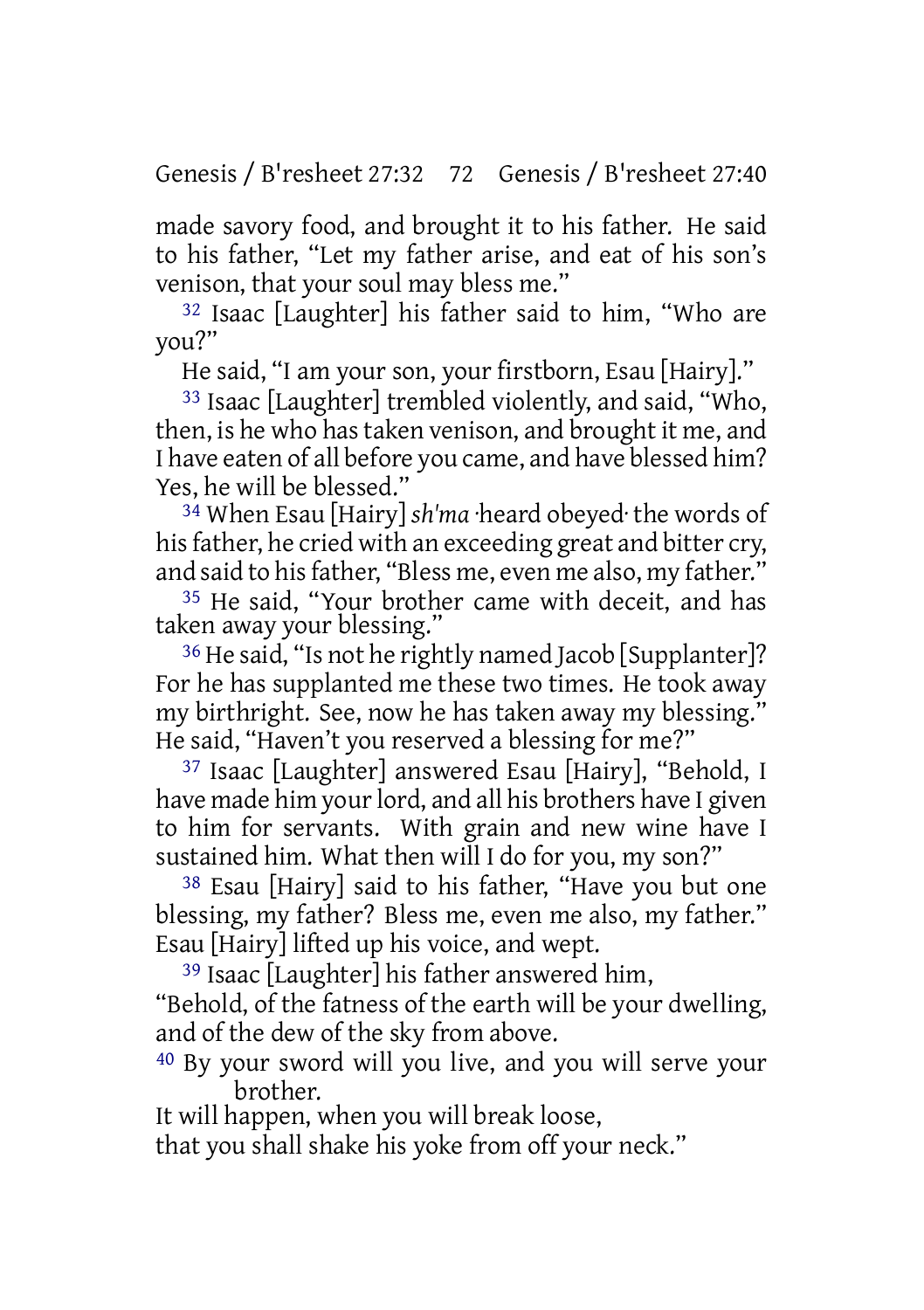41 Esau [Hairy] hated Jacob [Supplanter] because of the blessing with which his father blessed him. Esau [Hairy] said in his heart, "The days of mourning for my father are at hand. Then I will kill my brother Jacob [Supplanter]."

42 The words of Esau [Hairy], her elder son, were told to Rebekah [Securely bound]. She sent and called Jacob [Supplanter], her younger son, and said to him, "Behold, your brother Esau [Hairy] comforts himself about you by planning to kill you. 43Now therefore, my son, *sh'ma* ·hear obey· my voice. Arise, flee to Laban [White], my brother, in Haran [Mountaineer]. 44 Stay with him a few days, until your brother's fury turns away; 45 until your brother's anger turn away from you, and he forgets what you have done to him. Then I will send, and get you from there. Why should I be bereaved of you both in one day?"

46 Rebekah [Securely bound] said to Isaac [Laughter], "I am weary of my life because of the daughters of Heth [Trembling fear]. If Jacob [Supplanter] takes a wife of the daughters of Heth [Trembling fear], such as these, of the daughters of the land, what good will my life do me?"

28

1 Isaac [Laughter] called Jacob [Supplanter], blessed him, and enjoined him, "You shall not take a wife of the daughters of Canaan [Humbled]. 2 Arise, go to Paddan Aram [Elevated], to the house of Bethuel your mother's father. Take a wife from there from the daughters of Laban [White], your mother's brother. 3 May *El Shaddai* [God Almighty] bless you, and make you fruitful, and multiply you, that you may be a company of peoples, 4 and give you the blessing of Abraham [Father of a multitude], to you, and to your offspring with you, that you may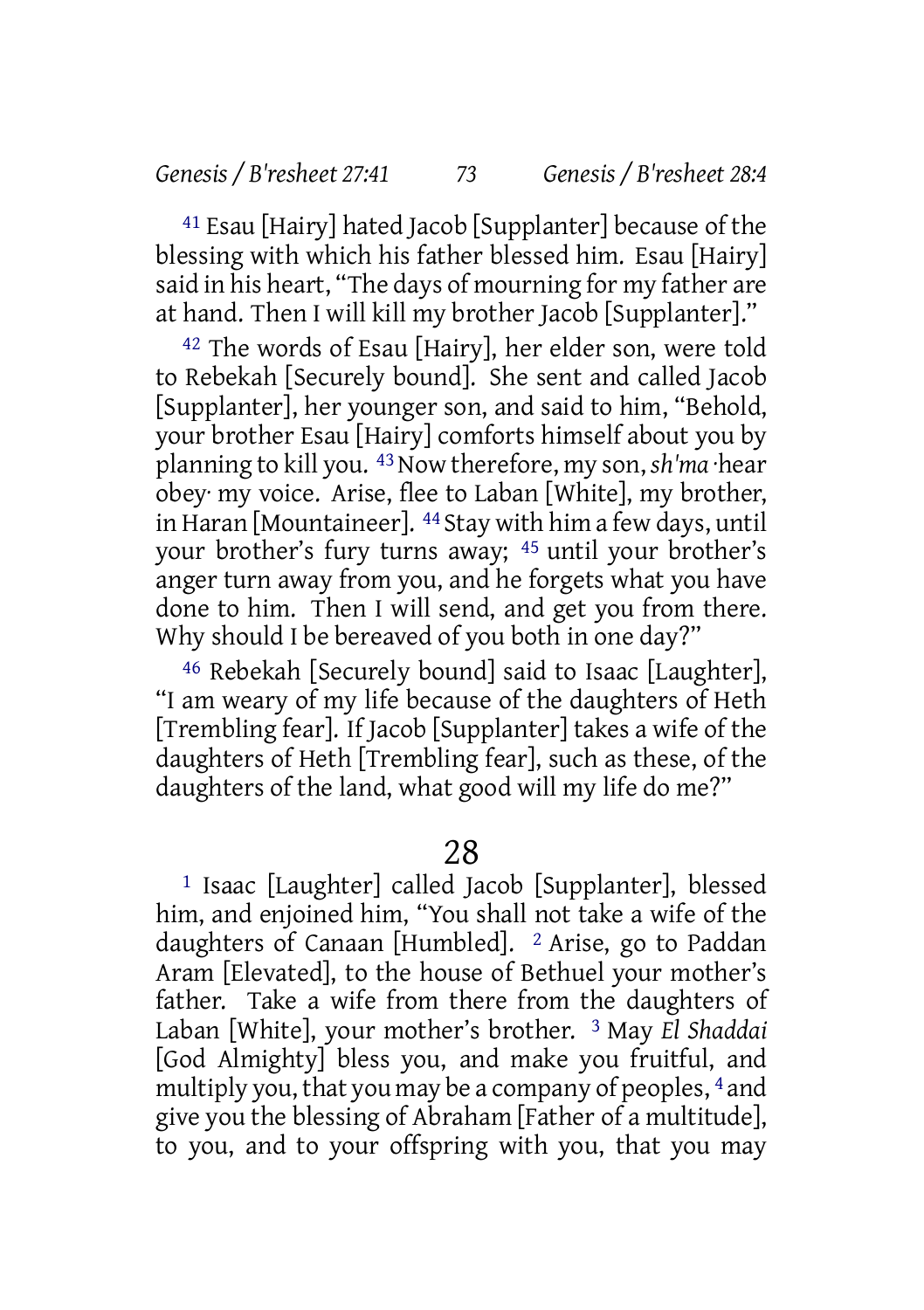Genesis / B'resheet 28:5 74 Genesis / B'resheet 28:11

inherit the land where you travel, which God gave to Abraham [Father of a multitude]."

*(7)* 5 Isaac [Laughter] sent Jacob [Supplanter] away. He went to Paddan Aram [Elevated] to Laban [White], son of Bethuel the Syrian, Rebekah [Securely bound]'s brother, Jacob [Supplanter]'s and Esau [Hairy]'s mother.

6 Now Esau [Hairy] saw that Isaac [Laughter] had blessed Jacob [Supplanter] and sent him away to Paddan Aram [Elevated], to take him a wife from there,and as he blessed him, Issac [Laughter] enjoined these words to Esau [Hairy], saying, "You shall not take a wife of the daughters of Canaan [Humbled]," *(Maftir ·Conclusion·)* 7 and that Jacob [Supplanter] *sh'ma* ·heard obeyed· his father and his mother, and was gone to Paddan Aram [Elevated]. 8 Esau [Hairy] saw that the daughters of Canaan [Humbled] didn't please Isaac [Laughter], his father. 9 Esau [Hairy] went to Ishmael [Pays attention God], and took, besides the wives that he had, Mahalath the daughter of Ishmael [Pays attention God], Abraham [Father of a multitude]'s son, the sister of Nebaioth, to be his wife.

*Haftarah Tol'dot ·Taking leave · Generations·:*

*Mal'akhi / Malachi 1:1-2:7*

*B'rit Hadashah ·New Covenant·: Luke 3:1-18*

## Parashah 7: *Vayetze* ·And he went out· 28:10-32:2

10 Jacob [Supplanter] went out from Be'er-Sheva [Well of Seven, Well of an Oath], and went toward Haran [Mountaineer]. <sup>11</sup> He came to a certain place, and stayed there all night, because the sun had set. He took one of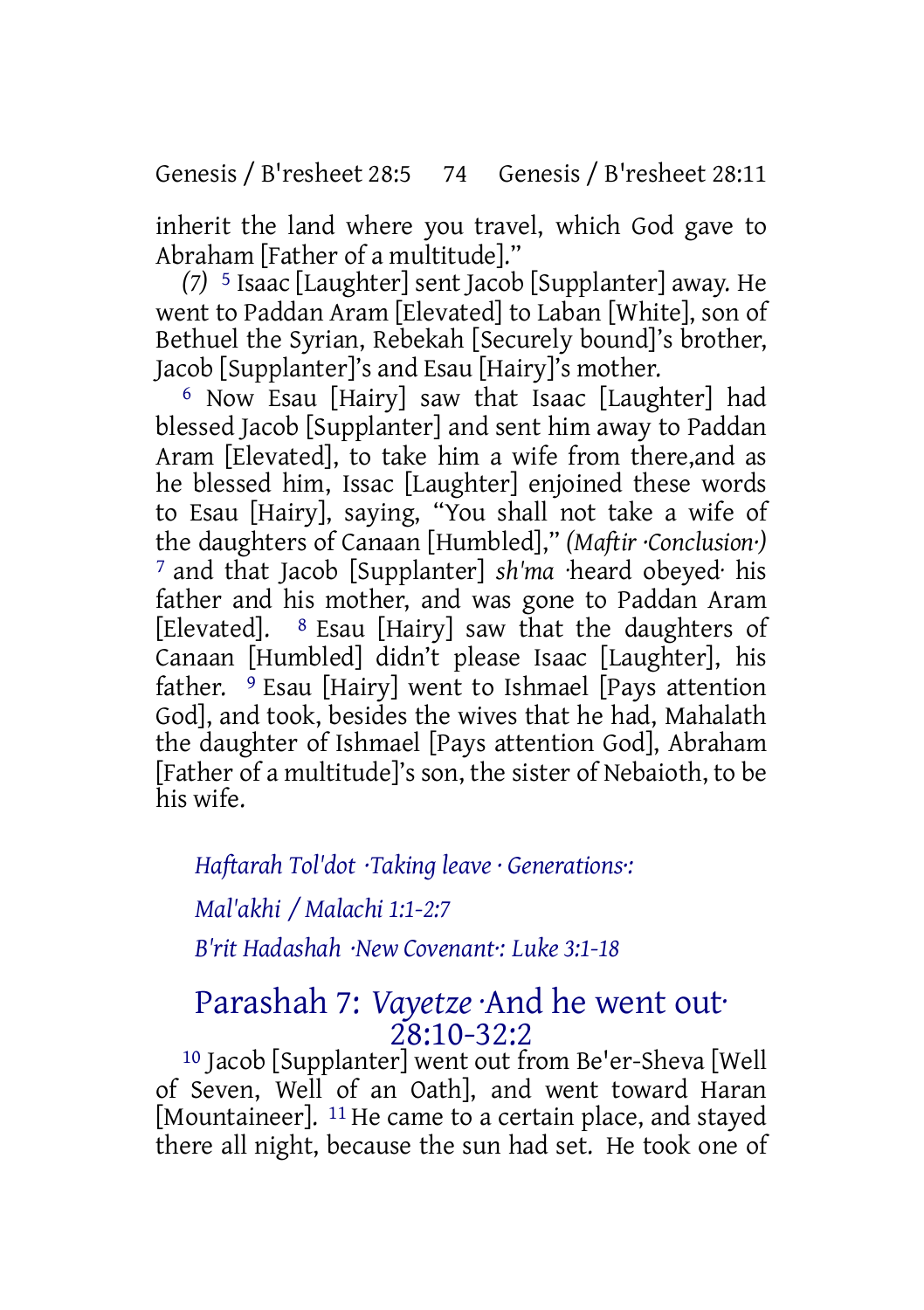Genesis / B'resheet 28:12 75 Genesis / B'resheet 28:22

the stones of the place, and put it under his head, and lay down in that place to sleep. 12 He dreamed. Behold, a stairway set upon the earth, and itstop reached to *heaven.* Behold, *the angels of God ascending and descending* \* on it. 13 Behold, ADONAI stood above it, and said, "I am ADONAI , the God of Abraham [Father of a multitude] your father, and the God of Isaac [Laughter]. The land whereon you lie, to you will I give it, and to your offspring. 14 Your offspring will be as the dust of the earth, and you will spread abroad to the west, and to the east, and to the north, and to the south. In you and in your offspring will all the families of the earth be blessed. 15 Behold, I am with you, and will keep you, wherever you go, and will bring you again into this land. For I will not leave you, until I have done that which I have spoken of to you.'

16 Jacob [Supplanter] awakened out of his sleep, and he said, "Surely ADONAI is in this place, and I didn't know it." <sup>17</sup> He was afraid, and said, "How dreadful is this place! This is none other than God's house, and this is the gate of heaven."

 $18$  Jacob [Supplanter] rose up early in the morning, and took the stone that he had put under his head, and set it up for a pillar, and poured oil on its top. 19 He called the name of that place Beth-el [House of God], but the name of the city was Luz at the first. 20 Jacob [Supplanter] vowed a vow, saying, "If God will be with me, and will keep me in this way that I go, and will give me bread to eat, and clothing to put on,  $^{21}$  so that I come again to my father's house in peace, and ADONAI will be my God, 22 then this stone, which I have set up for a pillar, will be God's house. Of all that you will give me I will surely give a tenth to you."

<sup>\*</sup> 28:12 Quoted in John 1:51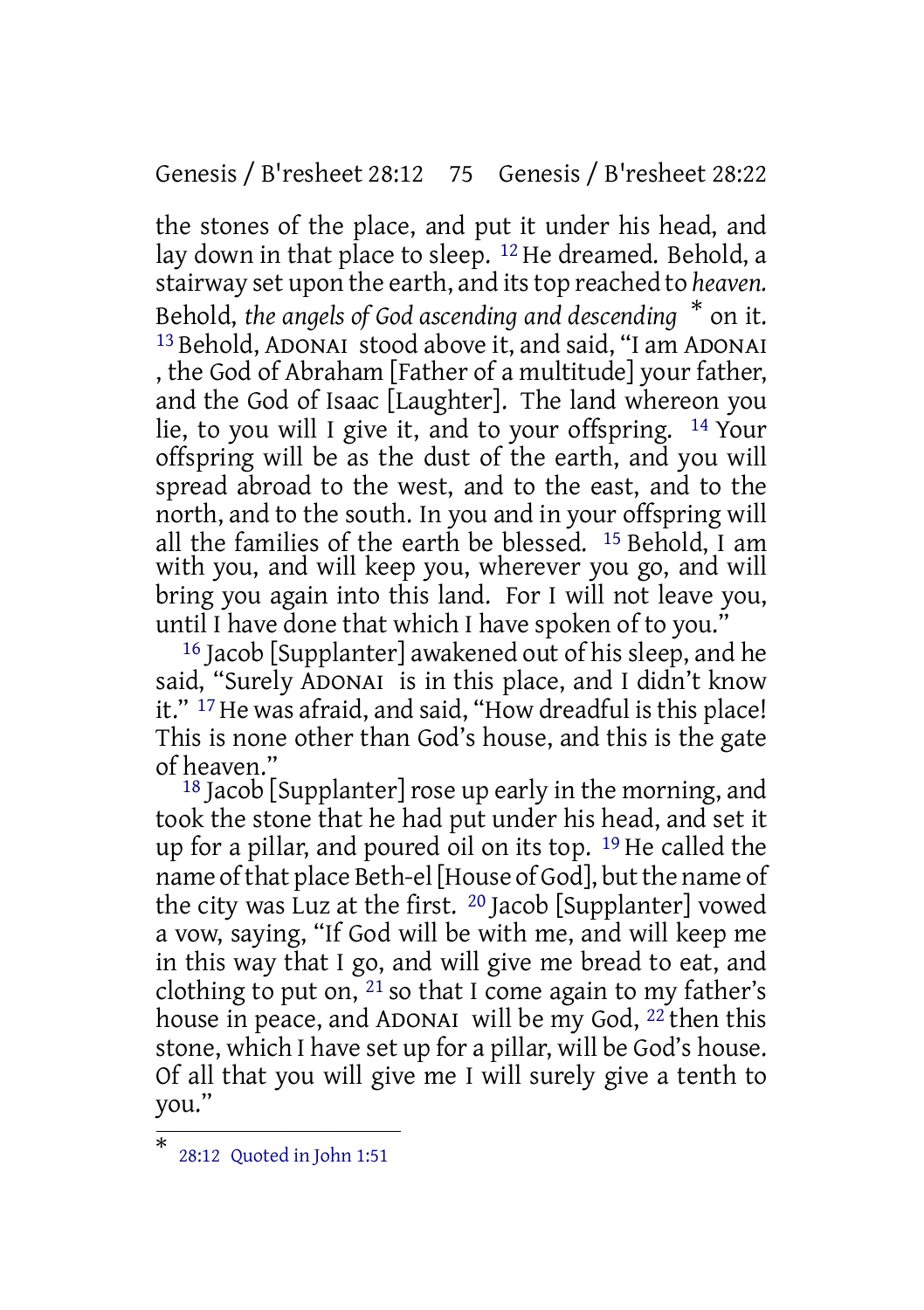*(2)* 1 Then Jacob [Supplanter] went on his journey, and came to the land of the children of the east. 2 He looked, and behold, a well in the field, and, behold, three flocks of sheep lying there by it. For out of that well they watered the flocks. The stone on the well's mouth was large. 3 There all the flocks were gathered. They rolled the stone from the well's mouth, and watered the sheep, and put the stone again on the well's mouth in its place. 4 Jacob [Supplanter] said to them, "My relatives, where are you from?"

They said, "We are from Haran [Mountaineer]."

5 He said to them, "Do you know Laban [White], the son of Nahor?"

They said, "We know him."

6 He said to them, "Is it well with him?"

They said, "It is well. See, Rachel [Ewe sheep], his daughter, is coming with the sheep."

7 He said, "Behold, it is still the middle of the day, not time to gather the livestock together. Water the sheep, and go and feed them."

8 They said, "We can't, until all the flocks are gathered together, and they roll the stone from the well's mouth. Then we water the sheep."

9 While he was yet speaking with them, Rachel [Ewe sheep] came with her father's sheep, for she kept them. 10 When Jacob [Supplanter] saw Rachel [Ewe sheep] the daughter of Laban [White], his mother's brother, and the sheep of Laban [White], his mother's brother, Jacob [Supplanter] went near, and rolled the stone from the well's mouth, and watered the flock of Laban [White] his mother's brother. 11 Jacob [Supplanter] kissed Rachel [Ewe sheep], and lifted up his voice, and wept. 12 Jacob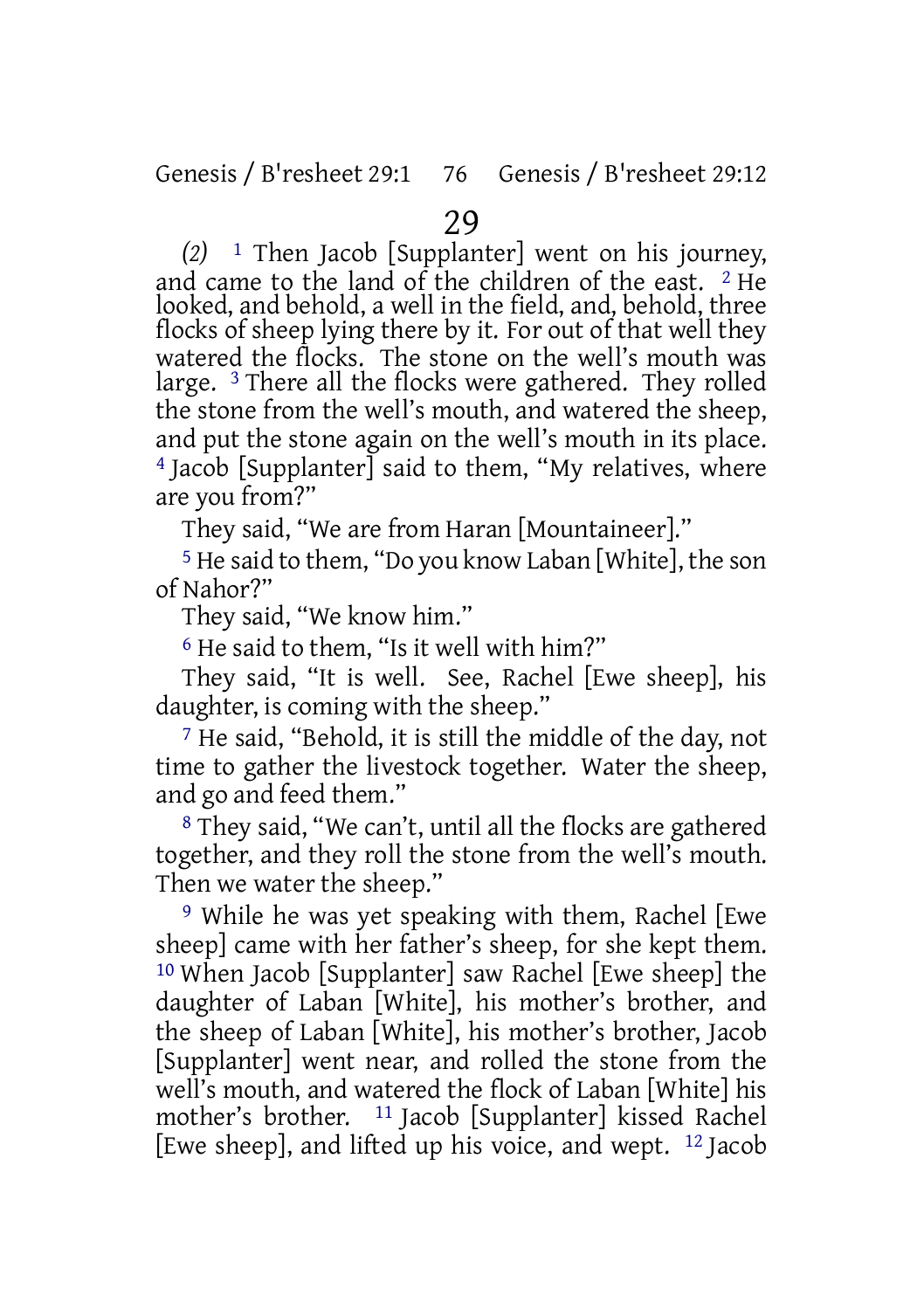[Supplanter] told Rachel [Ewe sheep] that he was her father's brother, and that he was Rebekah [Securely bound]'s son. She ran and told her father.

13 When Laban [White]*sh'ma* ·heard obeyed·the news of Jacob [Supplanter], his sister's son, he ran to meet Jacob [Supplanter], and embraced him, and kissed him, and brought him to his house. Jacob [Supplanter] told Laban [White] all these things. <sup>14</sup> Laban [White] said to him, "Surely you are my bone and my flesh." He lived with him for a month. 15 Laban [White] said to Jacob [Supplanter], "Because you are my brother, should you therefore serve me for nothing? Tell me, what will your wages be?"

16 Laban [White] had two daughters. The name of the elder was Leah [Weary], and the name of the younger was Rachel [Ewe sheep]. 17 Leah [Weary]'s eyes were weak, but Rachel [Ewe sheep] was beautiful in form and attractive. *(3)* 18 Jacob [Supplanter] *'ahav* ·affectionately loved· Rachel [Ewe sheep]. He said, "I will serve you seven years for Rachel [Ewe sheep], your younger daughter."

 $19$  Laban [White] said, "It is better that I give her to you, than that I should give her to another man. Stay with me."

20 Jacob [Supplanter] served seven years for Rachel [Ewe sheep]. They seemed to him but a few days, for the love he had for her.

21 Jacob [Supplanter] said to Laban [White], "Give me my wife, for my days are fulfilled, that I may go in to her."

22 Laban [White] gathered together all the men of the place, and made a feast. 23 In the evening, he took Leah [Weary] his daughter, and brought her to him. He went in to her. 24 Laban [White] gave Zilpah [Frailty] his servant to his daughter Leah [Weary] for a servant. 25 In the morning, behold, it was Leah [Weary]. He said to Laban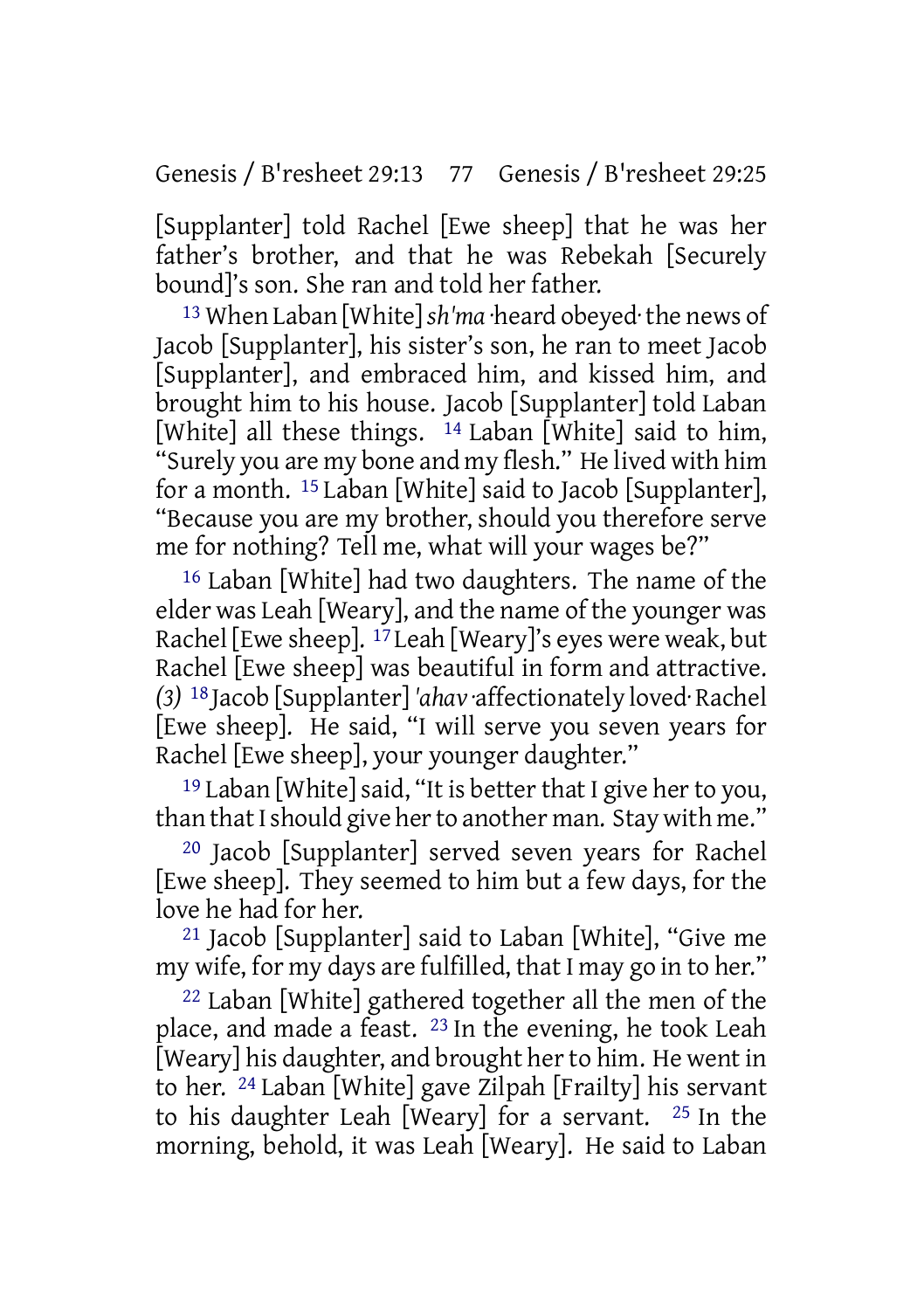[White], "What is this you have done to me? Didn't I serve with you for Rachel Ewe sheep]? Why then have you deceived me?"

26 Laban [White] said, "It is not done so in our place, to give the younger before the firstborn. 27 Fulfill the week of this one, and we will give you the other also for the service which you will serve with me yet seven other years."

28 Jacob [Supplanter] did so, and fulfilled her week. He gave him Rachel [Ewe sheep] his daughter as wife. <sup>29</sup> Laban [White] gave to Rachel  $[{\rm Ewe\ sheep}]$  his daughter Bilhah [Bashful], his servant, to be her servant. <sup>30</sup> He went in also to Rachel [Ewe sheep], yet he *'ahav* ·affectionately loved· Rachel [Ewe sheep] more than Leah [Weary]. Jacob [Supplanter] served Laban [White] yet seven other years.

31 ADONAI saw that Leah [Weary] was hated, and he opened her womb, but Rachel [Ewe sheep] was barren.  $32$  Leah [Weary] conceived, and bore a son, and she named him Reuben [See, a son!]. For she said, "Because ADONAI haslooked at my affliction. For now my husband will *'ahav* ·affectionately love· me." 33 She conceived again, and bore a son, and said, "Because ADONAI has*sh'ma* ·heard obeyed· that I am hated, he has therefore given me this son also." She named him Simeon [Hearing]. 34 She conceived again, and bore a son. Said, "Now this time will my husband be joined to me, because I have borne him three sons." Therefore his name was called Levi [United with]. 35 She conceived again, and bore a son. She said, "This time will I *yadah* ·extend hands in thankful praise· to ADONAI ." Therefore she named him Judah [Praised]. Then she stopped bearing.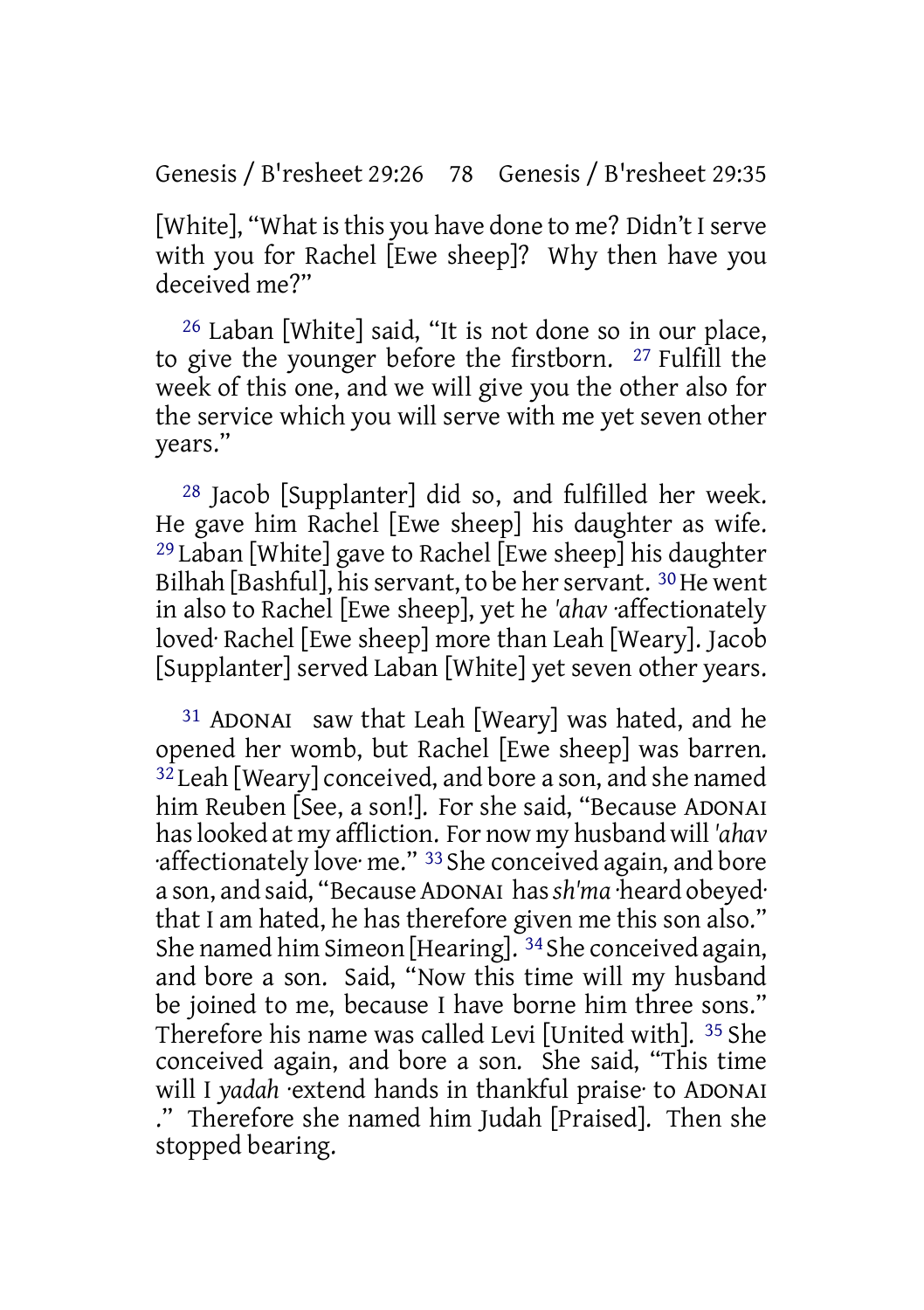1 When Rachel [Ewe sheep] saw that she bore Jacob [Supplanter] no children, Rachel [Ewe sheep] envied her sister. She said to Jacob [Supplanter], "Give me children, or else I will die."

2 Jacob [Supplanter]'s anger burned against Rachel [Ewe sheep], and he said, "Am I in God's place, who has withheld from you the fruit of the womb?"

3 She said, "Behold, my maid Bilhah [Bashful]. Go in to her, that she may bear on my knees, and I also may obtain children by her." 4 She gave him Bilhah [Bashful] her servant as wife, and Jacob [Supplanter] went in to her. 5 Bilhah [Bashful] conceived, and bore Jacob [Supplanter] a son. 6 Rachel [Ewe sheep] said, "God has judged me, and has also *sh'ma* ·heard obeyed· my voice, and has given me a son." Therefore called she his name Dan [He judged]. 7 Bilhah [Bashful], Rachel [Ewe sheep]'s servant, conceived again, and bore Jacob [Supplanter] a second son. 8 Rachel [Ewe sheep] said, "With mighty wrestlings have I wrestled with my sister, and have prevailed." She named him Naphtali [My wrestling].

<sup>9</sup> When Leah [Weary] saw that she had finished bearing, she took Zilpah [Frailty], her servant, and gave her to Jacob [Supplanter] as a wife. 10 Zilpah [Frailty], Leah [Weary]'s servant, bore Jacob [Supplanter] a son. 11 Leah [Weary]said, "How fortunate!" She named him Gad [Good fortune]. 12 Zilpah [Frailty], Leah [Weary]'s servant, bore Jacob [Supplanter] a second son. 13 Leah [Weary] said, "Happy am I, for the daughters will call me happy." She named him Asher [Happy].

*(4)* 14 Reuben [See, a son!] went in the days of wheat harvest, and found mandrakes in the field, and brought them to his mother, Leah [Weary]. Then Rachel [Ewe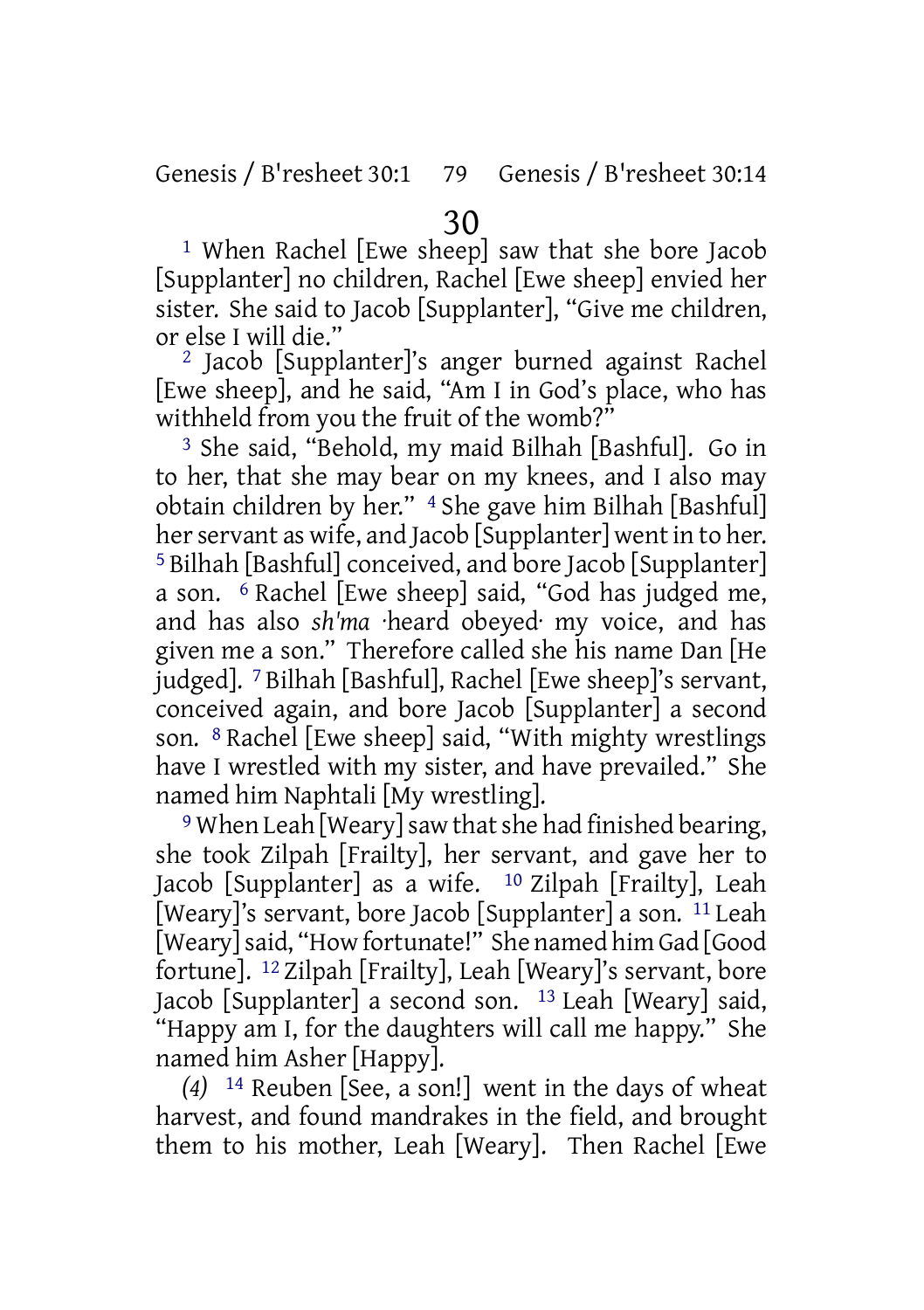Genesis / B'resheet 30:15 80 Genesis / B'resheet 30:26

sheep] said to Leah [Weary], "Please give me some of your son's mandrakes."

15 She said to her, "Is it a small matter that you have taken away my husband? Would you take away my son's mandrakes, also?"

Rachel [Ewe sheep] said, "Therefore he will lie with you tonight for your son's mandrakes."

16 Jacob [Supplanter] came from the field in the evening, and Leah [Weary] went out to meet him, and said, "You must come in to me; for I have surely hired you with my son's mandrakes."

He lay with her that night. 17 God *sh'ma* ·heard obeyed· to Leah [Weary], and she conceived, and bore Jacob [Supplanter] a fifth son. 18 Leah [Weary] said, "God has given me my hire, because I gave my servant to my husband." She named him Issachar [Hire, Reward]. 19 Leah [Weary] conceived again, and bore a sixth son to Jacob [Supplanter]. 20 Leah [Weary] said, "God has endowed me with a good dowry. Now my husband will live with me, because I have borne him six sons." She named him Zebulun [Living together]. 21 Afterwards, she bore a daughter, and named her Dinah.

22 God remembered Rachel [Ewe sheep], and God *sh'ma* ·heard obeyed· to her, and opened her womb. 23 She conceived, bore a son, and said, "God has taken away my reproach." <sup>24</sup> She named him Joseph [May he add], saying, "May ADONAI add another son to me."

25 When Rachel [Ewe sheep] had borne Joseph [May he add], Jacob [Supplanter] said to Laban [White], "Send me away, that I may go to my own place, and to my country. 26 Give me my wives and my children for whom I have served you, and let me go; for you know my service with which I have served you."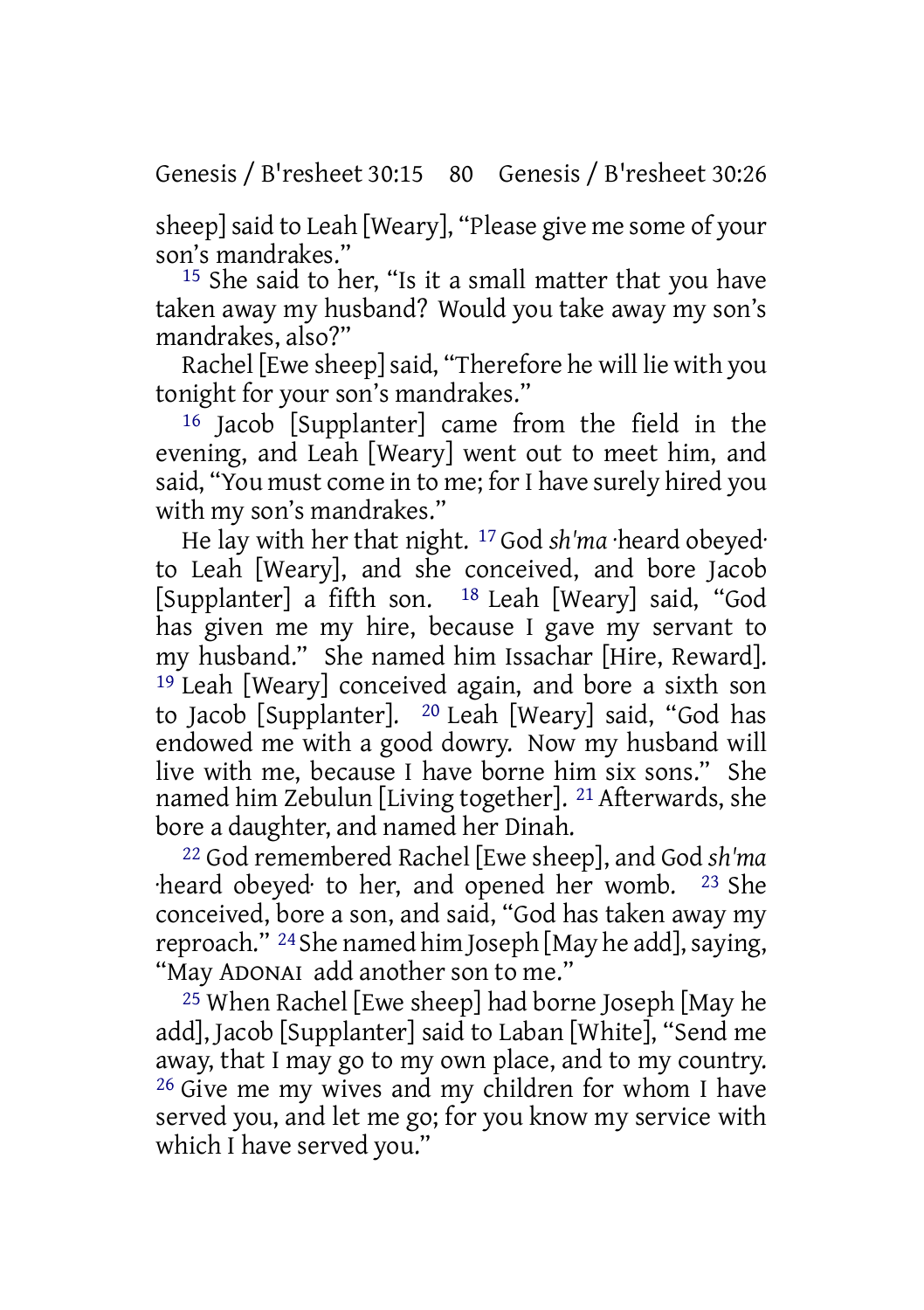Genesis / B'resheet 30:27 81 Genesis / B'resheet 30:38

27 Laban [White] said to him, "If now I have found *chen* ·grace· in your eyes, stay here, for I have divined that ADONAI has blessed me for your sake." *(5)* 28 He said, "Appoint me your wages, and I will give it."

29 He said to him, "You know how I have served you, and how your livestock have fared with me. 30 For it was little which you had before I came, and it has increased to a multitude. ADONAI has blessed you wherever I turned. Now when will I provide for my own house also?"

<sup>31</sup> He said, "What shall I give you?"

Jacob [Supplanter] said, "You shall not give me anything. If you will do this thing for me, I will again feed your flock and keep it. 32 I will pass through all your flock today, removing from there every speckled and spotted one, and every black one among the sheep, and the spotted and speckled among the goats. This will be my hire. <sup>33</sup> So my righteousness will answer for me hereafter, when you come concerning my hire that is before you. Every one that is not speckled and spotted among the goats, and black among the sheep, that might be with me, will be considered stolen."

34 Laban [White] said, "Behold, let it be according to your word."

<sup>35</sup> That day, he removed the male goats that were streaked and spotted, and all the female goats that were speckled and spotted, every one that had white in it, and all the black ones among the sheep, and gave them into the hand of his sons. <sup>36</sup>He set three days' journey between himself and Jacob [Supplanter], and Jacob [Supplanter] fed the rest of Laban [White]'s flocks.

37 Jacob [Supplanter] took to himself rods of fresh poplar, almond, plane tree, peeled white streaks in them, and made the white appear which was in the rods. 38 He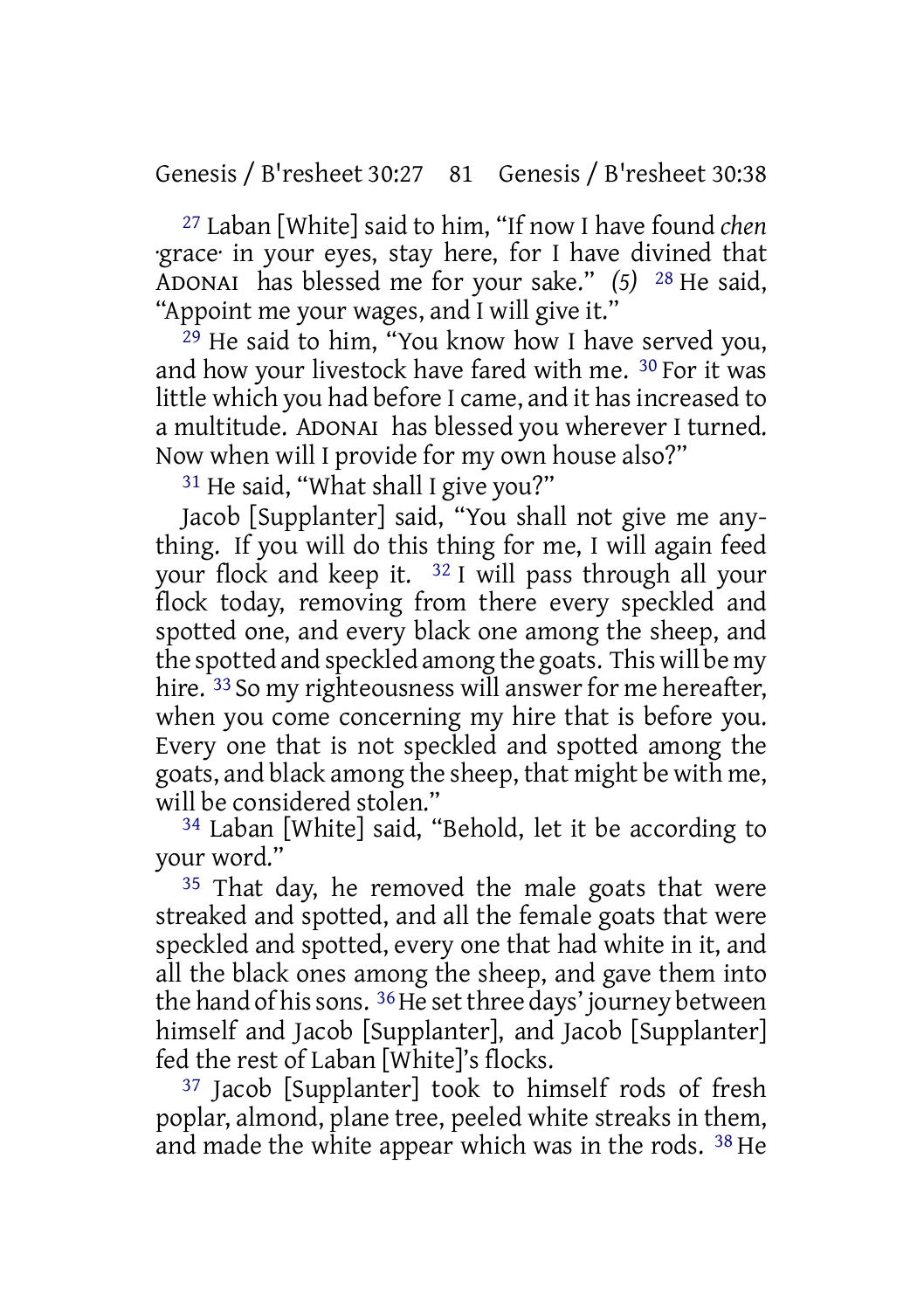set the rods which he had peeled opposite the flocks in the gutters in the watering-troughs where the flocks They conceived when they came to drink. 39 The flocks conceived before the rods, and the flocks produced streaked, speckled, and spotted. 40 Jacob [Supplanter] separated the lambs, and set the faces of the flocks toward the streaked and all the black in the flock of Laban [White]: and he put his own droves apart, and didn't put them into Laban [White]'s flock. 41 Whenever the stronger of the flock conceived, Jacob [Supplanter] laid the rods in front of the eyes of the flock in the gutters, that they might conceive among the rods; 42 but when the flock were feeble, he didn't put them in. So the more feeble were Laban [White]'s, and the stronger Jacob [Supplanter]'s. 43 The man increased exceedingly, and had large flocks, female servants and male servants, and camels and donkeys.

### 31

1 He *sh'ma* ·heard obeyed· the words of Laban [White]'s sons, saying, "Jacob [Supplanter] has taken away all that was our father's. From that which was our father's, has he gotten all this wealth." <sup>2</sup> Jacob [Supplanter] saw the expression on Laban [White]'s face, and, behold, it was not toward him as before. <sup>3</sup> ADONAI said to Jacob [Supplanter], "*Teshuvah* ·Completely return· to the land of your fathers, and to your relatives, and I will be with you."

4 Jacob [Supplanter]sent and called Rachel [Ewe sheep] and Leah [Weary] to the field to his flock, 5 and said to them, "I see the expression on your father's face, that it is not toward me as before; but the God of my father has been with me. 6 You know that I have served your father with all of my strength. <sup>7</sup> Your father has deceived me,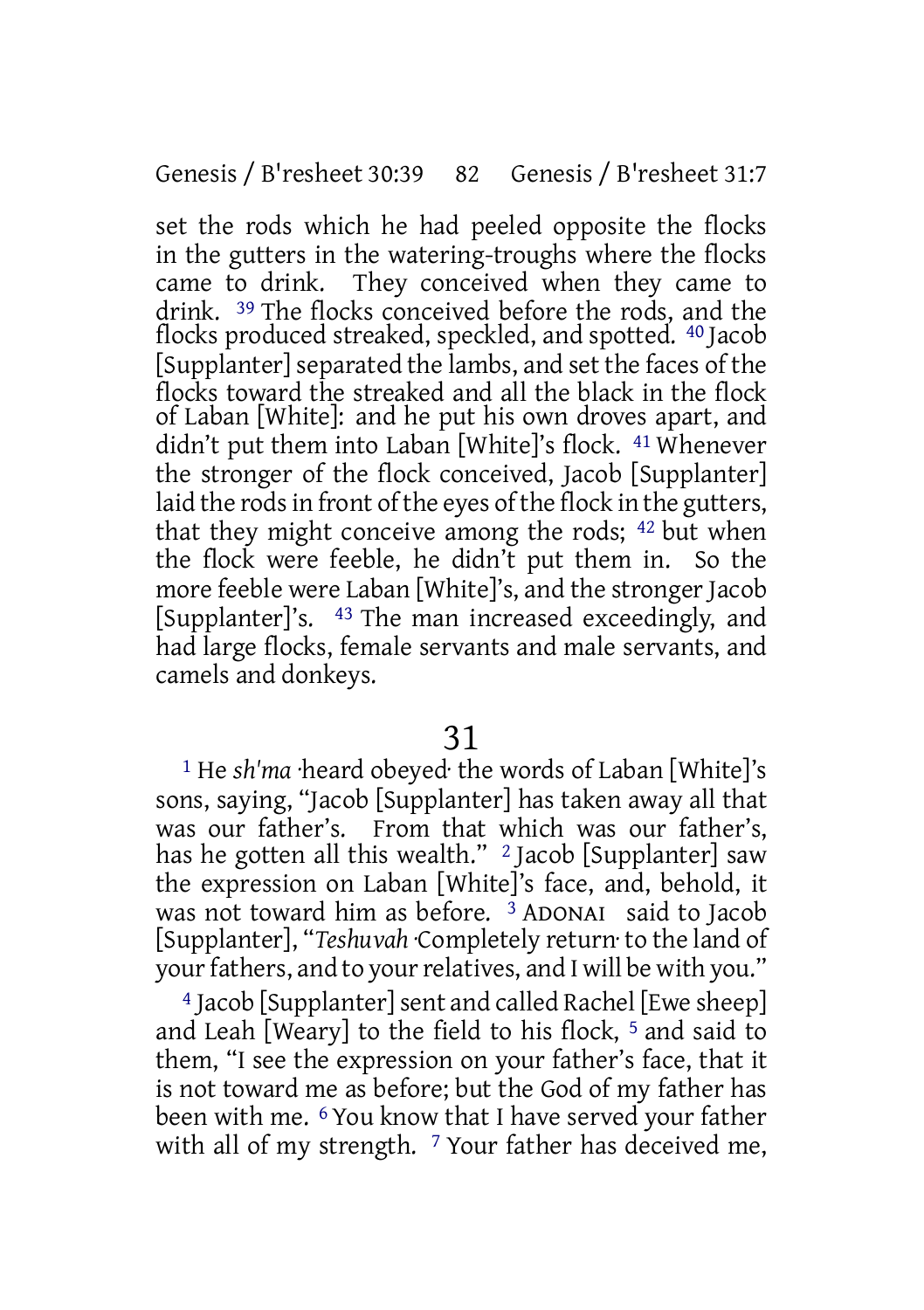Genesis / B'resheet 31:8 83 Genesis / B'resheet 31:19

and changed my wages ten times, but God didn't allow him to hurt me. <sup>8</sup> If he said this, 'The speckled will be your wages,' then all the flock bore speckled. If he said this, 'The streaked will be your wages,' then all the flock bore streaked. <sup>9</sup> Thus God has taken away your father's livestock, and given them to me. <sup>10</sup> During mating season, I lifted up my eyes, and saw in a dream, and behold, the male goats which leaped on the flock were streaked, speckled, and grizzled. 11 *Ha mal'ak Elohim* [The Angel of God] said to me in the dream, 'Jacob [Supplanter],' and I said, 'Here I am.' <sup>12</sup> He said, 'Now lift up your eyes, and behold, all the male goats which leap on the flock are streaked, speckled, and grizzled, for I have seen all that Laban [White] does to you. 13 I am *HaEl Beit-El* [the God of House of God], where you anointed a pillar, where you vowed a vow to me. \* Now arise, get out from this land, and *teshuvah* ·completely return· to the land of your birth.' "

14 Rachel [Ewe sheep] and Leah [Weary] answered him, "Is there yet any portion or inheritance for us in our father's house?  $15$  Are not we accounted by him as foreigners? For he has sold us, and has also quite devoured our money. 16 For all the riches which God has taken away from our father, that is ours and our children's. Now then, whatever God has said to you, do."

*(6)* 17 Then Jacob [Supplanter]rose up, and set his sons and his wives on the camels,  $18$  and he took away all his livestock, and all his possessions which he had gathered, including the livestock which he had gained in Paddan Aram [Elevated], to go to Isaac [Laughter] his father, to the land of Canaan [Humbled]. 19 Now Laban [White] had

<sup>\*</sup> 31:13 See (Gen 28) for Beth-El reference.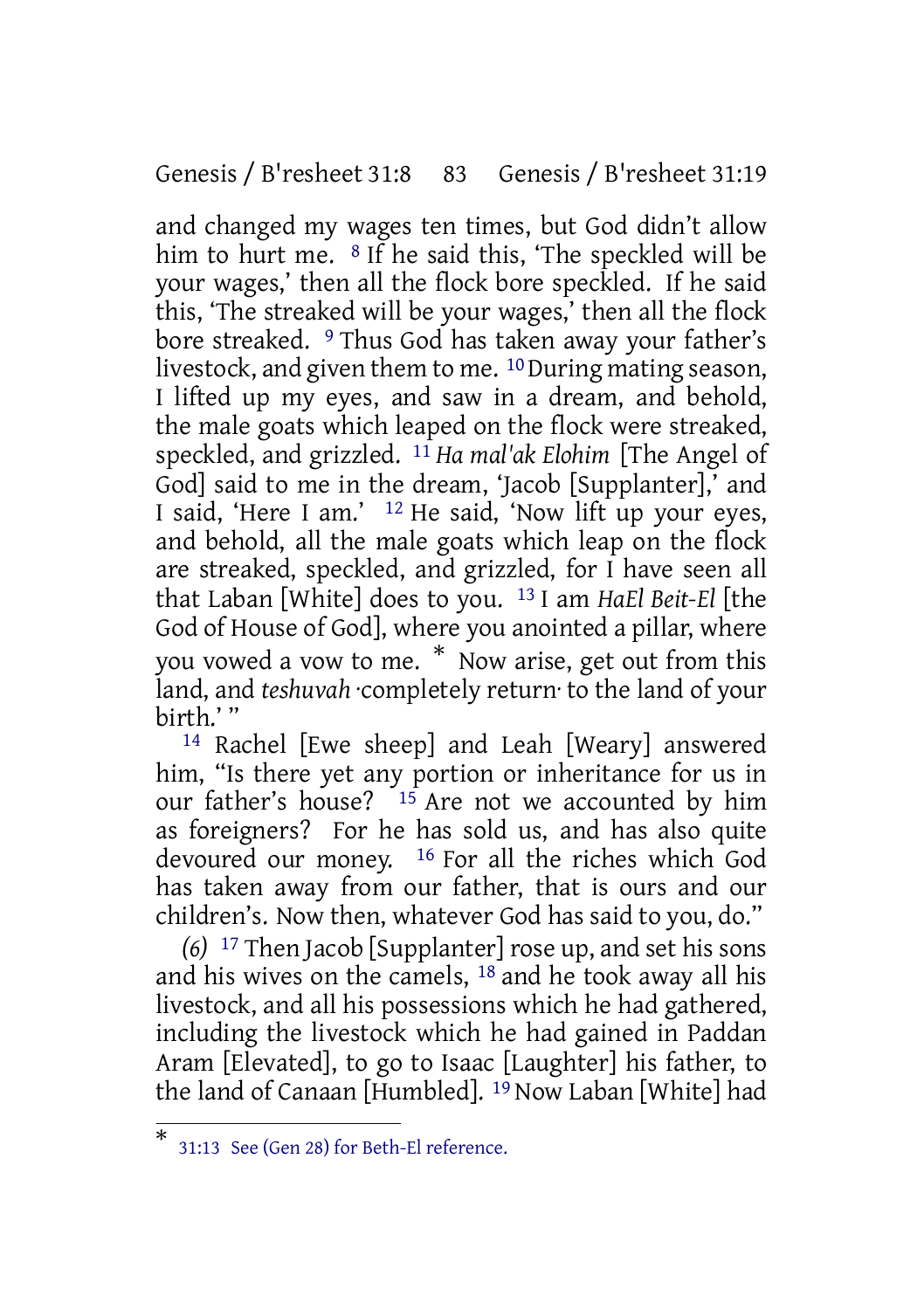gone to shear his sheep: and Rachel [Ewe sheep] stole the household deities that were her father's.

20 Jacob [Supplanter] deceived Laban [White] the Syrian, in that he didn't tell him that he was running away. 21 So he fled with all that he had. He rose up, passed over the River, and set his face toward the mountain of Gilead.

22 Laban [White] was told on the third day that Jacob [Supplanter] had fled. 23 He took his relatives with him, and pursued him seven days' journey. He overtook him in the mountain of Gilead. 24 God came to Laban [White], the Syrian, in a dream of the night, and said to him, "Be careful that you don't speak to Jacob [Supplanter] either good or bad."

25 Laban [White] caught up with Jacob [Supplanter]. Now Jacob [Supplanter] had pitched his tent in the mountain, and Laban [White] with his relatives encamped<br>in the mountain of Gilead.  $^{26}$  Laban [White] said to in the mountain of Gilead. Jacob [Supplanter], "What have you done, that you have deceived me, and carried away my daughters like captives of the sword? <sup>27</sup> Why did you flee secretly, and deceive me, and didn't tell me, that I might have sent you away with mirth and with songs, with tambourine and with harp; <sup>28</sup> and didn't allow me to kiss my sons and my daughters? Now have you done foolishly. 29 It is in the power of my hand to hurt you, but the God of your father spoke to me last night, saying, 'Be careful that you don't speak to Jacob [Supplanter] either good or bad.' 30 Now, you want to be gone, because you greatly longed for your father's house, but why have you stolen my deities?"

31 Jacob [Supplanter] answered Laban [White], "Because I was afraid, for I said, 'Lest you should take your daughters from me by force.' 32 Anyone you find your deities with shall not live. Before our relatives,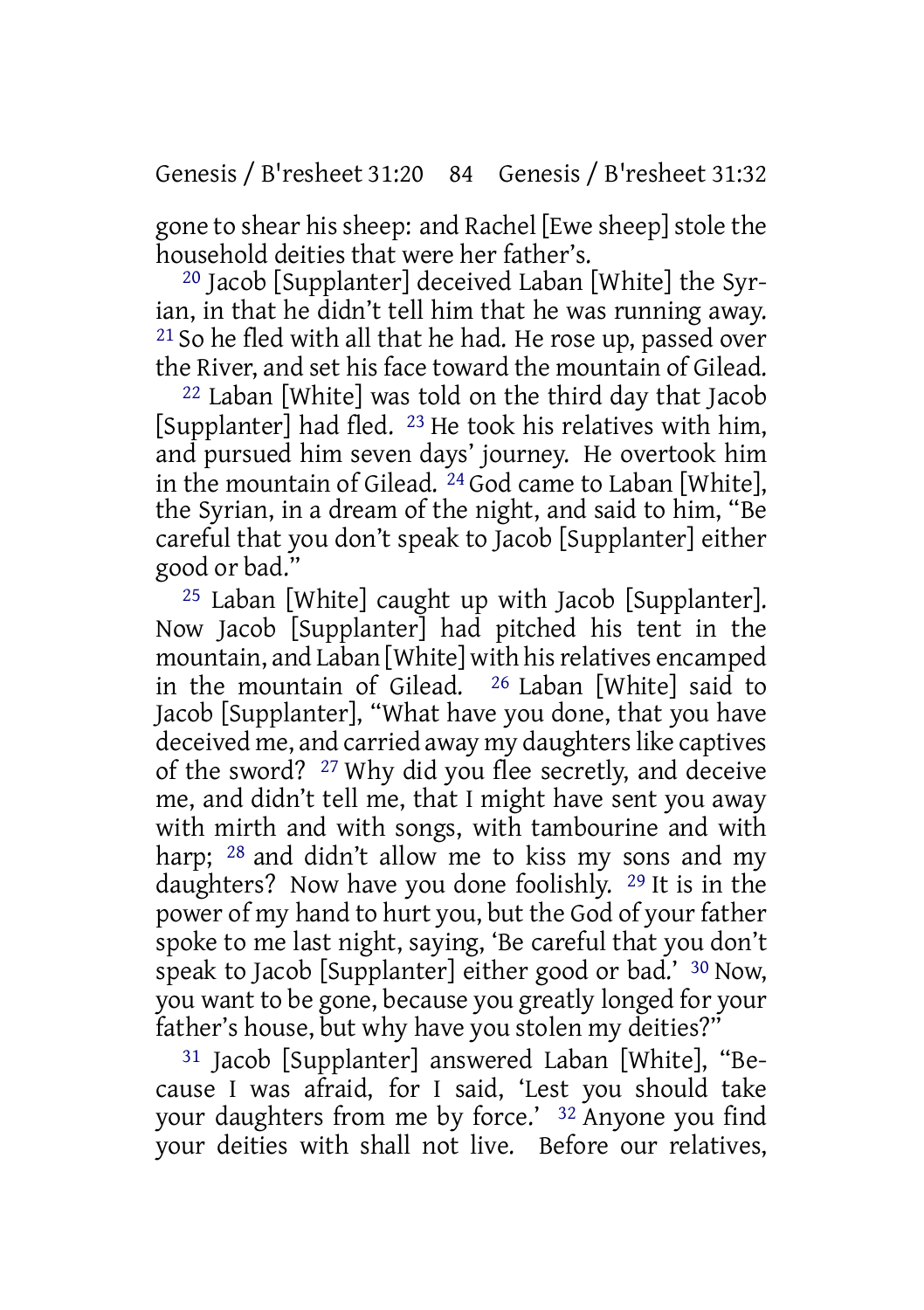discern what is yours with me, and take it." For Jacob [Supplanter] didn't know that Rachel [Ewe sheep] had stolen them.

33 Laban [White] went into Jacob [Supplanter]'s tent, into Leah [Weary]'s tent, and into the tent of the two female servants; but he didn't find them. He went out of Leah [Weary]'s tent, and entered into Rachel [Ewe sheep]'s tent. 34 Now Rachel [Ewe sheep] had taken the household deities, put them in the camel's saddle, and sat on them. Laban [White] felt around all the tent, but didn't find them. 35 She said to her father, "Don't let my lord be angry that I can't rise up before you; for I'm having my period." He searched, but didn't find the household deities.

36 Jacob [Supplanter] was angry, and argued with Laban [White]. Jacob [Supplanter] answered Laban [White], "What is my trespass? What is my sin, that you have hotly pursued me? 37 Now that you have felt around in all my stuff, what have you found of all your household stuff? Set it here before my relatives and your relatives, that they may judge between us two.

<sup>38</sup> "These twenty years I have been with you. Your ewes and your female goats have not cast their young, and I haven't eaten the rams of your flocks. 39 That which was torn of animals, I didn't bring to you. I bore its loss. Of my hand you required it, whether stolen by day or stolen by night. 40 This was my situation: in the day the drought consumed me, and the frost by night; and my sleep fled from my eyes. 41 These twenty years I have been in your house. I served you fourteen years for your two daughters, and six years for your flock, and you have changed my wages ten times. 42 Unless the God of my father, the God of Abraham [Father of a multitude], and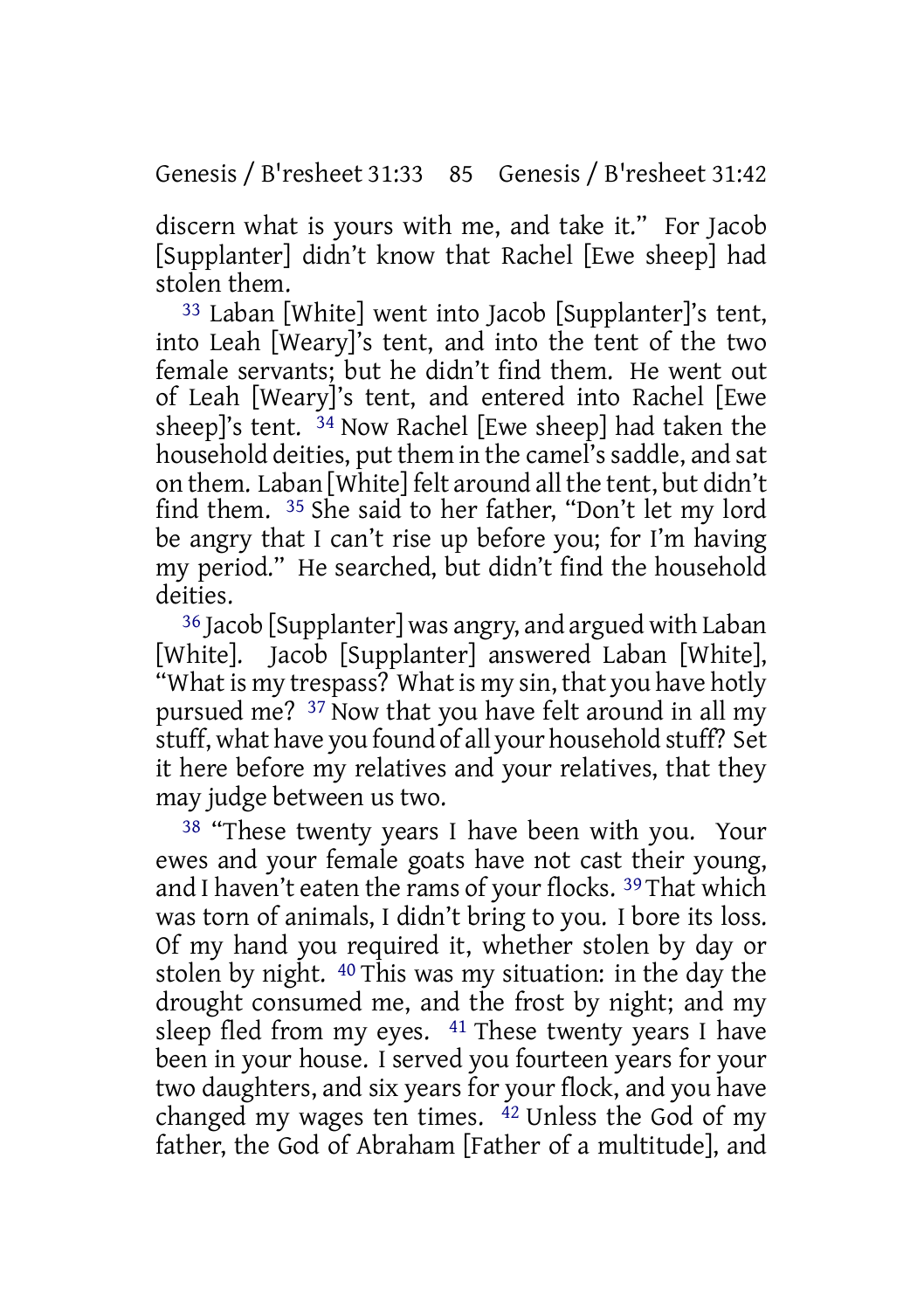the fear of Isaac [Laughter], had been with me, surely now you would have sent me away empty. God has seen my affliction and the labor of my hands, and rebuked you last night."

*(7)* 43 Laban [White] answered Jacob [Supplanter], "The daughters are my daughters, the children are my children, the flocks are my flocks, and all that you see is mine: and what can I do today to these my daughters, or to their children whom they have borne? <sup>44</sup> Now come, let us make a covenant ·binding contract between two or more parties·, you and I; and letit be for a witness between me and you."

45 Jacob [Supplanter] took a stone, and set it up for a pillar. 46 Jacob [Supplanter] said to his relatives, "Gather stones." They took stones, and made a heap. They ate there by the heap. 47 Laban [White] called it Jegar Sahadutha [Heap of witness], but Jacob [Supplanter] called it Galeed [Heap of stones, Heap of witness]. 48 Laban [White] said, "This heap is witness between me and you today." Therefore it was named Galeed [Heap of stones, Heap of witness] 49 and Mizpah, for he said, "ADONAI watch between me and you, when we are absent one from another. <sup>50</sup> If you afflict my daughters, or if you take wives besides my daughters, no man is with us; behold, God is witness between me and you." 51 Laban [White] said to Jacob [Supplanter], "See this heap, and see the pillar, which I have set between me and you. <sup>52</sup> May this heap and the pillar be witness, that I will not pass over this heap to you, and that you will not pass over this heap and this pillar to me, for harm. 53 The God of Abraham [Father of a multitude], and the God of Nahor, the God of their father, judge between us." Then Jacob [Supplanter] swore by the fear of his father, Isaac [Laughter]. 54 Jacob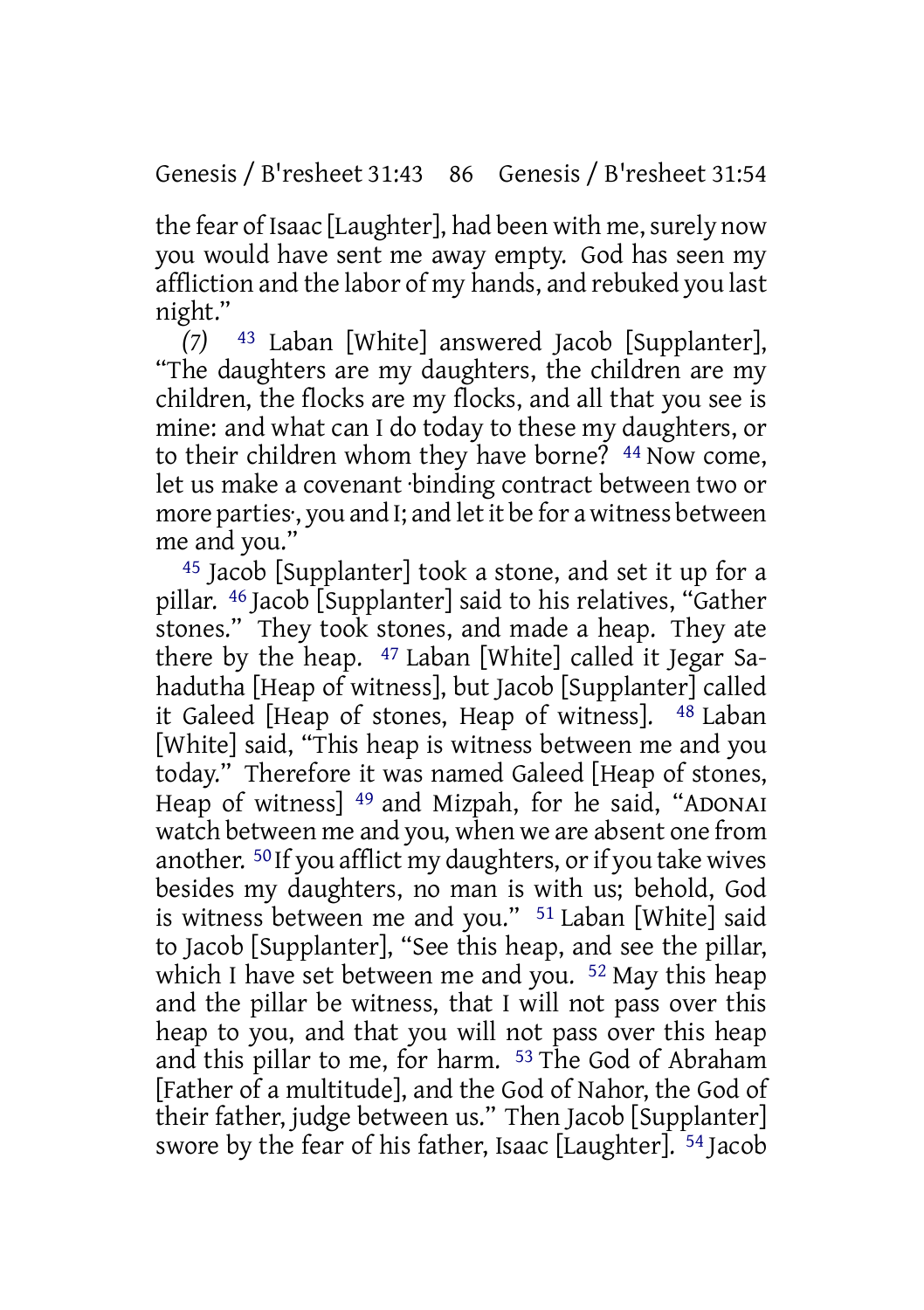Genesis / B'resheet 31:55 87 Genesis / B'resheet 32:6

[Supplanter] offered a sacrifice in the mountain, and called his relatives to eat bread. They ate bread, and stayed all night in the mountain. *(Maftir ·Conclusion·)* <sup>55</sup> † Early in the morning, Laban [White] rose up, and kissed his sons and his daughters, and blessed them. Laban [White] departed and returned to his place.

# 32

 $^1$  Jacob [Supplanter] went on his way, and the angels of God met him.  $2^*$  When he saw them, Jacob [Supplanter] said, "This is God's army." He called the name of that place Mahanaim [Two camps].

*Haftarah Vayetze ·Taking leave · And he went out·:*

*Hoshea / Hosea 12:12-14:9 (A); 11:7-12:11 (S) B'rit Hadashah ·New Covenant·: Matt 3:13-4:11*

## Parashah 8: *Vayishlach* ·And he sent· 32:3-36:43

<sup>3</sup> <sup>†</sup> Jacob [Supplanter] sent messengers in front of him to Esau [Hairy], his brother, to the land of Seir, the field of Edom [Red]. 4 He enjoined them, saying, "This is what you shall tell my lord, Esau [Hairy]: 'This is what your servant, Jacob [Supplanter], says. I have lived as a foreigner with Laban [White], and stayed until now. 5 I have cattle, donkeys, flocks, male servants, and female servants. I have sent to tell my lord, that I may find *chen* ·grace· in your sight.' " 6 The messengers returned to Jacob [Supplanter], saying, "We came to your brother

<sup>&</sup>lt;sup>†</sup> 31:55 Hebrew ch. 32 v. 1  $*$  32:2 Hebrew ch. 32 v. 3  $*$  32:3 Hebrew ch. 32 v. 4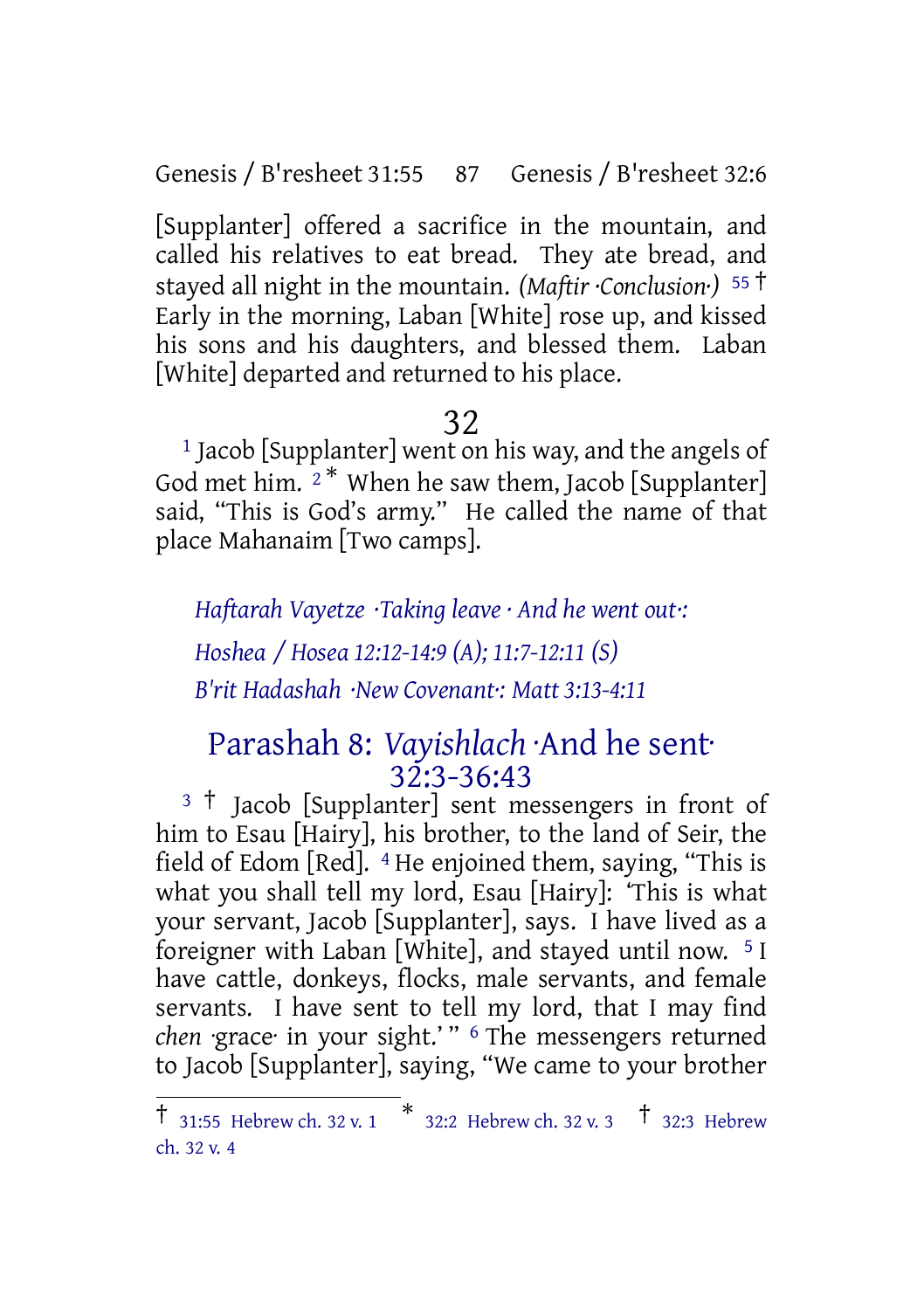#### Genesis / B'resheet 32:7 88 Genesis / B'resheet 32:17

Esau [Hairy]. Not only that, but he comesto meet you, and four hundred men with him." 7 Then Jacob [Supplanter] was greatly afraid and was distressed. He divided the people who were with him, and the flocks, and the herds, and the camels, into two companies;  $8$  and he said, "If Esau [Hairy] comes to the one company, and strikes it, then the company which is left will escape."  $9$  Jacob [Supplanter] said, "God of my father Abraham [Father of a multitude], and God of my father Isaac [Laughter], ADONAI , who said to me, '*Teshuvah* ·Completely return· to your country, and to your relatives, and I will do you good,' 10 I am not worthy of the least of all the *cheshed* ·loving-kindnesses·, and of all the truth, which you have shown to your servant; for with just my staff I crossed over this Jordan [Descender]; and now I have become two companies. 11 Please deliver me from the hand of my brother, from the hand of Esau [Hairy]: for I fear him, lest he come and strike me, and the mothers with the children. 12 You said, 'I will surely do you good, and make your offspring as the sand of the sea, which can't be counted because there are so many.' "

 $(2)$  <sup>13</sup>  $\pm$  He stayed there that night, and took from that which he had with him, a present for Esau [Hairy], his brother: <sup>14</sup> two hundred female goats and twenty male goats, two hundred ewes and twenty rams, 15 thirty milk camels and their colts, forty cows, ten bulls, twenty female donkeys and ten foals. 16 He delivered them into the hands of his servants, every herd by itself, and said to his servants, "Pass over before me, and put a space between herd and herd." <sup>17</sup> He enjoined the foremost, saying, "When Esau [Hairy], my brother, meets you, and asks you, saying, 'Whose are you? Where are you going?

<sup>‡</sup> 32:13 Hebrew ch. <sup>32</sup> v. <sup>14</sup>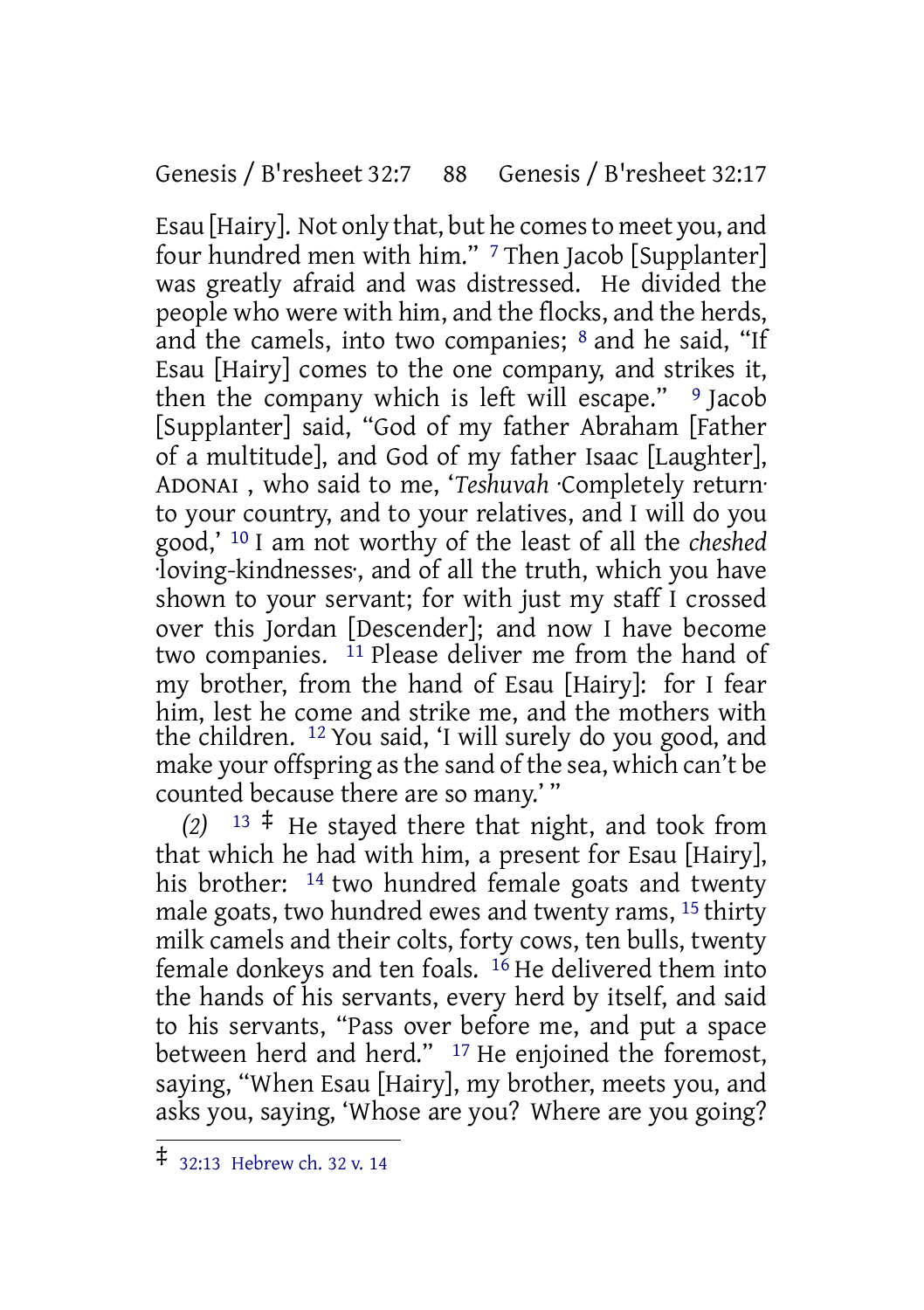Genesis / B'resheet 32:18 89 Genesis / B'resheet 32:27

Whose are these before you?' 18 Then you shall say, 'They are your servant, Jacob [Supplanter]'s. It is a present sent to my lord, Esau [Hairy]. Behold, he also is behind us.' " 19 He enjoined also the second, and the third, and all that followed the herds, saying, "This is how you shall speak to Esau [Hairy], when you find him. 20 You shall say, 'Not only that, but behold, your servant, Jacob [Supplanter], is behind us.' " For, he said, "I will appease him with the present that goes before me, and afterward I will see his face. Perhaps he will accept me."

21 So the present passed over before him, and he himself stayed that night in the camp.

22 He rose up that night, and took his two wives, and his two servants, and his eleven sons, and crossed over the ford of the Jabbok. 23 He took them, and sent them over the stream, and sent over that which he had. <sup>24</sup> Jacob [Supplanter] was left alone, and wrestled with a man there until the breaking of the day. 25 When he saw that he didn't prevail against him, he touched the hollow of his thigh, and the hollow of Jacob [Supplanter]'s thigh was strained, as he wrestled. 26 The man said, "Let me go, for the day breaks."

Jacob [Supplanter] said, "I won't let you go, unless you bless me."

<sup>27</sup> He said to him, "What is your name?" §

<sup>§</sup> 32:27 Asking the Name; this is <sup>a</sup> very cultural question. To have the name is perceived as having power over that thing. Some religions had secret names of deities to summon. Here, the wrestler is asking Jacob to submit by announcing his name, and the meaning thereof. Compare with (Ex 3:14-15, 6:3) where God gives his memorial name for all generations. Consider, having the name of an evil spirit is sometimes part of casting out and rejecting, deaf, dumb, blind, etc. (Num 5:14; Luke 7:21-23; Mark 9:25) because a name has authority linked to the bearer of the name.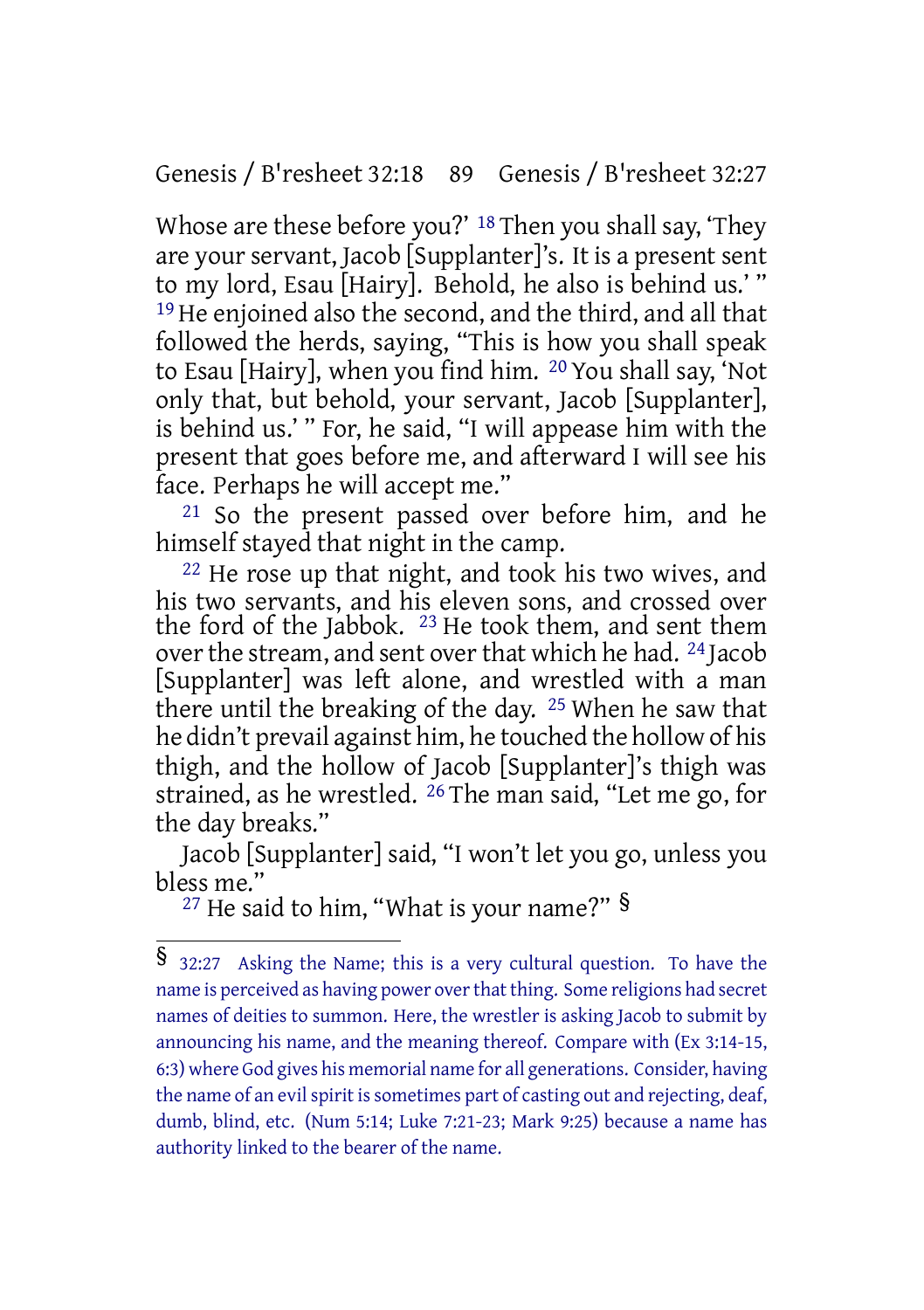#### Genesis / B'resheet 32:28 90 Genesis / B'resheet 33:5

He said, "Jacob [Supplanter]". 28 He said, "Your name will no longer be called Jacob [Supplanter], but Israel [God prevails]; for you have fought with God and with men, and have prevailed."

29 Jacob [Supplanter] asked him, "Please tell me your name."

He said, "Why is it that you ask what my name is?" and he blessed him there.

*(3)* <sup>30</sup> \* Jacob [Supplanter] called the name of the place Peniel: for, he said, "I have seen God face to face, and my life is preserved." 31The sun rose on him as he passed over Peniel, and he limped because of his thigh.  $32 \text{ }\mathring{\mathsf{T}}$  Therefore the children of Israel [God prevails] don't eat the sinew of the hip, which is on the hollow of the thigh, to this day, because he touched the hollow of Jacob [Supplanter]'s thigh in the sinew of the hip.

#### 33

1 Jacob [Supplanter] lifted up his eyes, and looked, and, behold, Esau [Hairy] was coming, and with him four hundred men. He divided the children between Leah [Weary], Rachel [Ewe sheep], and the two servants. <sup>2</sup> He put the servants and their children in front, Leah [Weary] and her children after, and Rachel [Ewe sheep] and Joseph [May he add] at the rear.  $3$  He himself passed over in front of them, and bowed himself to the ground seven times, until he came near to his brother.

4 Esau [Hairy] ran to meet him, embraced him, fell on his neck, kissed him, and they wept. <sup>5</sup> He lifted up his eyes,

<sup>\*</sup> 32:30 Hebrew ch. <sup>32</sup> v. <sup>31</sup> † 32:32 Gen 32:32 (Gen 32:21-32) [Heb Bible Gen 32:33 (Gen 32:22-33)] (#3.188): T. Thisis a tradition observed, not a direct command in and of itself / R. Not to eat the sinew nor tendon of the thigh muscle that passes along the hip socket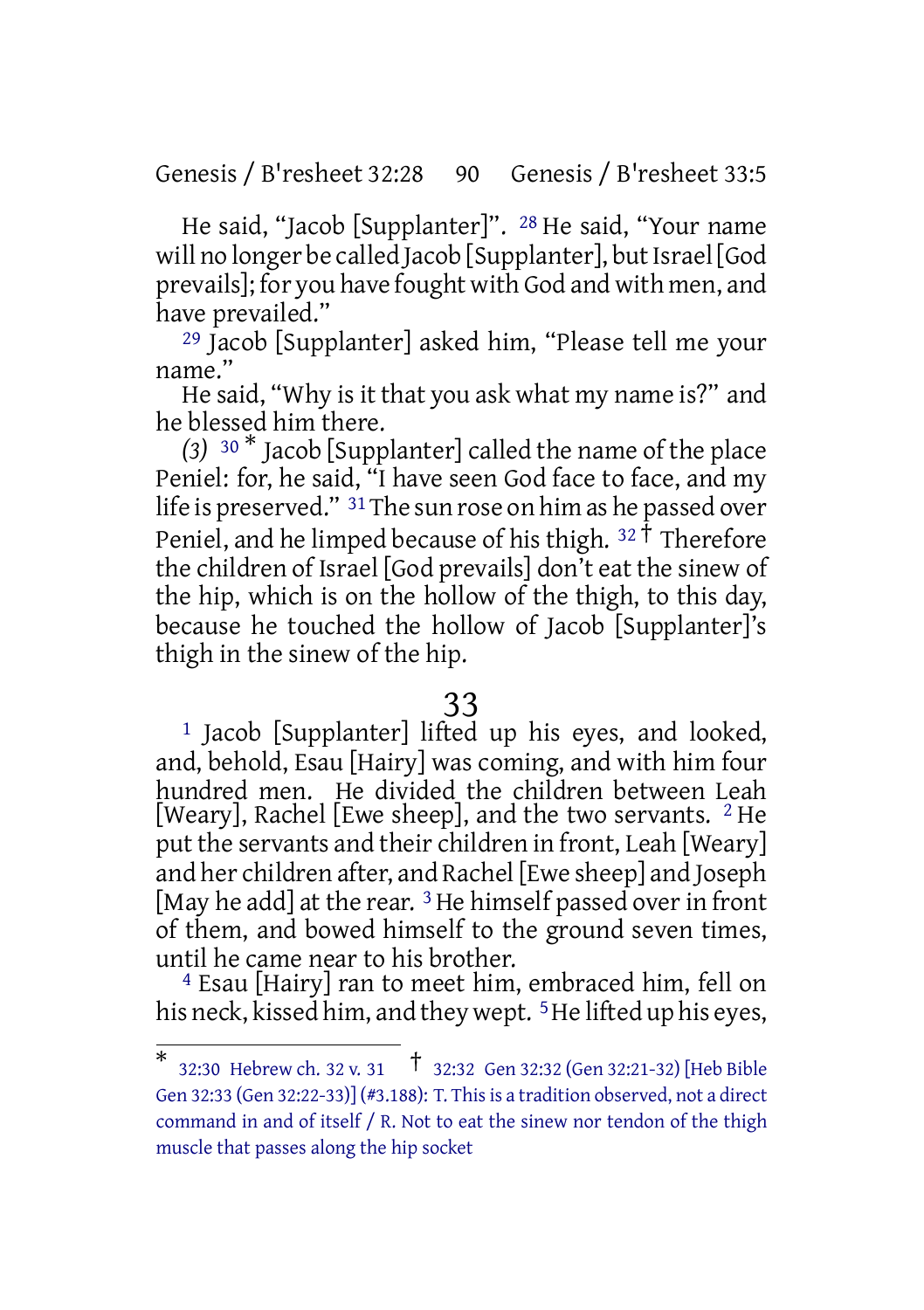and saw the women and the children; and said, "Who are these with you?"

He said, "The children whom God has graciously given your servant." *(4)* 6 Then the servants came near with their children, and they bowed themselves. <sup>7</sup> Leah [Weary] also and her children came near, and bowed themselves. After them, Joseph [May he add] came near with Rachel [Ewe sheep], and they bowed themselves.

8 Esau [Hairy] said, "What do you mean by all this company which I met?"

Jacob [Supplanter]said, "To find *chen* ·grace· in the sight of my lord."

<sup>9</sup> Esau [Hairy] said, "I have enough, my brother; let that which you have be yours."

10 Jacob [Supplanter] said, "Please, no, if I have now found *chen* ·grace· in your sight, then receive my present at my hand, because I have seen your face, as one sees the face of God, and you were pleased with me. 11 Please take the gift that I brought to you, because God has dealt graciously with me, and because I have enough." He urged him, and he took it.

12 Esau [Hairy] said, "Let us take our journey, and let us go, and I will go before you."

13 Jacob [Supplanter] said to him, "My lord knows that the children are tender, and that the flocks and herds with me have their young, and if they overdrive them one day, all the flocks will die. <sup>14</sup> Please let my lord pass over before his servant, and I will lead on gently, according to the pace of the livestock that are before me and according to the pace of the children, until I come to my lord to Seir."

15 Esau [Hairy] said, "Let me now leave with you some of the folk who are with me."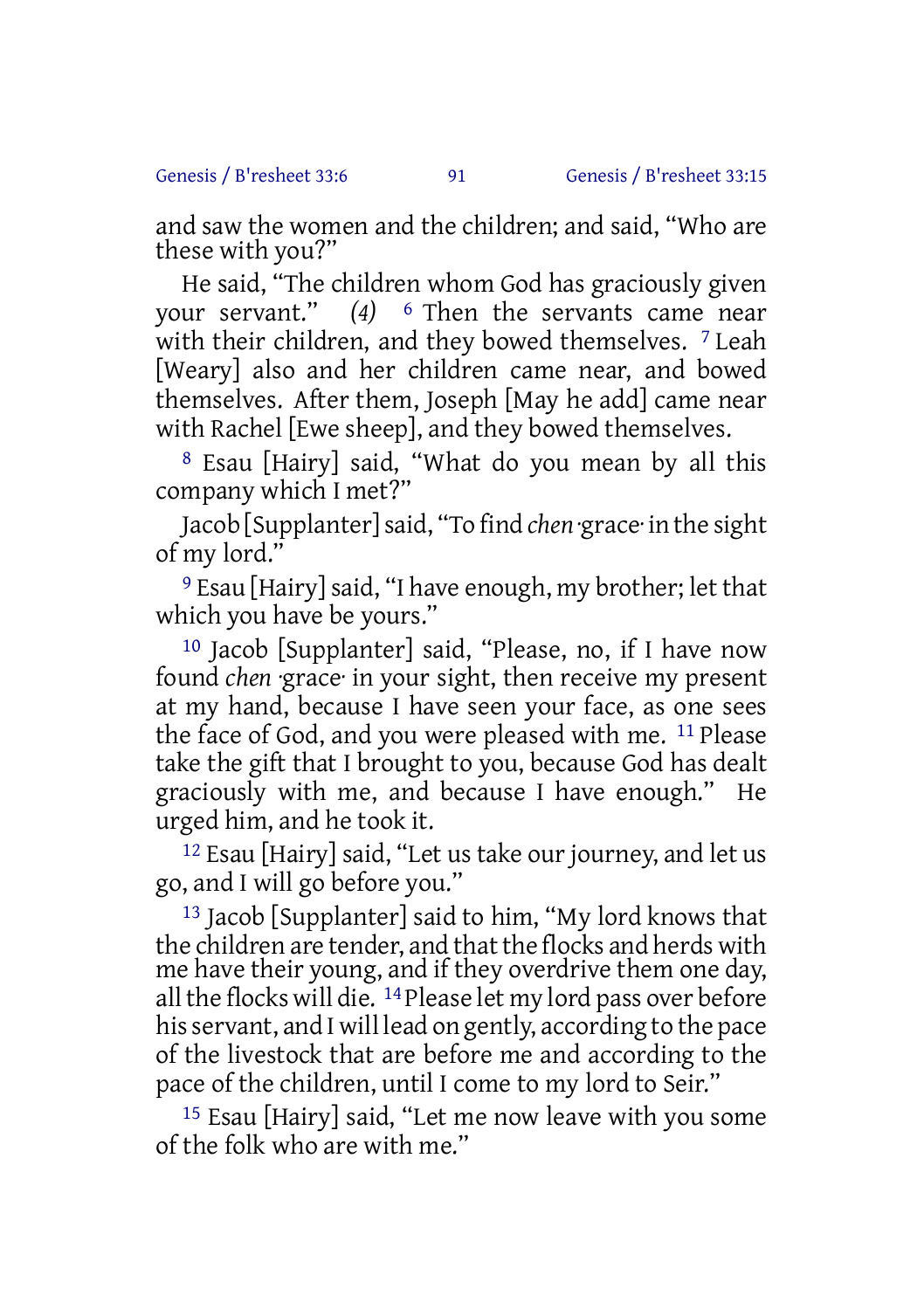He said, "Why? Let me find *chen* ·grace· in the sight of my lord."

16 So Esau [Hairy] *teshuvah* ·completely returned· that day on his way to Seir. 17 Jacob [Supplanter] traveled to Sukkot, built himself a house, and made shelters for his livestock. Therefore the name ofthe place is called Sukkot [Booths].

18 Jacob [Supplanter] came in peace to the city of Shechem, which isin the land of Canaan [Humbled], when he came from Paddan Aram [Elevated]; and encamped before the city. 19 He bought the parcel of ground where he had spread his tent, at the hand of the children of Hamor, Shechem's father, for one hundred pieces of money. <sup>20</sup> He erected an altar there, and called it *El-Elohei-Isra'el* [God the God of God prevails].

#### 34

*(5)* 1 Dinah, the daughter of Leah [Weary], whom she bore to Jacob [Supplanter], went out to see the daughters of the land. 2 Shechem the son of Hamor the Hivite [Wicked], the prince of the land, saw her. He took her, lay with her, and humbled her.  $3$  His soul joined to Dinah, the daughter of Jacob [Supplanter], and he *'ahav* ·affectionately loved· the young lady, and spoke kindly to the young lady. 4 Shechem spoke to his father, Hamor, saying, "Get me this young lady as a wife."

5 Now Jacob [Supplanter] *sh'ma* ·heard obeyed· that he had defiled Dinah, his daughter; and his sons were with his livestock in the field. Jacob [Supplanter] held his peace until they came. 6 Hamor the father of Shechem went out to Jacob [Supplanter] to talk with him. 7 The sons of Jacob [Supplanter] came in from the field when they *sh'ma* ·heard obeyed· it. The men were grieved, and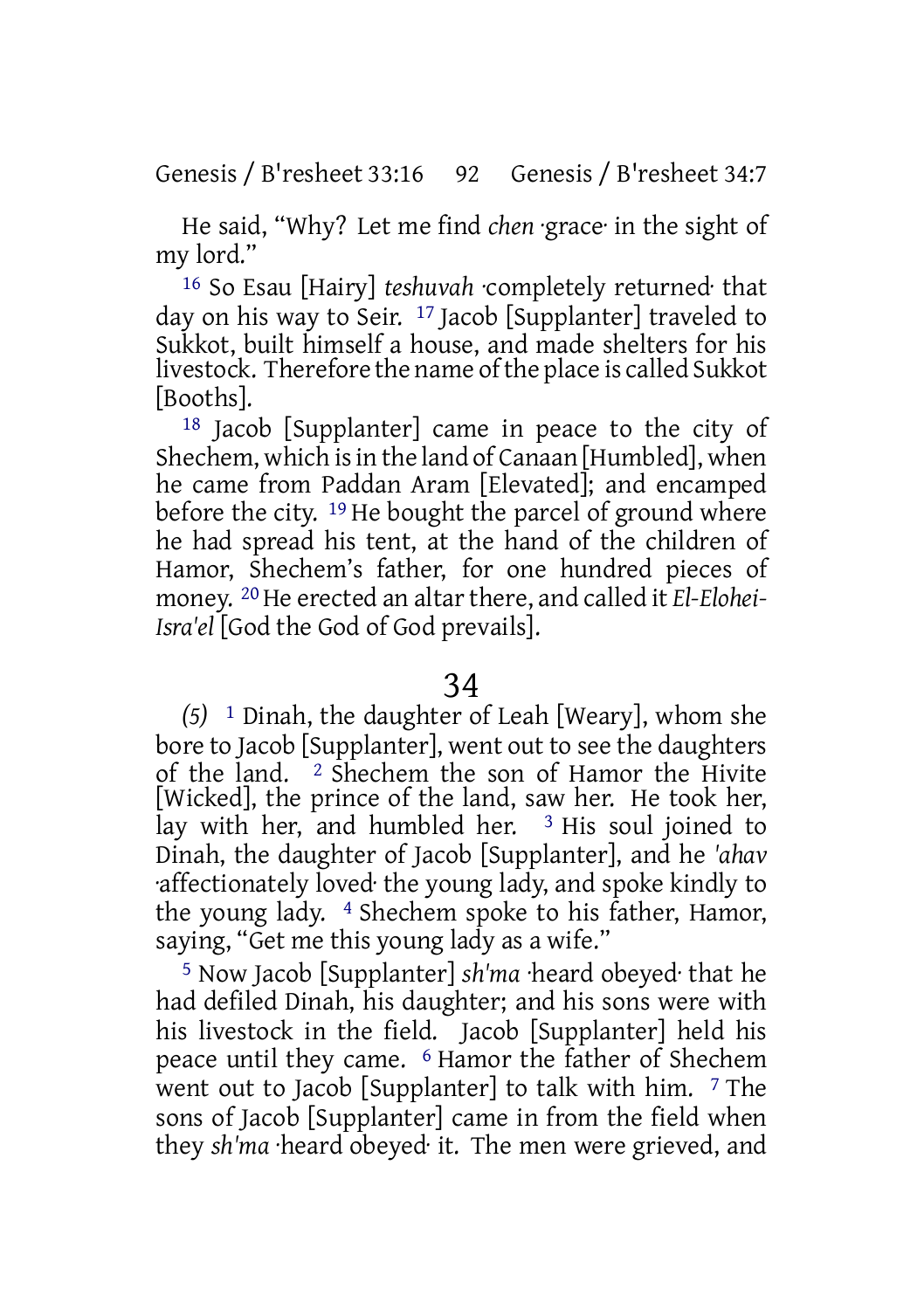they were very angry, because he had done folly in Israel [God prevails]in lying with Jacob [Supplanter]'s daughter; a thing ought not to be done. 8 Hamor talked with them, saying, "The soul of my son, Shechem, has *chasak* ·set his affection· on your daughter. Please give her to him as a wife. <sup>9</sup> Make marriages with us. Give your daughters to us, and take our daughters for yourselves. 10 You shall dwell with us, and the land will be before you. Live and trade in it, and get possessions in it."

11 Shechem said to her father and to her brothers, "Let me find *chen* ·grace· in your eyes, and whatever you will tell me I will give. 12 Ask me a great amount for a dowry, and I will give whatever you ask of me, but give me the young lady as a wife."

13 The sons of Jacob [Supplanter] answered Shechem and Hamor his father with deceit, and spoke, because he had defiled Dinah their sister,  $^{14}$  and said to them, "We can't do this thing, to give our sister to one who is uncircumcised; for that is a reproach to us.  $15$  Only on this condition will we consent to you. If you will be as we are, that every male of you be circumcised; 16 then will we give our daughters to you, and we will take your daughters to us, and we will dwell with you, and we will become one people. 17 But if you will not *sh'ma* ·hear obey· unto us, to be circumcised, then we will take our sister, and we will be gone."

18 Their words pleased Hamor and Shechem, Hamor's son. 19 The young man didn't wait to do this thing, because he had delight in Jacob [Supplanter]'s daughter, and he was honored above all the house of his father. 20 Hamor and Shechem, his son, came to the gate of their city, and talked with the men of their city, saying, <sup>21</sup> "These men are peaceful with us. Therefore let them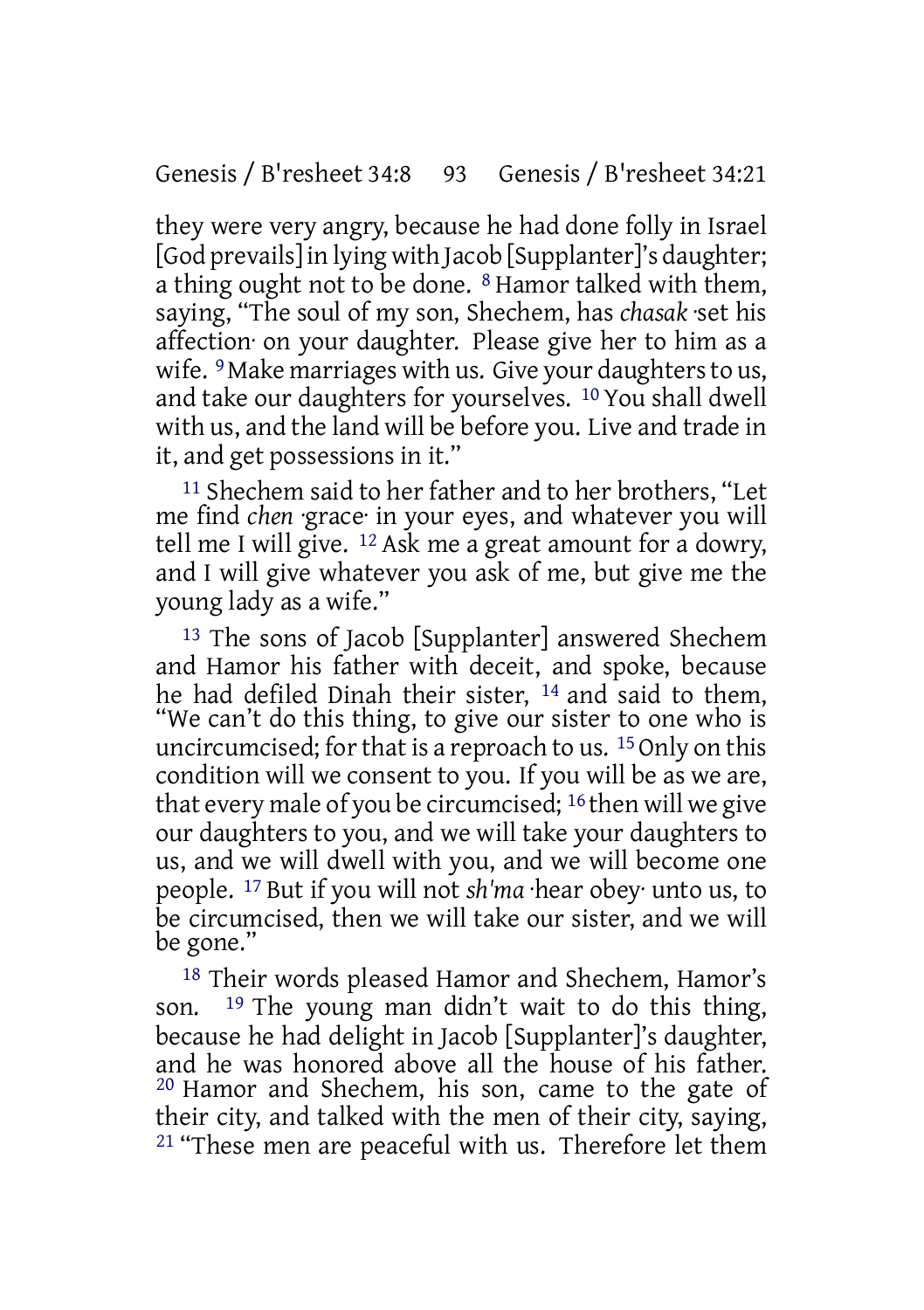# Genesis / B'resheet 34:2294Genesis / B'resheet 34

live in the land and trade in it. For behold, the land is large enough for them. Let us take their daughters to us for wives, and let us give them our daughters. 22 Only on this condition will the men consent to us to live with us, to become one people, if every male among us is circumcised, as they are circumcised. 23 Won't their livestock and their possessions and all their animals be ours? Only let us give our consent to them, and they will dwell with us."

24 All who went out of the gate of his city *sh'ma* ·heard obeyed· to Hamor, and to Shechem his son; and every male was circumcised, all who went out of the gate of his city. 25 On the third day, when they were sore, two of Jacob [Supplanter]'s sons, Simeon [Hearing] and Levi [United with], Dinah's brothers, each took his sword, came upon the unsuspecting city, and killed all the males. <sup>26</sup> They killed Hamor and Shechem, his son, with the edge of the sword, and took Dinah out of Shechem's house, and went away. 27 Jacob [Supplanter]'s sons came on the dead, and plundered the city, because they had defiled their sister. 28 They took their flocks, their herds, their donkeys, that which was in the city, that which was in the field, 29 and all their wealth. They took captive all their little ones and their wives, and took as plunder everything that was in the house. 30 Jacob [Supplanter] said to Simeon [Hearing] and Levi [United with], "You have troubled me, to make me odious to the inhabitants of the land, among the Canaanites [Descendants of Humbled] and the Perizzites[Descendants of Belonging to village]. I am few in number. They will gather themselves together against me and strike me, and I will be destroyed, I and my house."

31 They said, "Should he deal with our sister as with a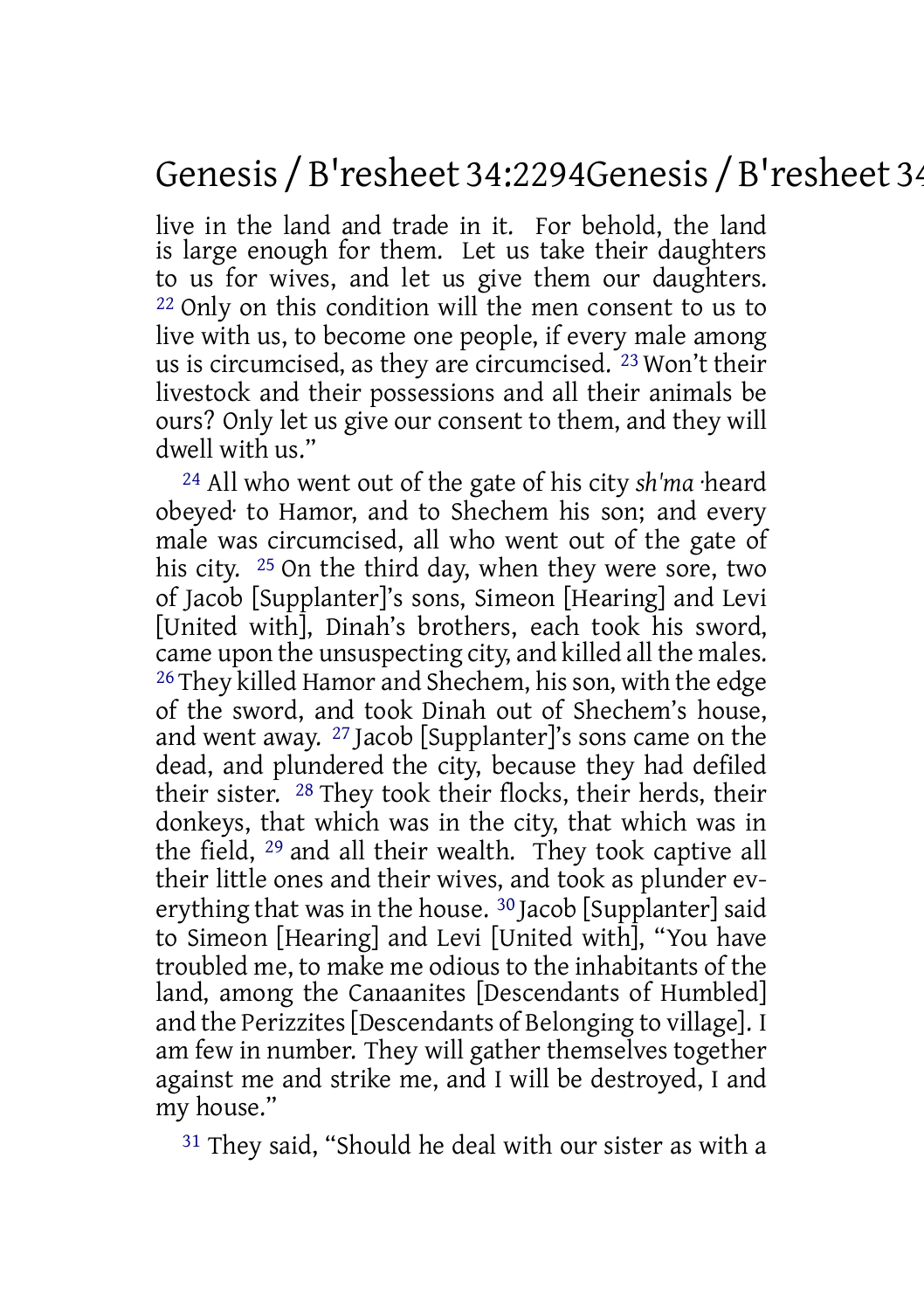Genesis / B'resheet 35:1 95 Genesis / B'resheet 35:11

prostitute?"

#### 35

1 God said to Jacob [Supplanter], "Arise, go up to Bethel [House of God], and live there. Make there an altar to God, who appeared to you when you fled from the face of Esau [Hairy] your brother."

2 Then Jacob [Supplanter] said to his household, and to all who were with him, "Put away the foreign deities that are among you, purify yourselves, change your garments. 3 Let us arise, and go up to Beth-el [House of God]. I will make there an altar to God, who answered me in the day of my distress, and was with me on the way which I went."

4 They gave to Jacob [Supplanter] all the foreign deities which were in their hands, and the rings which were in their ears; and Jacob [Supplanter] hid them underthe oak which was by Shechem. <sup>5</sup> They traveled, and a terror of God was on the cities that were around them, and they didn't pursue the sons of Jacob [Supplanter]. 6 So Jacob [Supplanter] came to Luz (that is, Beth-el [House of God]), which is in the land of Canaan [Humbled], he and all the people who were with him. 7 He built an altar there, and called the place *El Beit-El* [God of House of God]; because there God was revealed to him, when he fled from the face of his brother. 8Deborah, Rebekah [Securely bound]'s nurse, died, and she was buried below Beth-el [House of God] under the oak; and its name was called Allon Bacuth.

9 God appeared to Jacob [Supplanter] again, when he came from Paddan Aram [Elevated], and blessed him. 10 God said to him, "Your name is Jacob [Supplanter]. Your name shall not be Jacob [Supplanter] any more, but your name will be Israel [God prevails]." He named him Israel [God prevails]. 11 God said to him, "I am *El Shaddai*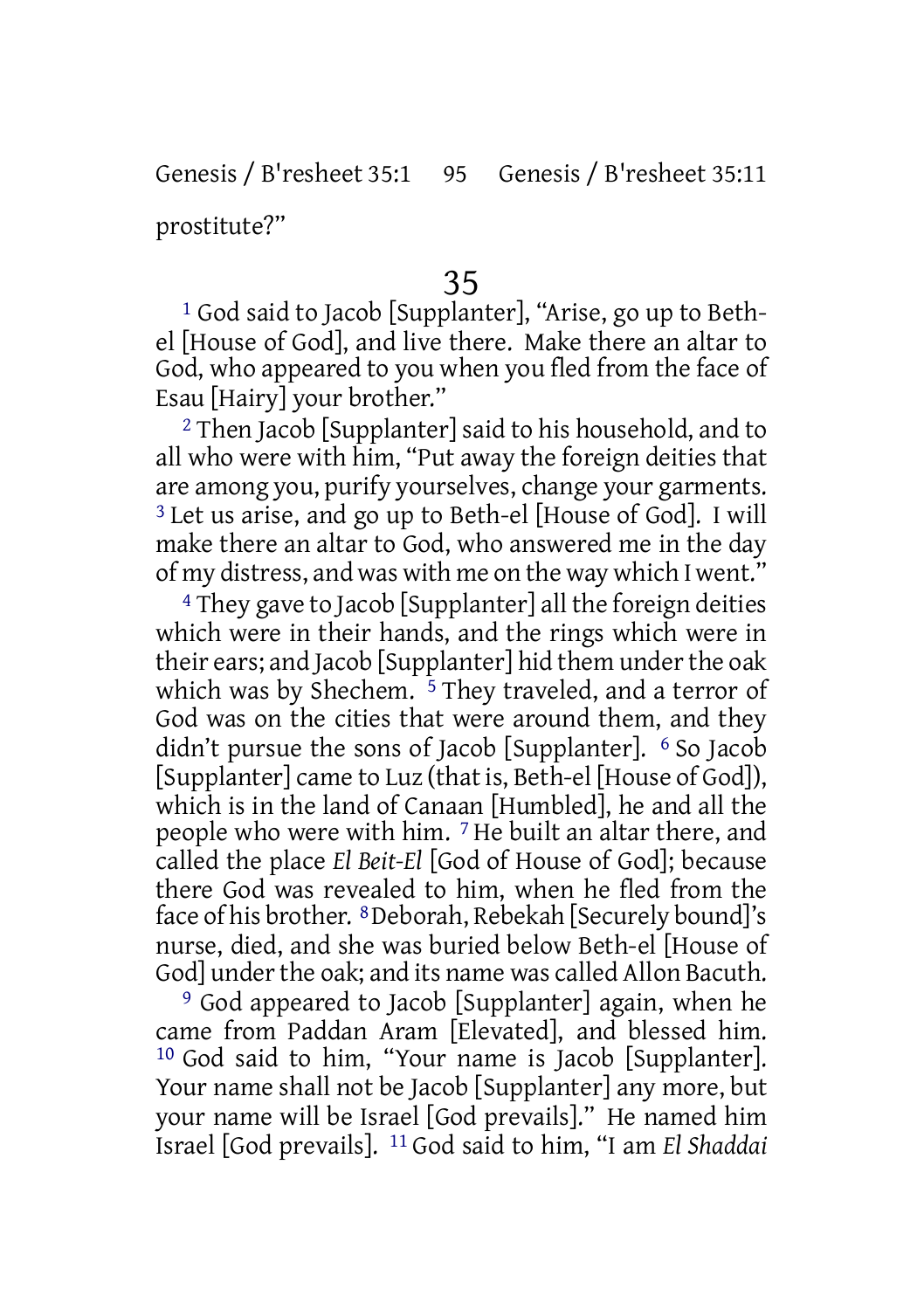[God Almighty]. Be fruitful and multiply. A nation and a company of nations will be from you, and kings will come out of your body. *(A:6)* 12 The land which I gave to Abraham [Father of a multitude] and Isaac [Laughter], I will give it to you, and to your offspring after you will I give the land."

13 God went up from him in the place where he spoke with him. *(S:6)* 14 Jacob [Supplanter] set up a pillar in the place where he spoke with him, a pillar of stone. He poured out a drink offering on it, and poured oil on it. 15 Jacob [Supplanter] called the name of the place where God spoke with him "Beth-el [House of God]".

16 They traveled from Beth-el [House of God]. There was still some distance to come to Ephrath, and Rachel [Ewe sheep] travailed. She had hard labor. 17 When she was in hard labor, the midwife said to her, "Don't be afraid, for now you will have another son."

18 As her soul was departing (for she died), she named him Benoni, but his father named him Benjamin [Son of right hand, Son of south]. 19 Rachel [Ewe sheep] died, and was buried on the way to Ephrath (also called Bethlehem [House of Bread]). 20 Jacob [Supplanter] set up a pillar on her grave. The same is the Pillar of Rachel [Ewe sheep]'s grave to this day. 21 Israel [God prevails] traveled, and spread his tent beyond the tower of Eder. 22 While Israel [God prevails] lived in thatland, Reuben [See, a son!] went and lay with Bilhah [Bashful], his father's concubine, and Israel [God prevails] *sh'ma* ·heard obeyed· of it.

Now the sons of Jacob [Supplanter] were twelve. 23 The sons of Leah [Weary]: Reuben [See, a son!] (Jacob [Supplanter]'s firstborn), Simeon [Hearing], Levi [United with], Judah [Praised], Issachar [Hire, Reward], and Zebulun [Living together]. 24 The sons of Rachel [Ewe sheep]: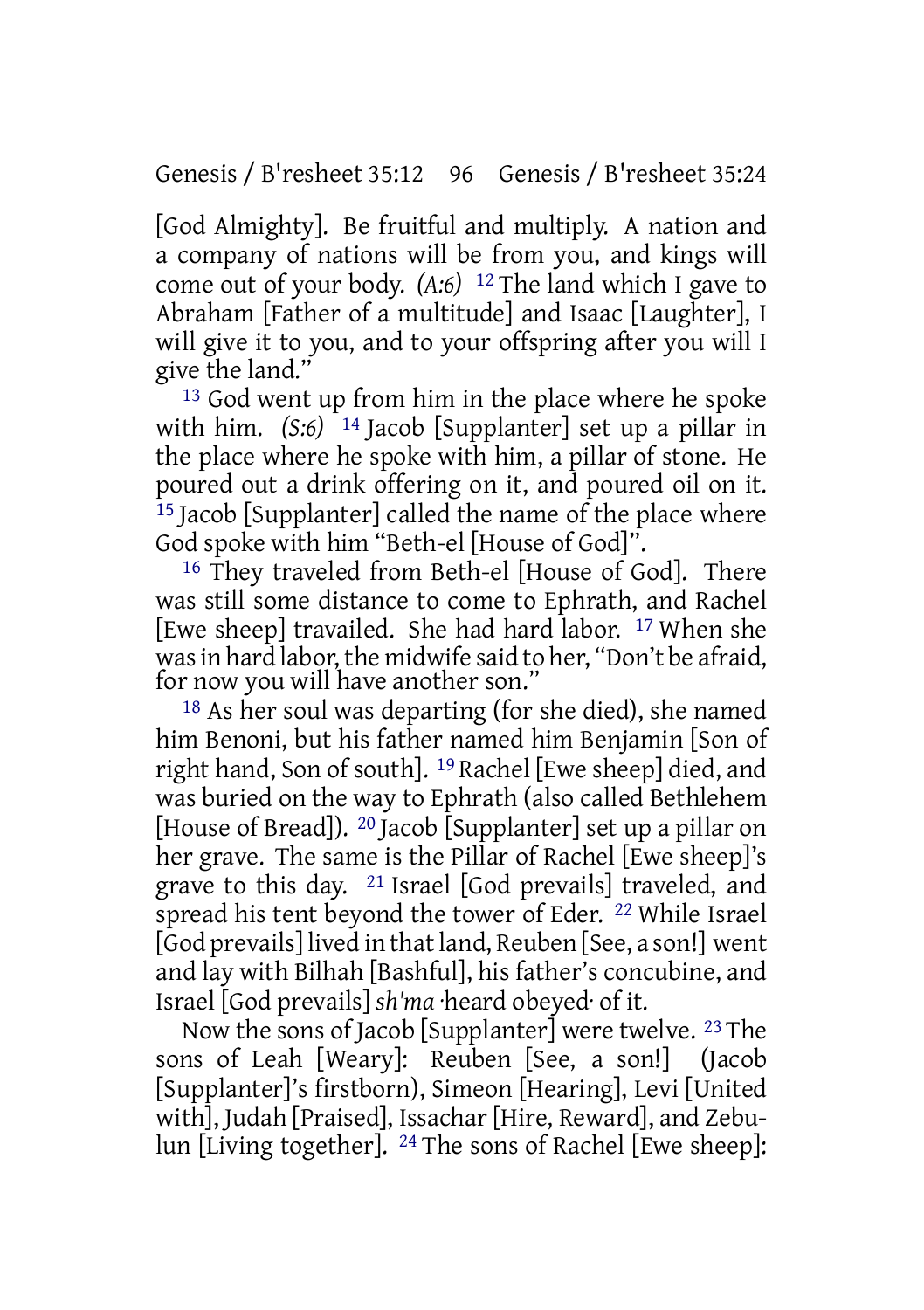Joseph [May he add] and Benjamin [Son of right hand, Son of south]. 25 The sons of Bilhah [Bashful] (Rachel [Ewe sheep]'s servant]: Dan [He judged] and Naphtali [My wrestling]. 26 The sons of Zilpah [Frailty] (Leah [Weary]'s servant): Gad [Good fortune] and Asher [Happy]. These are the sons of Jacob [Supplanter], who were born to him in Paddan Aram [Elevated]. 27 Jacob [Supplanter] came to Isaac [Laughter] his father, to Mamre [Bitter, Fatness], to Kiriath Arba (which is Hebron), where Abraham [Father of a multitude] and Isaac [Laughter] lived as foreigners.

28 The days of Isaac [Laughter] were one hundred eighty years. 29 Isaac [Laughter] gave up the spirit, and died, and was gathered to his people, old and full of days. Esau [Hairy] and Jacob [Supplanter], hissons, buried him.

#### 36

1 Now this is the history of the generations of Esau [Hairy] (that is, Edom [Red]). <sup>2</sup> Esau [Hairy] took his wivesfrom the daughters of Canaan [Humbled]: Adah the daughter of Elon, the Hittite [Descendant of Trembling fear]; and Oholibamah the daughter of Anah, the daughter of Zibeon, the Hivite [Wicked]; 3 and Basemath, Ishmael [Pays attention God]'s daughter, sister of Nebaioth. <sup>4</sup> Adah bore to Esau [Hairy] Eliphaz. Basemath bore Reuel. 5 Oholibamah bore Jeush, Jalam, and Korach [Bald one, Frost]. These are the sons of Esau [Hairy], who were born to him in the land of Canaan [Humbled]. 6 Esau [Hairy] took his wives, his sons, his daughters, and all the members of his household, with his livestock, all his animals, and all his possessions, which he had gathered in the land of Canaan [Humbled], and went into a land away from his brother Jacob [Supplanter].  $\frac{7}{7}$  For their substance was too great for them to dwell together, and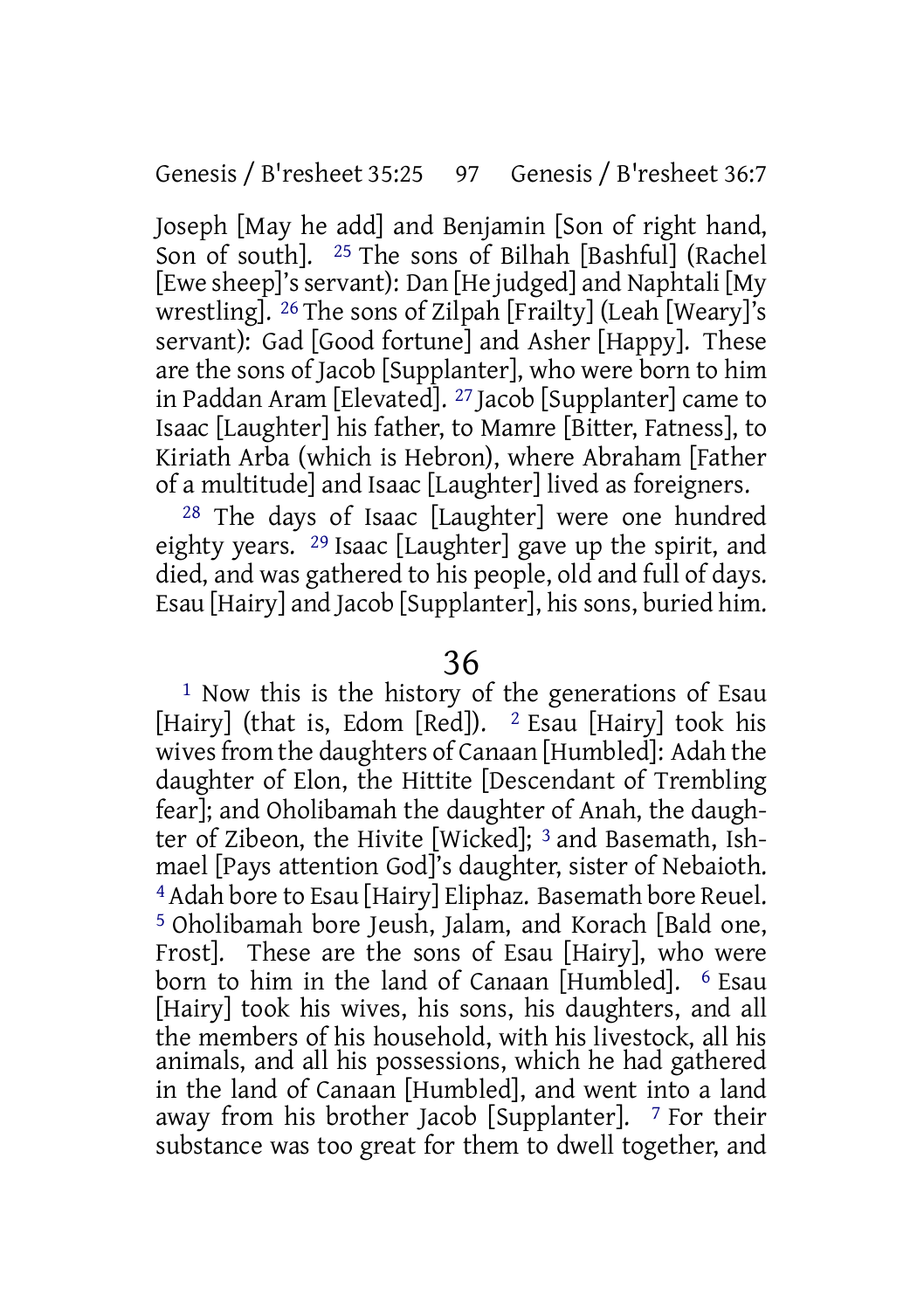Genesis / B'resheet 36:8 98 Genesis / B'resheet 36:20

the land of their travels couldn't bear them because of their livestock. 8 Esau [Hairy] lived in the hill country of Seir. Esau [Hairy] is Edom [Red].

<sup>9</sup> This is the history of the generations of Esau [Hairy] the father of the Edomites [Red] in the hill country of Seir: <sup>10</sup> these are the names of Esau [Hairy]'s sons: Eliphaz, the son of Adah, the wife of Esau [Hairy]; and Reuel, the son of Basemath, the wife of Esau [Hairy]. 11 The sons of Eliphaz were Teman, Omar, Zepho, and Gatam, and Kenaz. <sup>12</sup>Timna was concubine to Eliphaz, Esau [Hairy]'s son; and she bore to Eliphaz Amalek [Man who licks up]. These are the sons of Adah, Esau [Hairy]'s wife. 13These are the sons of Reuel: Nahath, Zerah, Shammah, and Mizzah. These were the sons of Basemath, Esau [Hairy]'s wife. 14 These were the sons of Oholibamah, the daughter of Anah, the daughter of Zibeon, Esau [Hairy]'s wife: she bore to Esau [Hairy] Jeush, Jalam, and Korach [Bald one, Frost].

15 These are the chiefs of the sons of Esau [Hairy]: the sons of Eliphaz the firstborn of Esau [Hairy]: chief Teman, chief Omar, chief Zepho, chief Kenaz, 16 chief Korach [Bald one, Frost], chief Gatam, chief Amalek [Man who licks up]: these are the chiefs who came of Eliphaz in the land of Edom [Red]; these are the sons of Adah. 17 These are the sons of Reuel, Esau [Hairy]'s son: chief Nahath, chief Zerah, chief Shammah, chief Mizzah: these are the chiefs who came of Reuel in the land of Edom [Red]; these are the sons of Basemath, Esau [Hairy]'s wife. 18 These are the sons of Oholibamah, Esau [Hairy]'s wife: chief Jeush, chief Jalam, chief Korach [Bald one, Frost]: these are the chiefs who came of Oholibamah the daughter of Anah, Esau [Hairy]'s wife. 19 These are the sons of Esau [Hairy] (that is, Edom [Red]), and these are their chiefs.

*(7)* 20 These are the sons of Seir the Horite, the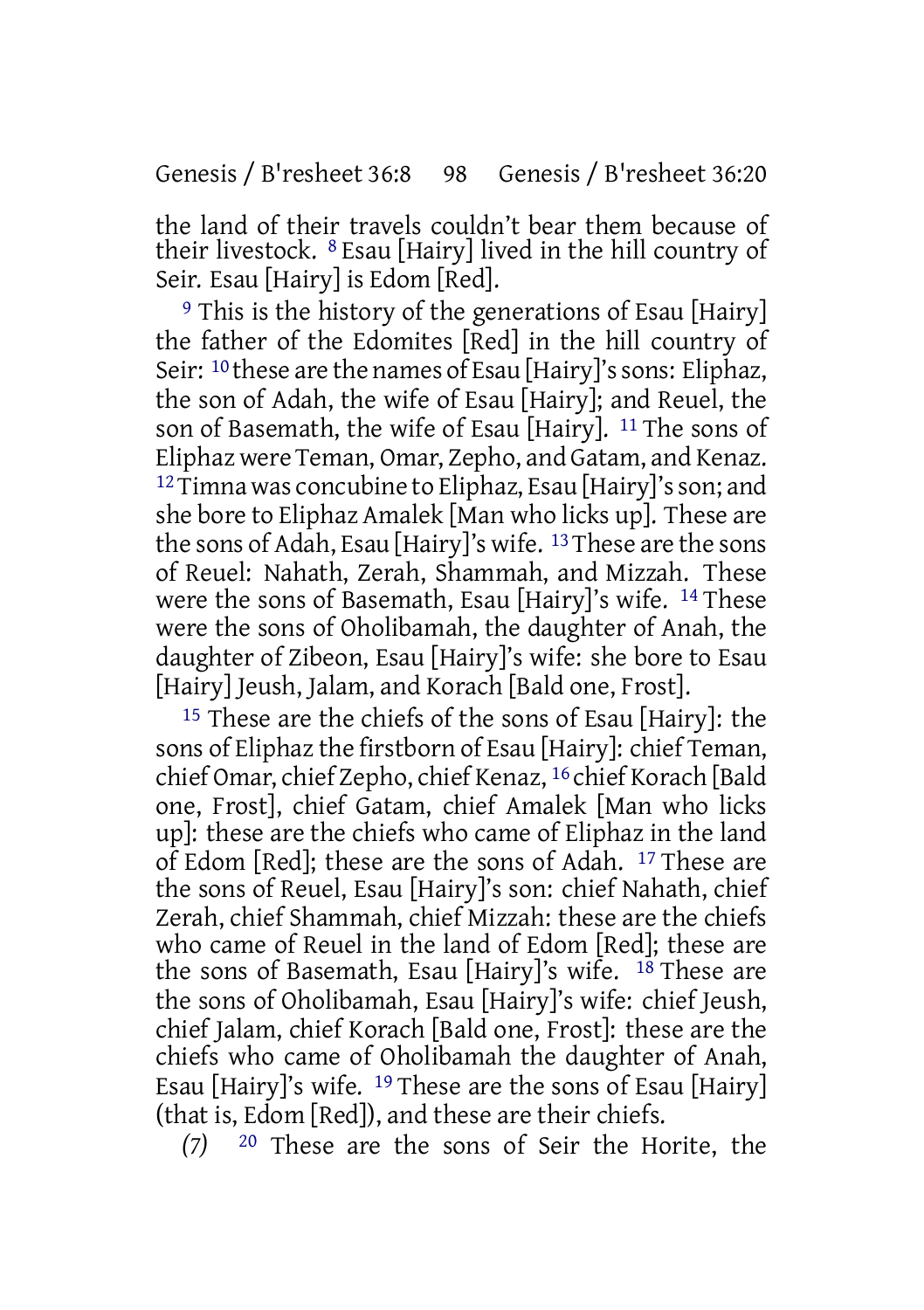inhabitants of the land: Lotan, Shobal, Zibeon, Anah, 21 Dishon, Ezer, and Dishan. These are the chiefs who came of the Horites, the children of Seir in the land of Edom [Red]. 22 The children of Lotan were Hori and Heman. Lotan's sister was Timna. 23 These are the children of Shobal: Alvan, Manahath, Ebal, Shepho, and Onam. 24These are the children of Zibeon: Aiah and Anah. This is Anah who found the hot springs in the wilderness, as he fed the donkeys of Zibeon his father. <sup>25</sup> These are the children of Anah: Dishon and Oholibamah, the daughter of Anah. 26 These are the children of Dishon: Hemdan, Eshban, Ithran, and Cheran. 27 These are the children of Ezer: Bilhan, Zaavan, and Akan. 28 These are the children of Dishan: Uz and Aran. 29 These are the chiefs who came of the Horites: chief Lotan, chief Shobal, chief Zibeon, chief Anah, 30 chief Dishon, chief Ezer, and chief Dishan: these are the chiefs who came of the Horites, according to their chiefs in the land of Seir.

<sup>31</sup> These are the kings who reigned in the land of Edom [Red], before any king reigned over the children of Israel [God prevails]. 32 Bela, the son of Beor, reigned in Edom [Red]. The name of his city was Dinhabah. 33 Bela died, and Jobab, the son of Zerah of Bozrah, reigned in his place. 34 Jobab died, and Husham of the land of the Temanites reigned in his place. 35 Husham died, and Hadad, the son of Bedad, who struck Midian [Strife] in the field of Moab [From father], reigned in his place. The name of his city was Avith. <sup>36</sup> Hadad died, and Samlah of Masrekah reigned in his place. 37 Samlah died, and Shaul [Asked for] of Rehoboth by the river, reigned in his place. 38 Shaul [Asked for] died, and Baal Hanan, the son of Achbor reigned in his place. 39 Baal Hanan the son of Achbor died, and Hadar reigned in his place. The name of his citv was Pau. His wife's name was Mehetabel, the daughter of Matred, the daughter of Mezahab.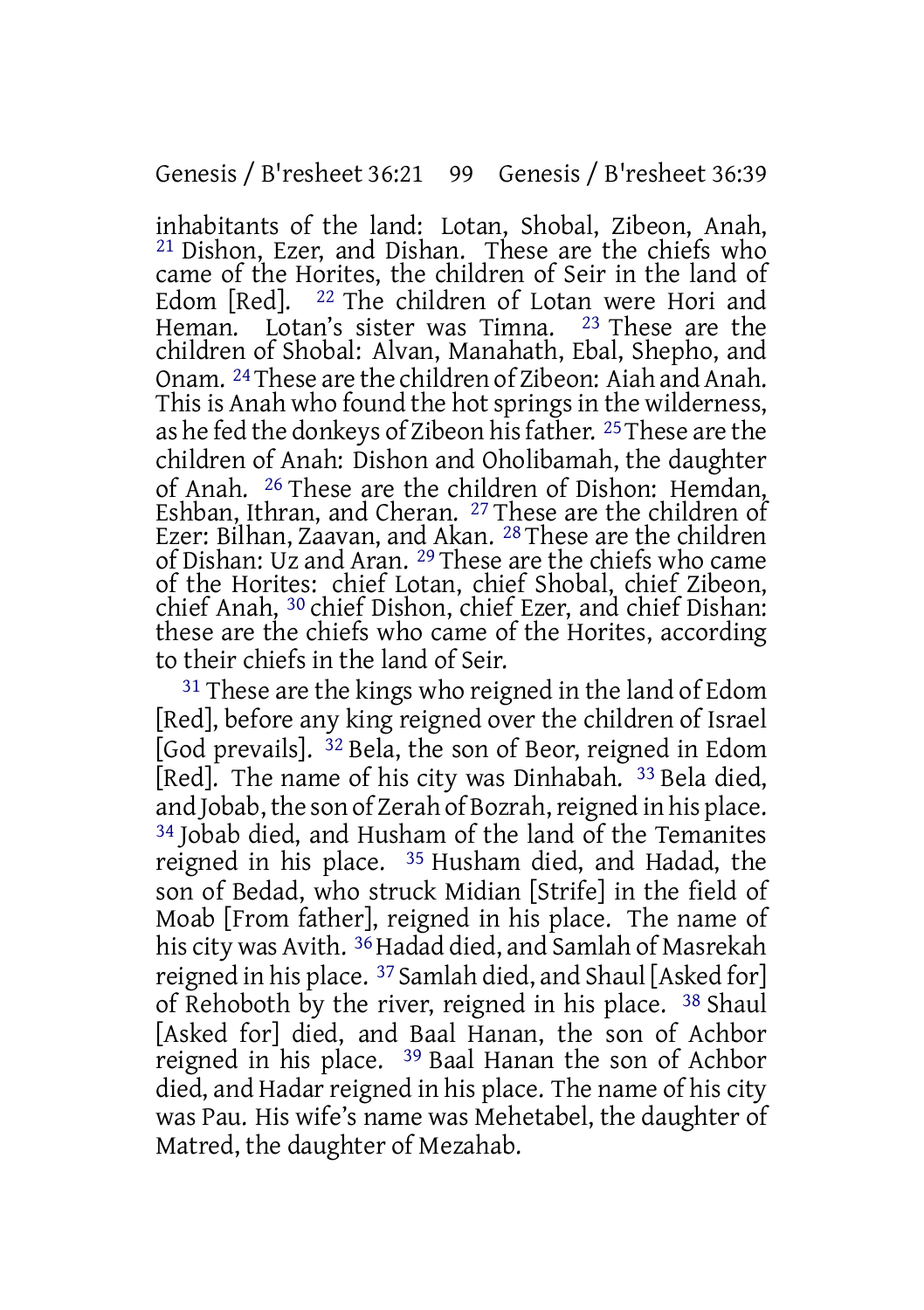Genesis / B'resheet 36:40 100 Genesis / B'resheet 37:4

*(Maftir ·Conclusion·)* 40 These are the names of the chiefs who came from Esau [Hairy], according to their families, after their places, and by their names: chief Timna, chief Alvah, chief Jetheth, 41 chief Oholibamah, chief Elah, chief Pinon, 42 chief Kenaz, chief Teman, chief Mibzar, 43 chief Magdiel, and chief Iram. These are the chiefs of Edom [Red], according to their habitationsin the land of their possession. This is Esau [Hairy], the father of the Edomites [Red].

*Haftarah Vayishlach ·Taking leave · And he sent·:*

*Hoshea / Hosea 11:7-12:11 (A); 'Ovadyah / Obadiah 1:21 (S)*

# *B'rit Hadashah ·New Covenant·: John 1:19-2:12* Parashah 9: *Vayeshev* ·And he continued living· 37:1-40:23

#### 37

1 Jacob [Supplanter] lived in the land of his father's travels, in the land of Canaan [Humbled]. 2 This is the history of the generations of Jacob [Supplanter]. Joseph [May he add], being seventeen years old, was feeding the flock with his brothers. He was a boy with the sons of Bilhah [Bashful] and Zilpah [Frailty], his father's wives. Joseph [May he add] brought an evil report of them to their father. 3 Now Israel [God prevails] *'ahav* ·affectionately loved· Joseph [May he add] more than all his children, because he was the son of his old age, and he made him a coat of many colors. 4 His brothers saw that their father *'ahav* ·affectionately loved· him more than all his brothers, and they hated him, and couldn't speak peaceably to him.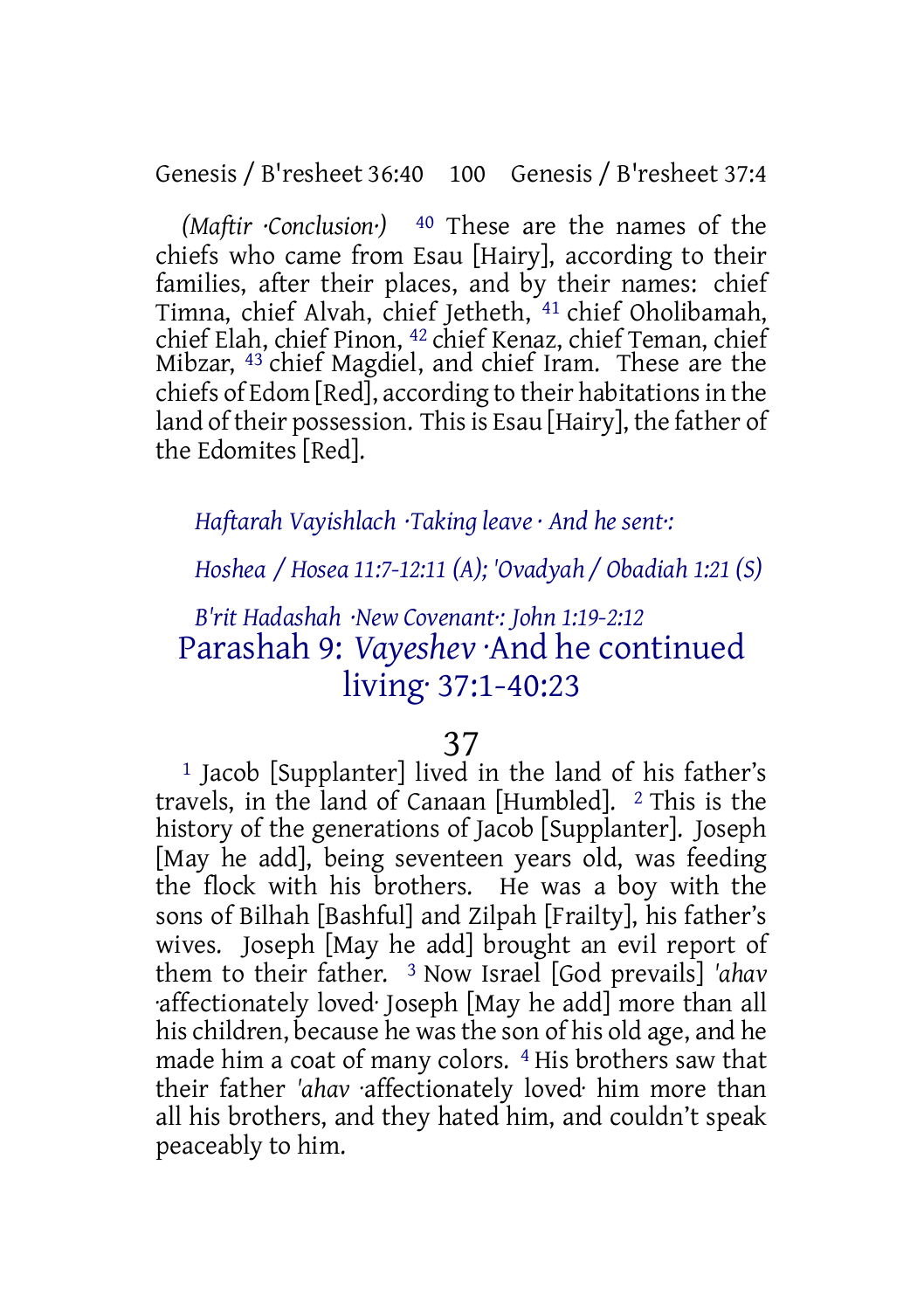Genesis / B'resheet 37:5 101 Genesis / B'resheet 37:16

5 Joseph [May he add] dreamed a dream, and he told it to his brothers, and they hated him all the more. <sup>6</sup>He said to them, "Please *sh'ma* ·hear obey· this dream which I have dreamed: 7 for behold, we were binding sheaves in the field, and behold, my sheaf arose and also stood upright; and behold, your sheaves came around, and bowed down to my sheaf."

8 His brothers said to him, "Will you indeed reign over us? Or will you indeed have dominion over us?" They hated him all the more for his dreams and for his words. 9He dreamed yet another dream, and told it to his brothers, and said, "Behold, I have dreamed yet another dream: and behold, the sun and the moon and eleven stars bowed down to me." 10 He told it to his father and to his brothers. His father rebuked him, and said to him, "What is this dream that you have dreamed? Will I and your mother and your brothers indeed come to bow ourselves down to you to the earth?" 11 *His brothersenvied*

*him,* \* but his father kept this saying in mind.

*(2)* 12 His brothers went to feed their father's flock in Shechem. 13 Israel [God prevails] said to Joseph [May he add], "Are not your brothers feeding the flock in Shechem? Come, and I will send you to them." He said to him, "Here I am."

<sup>14</sup> He said to him, "Go now, see whether it is well with your brothers, and well with the flock; and bring me word again." So he sent him out of the valley of Hebron, and he came to Shechem. 15 A certain man found him, and behold, he was wandering in the field. The man asked him, "What are you looking for?"

16 He said, "I am looking for my brothers. Tell me, please, where they are feeding the flock."

<sup>\*</sup> 37:11 Quoted in Acts 7:9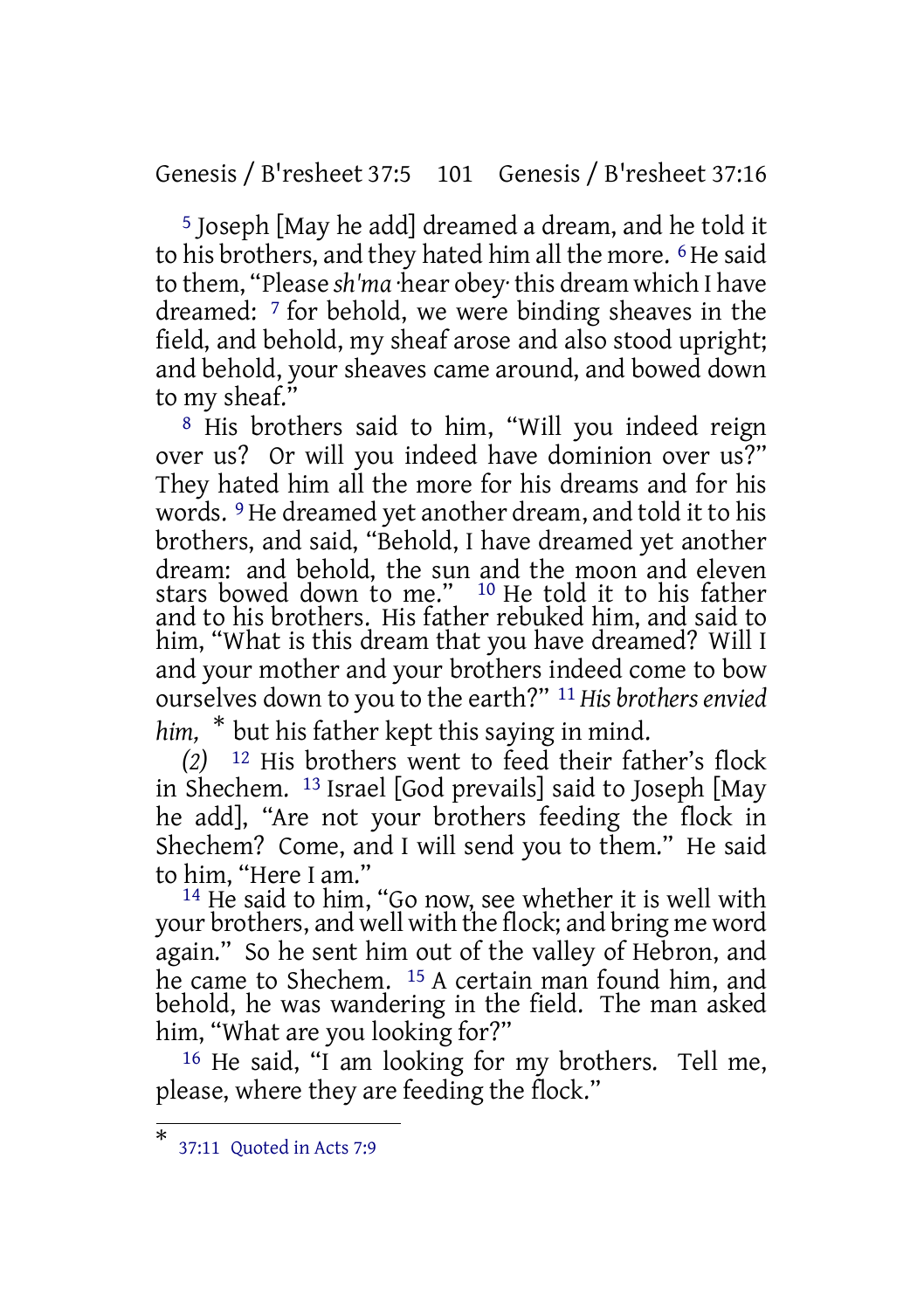Genesis / B'resheet 37:17 102 Genesis / B'resheet 37:28

<sup>17</sup> The man said, "They have left here, for I *sh'ma* ·heard obeyed· them say, 'Let us go to Dothan.' "

Joseph [May he add] went after his brothers, and found them in Dothan. 18 They saw him afar off, and before he came near to them, they conspired against him to kill him. <sup>19</sup> They said to one another, "Behold, this dreamer comes. 20 Come now therefore, and let's kill him, and cast him into one of the pits, and we will say, 'An evil animal has devoured him.' We will see what will become of his dreams."

21 Reuben [See, a son!] *sh'ma* ·heard obeyed· it, and delivered him out of their hand, and said, "Let's not take his life." 22 Reuben [See, a son!] said to them, "Shed no blood. Throw him into this pit that is in the wilderness, but lay no hand on him"— that he might deliver him out of their hand, to restore him to his father. *(3)* 23 When Joseph [May he add] came to his brothers, they stripped Joseph [May he add] of his coat, the coat of many colors that was on him; 24 and they took him, and threw him into the pit. The pit was empty. There was no water in it.

<sup>25</sup> They sat down to eat bread, and they lifted up their eyes and looked, and saw a caravan of Ishmaelites [Pays attention God] was coming from Gilead, with their camels bearing spices and balm and myrrh, going to carry it down to Egypt [Abode of slavery]. 26 Judah [Praised] said to his brothers, "What profit is it if we kill our brother and conceal his blood? 27 Come, and let's sell him to the Ishmaelites [Pays attention God], and not let our hand be on him; for he is our brother, our flesh." His brothers *sh'ma* ·heard obeyed· him. 28 Midianites [Descendants of Strife] who were merchants passed by, and they drew and lifted up Joseph [May he add] out of the pit, *and sold Joseph [May he add]* to the Ishmaelites [Pays attention God] for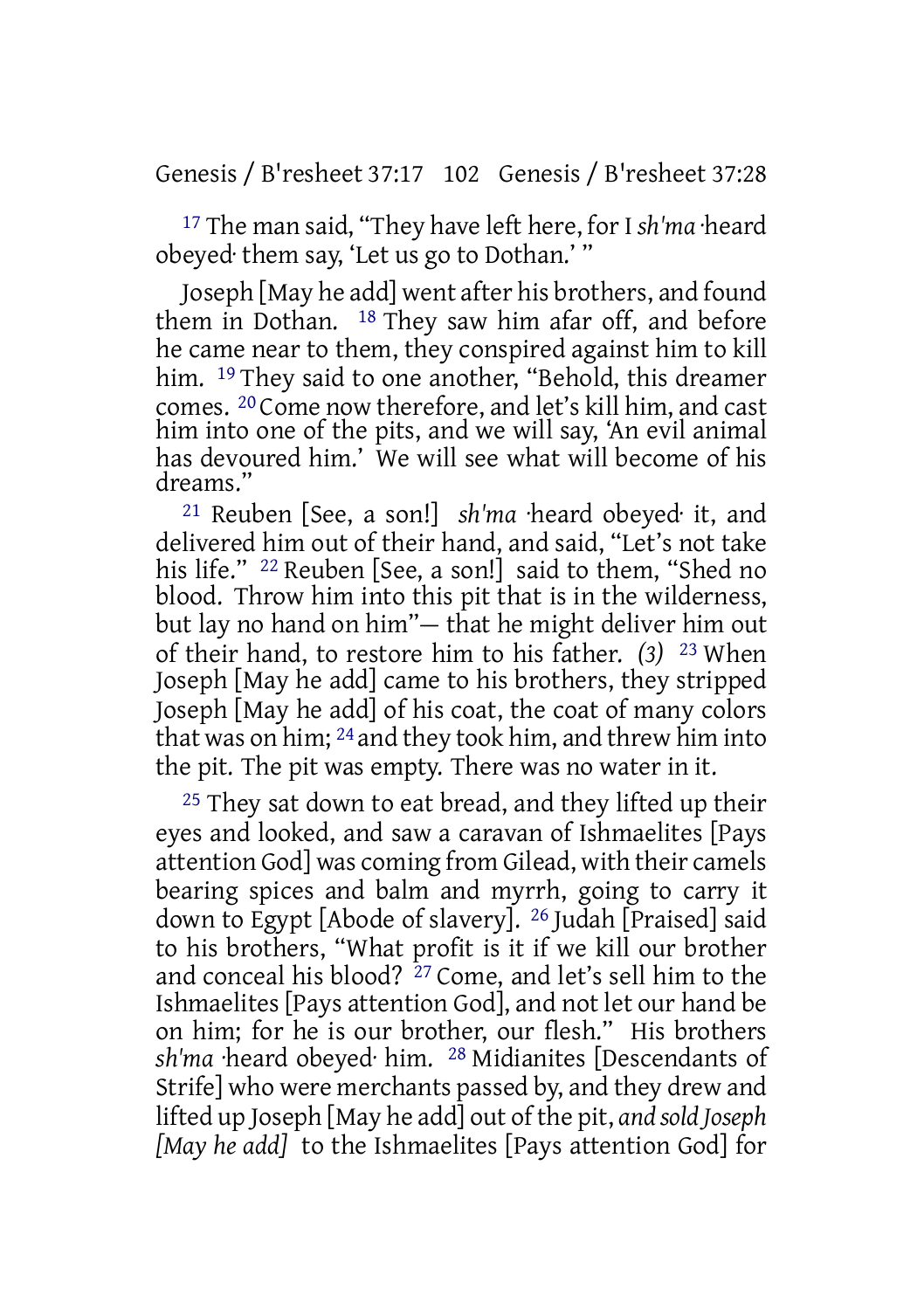Genesis / B'resheet 37:29 103 Genesis / B'resheet 38:5

twenty pieces of silver. They brought Joseph [May he add] *into Egypt [Abode of slavery].* †

29 Reuben [See, a son!] returned to the pit; and saw that Joseph [May he add] was not in the pit; and he tore his clothes. 30 He *teshuvah* ·completely returned· to his brothers, and said, "The child is no more; and I, where will I go?" 31 They took Joseph [May he add]'s coat, and killed a male goat, and dipped the coat in the blood. 32 They took the coat of many colors, and they brought it to their father, and said, "We have found this. Examine it, now, whether it is your son's coat or not."

33 He recognized it, and said, "It is my son's coat. An evil animal has devoured him. Joseph [May he add] is without doubt torn in pieces." <sup>34</sup> Jacob [Supplanter] tore his clothes, and put sackcloth on his waist, and mourned for his son many days. <sup>35</sup> All his sons and all his daughters rose up to comfort him, but he refused to be comforted. He said, "For I will go down to *Sheol* ·Place of the dead· to my son mourning." His father wept for him. 36 The Midianites [Descendants of Strife] sold him into Egypt [Abode of slavery] to Potiphar, an officer of Pharaoh's, the captain of the guard.

# 38

*(4)* 1 At that time, Judah [Praised] went down from his brothers, and visited a certain Adullamite, whose name was Hirah. 2 Judah [Praised] saw there a daughter of a certain Canaanite [Descendant of Humbled] whose name was Shua. He took her, and went in to her. 3 She conceived, and bore a son; and he named him Er. 4 She conceived again, and bore a son; and she named him Onan. 5 She yet again bore a son, and named him Shelah:

<sup>†</sup> 37:28 Quoted in Acts 7:9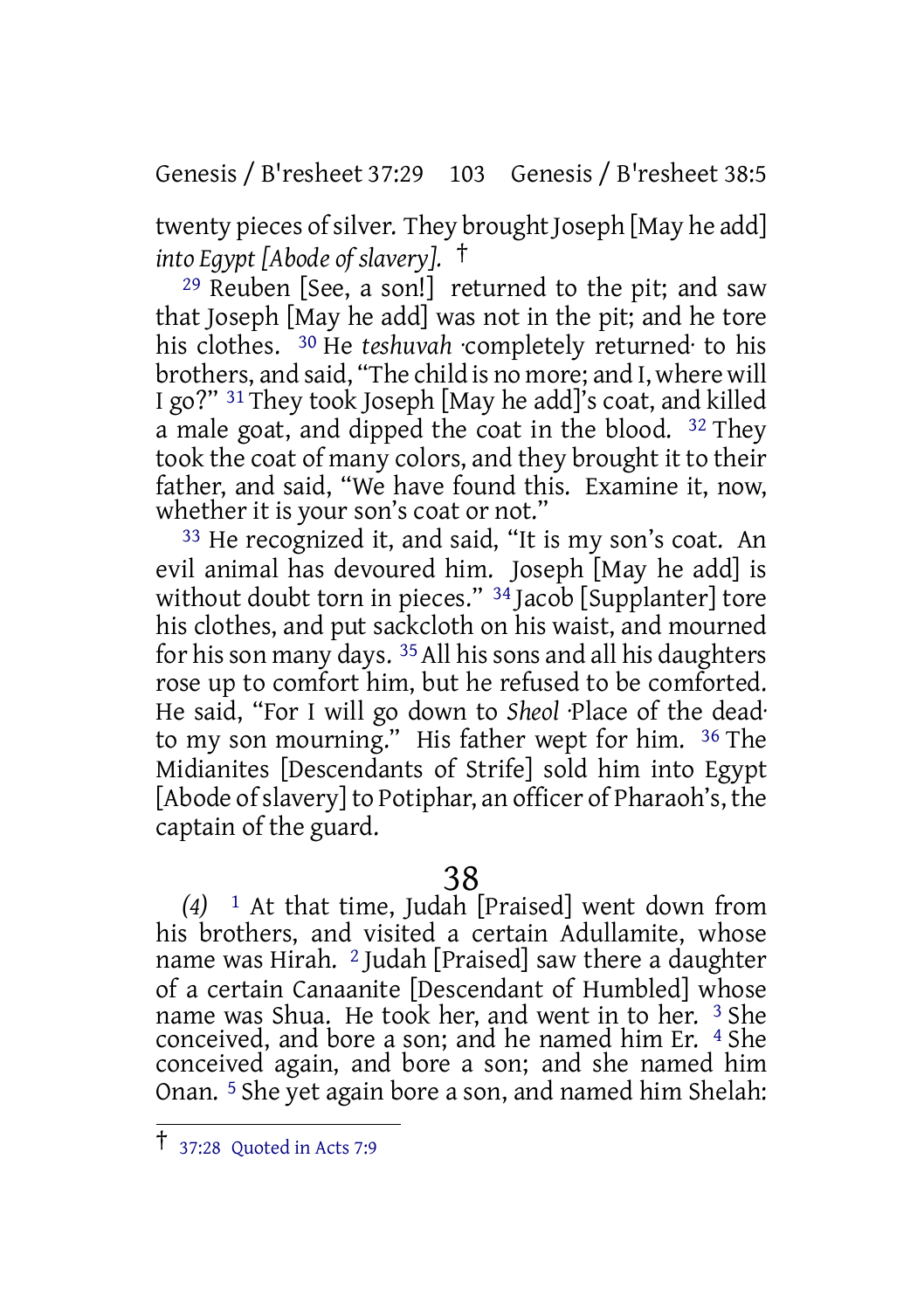and he was at Chezib, when she bore him. 6 Judah [Praised] took a wife for Er, his firstborn, and her name was Tamar [Palm tree]. 7 Er, Judah [Praised]'s firstborn, was wicked in ADONAI 'ssight. ADONAI killed him. 8 Judah [Praised] said to Onan, "Go in to your brother's wife, and perform the duty of a husband's brother to her, and raise up offspring for your brother." <sup>9</sup> Onan knew that the offspring wouldn't be his; and when he went in to his brother's wife, he spilled it on the ground, lest he should give offspring to his brother. 10 The thing which he did was evil in ADONAI's sight, and he killed him also. <sup>11</sup> Then Judah [Praised] said to Tamar [Palm tree], his daughterin-law, "Remain a widow in your father's house, until Shelah, my son, is grown up;" for he said, "Lest he also die, like his brothers." Tamar [Palm tree] went and lived in her father's house.

12 After many days, Shua's daughter, the wife of Judah [Praised], died. Judah [Praised] was comforted, and went up to his sheep shearers to Timnah, he and his friend Hirah, the Adullamite. 13 Tamar [Palm tree] was told, "Behold, your father-in-law is going up to Timnah to shear his sheep." 14 She took off of her the garments of her widowhood, and covered herself with her veil, and wrapped herself, and sat in the gate of Enaim, which is by the way to Timnah; for she saw that Shelah was grown up, and she was not given to him as a wife. 15 When Judah [Praised] saw her, he thought that she was a prostitute, for she had covered her face.  $16$  He turned to her by the way, and said, "Please come, let me come in to you," for he didn't know that she was his daughter-in-law.

She said, "What will you give me, that you may come in to me?"

<sup>17</sup> He said, "I will send you a young goat from the flock."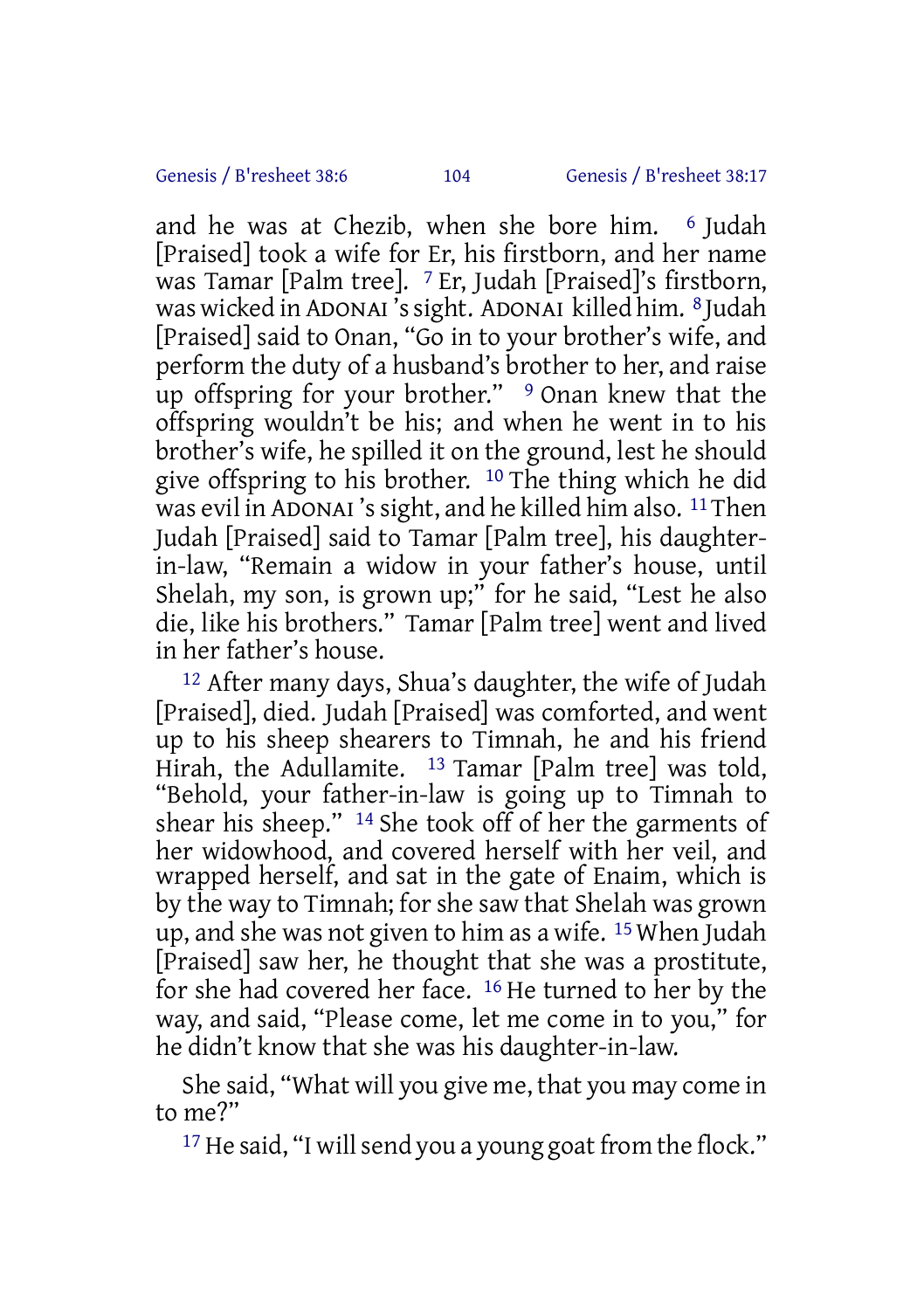She said, "Will you give me a pledge, until you send it?" 18 He said, "What pledge will I give you?"

She said, "Your signet and your cord, and your staff that is in your hand."

He gave them to her, and came in to her, and she conceived by him. 19 She arose, and went away, and put off her veil from her, and put on the garments of her widowhood. <sup>20</sup> Judah [Praised] sent the young goat by the hand of his friend, the Adullamite, to receive the pledge from the woman's hand, but he didn't find her. <sup>21</sup> Then he asked the men of her place, saying, "Where is the prostitute, that was at Enaim by the road?"

They said, "There has been no prostitute here."

22 He returned to Judah [Praised], and said, "I haven't found her; and also the men of the place said, 'There has been no prostitute here.' " <sup>23</sup> Judah [Praised] said, "Let her keep it, lest we be shamed. Behold, I sent this young goat, and you haven't found her."

24 About three months later, Judah [Praised] was told, "Tamar [Palm tree], your daughter-in-law, has played the prostitute. Moreover, behold, she is with child by prostitution."

Judah [Praised] said, "Bring her out, and let her be burned." 25 When she was brought out, she sent to her father-in-law, saying, "By the man, whose these are, I am with child." She also said, "Please discern whose are these — the signet, and the cords, and the staff."

26 Judah [Praised] acknowledged them, and said, "She is more upright than I, because I didn't give her to Shelah, my son."

He knew her again no more.  $^{27}$  In the time of her travail, behold, twins were in her womb. 28 When she travailed, one put out a hand, and the midwife took and tied a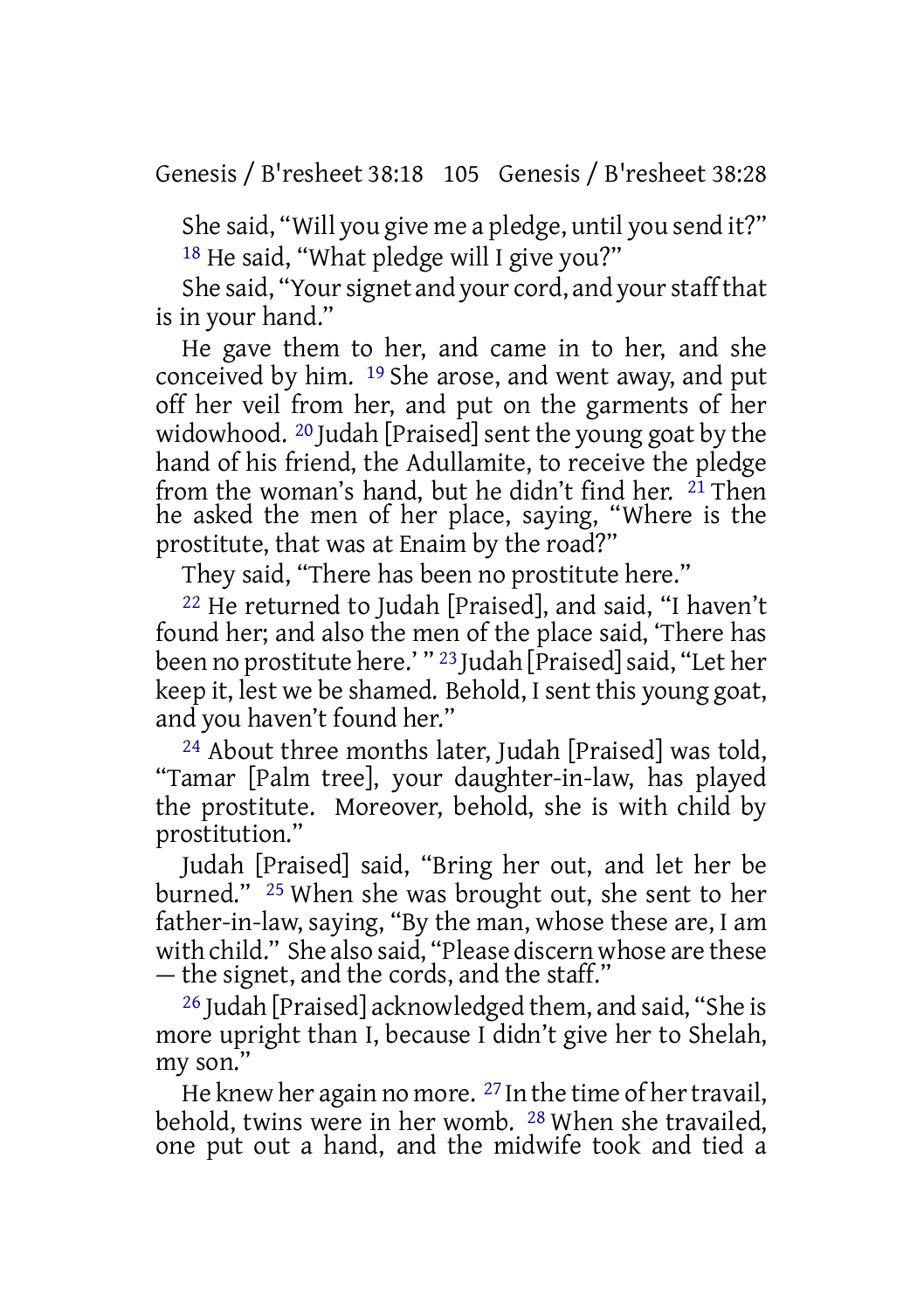Genesis / B'resheet 38:29 106 Genesis / B'resheet 39:7

scarlet thread on his hand, saying, "This came out first." 29As he drew back his hand, behold, his brother came out, and she said, "Why have you made a breach for yourself?" Therefore his name was called Perez. 30 Afterward his brother came out, that had the scarlet thread on his hand, and his name was called Zerah.

### 39

*(5)* 1 Joseph [May he add] was brought down to Egypt [Abode of slavery]. Potiphar, an officer of Pharaoh's, the captain of the guard, an Egyptian [person from Abode of slavery], bought him from the hand of the Ishmaelites [Pays attention God] that had brought him down there. <sup>2</sup> ADONAI was with Joseph [May he add], and he was a prosperous man. He was in the house of his master the Egyptian [person from Abode of slavery].  $3$  His master saw that *ADONAI was with him,* \* and that ADONAI made all that he did prosper in his hand. <sup>4</sup> Joseph [May he add] found *chen ·grace· in his sight.* † He ministered to him, and he made him overseer over his house, and all that he had he put into his hand. 5 From the time that he made him overseer in his house, and over all that he had, ADONAI blessed the Egyptian's [person from Abode of slavery] house for Joseph [May he add]'s sake. ADONAI 's blessing was on all that he had, in the house and in the field. 6 He left all that he had in Joseph [May he add]'s hand. He didn't concern himself with anything, except for the food which he ate.

Joseph [May he add] was well-built and handsome. *(6)* 7 After these things, his master's wife set her eyes on Joseph [May he add]; and she said, "Lie with me."

<sup>\*</sup> 39:3 Quoted in Acts 7:9 † 39:4 Quoted in Acts 7:10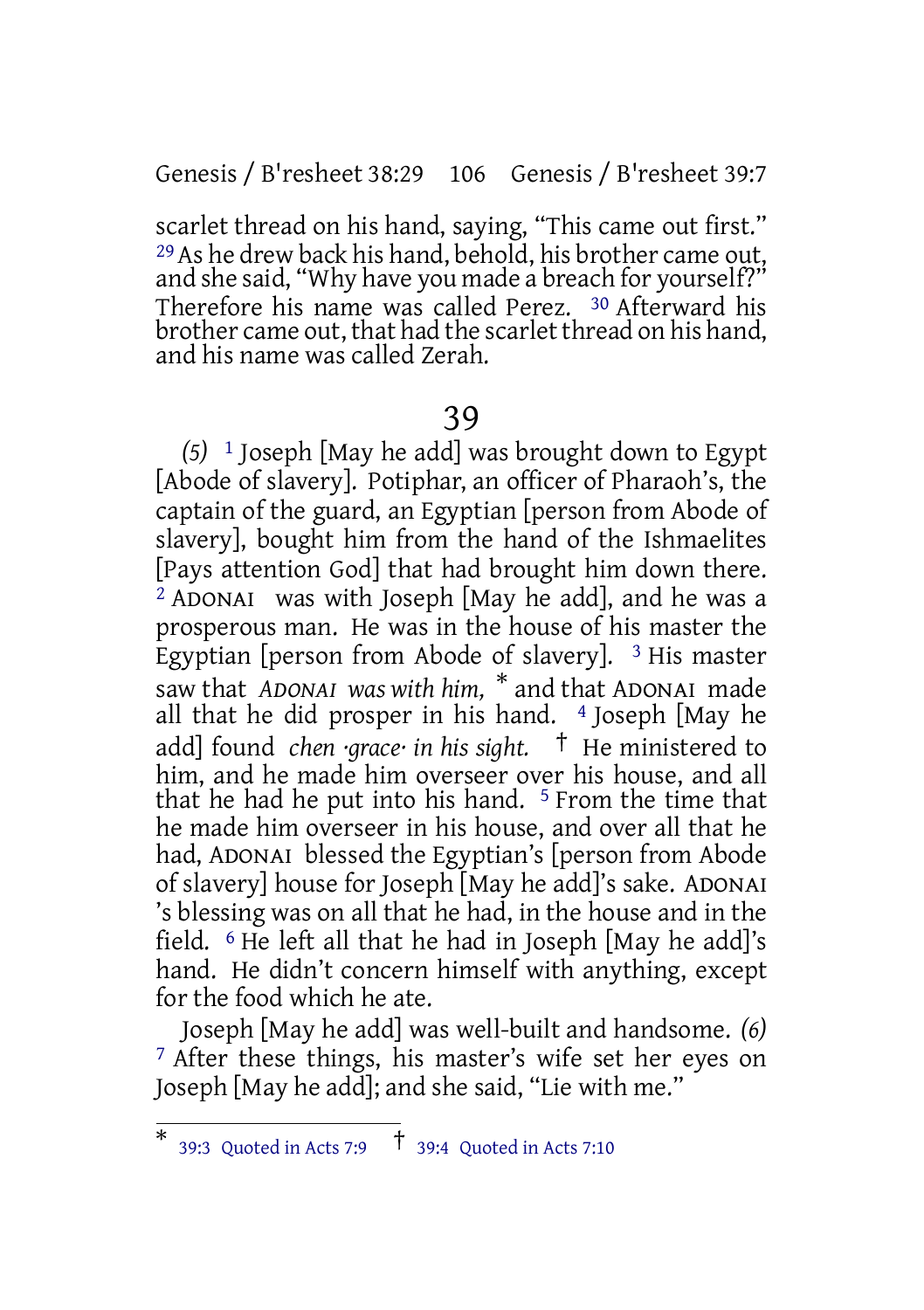#### Genesis / B'resheet 39:8 107 Genesis / B'resheet 39:21

8 But he refused, and said to his master's wife, "Behold, my master does not know what is with me in the house, and he has put all that he has into my hand. <sup>9</sup> No one is greater in this house than I am, and he has not kept back anything from me but you, because you are his wife. How then can I do this great wickedness, and sin against God?"

 $10$  As she spoke to Joseph [May he add] day by day, he didn't *sh'ma* ·hear obey· her, to lie by her, or to be with her. <sup>11</sup> About this time, he went into the house to do his work, and there were none of the men of the house inside. <sup>12</sup> She caught him by his garment, saying, "Lie with me!"

He left his garment in her hand, and ran outside. 13 When she saw that he had left his garment in her hand, and had run outside, 14 she called to the men of her house, and spoke to them, saying, "Behold, he has brought in a *Hebrew* [Immigrant] to us to mock us. He came in to me to lie with me, and I cried with a loud voice. 15 When he *sh'ma* ·heard obeyed·thatI lifted up my voice and cried, he left his garment by me, and ran outside." 16 She laid up his garment by her, until his master came home. 17 She spoke to him according to these words, saying, "The *Hebrew* [Immigrant] servant, whom you have brought to us, came in to me to mock me, 18 and as I lifted up my voice and cried, he left his garment by me, and ran outside."

19 When his master *sh'ma* ·heard obeyed· the words of his wife, which she spoke to him, saying, "This is what your servant did to me," his wrath was kindled. 20 Joseph [May he add]'s master took him, and put him into the prison, the place where the king's prisoners were bound, and he was there in custody. 21 But *ADONAI was with Joseph [May he add],* ‡ and showed *cheshed* ·lovingkindness· to him, and gave him *chen* ·grace· in the sight

<sup>‡</sup> 39:21 Quoted in Acts 7:9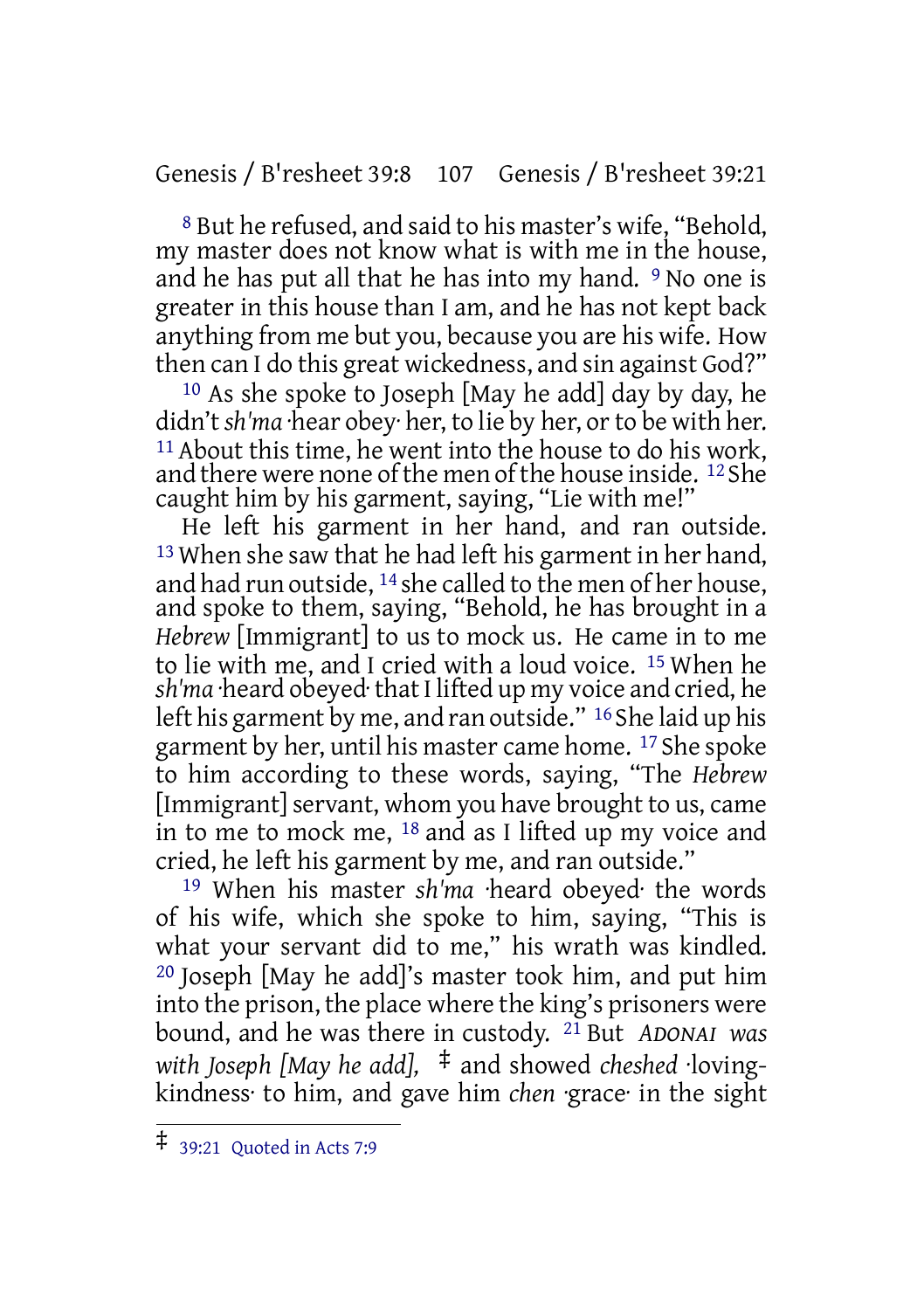Genesis / B'resheet 39:22 108 Genesis / B'resheet 40:9

of the keeper of the prison. 22 The keeper of the prison committed to Joseph [May he add]'s hand all the prisoners who were in the prison. Whatever they did there, he was responsible for it. 23 The keeper of the prison didn't look after anything that was under his hand, because *ADONAI was with him;* § and that which he did, ADONAI made it prosper.

#### 40

*(7)* 1 After these things, the butler of the king of Egypt [Abode of slavery] and his baker offended their lord, the king of Egypt [Abode of slavery]. <sup>2</sup> Pharaoh was angry with his two officers, the chief cup bearer and the chief baker.  $3$  He put them in custody in the house of the captain of the guard, into the prison, the place where Joseph [May he add] was bound.  $\frac{4}{3}$ The captain of the guard assigned them to Joseph [May he add], and he took care of them. They stayed in prison many days. 5 They both dreamed a dream, each man his dream, in one night, each man according to the interpretation of his dream, the cup bearer and the baker of the king of Egypt [Abode of slavery], who were bound in the prison. 6 Joseph [May he add] came in to them in the morning, and saw them, and saw that they were sad. <sup>7</sup> He asked Pharaoh's officers who were with him in custody in his master's house, saying, "Why do you look so sad today?"

8 They said to him, "We have dreamed a dream, and there is no one who can interpret it."

Joseph [May he add] said to them, "Don't interpretations belong to God? Please tell it to me."

9 The chief cup bearer told his dream to Joseph [May he add], and said to him, "In my dream, behold, a vine

<sup>§</sup> 39:23 Quoted in Acts 7:9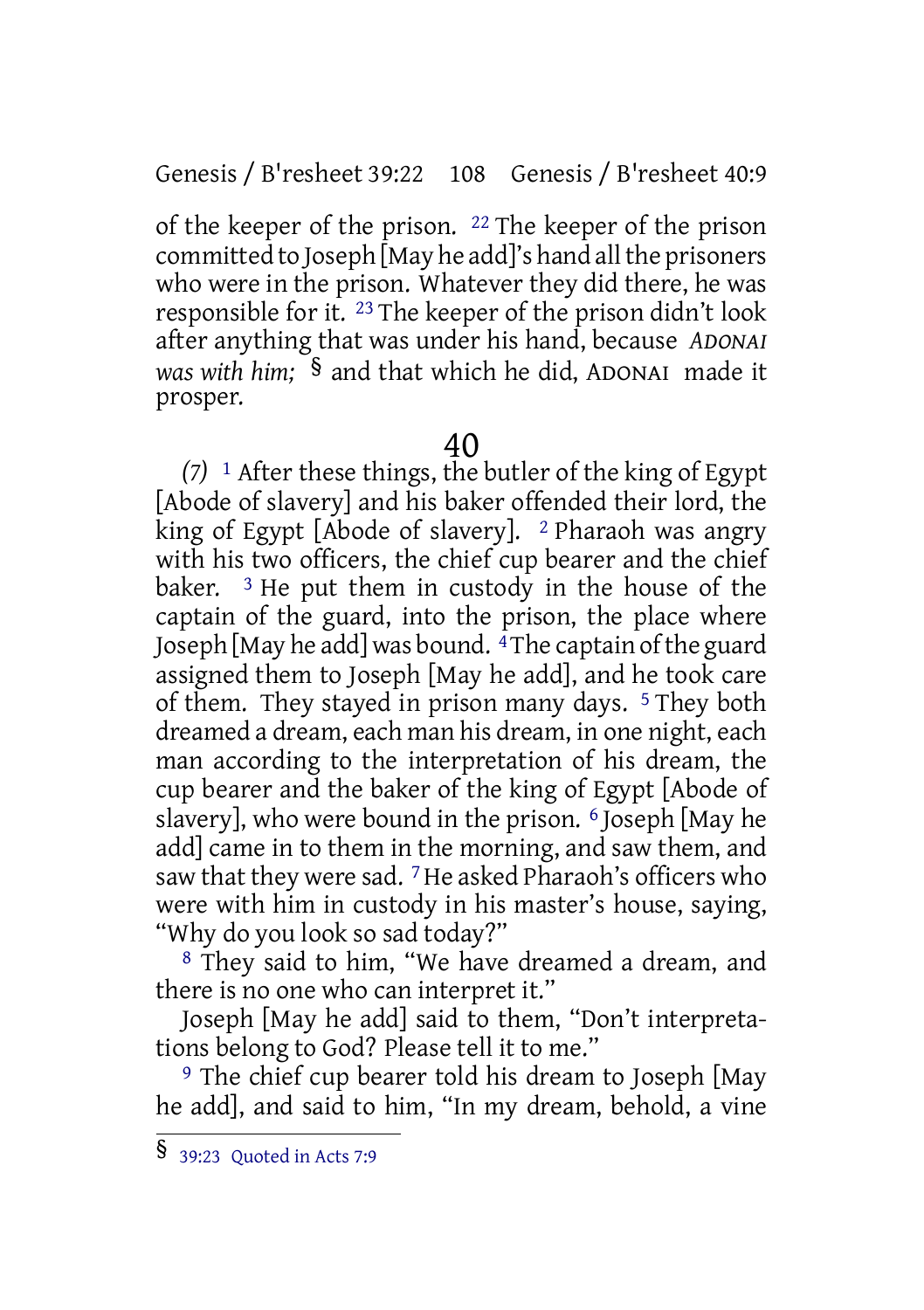#### Genesis / B'resheet 40:10 109 Genesis / B'resheet 40:22

wasin front of me, 10 and in the vine were three branches. It was as though it budded, it blossomed, and its clusters produced ripe grapes. 11 Pharaoh's cup was in my hand; and I took the grapes, and pressed them into Pharaoh's cup, and I gave the cup into Pharaoh's hand."

<sup>12</sup> Joseph [May he add] said to him, "This is its interpretation: the three branches are three days. 13 Within three more days, Pharaoh will lift up your head, and restore you to your office. You will give Pharaoh's cup into his hand, the way you did before his judgement, when you were his cup bearer. 14 But remember me when it will be well with you, and please show *cheshed* ·loving-kindness· to me, and make mention of me to Pharaoh, and bring me out of this house. 15 For indeed, I was stolen away out of the land of the Hebrews, and here also have I done nothing that they should put me into the dungeon."

<sup>16</sup> When the chief baker saw that the interpretation was good, he said to Joseph [May he add], "I also was in my dream, and behold, three baskets of white bread were on my head. 17 In the uppermost basket there were all kinds of baked food for Pharaoh, and the birds ate them out of the basket on my head."

18 Joseph [May he add] answered, "This is its interpretation. The three baskets are three days. 19 Within three more days, Pharaoh will lift up your head from off you, and will hang you on a tree; and the birds will eat your flesh from off you." *(Maftir ·Conclusion·)* 20 On the third day, which was Pharaoh's birthday, he made a feast for all his servants, and he lifted up the head of the chief cup bearer and the head of the chief baker among his servants. <sup>21</sup> He restored the chief cup bearer to his position again, and he gave the cup into Pharaoh's hand; <sup>22</sup> but he hanged the chief baker, as Joseph [May he add] had interpreted to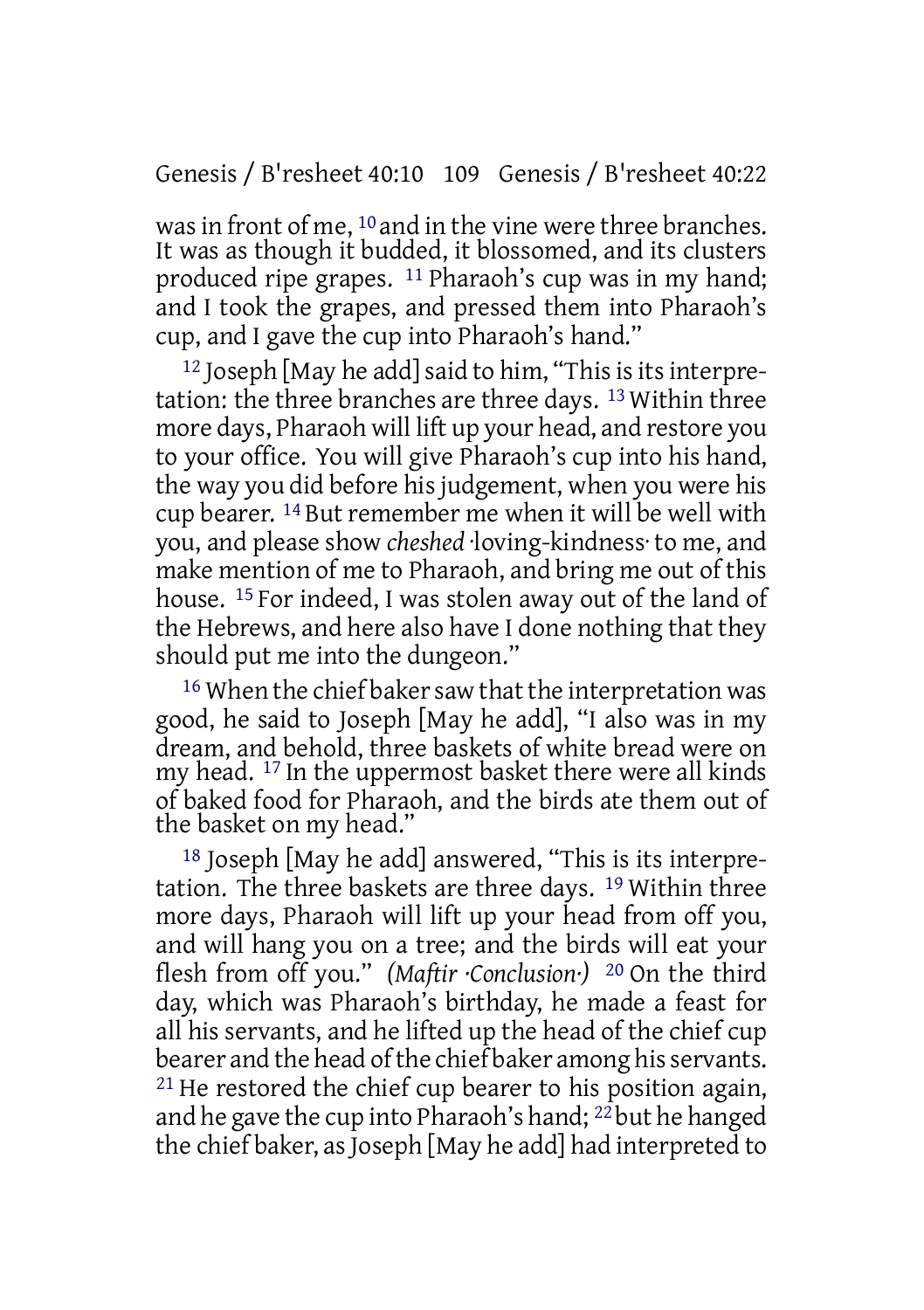Genesis / B'resheet 40:23 110 Genesis / B'resheet 41:11

them. <sup>23</sup> Yet the chief cup bearer didn't remember Joseph [May he add], but forgot him.

*Haftarah Vayeshev ·Taking leave· And hecontinued living·:*

# *'Amos / Amos 2:6-3:8*

# *B'rit Hadashah ·New Covenant·: John 2:13-4:42* Parashah 10: *Mikketz* ·At the end· 41:1-44:17

# 41

1 At the end of two full years, Pharaoh dreamed: and behold, he stood by the river. <sup>2</sup> Behold, there came up out of the river seven cattle, sleek and fat, and they fed in the marsh grass. 3 Behold, seven other cattle came up after them out of the river, ugly and thin, and stood by the other cattle on the brink of the river. <sup>4</sup> The ugly and thin cattle ate up the seven sleek and fat cattle. So Pharaoh awoke. 5 He slept and dreamed a second time: and behold, seven heads of grain came up on one stalk, healthy and good. <sup>6</sup> Behold, seven heads of grain, thin and blasted with the east wind, sprung up after them.  $7$  The thin heads of grain swallowed up the seven healthy and full ears. Pharaoh awoke, and behold, it was a dream. 8 In the morning, his spirit was troubled, and he sent and called for all of Egypt [Abode of slavery]'s magicians and wise men. Pharaoh told them his dreams, but there was no one who could interpret them to Pharaoh.

9 Then the chief cup bearer spoke to Pharaoh, saying, "I remember my faults today. 10 Pharaoh was angry with his servants, and put me in custody in the house of the captain of the guard, me and the chief baker. 11 We dreamed a dream in one night, I and he. We dreamed each man according to the interpretation of his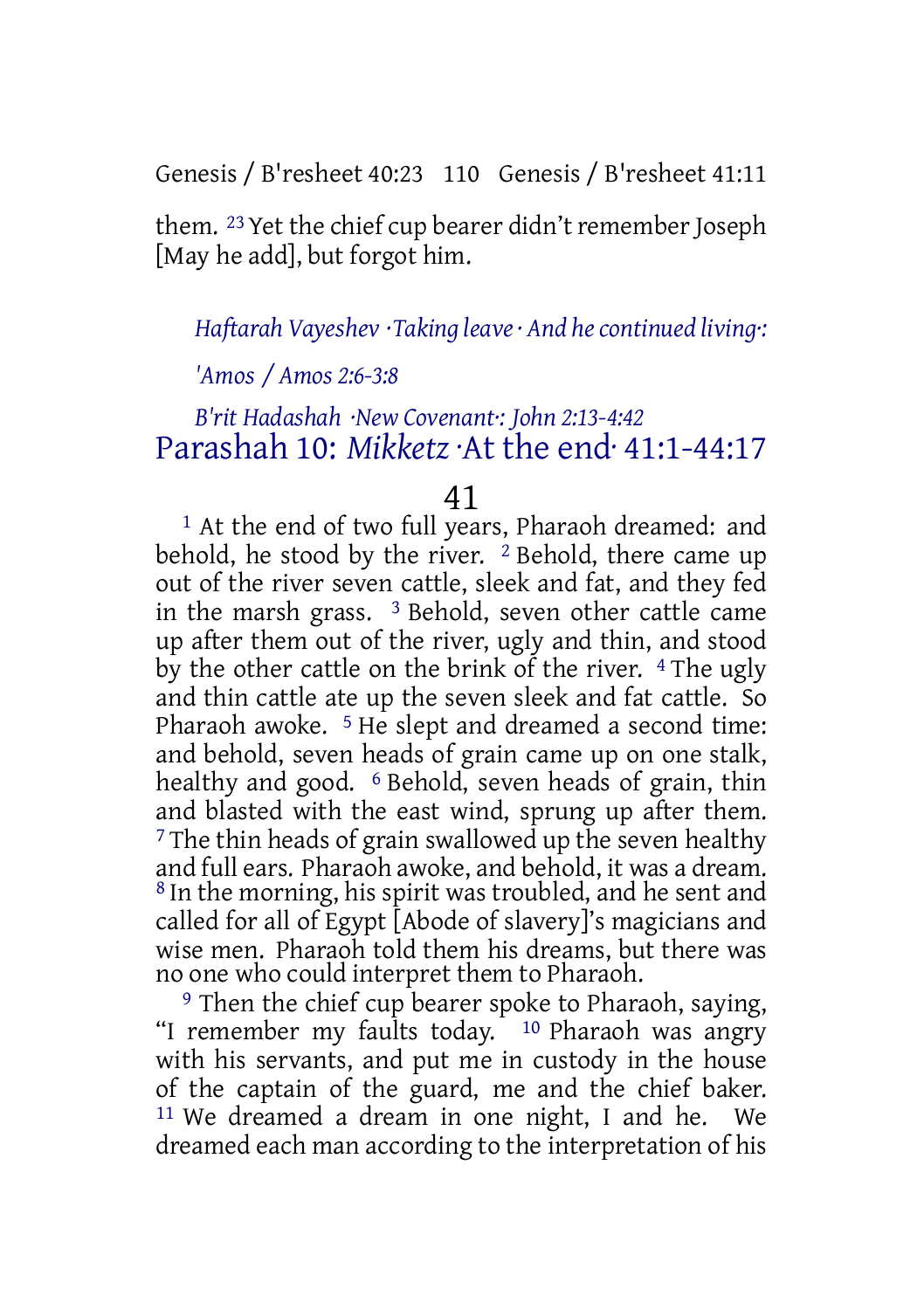# Genesis / B'resheet 41:12 111 Genesis / B'resheet 41:24

dream. 12 There was with us there a young man, a *Hebrew* [Immigrant], servant to the captain of the guard, and we told him, and he interpreted to us our dreams. To each man according to his dream he interpreted. 13 As he interpreted to us, so it was. He restored me to my office, and he hanged him."

14 Then Pharaoh sent and called Joseph [May he add], and they brought him hastily out of the dungeon. He shaved himself, changed his clothing, and came in to Pharaoh. *(A:2)* 15 Pharaoh said to Joseph [May he add], "I have dreamed a dream, and there is no one who can interpret it. I have *sh'ma* beard obeved it said of you, that when you *sh'ma* ·hear obey· a dream you can interpret it."

16 Joseph [May he add] answered Pharaoh, saying, "It is not in me. God will give Pharaoh an answer of peace."

*(S:2)* 17 Pharaoh spoke to Joseph [May he add], "In my dream, behold, I stood on the brink of the river: 18 and behold, there came up out of the river seven cattle, fat and sleek. They fed in the marsh grass, 19 and behold, seven other cattle came up after them, poor and very ugly and thin, such as I never saw in all the land of Egypt [Abode of slavery] for ugliness. 20 The thin and ugly cattle ate up the first seven fat cattle, 21 and when they had eaten them up, it couldn't be known that they had eaten them, but they were still ugly, as at the beginning. So I awoke. 22 I saw in my dream, and behold, seven heads of grain came up on one stalk, full and good: 23 and behold, seven heads of grain, withered, thin, and blasted with the east wind, sprung up after them. <sup>24</sup> The thin heads of grain swallowed up the seven good heads of grain. I told it to the magicians, but there was no one who could explain it to me."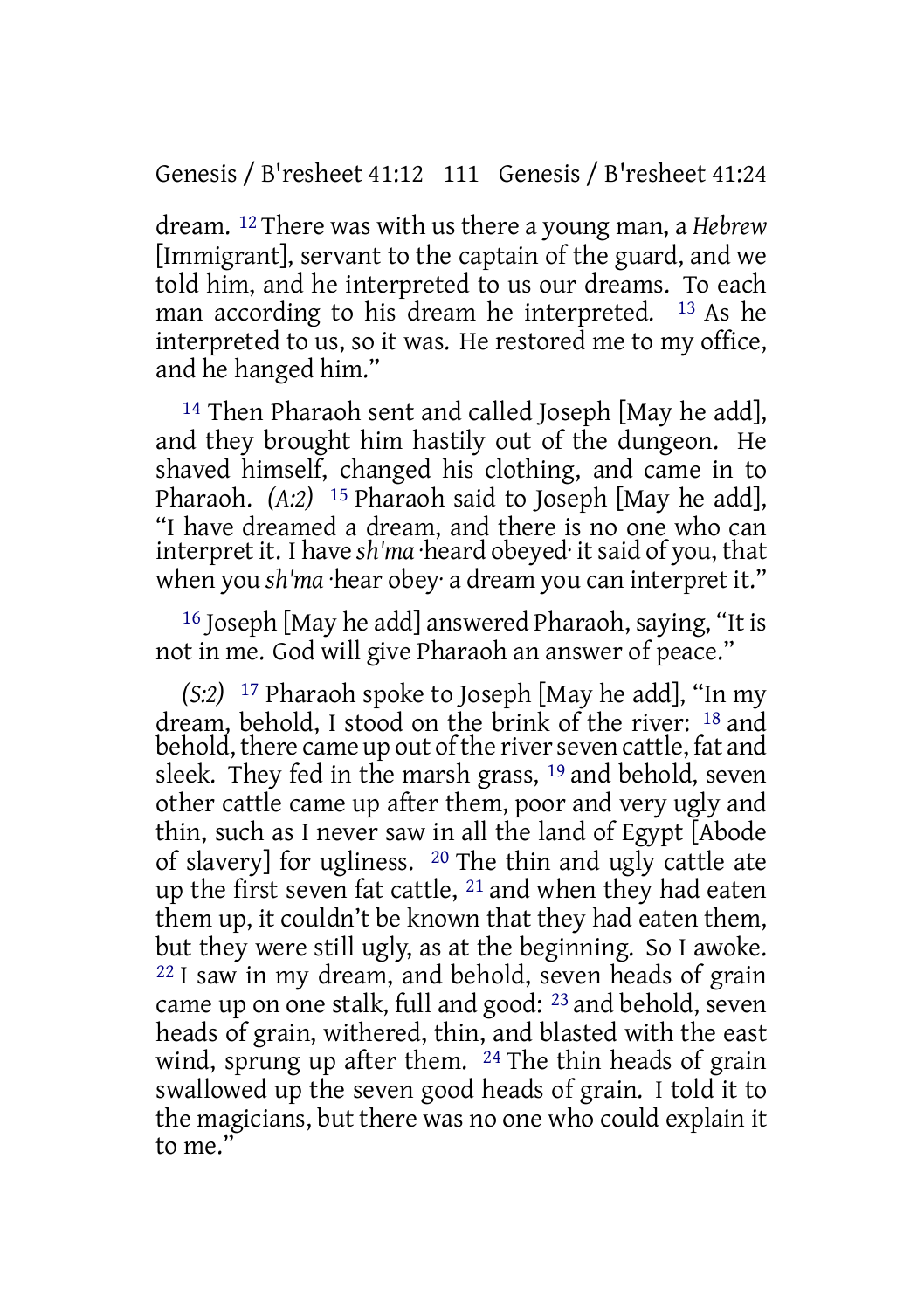# Genesis / B'resheet 41:25 112 Genesis / B'resheet 41:39

25 Joseph [May he add] said to Pharaoh, "The dream of Pharaoh is one. What God is about to do he has declared to Pharaoh. 26 The seven good cattle are seven years; and the seven good heads of grain are seven years. The dream is one. 27 The seven thin and ugly cattle that came up after them are seven years, and also the seven empty heads of grain blasted with the east wind; they will be seven years of famine. <sup>28</sup> That is the thing which I spoke to Pharaoh. What God is about to do he has shown to Pharaoh. 29 Behold, there come seven years of great plenty throughout all the land of Egypt [Abode of slavery]. 30 There will arise after them seven years of famine, and all the plenty will be forgotten in the land of Egypt [Abode of slavery]. The famine will consume the land, 31 and the plenty will not be known in the land by reason of that famine which follows; for it will be very grievous. <sup>32</sup> The dream was doubled to Pharaoh, because the thing is established by God, and God will shortly bring it to pass.

33 "Now therefore let Pharaoh look for a discreet and wise man, and set him over the land of Egypt [Abode of slavery]. 34 Let Pharaoh do this, and let him appoint overseers over the land, and take up the fifth part of the land of Egypt [Abode of slavery]'s produce in the seven plenteous years. 35 Let them gather all the food of these good years that come, and lay up grain under the hand of Pharaoh for food in the cities, and let them keep it. <sup>36</sup> The food will be for a store to the land against the seven years of famine, which will be in the land of Egypt [Abode of slavery]; that the land not perish through the famine."

<sup>37</sup> The thing was good in the eyes of Pharaoh, and in the eyes of all his servants. 38 Pharaoh said to his servants, "Can we find such a one as this, a man in whom is the Spirit of God?" *(3)* 39 Pharaoh said to Joseph [May he add],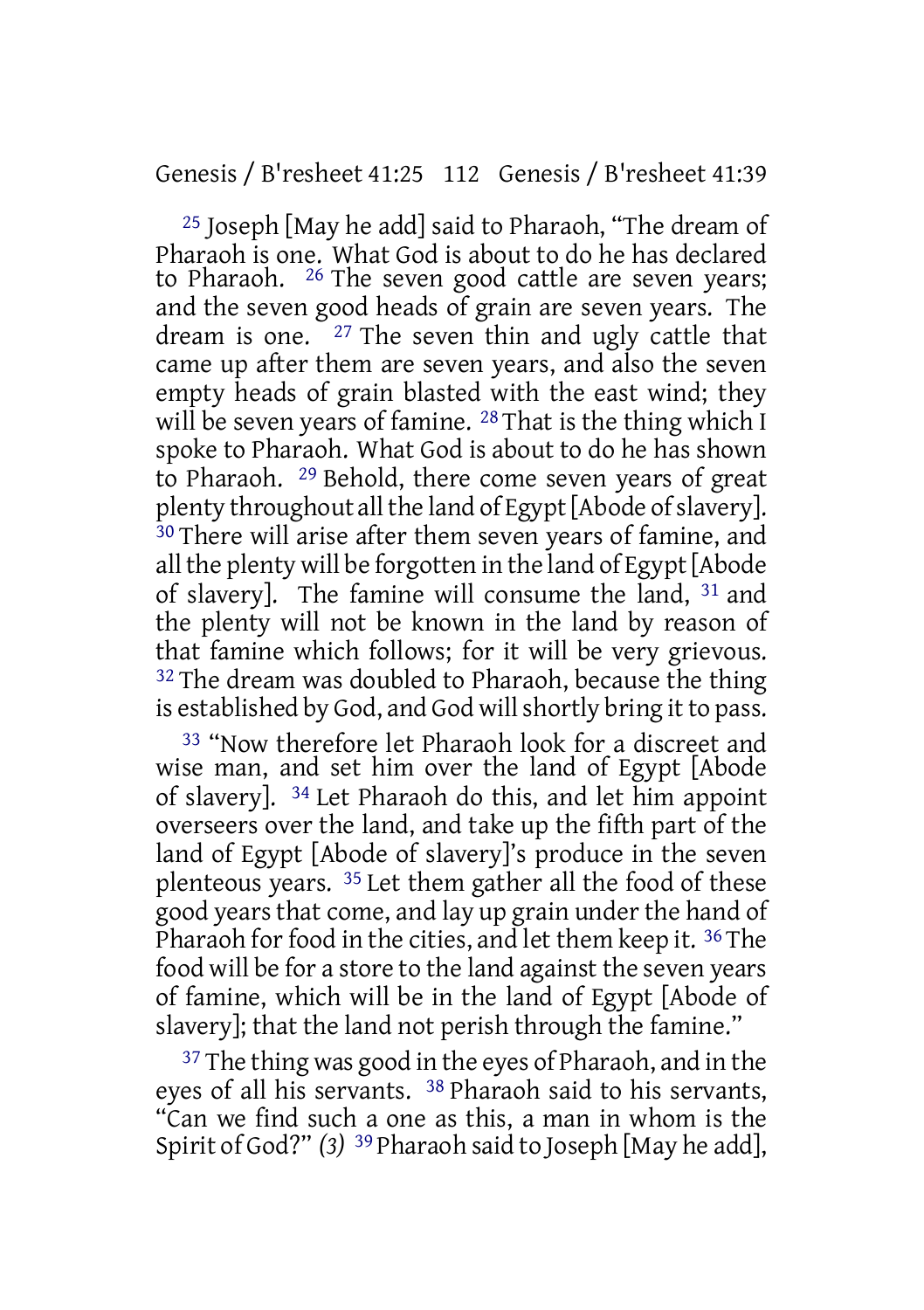Genesis / B'resheet 41:40 113 Genesis / B'resheet 41:50

"Because God has shown you all of this, there is no one so discreet and wise as you. 40 *You shall be over my house,* and according to your word will all my people be ruled. Only in the throne I will be greater than you." 41 Pharaoh said to Joseph [May he add], "Behold, I have set you *over all the land of Egypt [Abode of slavery]."* \* <sup>42</sup> Pharaoh took off his signet ring from his hand, and put it on Joseph [May he add]'s hand, and arrayed him in robes of fine linen, and put a gold chain about his neck, 43 and he made him to ride in the second chariot which he had. They cried before him, "Bow the knee!" He set him over all the land of Egypt [Abode of slavery]. <sup>44</sup> Pharaoh said to Joseph [May he add], "I am Pharaoh, and without you shall no man lift up his hand or his foot in all the land of Egypt [Abode of slavery]." 45 Pharaoh called Joseph [May he add]'s name Zaphenath-Paneah; and he gave him Asenath, the daughter of Potiphera priest of On as a wife. Joseph [May he add] went out over the land of Egypt [Abode of slavery].

46 Joseph [May he add] was thirty years old when he stood before Pharaoh king of Egypt [Abode of slavery]. Joseph [May he add] went out from the presence of Pharaoh, and went throughout all the land of Egypt [Abode of slavery]. 47 In the seven plenteous years the earth produced abundantly. <sup>48</sup> He gathered up all the food of the seven years which were in the land of Egypt [Abode of slavery], and laid up the food in the cities: the food of the field, which was around every city, he laid up in the same. 49 Joseph [May he add] laid up grain as the sand of the sea, very much, until he stopped counting, for it was without number. <sup>50</sup> To Joseph [May he add] were born two sons before the year of famine came, whom Asenath, the

<sup>\*</sup> 41:41 Quoted in Acts 7:10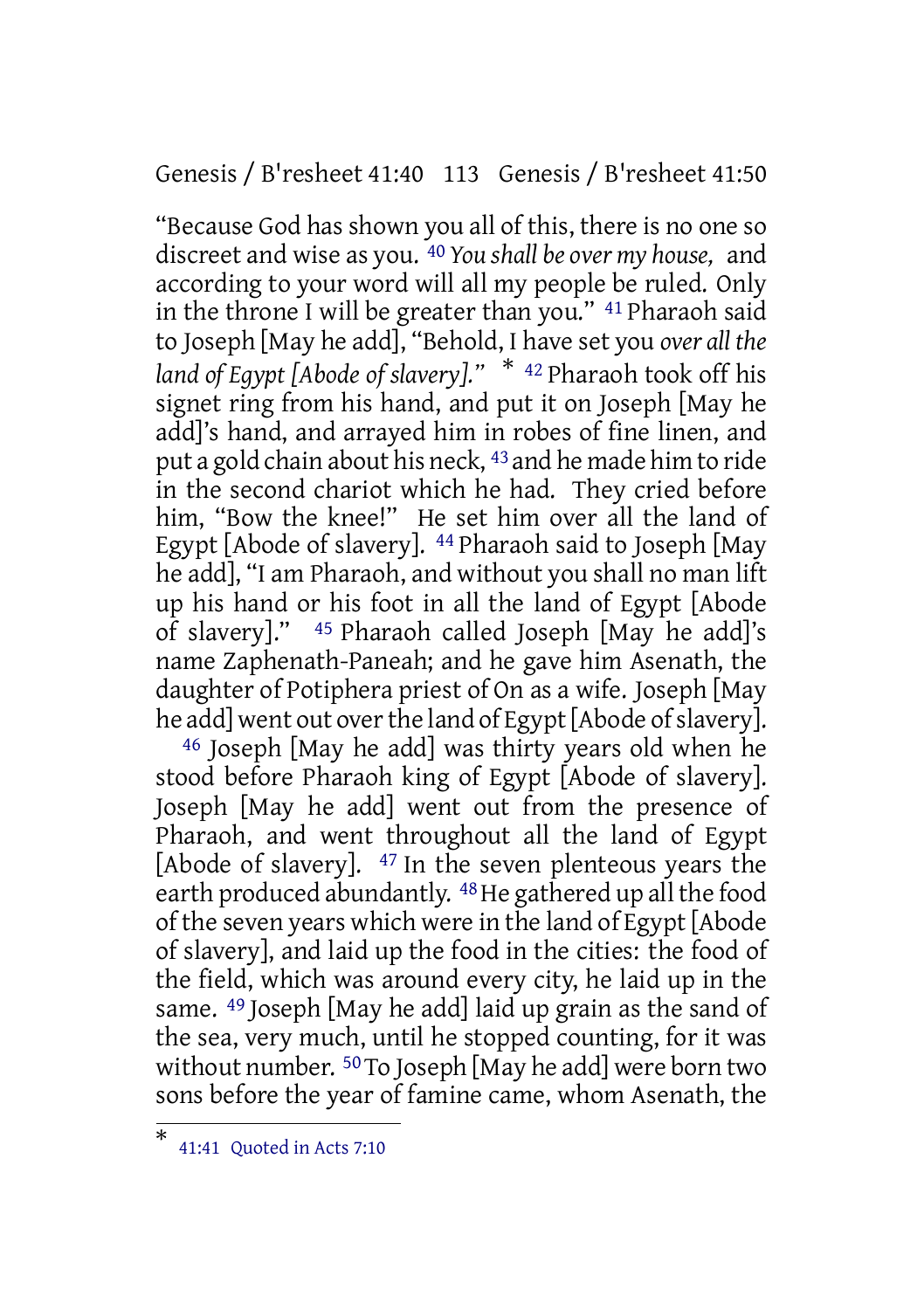Genesis / B'resheet 41:51 114 Genesis / B'resheet 42:4

daughter of Potiphera priest of On, bore to him. 51 Joseph [May he add] called the name of the firstborn Manasseh [Causing to forget], "For," he said, "God has made me forget all my toil, and all my father's house." 52 The name of the second, he called Ephraim [Fruit]: "For God has made me fruitful in the land of my affliction."

*(4)* 53 The seven years of plenty, that were in the land of Egypt [Abode of slavery], came to an end. 54 The seven years of *famine began to come,* † just as Joseph [May he add] had said. There was famine in all lands, but in all the land of Egypt [Abode of slavery] there was bread.  $55$  When all the land of Egypt [Abode of slavery] was famished, the people cried to Pharaoh for bread, and Pharaoh said to all the Egyptians [people from Abode of slavery], "Go to Joseph [May he add]. What he says to you, do." 56 The famine was over all the surface of the earth. Joseph [May he add] opened all the store houses, and sold to the Egyptians [people from Abode of slavery]. The famine was severe in the land of Egypt [Abode of slavery]. 57 All countries came into Egypt [Abode of slavery], to Joseph [May he add], to buy grain, because the famine was severe in all the earth.

# 42

1 Now Jacob [Supplanter] saw that there was grain in Egypt [Abode of slavery], and Jacob [Supplanter] said to his sons, "Why do you look at one another?" <sup>2</sup> He said, "Behold, I have *sh'ma* ·heard obeyed· that there is grain in Egypt [Abode of slavery]. Go down there, and buy for us from there, so that we may live, and not die." 3 Joseph [May he add]'s ten brothers went down to buy grain from Egypt [Abode of slavery]. 4 But Jacob [Supplanter] didn't

 $\overline{1}$  41:54 Quoted in Acts 7:11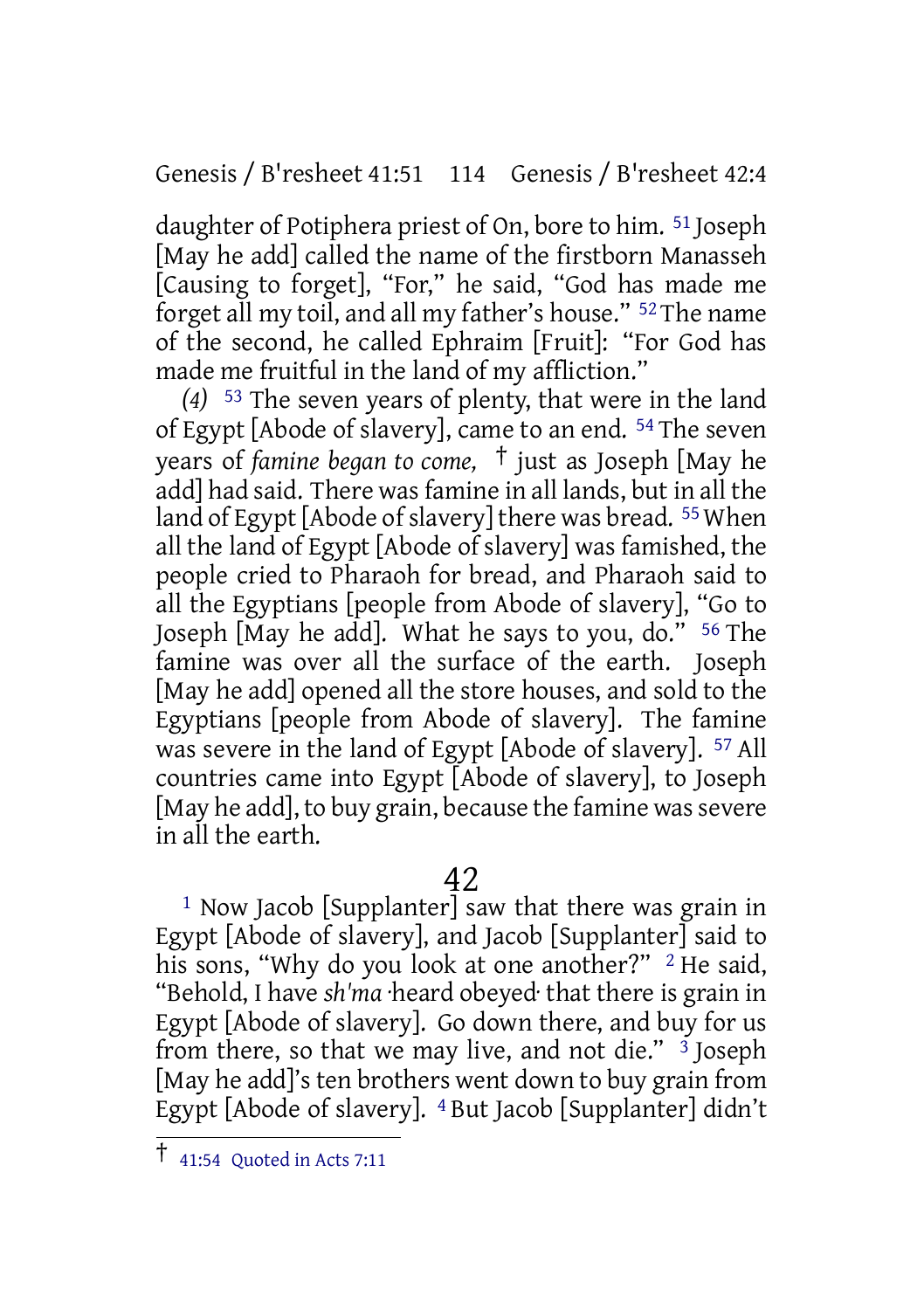Genesis / B'resheet 42:5 115 Genesis / B'resheet 42:16

send Benjamin [Son of right hand, Son of south], Joseph [May he add]'s brother, with his brothers; for he said, "Lest perhaps harm happen to him." 5 The sons of Israel [God prevails] came to buy among those who came, for the *famine was in the land of Canaan [Humbled].* \* <sup>6</sup> Joseph [May he add] was the governor over the land. It was he who sold to all the people of the land. Joseph [May he add]'s brothers came, and bowed themselves down to him with their faces to the earth. <sup>7</sup> Joseph [May he add] saw his brothers, and he recognized them, but acted like a stranger to them, and spoke roughly with them. He said to them, "Where did you come from?"

They said, "From the land of Canaan [Humbled] to buy food."

 $8$  Joseph [May he add] recognized his brothers, but they didn't recognize him. 9 Joseph [May he add] remembered the dreams which he dreamed about them, and said to them, "You are spies! You have come to see the nakedness of the land."

10 They said to him, "No, my lord, but your servants have come to buy food. <sup>11</sup> We are all one man's sons; we are honest men. Your servants are not spies."

12 He said to them, "No, but you have come to see the nakedness of the land!"

<sup>13</sup> They said, "We, your servants, are twelve brothers, the sons of one man in the land of Canaan [Humbled]; and behold, the youngest is today with our father, and one is no more."

<sup>14</sup> Joseph [May he add] said to them, "It is like I told you, saying, 'You are spies!' 15 By this you shall be tested. By the life of Pharaoh, you shall not go out from here, unless your youngest brother comes here. 16 Send one of you,

<sup>\*</sup> 42:5 Quoted in Acts 7:11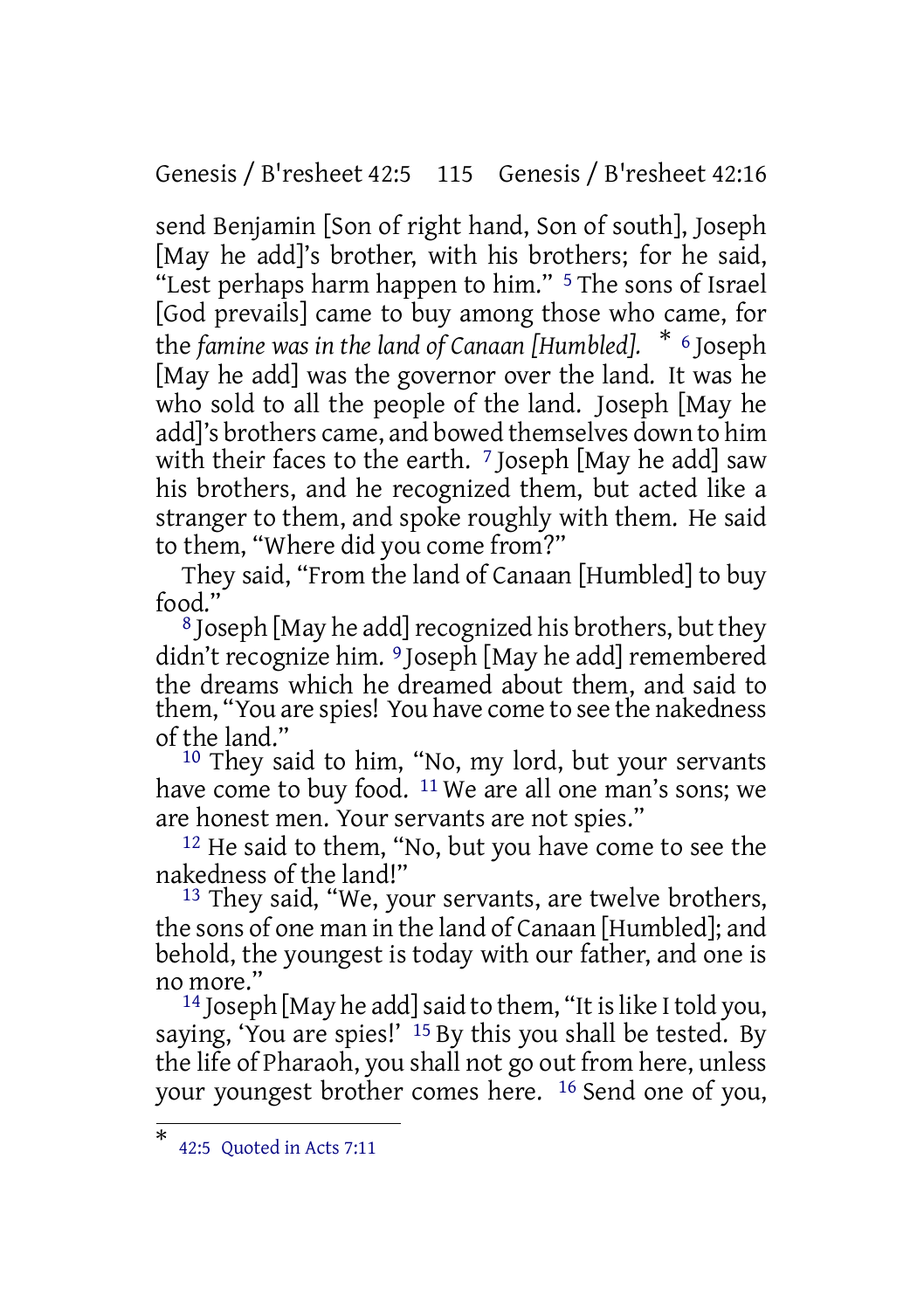and let him get your brother, and you shall be bound, that your words may be tested, whether there is truth in you, or else by the life of Pharaoh surely you are spies." 17 He put them all together into custody for three days.

18 Joseph [May he add] said to them the third day, "Do this, and live, for I fear God. *(5)* 19 If you are honest men, then let one of your brothers be bound in your prison; but you go, carry grain for the famine of your houses. 20 Bring your youngest brother to me; so will your words be verified, and you won't die."

They did so. 21 They said to one another, "We are certainly guilty concerning our brother, in that we saw the distress of his soul, when he begged us, and we wouldn't *sh'ma* ·hear obey·. Therefore this distress has come upon us." 22 Reuben [See, a son!] answered them, saying, "Didn't I tell you, saying, 'Don't sin against the child,' and you wouldn't*sh'ma* ·hear obey·? Therefore also, behold, his blood is required." 23 They didn't know that Joseph [May he add] *sh'ma* ·hear understand obey· them; for there was an interpreter between them. 24 He turned himself away from them, and wept. Then he returned to them, and spoke to them, and took Simeon [Hearing] from among them, and bound him before their eyes. 25 Then Joseph [May he add] gave a enjoin to fill their bags with grain, and to restore each man's money into his sack, and to give them food for the way. So it was done to them.

26 They loaded their donkeys with their grain, and departed from there. 27 As one of them opened his sack to give his donkey food in the lodging place, he saw his money. Behold, it was in the mouth of his sack. 28 He said to his brothers, "My money is restored! Behold, it is in my sack!" Their hearts failed them, and they turned trembling to one another, saying, "What is this that God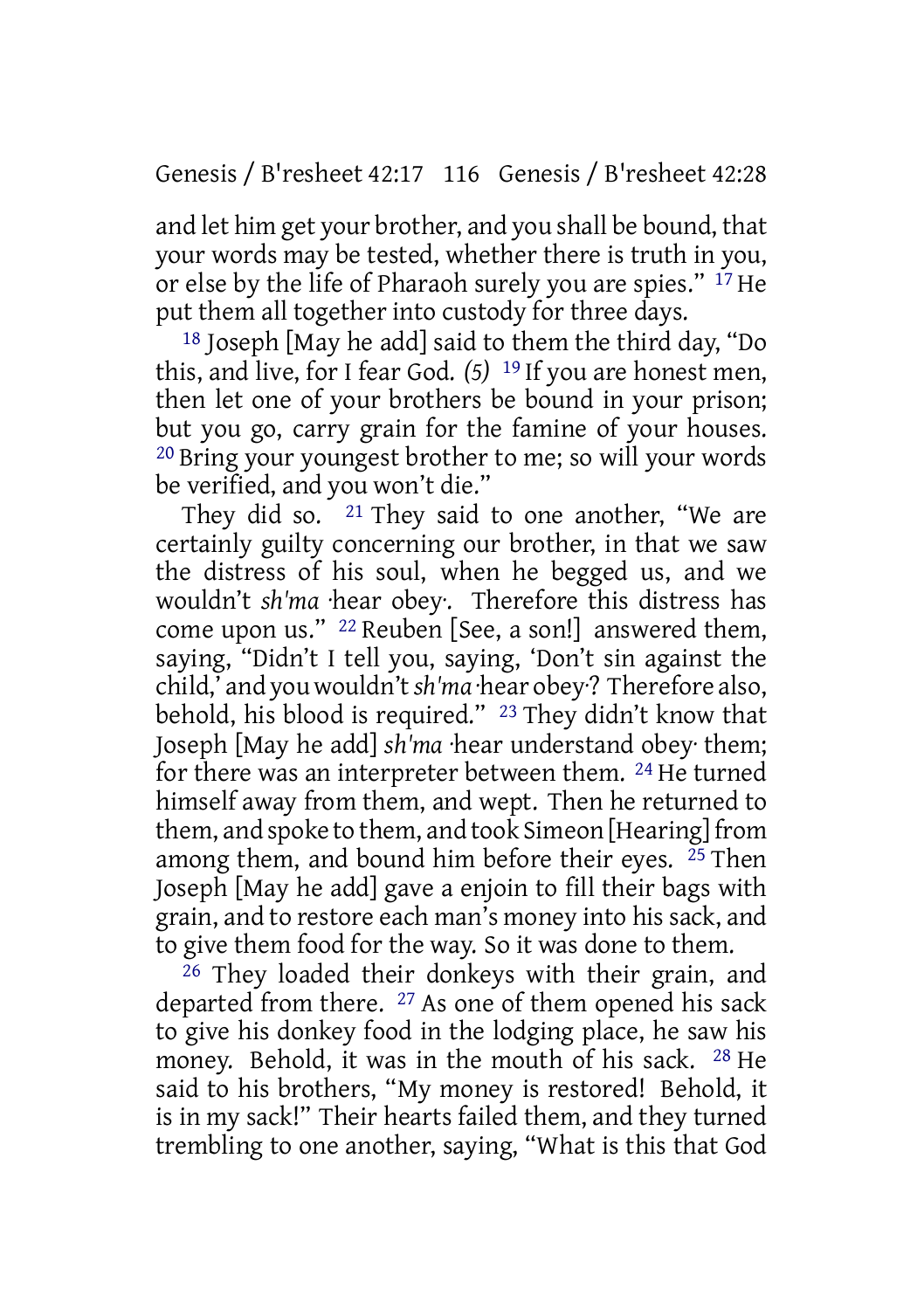has done to us?" <sup>29</sup> They came to Jacob [Supplanter] their father, to the land of Canaan [Humbled], and told him all that had happened to them, saying, 30 "The man, the lord of the land, spoke roughly with us, and took us for spies of the country. 31 We said to him, 'We are honest men. We are no spies. <sup>32</sup> We are twelve brothers, sons of our father; one is no more, and the youngest is today with our father in the land of Canaan [Humbled].' 33 The man, the lord of the land, said to us, 'By this I will know that you are honest men: leave one of your brothers with me, and take grain forthe famine of your houses, and go your way. <sup>34</sup> Bring your youngest brother to me. Then I will know that you are not spies, but that you are honest men. So I will deliver your brother to you, and you shall trade in the land.' "

35 As they emptied their sacks, behold, each man's bundle of money was in his sack. When they and their father saw their bundles of money, they were afraid. <sup>36</sup> Jacob [Supplanter], their father, said to them, "You have bereaved me of my children! Joseph [May he add] is no more, Simeon [Hearing] is no more, and you want to take Benjamin [Son of right hand, Son of south] away. All these things are against me."

37 Reuben [See, a son!] spoke to his father, saying, "Kill my two sons, if I don't bring him to you. Entrust him to my care, and I will bring him to you again."

38 He said, "My son shall not go down with you; for his brother is dead, and he only is left. If harm happens to him along the way in which you go, then you will bring down my gray hairs with sorrow to *Sheol* ·Place of the dead·."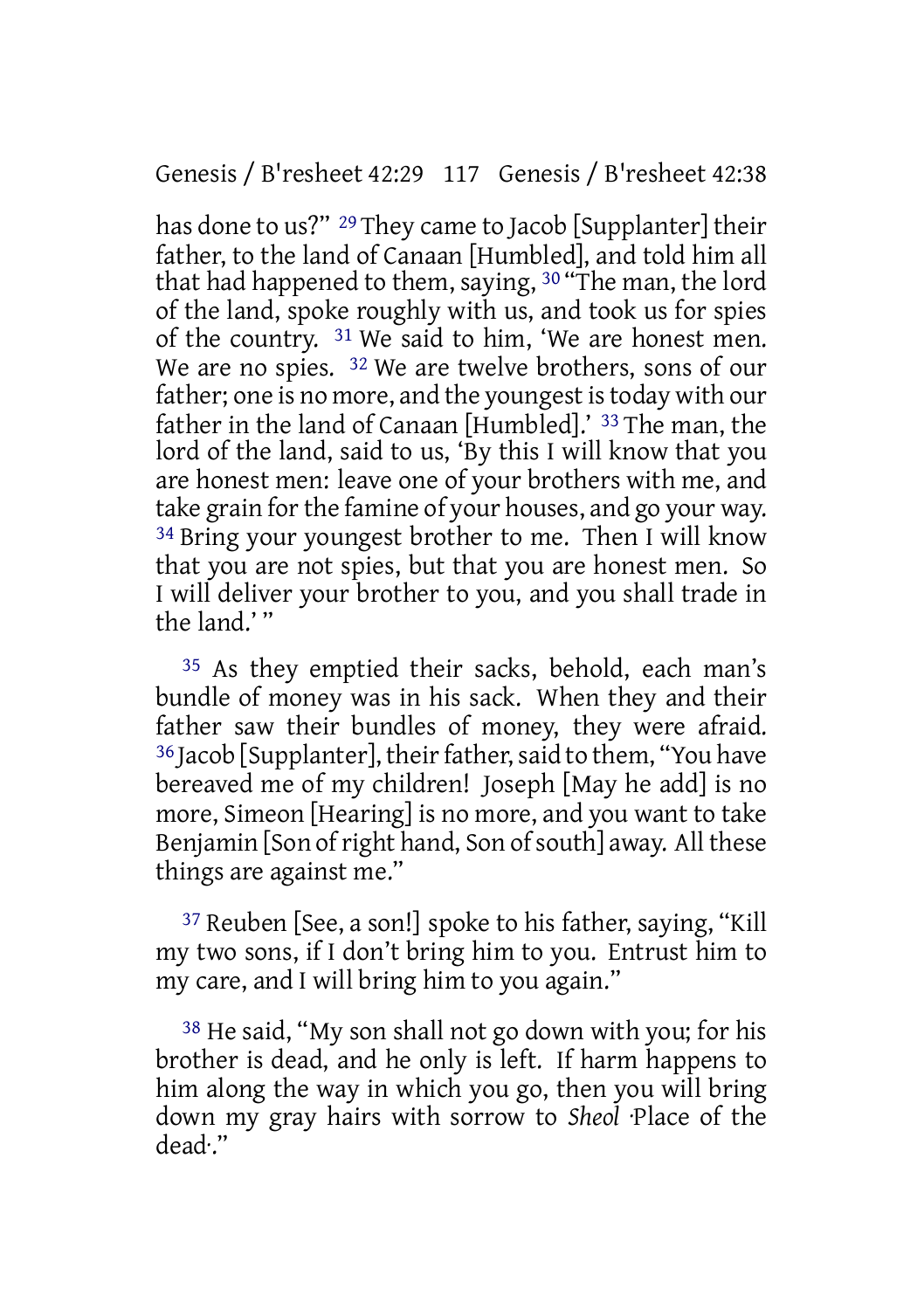<sup>1</sup> The famine was severe in the land. <sup>2</sup> When they had eaten up the grain which they had brought out of Egypt [Abode of slavery], their father said to them, "Go again, buy us a little more food."

<sup>3</sup> Judah [Praised] spoke to him, saying, "The man solemnly warned us, saying, 'You shall not see my face, unless your brother is with you.'  $4$  If you'll send our brother with us, we'll go down and buy you food, 5 but if you'll not send him, we'll not go down, forthe man said to us, 'You shall not see my face, unless your brother is with you.'"

6 Israel [God prevails] said, "Why did you treat me so badly, telling the man that you had another brother?"

7 They said, "The man asked directly concerning ourselves, and concerning our relatives, saying, 'Is your father still alive? Have you another brother?' We just answered his questions. Is there any way we could know that he would say, 'Bring your brother down?' "

8 Judah [Praised] said to Israel [God prevails], his father, "Send the boy with me, and we'll get up and go, so that we may live, and not die, both we, and you, and also our little ones. 9 I'll be collateral for him. From my hand will you require him. If I don't bring him to you, and set him before you, then let me bear the blame forever,  $10$  for if we hadn't delayed, surely we would have returned a second time by now."

11 Their father, Israel [God prevails], said to them, "If it must be so, then do this. Take from the choice fruits of the land in your bags, and carry down a present for the man, a little balm, a little honey, spices and myrrh, nuts, and almonds; 12 and take double money in your hand, and take back the money that was returned in the mouth of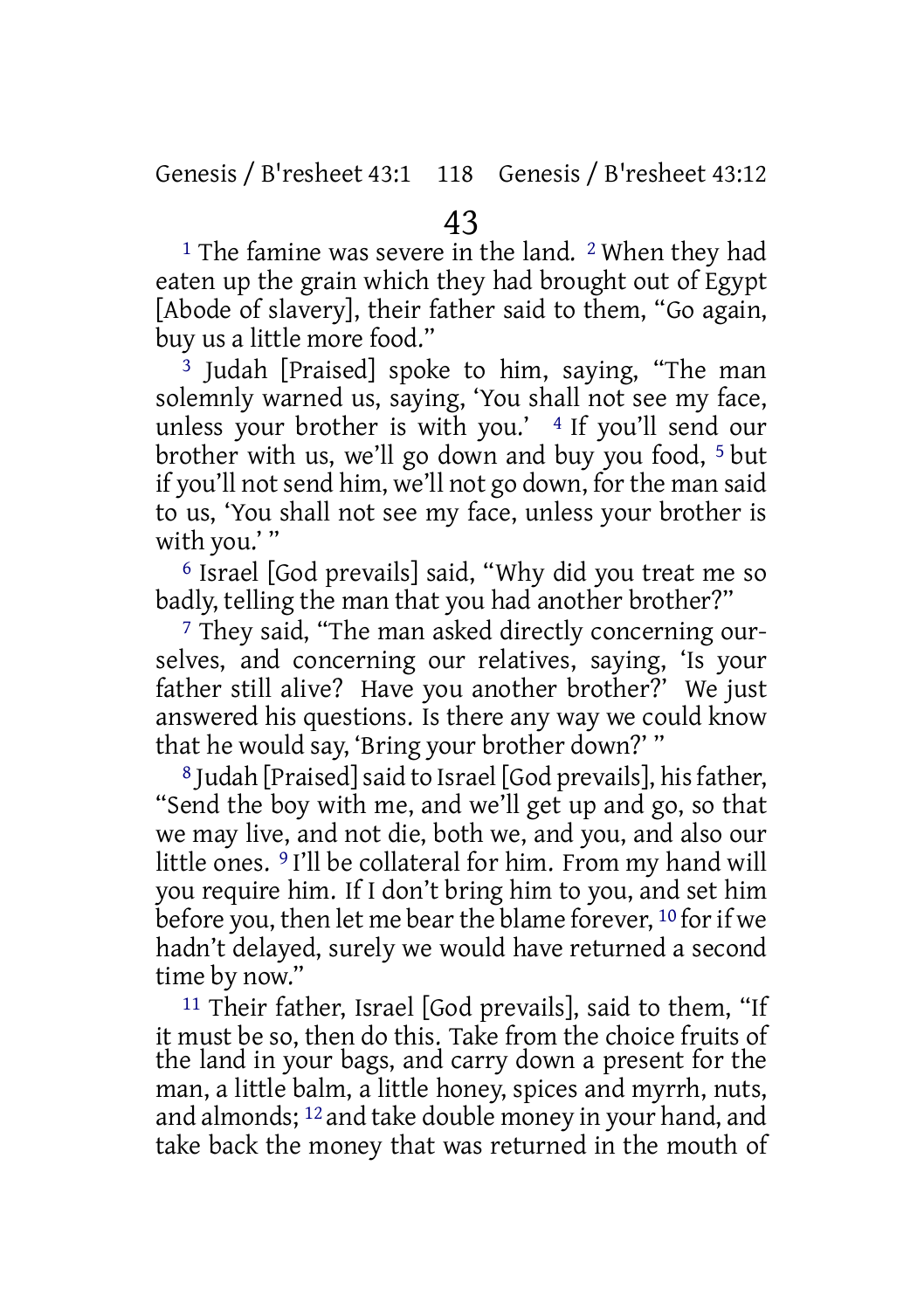Genesis / B'resheet 43:13 119 Genesis / B'resheet 43:23

your sacks. Perhaps it was an oversight. 13 Take your brother also, get up, and return to the man. 14 May *El Shaddai* [God Almighty] give you *racham* ·merciful love· before the man, that he may release to you your other brother and Benjamin [Son of right hand, Son of south]. If I am bereaved of my children, I am bereaved."

15 The men took that present, and they took double money in their hand, and Benjamin [Son of right hand, Son of south]; and got up, went down to Egypt [Abode of slavery], and stood before Joseph [May he add]. *(6)* 16 When Joseph [May he add] saw Benjamin [Son of right hand, Son of south] with them, he said to the steward of his house, "Bring the men into the house, and butcher an animal, and prepare; for the men will dine with me at noon."

<sup>17</sup> The man did as Joseph [May he add] ordered, and the man brought the men to Joseph [May he add]'s house. 18 The men were afraid, because they were brought to Joseph [May he add]'s house; and they said, "Because of the money that was returned in our sacks at the first time, we're brought in; that he may seek occasion against us, attack us, and seize us as slaves, along with our donkeys." <sup>19</sup>They came near to the steward of Joseph [May he add]'s house, and they spoke to him at the door of the house, 20 and said, "Oh, my lord, we indeed came down the first time to buy food. 21 When we came to the lodging place, we opened our sacks, and behold, each man's money was in the mouth of his sack, our money in full weight. We have brought it back in our hand. <sup>22</sup> We have brought down other money in our hand to buy food. We don't know who put our money in our sacks."

23 He said, "Peace be to you. Don't be afraid. Your God, and the God of your father, has given you treasure in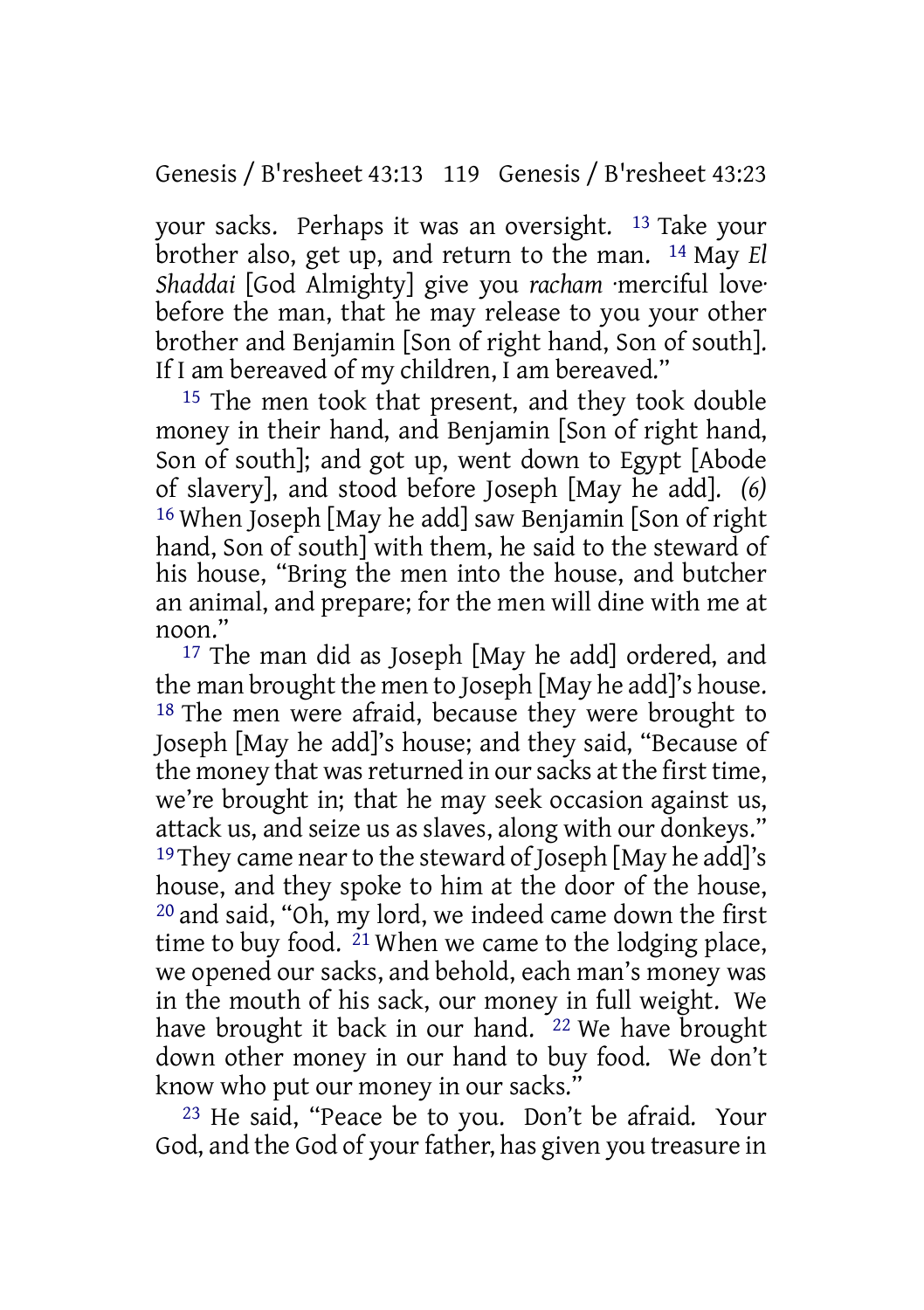Genesis / B'resheet 43:24 120 Genesis / B'resheet 43:34

your sacks. I received your money." He brought Simeon [Hearing] out to them.  $^{24}$  The man brought the men into Joseph [May he add]'s house, and gave them water, and they washed their feet. He gave their donkeys fodder.  $25$  They prepared the present for Joseph [May he add]'s coming at noon, for they *sh'ma* ·heard obeyed· that they should eat bread there.

<sup>26</sup> When Joseph [May he add] came home, they brought him the present which was in their hand into the house, and bowed themselves down to him to the earth. 27 He asked them of their welfare, and said, "Is your father well, the old man of whom you spoke? Is he yet alive?"

28 They said, "Your servant, our father, is well. He is still alive." They bowed down humbly. 29 He lifted up his eyes, and saw Benjamin [Son of right hand, Son of south], his brother, his mother's son, and said, "Is this your youngest brother, of whom you spoke to me?" He said, "God be gracious to you, my son." *(7)* 30 Joseph [May he add] hurried, for in his *racham* ·bowels of compassionate merciful love·, he yearned over his brother; and he sought a place to weep. He entered into his room, and wept there. <sup>31</sup> He washed his face, and came out. He controlled himself, and said, "Serve the meal."

32 They served him by himself, and them by themselves, and the Egyptians [people from Abode of slavery], that ate with him, by themselves, because the Egyptians [people from Abode of slavery] don't eat bread with the Hebrews, for that is an abomination to the Egyptians [people from Abode of slavery].  $33$  They sat before him, the firstborn according to his birthright, and the youngest according to his youth, and the men marveled one with another. <sup>34</sup>He sent portions to them from before him, but Benjamin [Son of right hand, Son of south]'s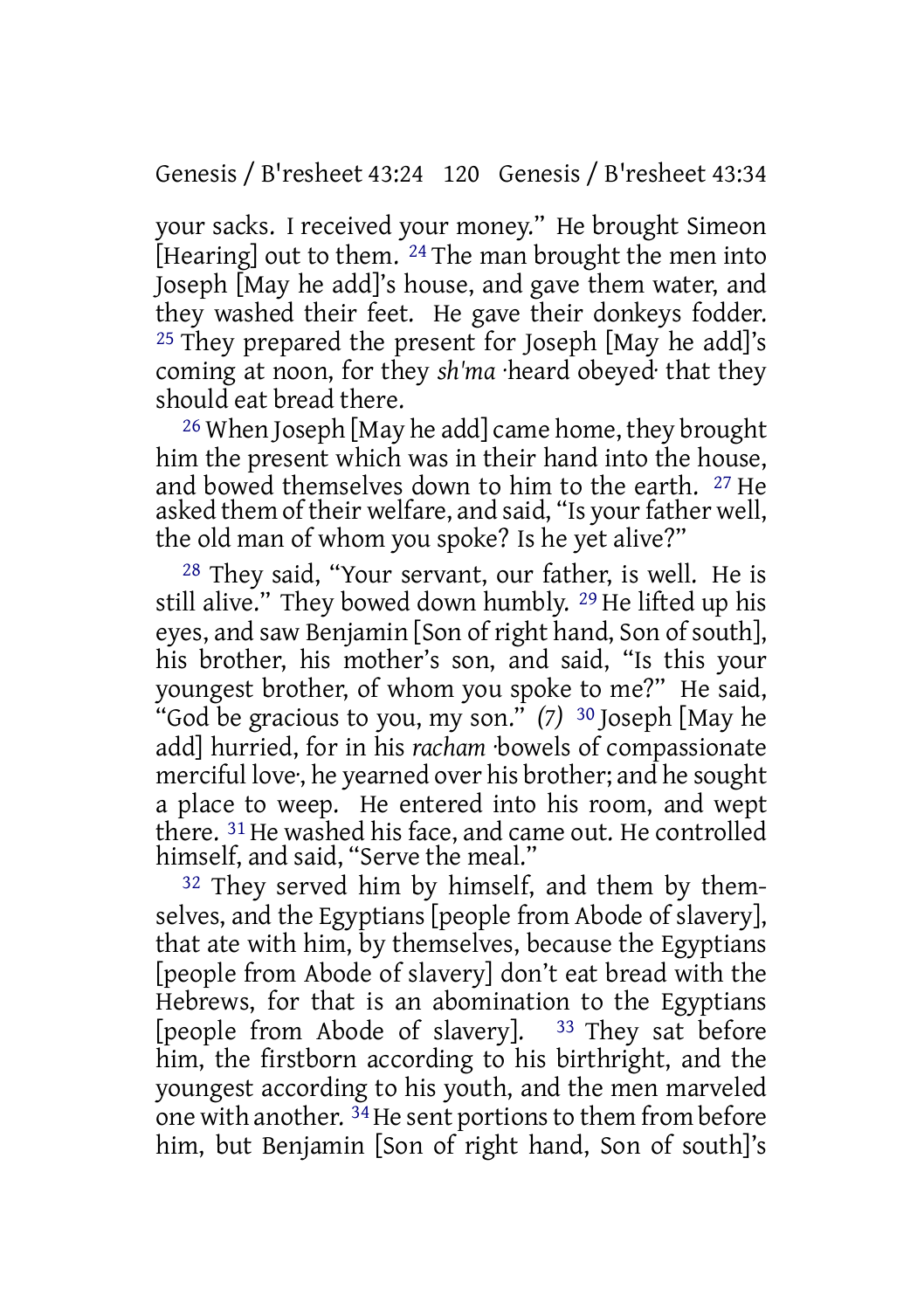# Genesis / B'resheet 44:1 121 Genesis / B'resheet 44:12

portion was five times as much as any of theirs. They drank, and were merry with him.

## 44

1 He enjoined the steward of his house, saying, "Fill the men's sacks with food, as much as they can carry, and put each man's money in his sack's mouth. 2 Put my cup, the silver cup, in the sack's mouth of the youngest, with his grain money." He did according to the word that Joseph [May he add] had spoken.  $3$  As soon as the morning was light, the men were sent away, they and their donkeys. 4 When they had gone out of the city, and was not yet far off, Joseph [May he add] said to his steward, "Up, follow after the men. When you overtake them, ask them, 'Why have you rewarded evil for good? <sup>5</sup> Is not this that from which my lord drinks, and by which he indeed divines? You have done evil in so doing.' "<sup>6</sup>He overtook them, and he spoke these words to them.

<sup>7</sup> They said to him, "Why does my lord speak such words as these? Far be it from your servants that they should do such a thing! 8 Behold, the money, which we found in our sacks' mouths, we brought again to you out of the land of Canaan [Humbled]. How then should we steal silver or gold out of your lord's house? 9 With whomever of your servants it is found, let him die, and we also will be my lord's slaves."

10 He said, "Now also let it be according to your words: he with whom it is found will be my slave; and you will be blameless."

<sup>11</sup> Then they hurried, and each man took his sack down to the ground, and each man opened his sack. 12 He searched, beginning with the oldest, and ending at the youngest. The cup was found in Benjamin [Son of right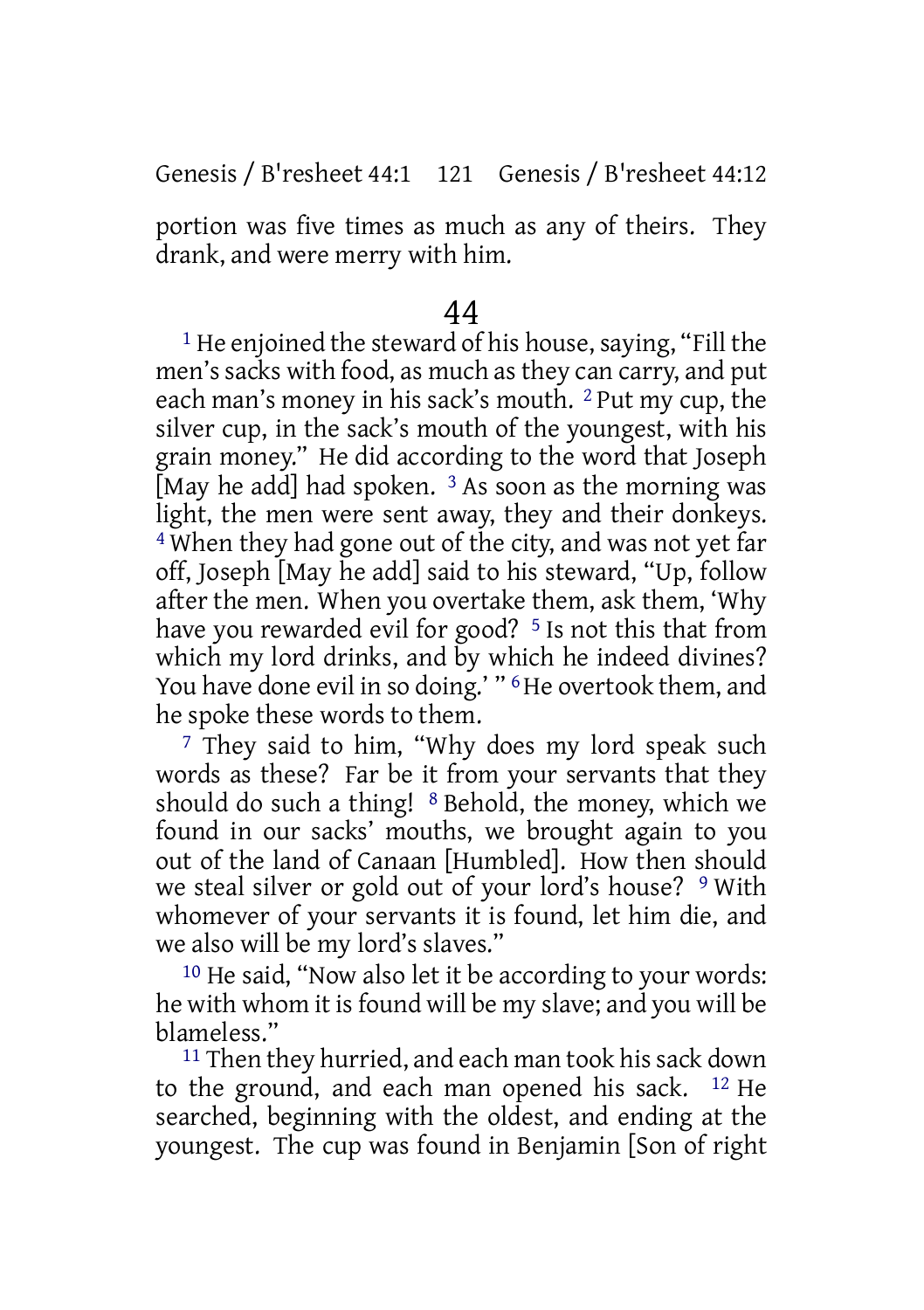Genesis / B'resheet 44:13 122 Genesis / B'resheet 44:21

hand. Son of south]'s sack. <sup>13</sup>Then they tore their clothes, and each man loaded his donkey, and returned to the city.

*(A: Maftir ·Conclusion·)* 14 Judah [Praised] and his brothers came to Joseph [May he add]'s house, and he was still there. They fell on the ground before him. *(S: Maftir ·Conclusion·)* 15 Joseph [May he add] said to them, "What deed is this that you have done? Don't you know that such a man as I can indeed divine?"

16 Judah [Praised] said, "What will we tell my lord? What will we speak? Or how will we clear ourselves? God has found out the iniquity of your servants. Behold, we are my lord's slaves, both we, and he also in whose hand the cup is found."

17 He said, "Far be it from me that I should do so. The man in whose hand the cup is found, he will be my slave; but as for you, go up in peace to your father."

*Haftarah Mikketz ·Taking leave · At the end·:*

*M'lakhim Alef / 1 Kings 3:15-4:1*

*B'rit Hadashah ·New Covenant·: Luke 4:16-30*

# Parashah 11: Vayigash ·He approached· 44:18-47:27

18 Then Judah [Praised] came near to him, and said, "Oh, my lord, please let your servant speak a word in my lord's ears, and don't let your anger burn against your servant; for you are even as Pharaoh. 19 My lord asked his servants, saying, 'Have you a father, or a brother?' 20 We said to my lord, 'We have a father, an old man, and a child of his old age, a little one; and his brother is dead, and he alone is left of his mother; and his father *'ahav* ·affectionately loves· him.' 21 You said to your servants,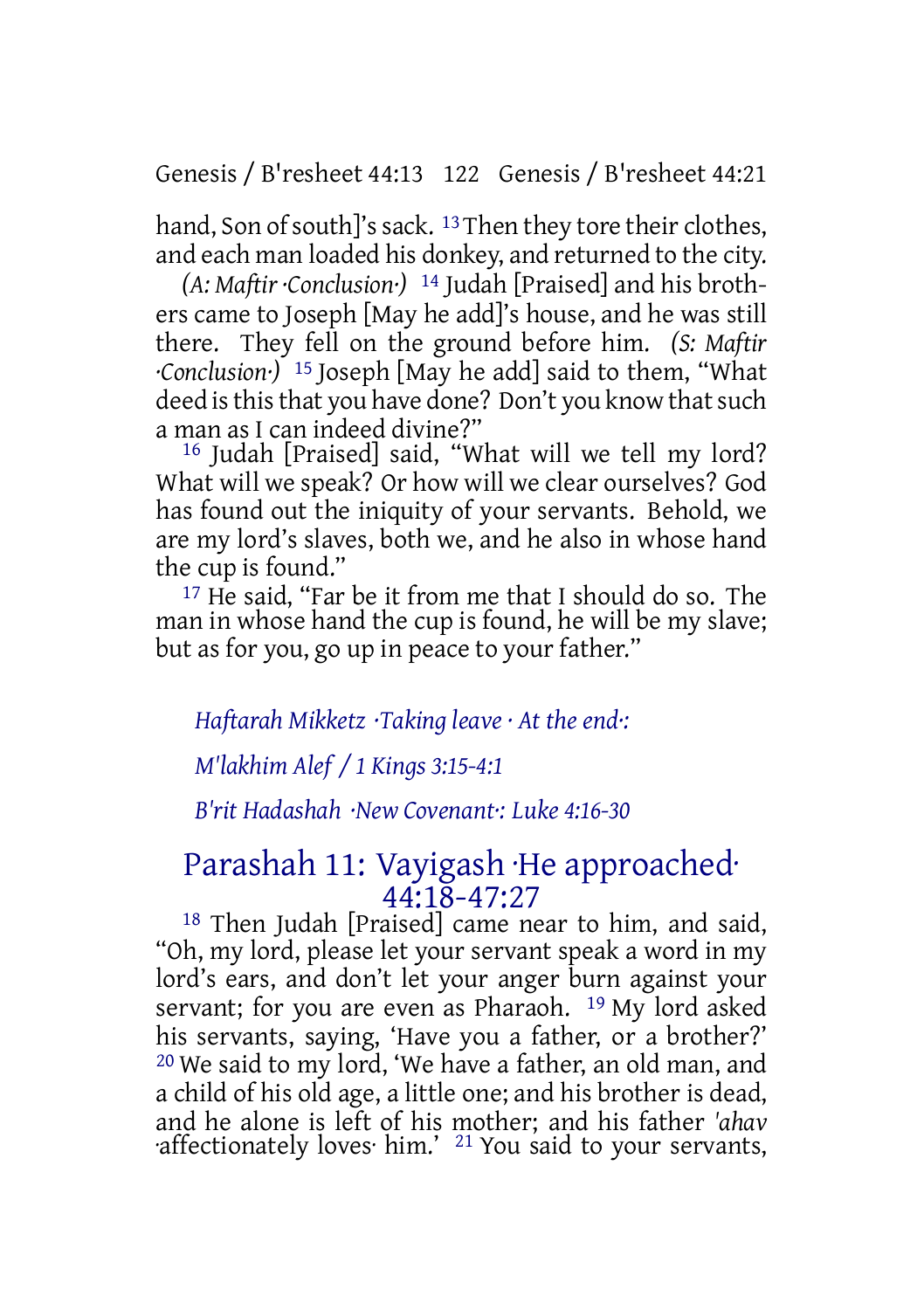'Bring him down to me, that I may set my eyes on him.' 22 We said to my lord, 'The boy can't leave his father: for if he should leave his father, his father would die.' 23 You said to your servants, 'Unless your youngest brother comes down with you, you will see my face no more.' 24 When we came up to your servant my father, we told him the words of my lord. <sup>25</sup> Our father said, 'Go again, buy us a little food.' 26 We said, 'We can't go down. If our youngest brother is with us, then we will go down: for we may not see the man's face, unless our youngest brother is with us.' 27 Your servant, my father, said to us, 'You know that my wife bore me two sons: 28 and the one went out from me, and I said, "Surely he is torn in pieces;" and I haven't seen him since. 29 If you take this one also from me, and harm happens to him, you will bring down my gray hairs with sorrow to *Sheol* ·Place of the dead·.' 30Now therefore when I come to your servant my father, and the boy is not with us; since his life is bound up in the boy's life; *(2)* 31 it will happen, when he sees that the boy is no more, that he will die. Your servants will bring down the gray hairs of yourservant, ourfather, with sorrow to *Sheol* ·Place of the dead·. 32 For your servant became collateral for the boy to my father, saying, 'If I don't bring him to you, then I will bear the blame to my father forever.' 33 Now therefore, please let your servant stay instead of the boy, my lord's slave; and let the boy go up with his brothers. 34 For how will I go up to my father, if the boy is not with me?— lest I see the evil that will come on my father."

1 Then Joseph [May he add] couldn't control himself before all those who stood before him, and he cried, "Cause everyone to go out from me!" No one else stood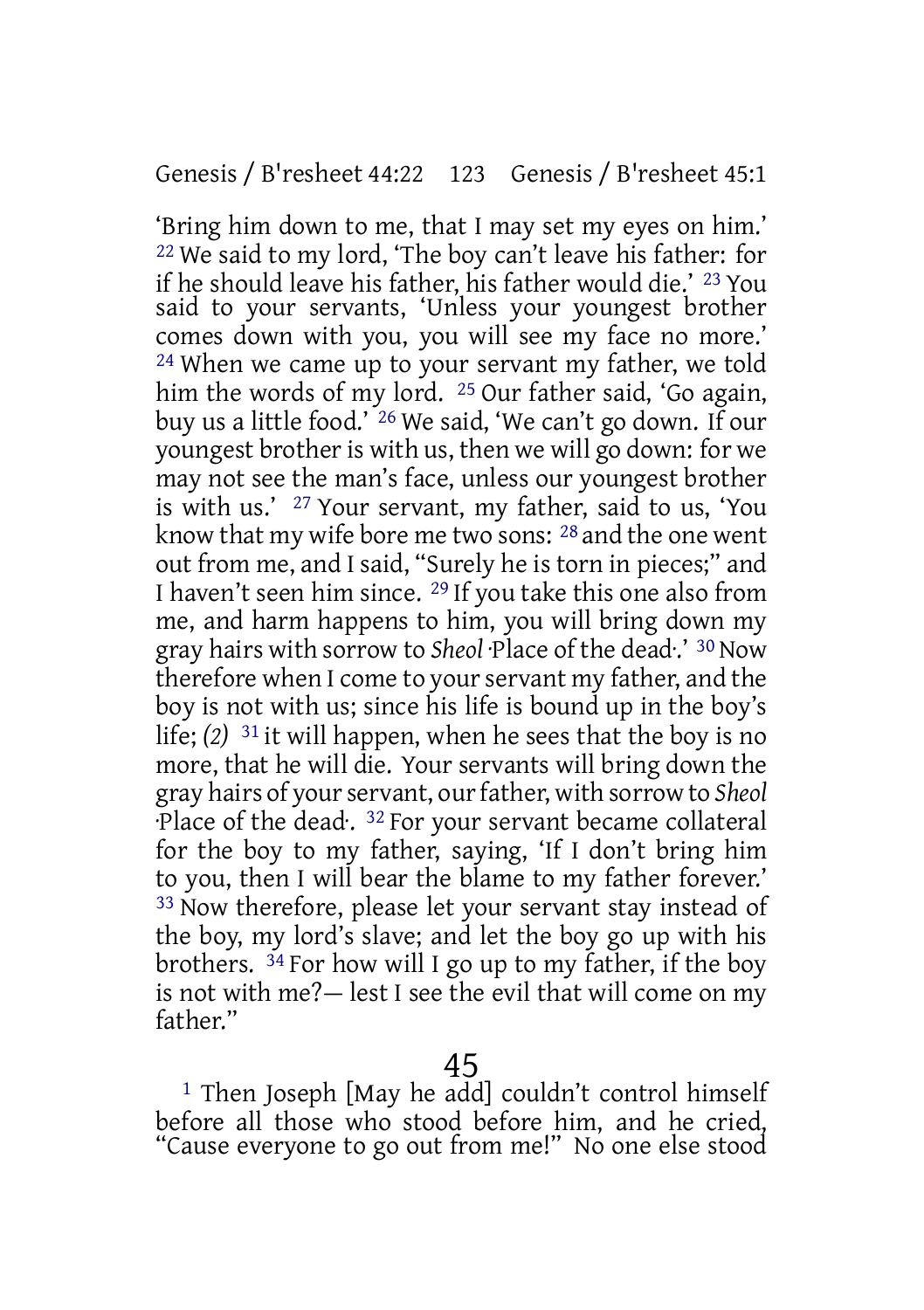Genesis / B'resheet 45:2 124 Genesis / B'resheet 45:12

with him, while *Joseph [May he add] made himself known to his brothers.* \* <sup>2</sup> He wept aloud. The Egyptians [people from Abode of slavery] *sh'ma* ·heard obeyed·, and the house of Pharaoh *sh'ma* ·heard obeyed·. 3 Joseph [May he add] said to his brothers, "I am Joseph [May he add]! Does my father still live?"

His brothers couldn't answer him; for they were terrified at his presence. 4 Joseph [May he add] said to his brothers, "Come near to me, please."

They came near. "He said, I am Joseph [May he add], your brother, whom you sold into Egypt [Abode of slavery]. 5 Now don't be grieved, nor angry with yourselves, that you sold me here, for God sent me before you to preserve life. <sup>6</sup> For these two years the famine has been in the land, and there are yet five years, in which there will be no plowing and no harvest. 7 God sent me before you to preserve for you a remnant in the earth, and to save you alive by a great deliverance. *(3)* 8 So now it was not you who sent me here, but God, and he has made me a father to Pharaoh, lord of all his house, and ruler over all the land of Egypt [Abode of slavery]. <sup>9</sup> Hurry, and go up to my father, and tell him, 'This is what your son Joseph [May he add] says, "God has made me lord of all Egypt [Abode of slavery]. Come down to me. Don't wait. 10 You shall dwell in the land of Goshen [Drawing near], and you will be nearto me, you, your children, your children's children, your flocks, your herds, and all that you have. <sup>11</sup> There I will nourish you; for there are yet five years of famine; lest you come to poverty, you, and your household, and all that you have." ' 12 Behold, your eyes see, and the eyes of my brother Benjamin [Son of right

<sup>\*</sup> 45:1 Quoted in Acts 7:13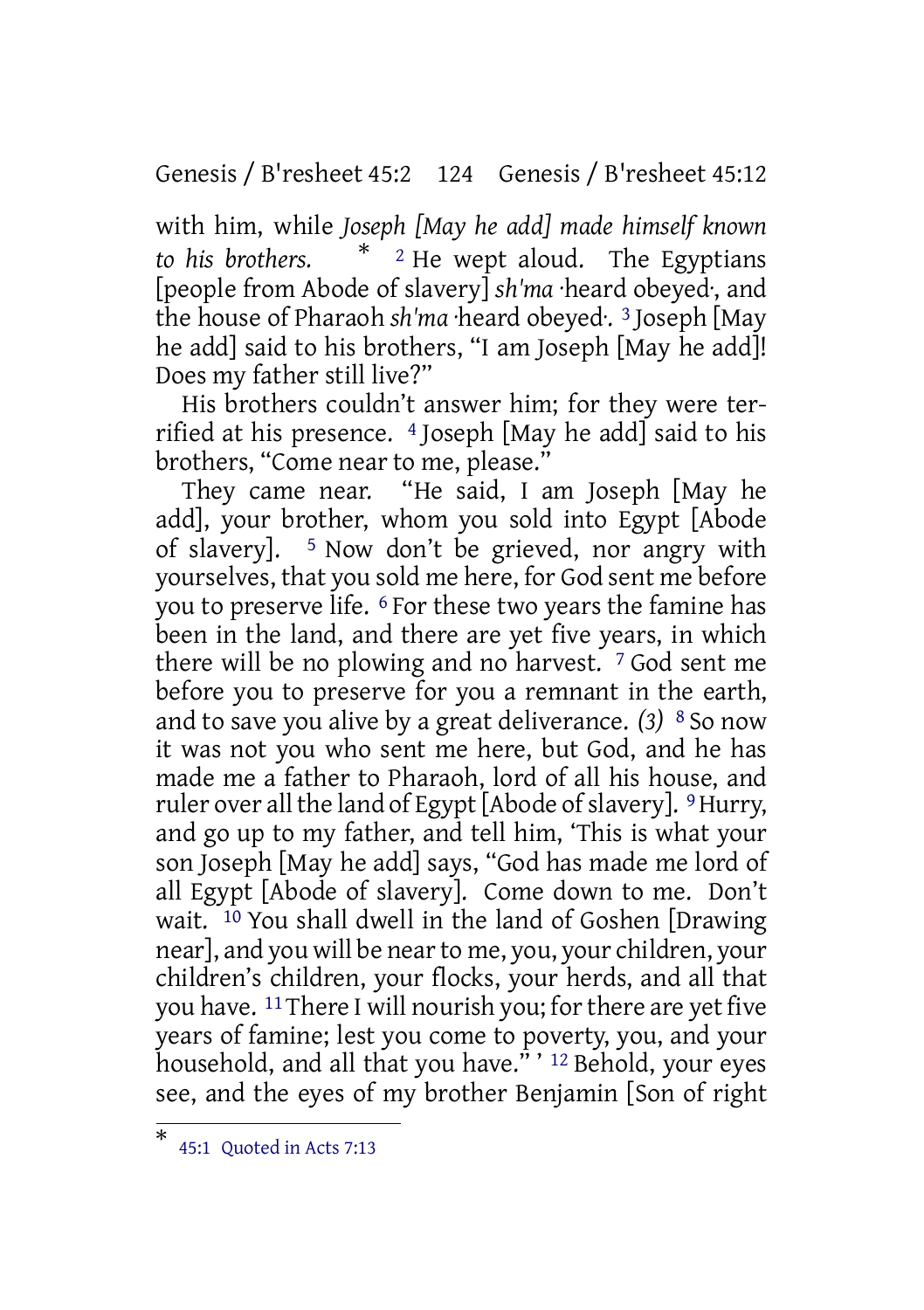hand, Son of south], that it is my mouth that speaks to you. 13 You shall tell my father of all my glory in Egypt [Abode of slavery], and of all that you have seen. You shall hurry and bring my father down here." <sup>14</sup> He fell on his brother Benjamin [Son of right hand, Son of south]'s neck, and wept, and Benjamin [Son of right hand, Son of south] wept on his neck. 15 He kissed all his brothers, and wept on them. After that his brothers talked with him.

16 The report of it was*sh'ma* ·heard obeyed· in Pharaoh's house, saying, "Joseph [May he add]'s brothers have come." It pleased Pharaoh well, and his servants. 17 Pharaoh said to Joseph [May he add], "Tell your brothers, 'Do this. Load your animals, and go, travel to the land of Canaan [Humbled]. 18 Take your father and your households, and come to me, and I will give you the good of the land of Egypt [Abode of slavery], and you will eat the fat of the land.' *(4)* 19 Now you are enjoined: do this. Take wagons out of the land of Egypt [Abode of slavery] for your little ones, and for your wives, and bring your father, and come. 20 Also, don't concern yourselves about your belongings, for the good of all the land of Egypt [Abode of slavery] is yours."

<sup>21</sup> The sons of Israel [God prevails] did so. Joseph [May] he add] gave them wagons, according to the order of Pharaoh, and gave them provision for the way.  $22$  He gave each one of them changes of clothing, but to Benjamin [Son of right hand, Son of south] he gave three hundred pieces of silver and five changes of clothing. 23 He sent the following to his father: ten donkeys loaded with the good things of Egypt [Abode of slavery], and ten female donkeys loaded with grain and bread and provision for his father by the way.  $24$  So he sent his brothers away.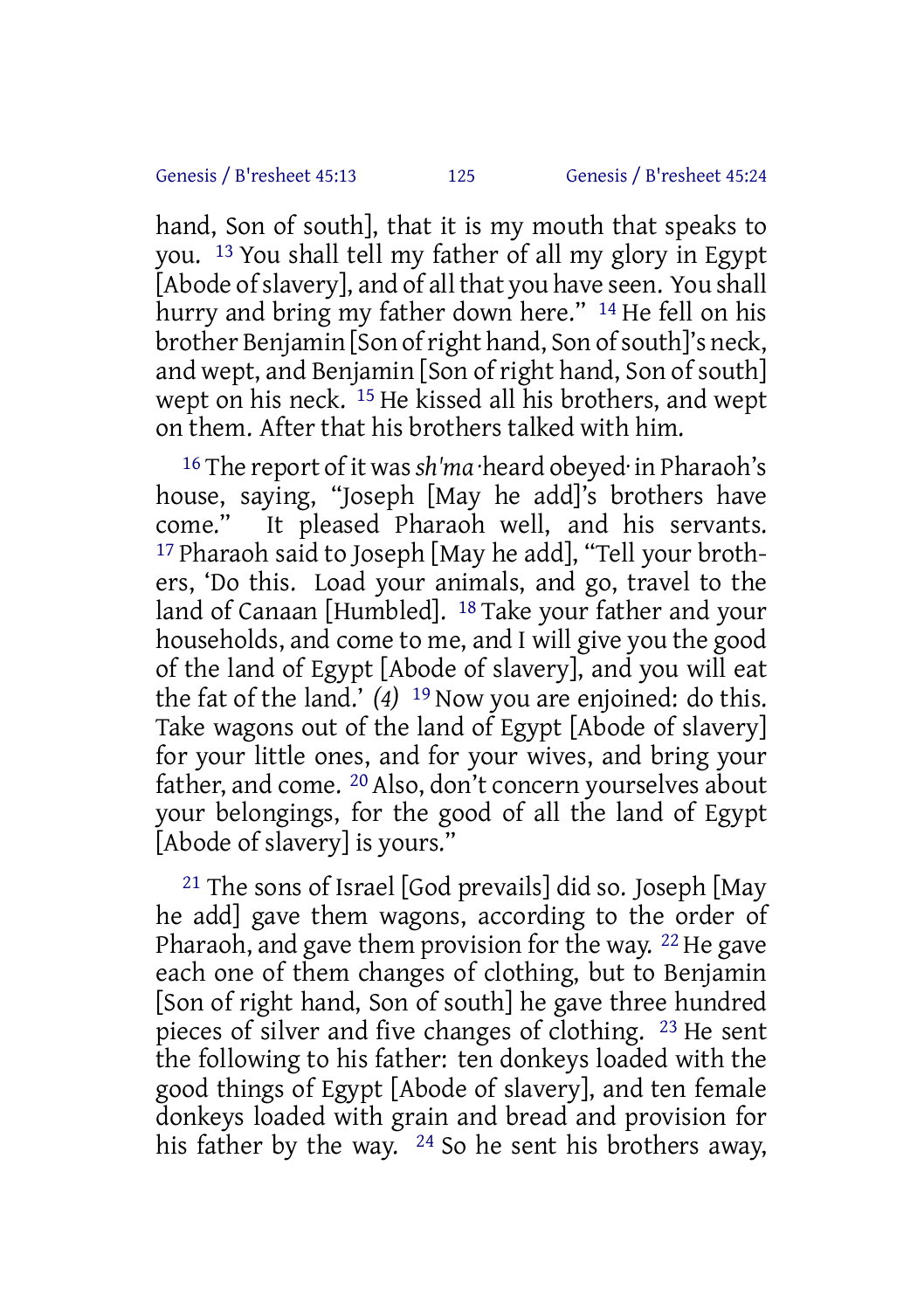Genesis / B'resheet 45:25 126 Genesis / B'resheet 46:6

and they departed. He said to them, "See that you don't quarrel on the way."

25 They went up out of Egypt [Abode of slavery], and came into the land of Canaan [Humbled], to Jacob [Supplanter] their father. 26 They told him, saying, "Joseph [May he add] is still alive, and he is ruler over all the land of Egypt [Abode of slavery]." His heart fainted, for he didn't believe them. 27 They told him all the words of Joseph [May he add], which he had said to them. When he saw the wagons which Joseph [May he add] had sent to carry him, the spirit of Jacob [Supplanter], their father, revived. *(5)* 28 Israel [God prevails] said, "It is enough. Joseph [May he add] my son is still alive. I will go and see him before I die."

#### 46

1 Israel [God prevails] traveled with all that he had, and came to Be'er-Sheva [Well of Seven, Well of an Oath], and offered sacrifices to the God of his father, Isaac [Laughter]. 2 God spoke to Israel [God prevails] in the visions of the night, and said, "Jacob [Supplanter], Jacob [Supplanter]!"

He said, "Here I am."

3 He said, "I am God, the God of your father. Don't be afraid to go down into Egypt [Abode of slavery], for there I will make of you a great nation. 4 I will go down with you into Egypt [Abode of slavery]. I will also surely bring you up again. Joseph [May he add] will close your eyes."

5 Jacob [Supplanter] rose up from Be'er-Sheva [Well of Seven, Well of an Oath], and the sons of Israel [God prevails] carried Jacob [Supplanter], their father, their little ones, and their wives, in the wagons which Pharaoh had sent to carry him. <sup>6</sup> They took their livestock, and their goods, which they had gotten in the land of Canaan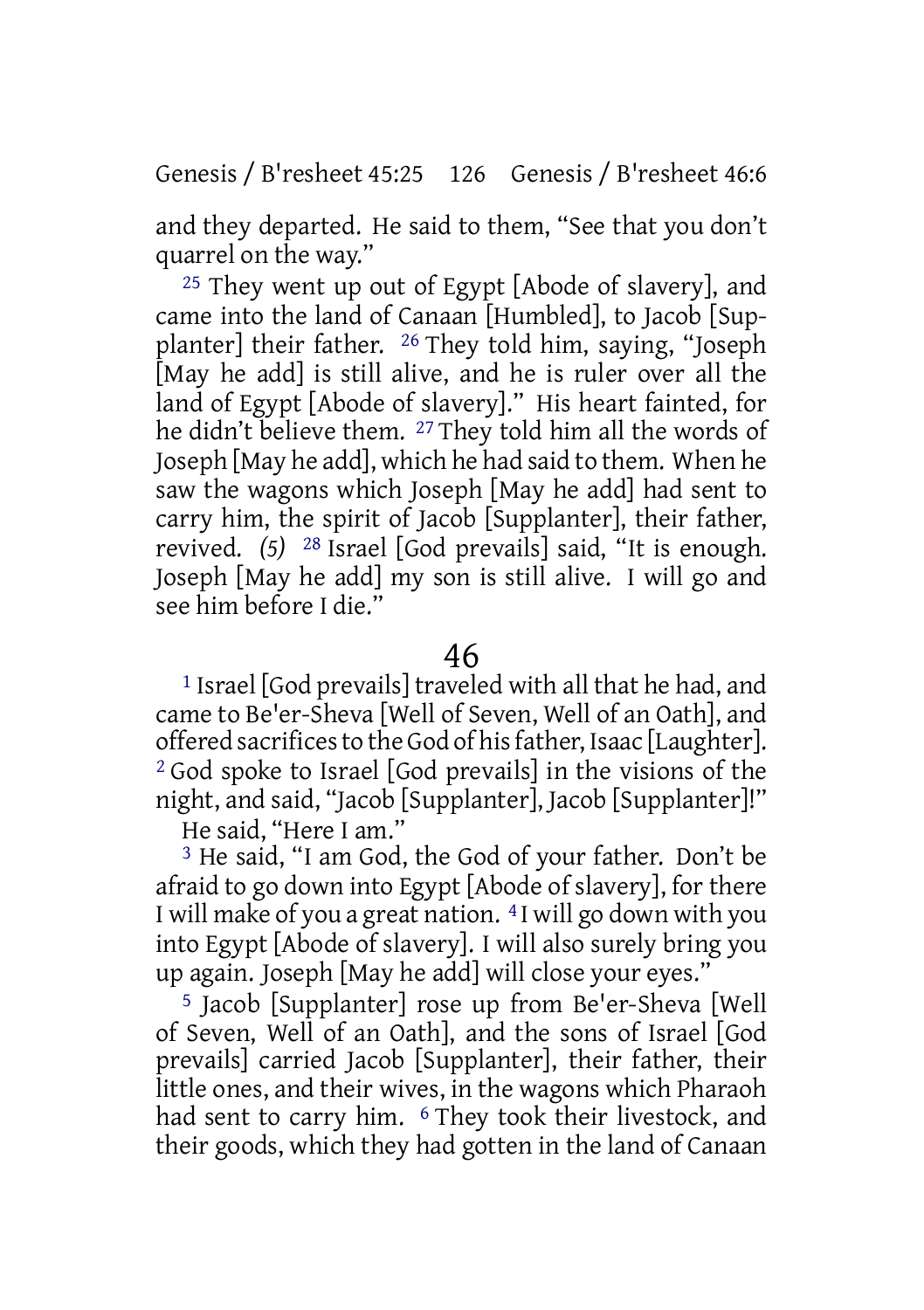[Humbled], and came into Egypt [Abode of slavery] — Jacob, and all his offspring with him, 7 his sons, and his sons' sons with him, his daughters, and his sons' daughters, and he brought all his offspring with him into Egypt [Abode of slavery].

8 These are the names of the children of Israel [God prevails], who came into Egypt [Abode of slavery], Jacob [Supplanter] and his sons: Reuben [See, a son!], Jacob [Supplanter]'s firstborn. 9 The sons of Reuben [See, a son!]: Hanoch, Pallu, Hezron, and Carmi. 10 The sons of Simeon [Hearing]: Jemuel, Jamin, Ohad, Jachin, Zohar, and Shaul [Asked for] the son of a Canaanite [Descendant of Humbled] woman.  $11$  The sons of Levi [United with]:<br>Gershon, Kohath, and Merari.  $12$  The sons of Judah Gershon, Kohath, and Merari. [Praised]: Er, Onan, Shelah, Perez, and Zerah; but Er and Onan died in the land of Canaan [Humbled]. The sons of Perez were Hezron and Hamul. 13 The sons of Issachar [Hire, Reward]: Tola, Puvah, Job [Persecuted], and Shimron. 14 The sons of Zebulun [Living together]: Sered, Elon, and Jahleel. <sup>15</sup> These are the sons of Leah [Weary], whom she bore to Jacob [Supplanter] in Paddan Aram [Elevated], with his daughter Dinah. All the souls of his sons and his daughters were thirty-three. 16 The sons of Gad [Good fortune]: Ziphion, Haggi, Shuni, Ezbon, Eri, Arodi, and Areli.  $17$  The sons of Asher [Happy]: Imnah, Ishvah, Ishvi, Beriah, and Serah their sister. The sons of Beriah: Heber and Malchiel. 18 These are the sons of Zilpah [Frailty], whom Laban [White] gave to Leah [Weary], his daughter, and these she bore to Jacob [Supplanter], even sixteen souls. 19 The sons of Rachel [Ewe sheep], Jacob [Supplanter]'s wife: Joseph [May he add] and Benjamin [Son of right hand, Son of south].  $20T_0$ Joseph [May he add] in the land of Egypt [Abode of slav-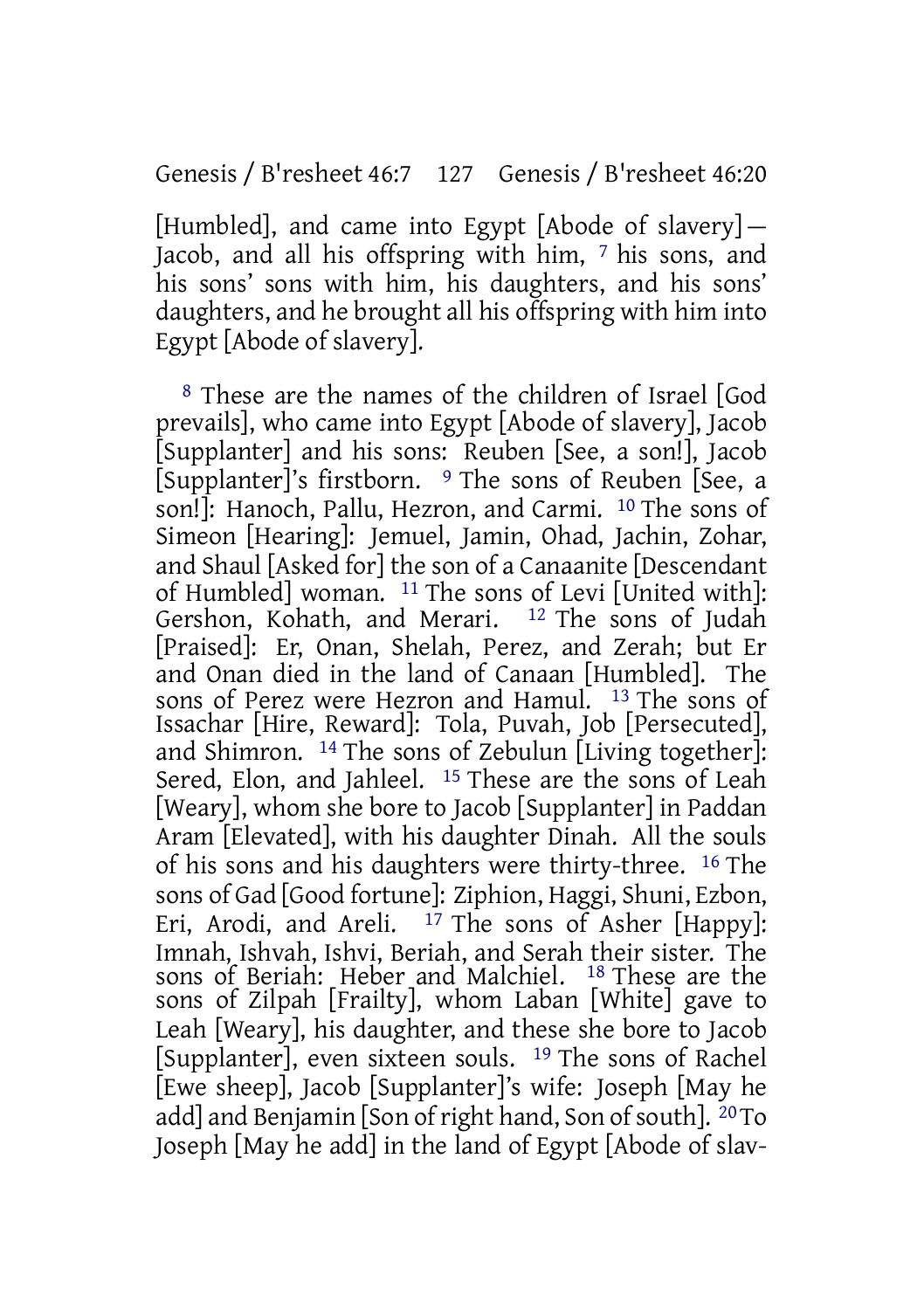# Genesis / B'resheet 46:21 128 Genesis / B'resheet 46:31

ery] were born Manasseh [Causing to forget] and Ephraim [Fruit], whom Asenath, the daughter of Potiphera, priest of On, bore to him. 21 The sons of Benjamin [Son of right hand, Son of south]: Bela, Becher, Ashbel, Gera, Naaman, Ehi, Rosh, Muppim, Huppim, and Ard. 22 These are the sons of Rachel [Ewe sheep], who were born to Jacob [Supplanter]: all the souls were fourteen.  $^{23}$  The son of Dan [He judged]: Hushim. 24 The sons of Naphtali [My wrestling]: Jahzeel, Guni, Jezer, and Shillem. 25 These are the sons of Bilhah [Bashful], whom Laban [White] gave to Rachel [Ewe sheep], his daughter, and these she bore to Jacob [Supplanter]: all the souls were seven. 26 All the souls who came with Jacob [Supplanter] into Egypt [Abode of slavery], who were his direct offspring, besides Jacob [Supplanter]'s sons' wives, all the souls were sixtysix. 27 The sons of Joseph [May he add], who were born to him in Egypt [Abode of slavery], were two souls. All the souls of the house of Jacob [Supplanter], who came into Egypt [Abode of slavery], were seventy.

*(6)* <sup>28</sup> He sent Judah [Praised] before him to Joseph [May he add], to show the way before him to Goshen [Drawing near], and they came into the land of Goshen [Drawing near]. 29 Joseph [May he add] prepared his chariot, and went up to meet Israel [God prevails], his father, in Goshen [Drawing near]. He presented himself to him, and fell on his neck, and wept on his neck a good while. <sup>30</sup> Israel [God] prevails] said to Joseph [May he add], "Now let me die, since I have seen your face, that you are still alive."

31 Joseph [May he add] said to his brothers, and to his father's house, "I will go up, and speak with Pharaoh, and will tell him, 'My brothers, and my father's house, who were in the land of Canaan [Humbled], have come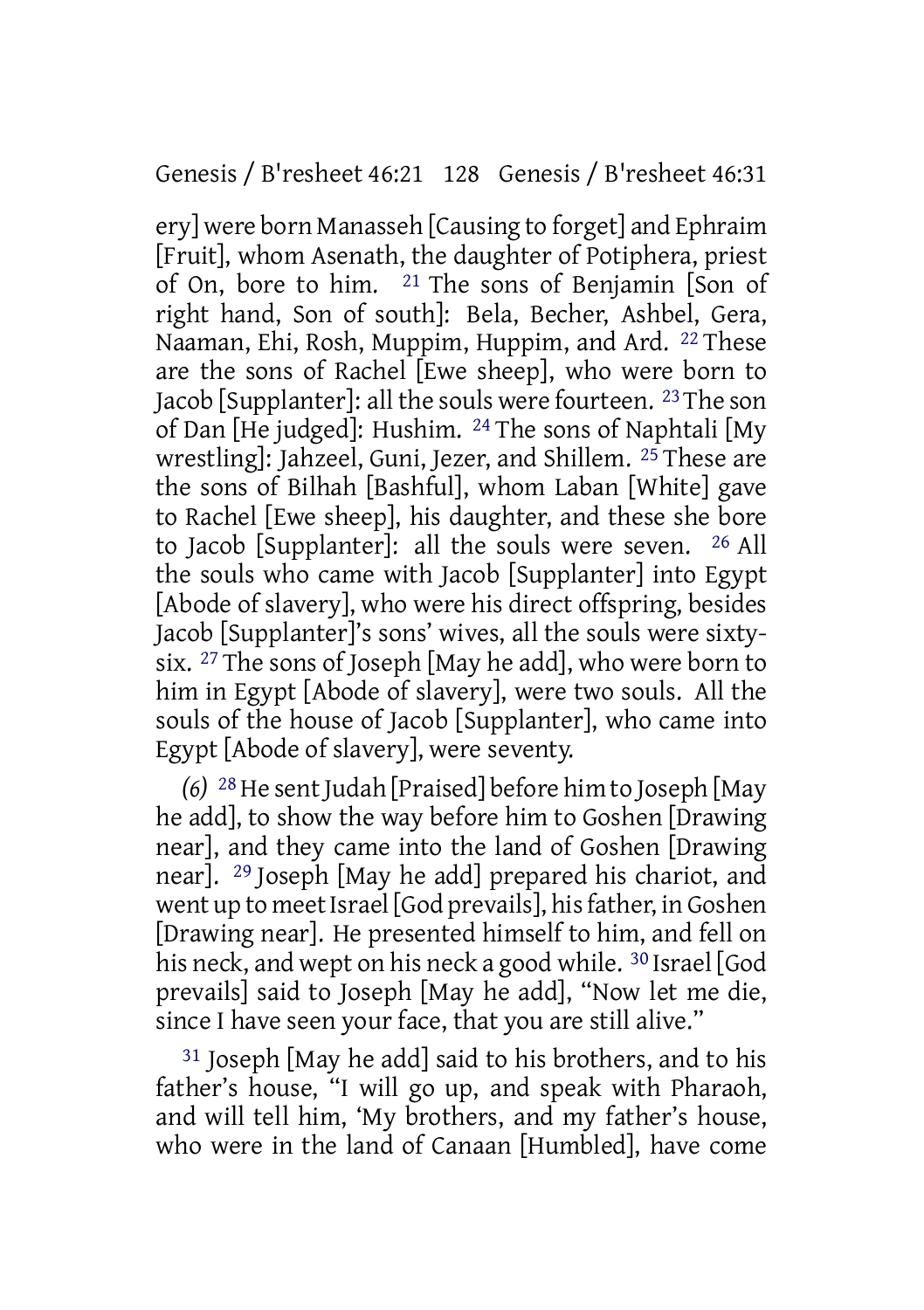to me. 32 These men are shepherds, for they have been keepers of livestock, and they have brought their flocks, and their herds, and all that they have.'  $33$  It will happen, when Pharaoh summons you, and will say, 'What is your occupation?' 34 that you shall say, 'Your servants have been keepers of livestock from our youth even until now, both we, and our fathers:' that you may dwell in the land of Goshen [Drawing near]; for every shepherd is an abomination to the Egyptians [people from Abode of slavery]."

47

<sup>1</sup> Then Joseph [May he add] went in and told Pharaoh, and said, "My father and my brothers, with their flocks, their herds, and all that they own, have come out of the land of Canaan [Humbled]; and behold, they are in the land of Goshen [Drawing near]."  $2$  From among his brothers he took five men, and presented them to Pharaoh. 3 Pharaoh said to his brothers, "What is your occupation?"

They said to Pharaoh, "Your servants are shepherds, both we, and our fathers." <sup>4</sup> They said to Pharaoh, "We have come to live as foreigners in the land, for there is no pasture for your servants' flocks. For the famine is severe in the land of Canaan [Humbled]. Now therefore, please let your servants dwell in the land of Goshen [Drawing near]."

5 Pharaoh spoke to Joseph [May he add], saying, "Your father and your brothers have come to you. <sup>6</sup> The land of Egypt [Abode of slavery] is before you. Make your father and your brothers dwell in the best of the land. Let them dwell in the land of Goshen [Drawing near]. If you know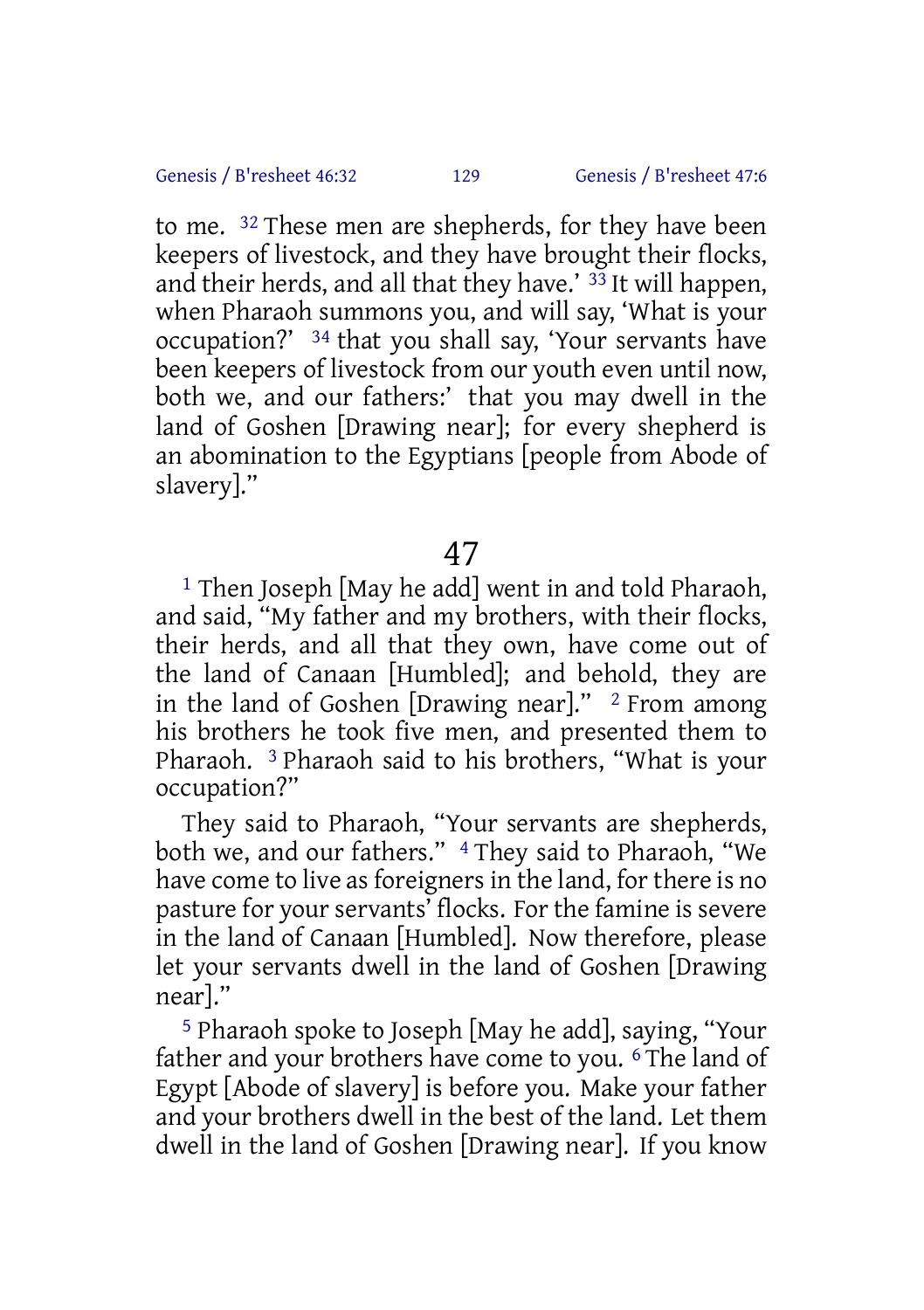any able men among them, then put them in charge of my livestock."

7 Joseph [May he add] brought in Jacob [Supplanter], his father, and set him before Pharaoh, and Jacob [Supplanter] blessed Pharaoh. 8 Pharaoh said to Jacob [Supplanter], "How many are the days of the years of your  $l$ ife?"

9 Jacob [Supplanter] said to Pharaoh, "The days of the years of my pilgrimage are one hundred thirty years. Few and evil have been the days of the years of my life, and they have not attained to the days of the years of the life of my fathers in the days of their pilgrimage." 10 Jacob [Supplanter] blessed Pharaoh, and went out from the presence of Pharaoh.

*(7)* 11 Joseph [May he add] placed his father and his brothers, and gave them a possession in the land of Egypt [Abode of slavery], in the best of the land, in the land of Rameses, as Pharaoh had enjoined. 12 Joseph [May he add] nourished his father, his brothers, and all of his father's household, with bread, according to their families.

 $13$  There was no bread in all the land; for the famine was very severe, so that the land of Egypt [Abode of slavery] and the land of Canaan [Humbled] fainted by reason of the famine. 14 Joseph [May he add] gathered up all the money that was found in the land of Egypt [Abode of slavery], and in the land of Canaan [Humbled], for the grain which they bought: and Joseph [May he add] brought the money into Pharaoh's house. <sup>15</sup> When the money was all spent in the land of Egypt [Abode of slavery], and in the land of Canaan [Humbled], all the Egyptians [people from Abode of slavery] came to Joseph [May he add], and said, "Give us bread, for why should we die in your presence? For our money fails."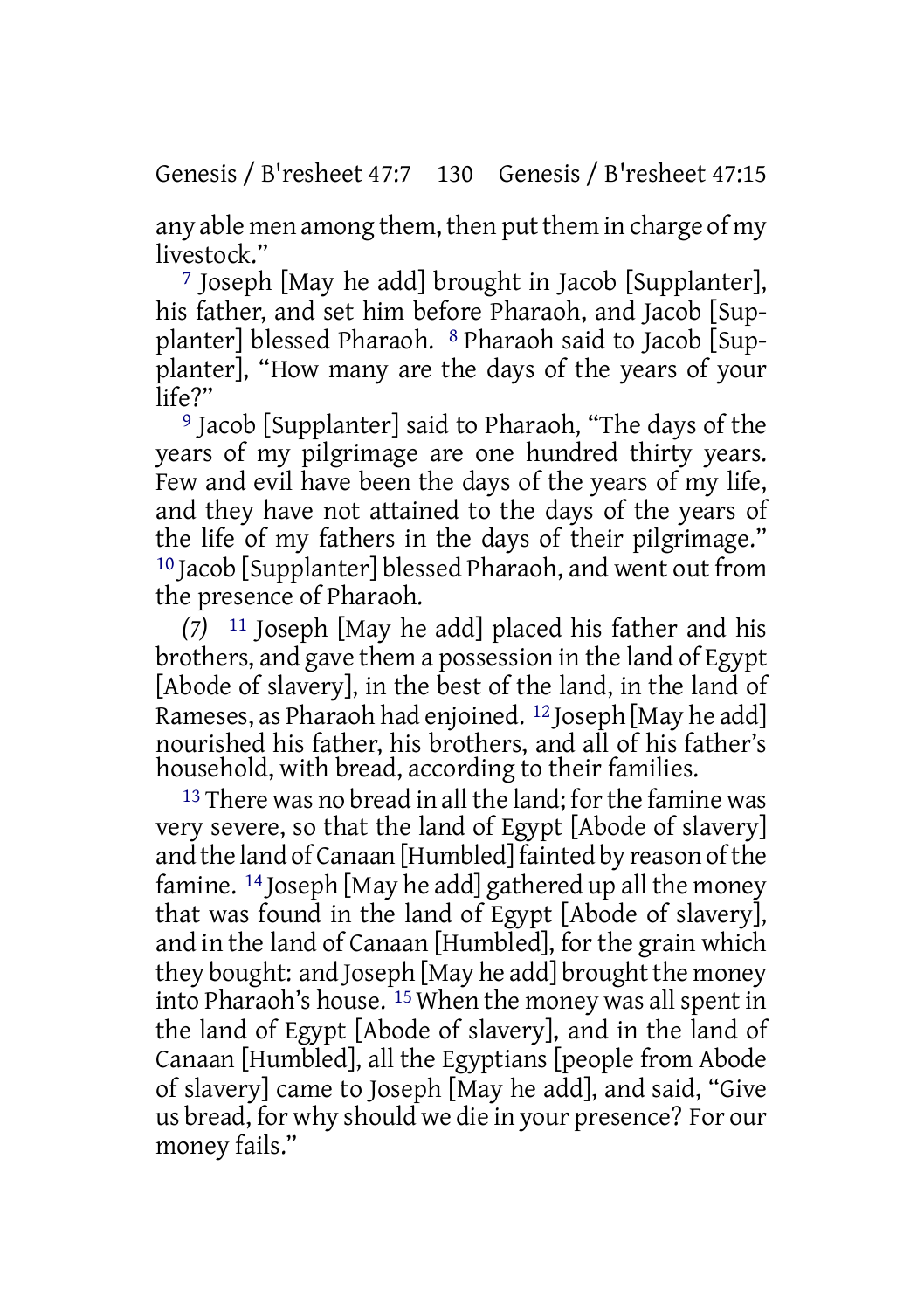16 Joseph [May he add] said, "Give me your livestock; and I will give you food for your livestock, if your money is gone."

<sup>17</sup> They brought their livestock to Joseph [May he add], and Joseph [May he add] gave them bread in exchange for the horses, and for the flocks, and for the herds, and for the donkeys: and he fed them with bread in exchange for all their livestock for that year. 18 When that year was ended, they came to him the second year, and said to him, "We will not hide from my lord how our money is all spent, and the herds of livestock are my lord's. There is nothing left in the sight of my lord, but our bodies, and our lands. 19 Why should we die before your eyes, both we and our land? Buy us and our land for bread, and we and our land will be servants to Pharaoh. Give us seed, that we may live, and not die, and that the land won't be desolate."

20 So Joseph [May he add] bought all the land of Egypt [Abode of slavery] for Pharaoh, for every man of the Egyptians [people from Abode of slavery] sold his field, because the famine was severe on them, and the land became Pharaoh's. <sup>21</sup> As for the people, he moved them to the cities from one end of the border of Egypt [Abode of slavery] even to the other end of it. 22 Only he didn't buy the land of the priests, for the priests had a *chok* ·portion· from Pharaoh, and ate their *chok* ·portion· which Pharaoh gave them. That is why they didn't sell their land. 23 Then Joseph [May he add] said to the people, "Behold, I have bought you and your land today for Pharaoh. Behold, here is seed for you, and you shall sow the land. <sup>24</sup> It will happen at the harvests, that you shall give a fifth to Pharaoh, and four parts will be your own, for seed of the field, for your food, for them of your households, and for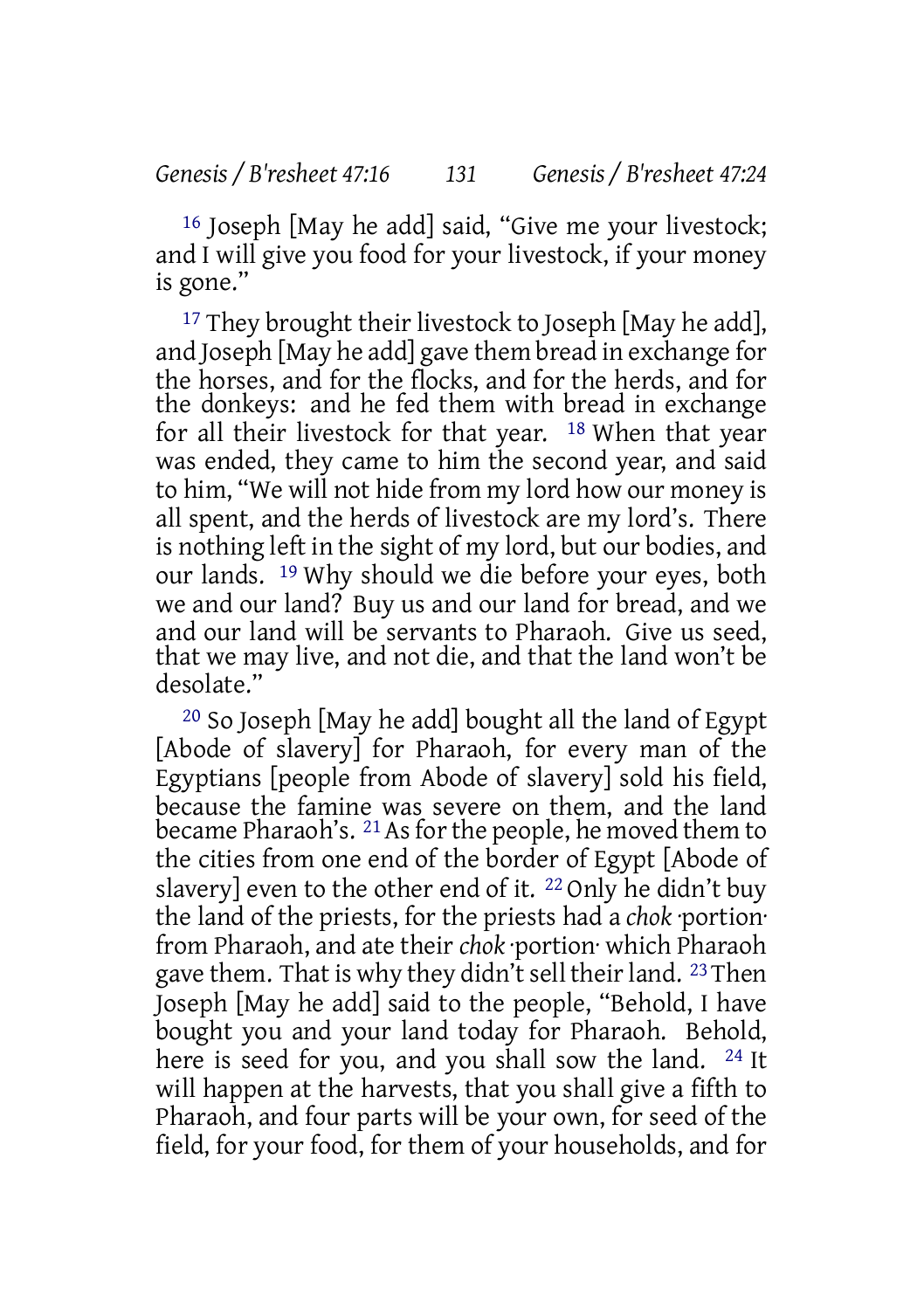Genesis / B'resheet 47:25 132 Genesis / B'resheet 47:30

food for your little ones."

*(Maftir ·Conclusion·)* 25 They said, "You have saved our lives! Let us find *chen* ·grace· in the sight of my lord, and we will be Pharaoh's servants."

26 Joseph [May he add] made it a *chok* ·statute· concerning the land of Egypt [Abode of slavery] to this day, that Pharaoh should have the fifth. Only the land ofthe priests alone didn't become Pharaoh's.

27 Israel [God prevails] lived in the land of Egypt [Abode ofslavery], in the land of Goshen [Drawing near]; and they got themselves possessions therein, and were fruitful, and multiplied exceedingly.

*Haftarah Vayigash ·Taking leave · He approached·:*

*Yechezk'el / Ezekiel 37:15-28*

*B'rit Hadashah ·New Covenant·: John 5:1-47*

# Parashah 12: *Vayechi* ·And he lived·  $47:28 - 50:26$

28 Jacob [Supplanter] lived in the land of Egypt [Abode of slavery] seventeen years. So the days of Jacob [Supplanter], the years of his life, were one hundred fortyseven years. 29 The time came near that Israel [God prevails] must die, and he called his son Joseph [May he add], and said to him, "If now I have found *chen* ·grace· in yoursight, please put your hand under my thigh, and deal kindly and truly with me. Please don't bury me in Egypt [Abode of slavery], <sup>30</sup> but when I sleep with my fathers, you shall carry me out of Egypt [Abode of slavery], and bury me in their burying place."

He said, "I will do as you have said."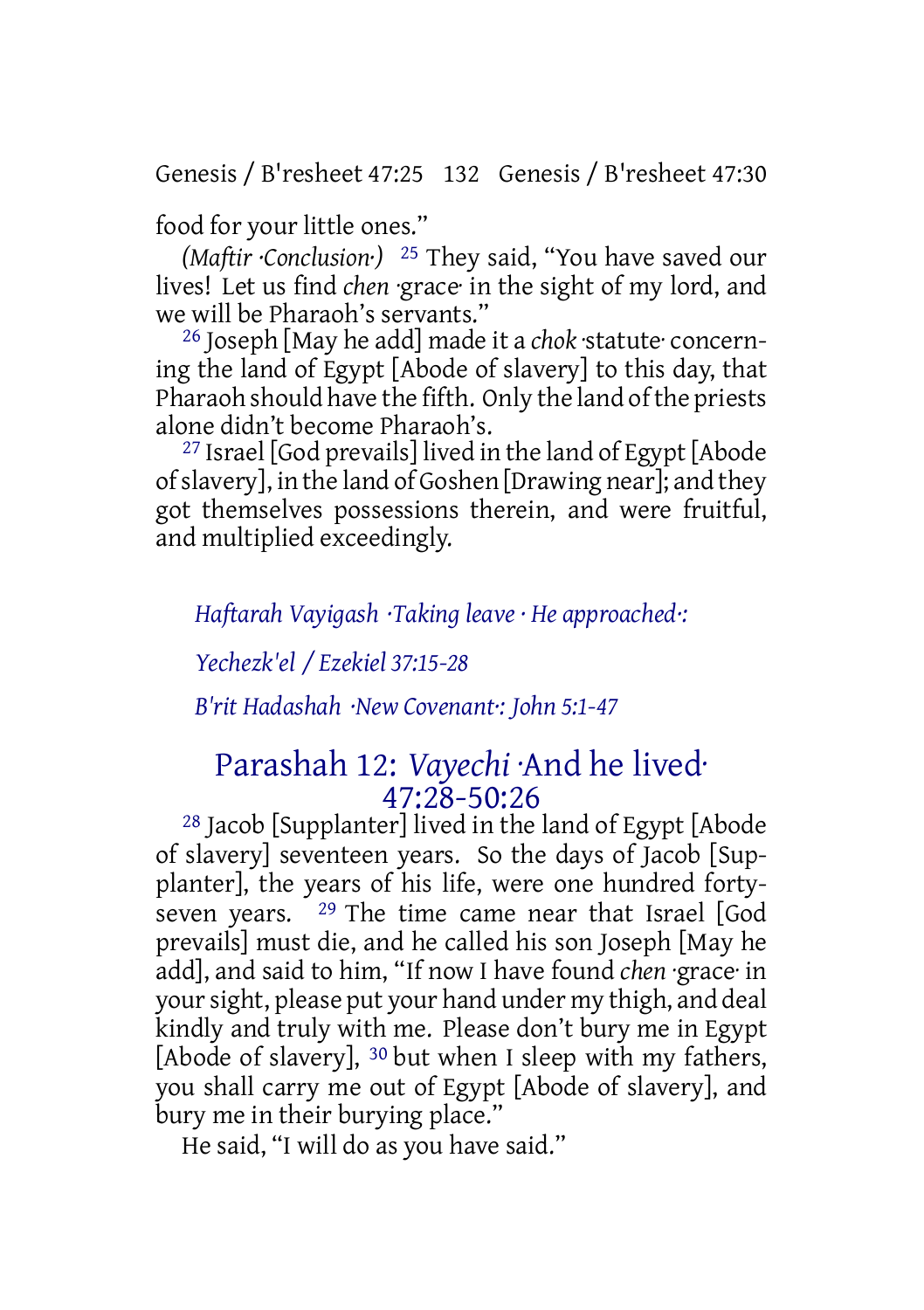Genesis / B'resheet 47:31 133 Genesis / B'resheet 48:8

31 He said, "Swear to me," and he swore to him. *Israel [God prevails] bowed at the head of his bed.* \*

# 48

<sup>1</sup> After these things, someone said to Joseph [May he add], "Behold, your father is sick." He took with him his two sons, Manasseh [Causing to forget] and Ephraim [Fruit]. 2 Someone told Jacob [Supplanter], and said, "Behold, your son Joseph [May he add] comes to you," and Israel [God prevails] strengthened himself, and sat on the bed. 3 Jacob [Supplanter] said to Joseph [May he add], "*El Shaddai* [God Almighty] appeared to me at Luz in the land of Canaan [Humbled], and blessed me, 4 and said to me, 'Behold, I will make you fruitful, and multiply you, and I will make of you a company of peoples, and *will give* thisland to *your offspring* after you for an everlasting *possession.'* \* <sup>5</sup> Now your two sons, who were born to you in the land of Egypt [Abode of slavery] before I came to you into Egypt [Abode of slavery], are mine; Ephraim [Fruit] and Manasseh [Causing to forget], even as Reuben [See, a son!] and Simeon [Hearing], will be mine. 6 Your issue, whom you become the father of after them, will be yours. They will be called after the name of their brothers in their inheritance. 7 As for me, when I came from Paddan, Rachel [Ewe sheep] died by me in the land of Canaan [Humbled] on the way, when there was still some distance to come to Ephrath, and I buried her there on the way to Ephrath (also called Bethlehem [House of Bread])."

8 Israel [God prevails] saw Joseph [May he add]'s sons, and said, "Who are these?"

<sup>\*</sup> 47:31 Quoted in Heb 11:21 \* 48:4 Quoted in Acts 7:5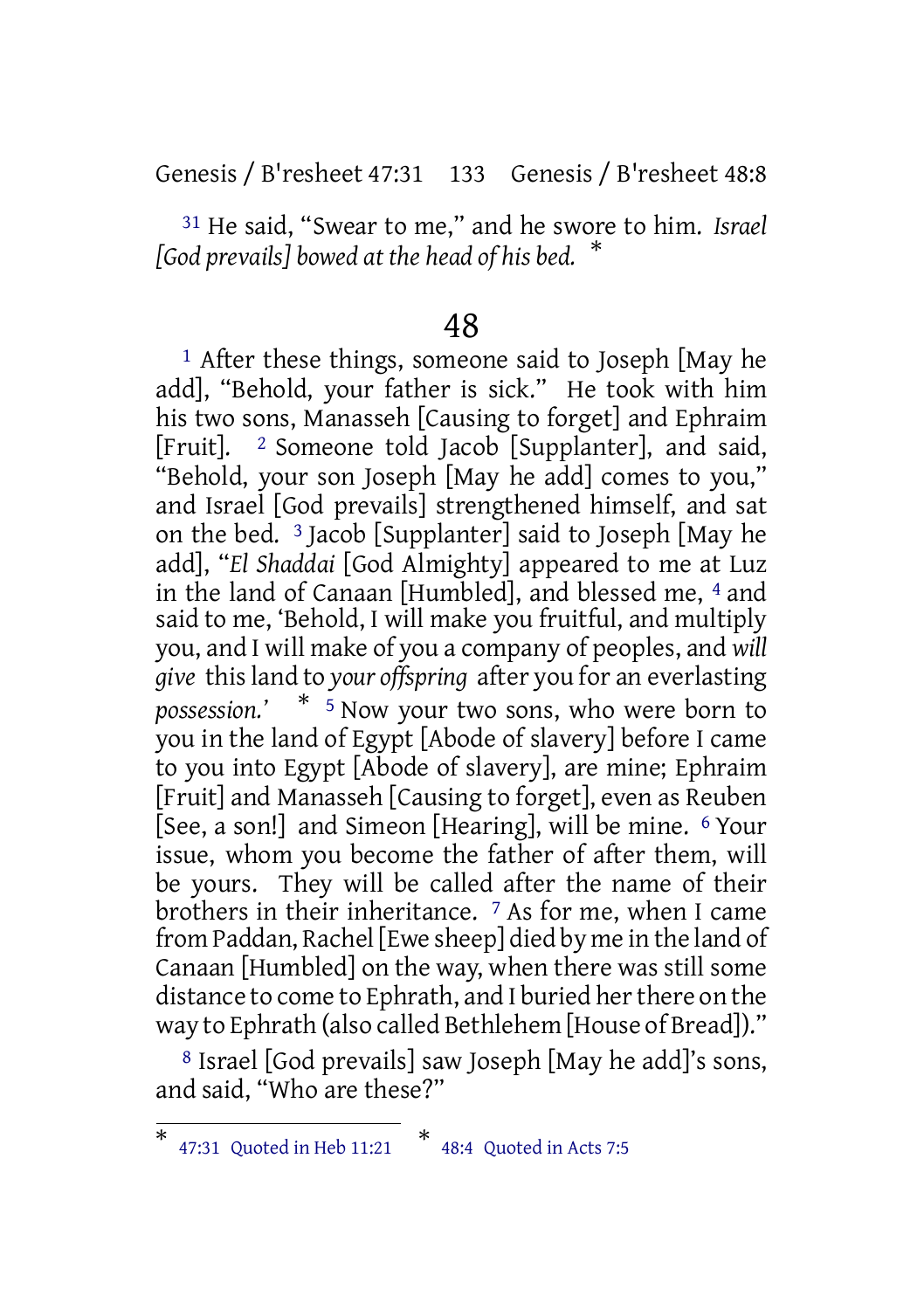Genesis / B'resheet 48:9 134 Genesis / B'resheet 48:18

9 Joseph [May he add] said to his father, "They are my sons, whom God has given me here."

He said, "Please bring them to me, and I will bless them." *(2)* 10 Now the eyes of Israel [God prevails] were dim for age, so that he couldn't see. He brought them near to him; and he kissed them, and embraced them. 11 Israel [God prevails] said to Joseph [May he add], "I didn't think I would see your face, and behold, God has let me see your offspring also." 12 Joseph [May he add] brought them out from between his knees, and he bowed himself with his face to the earth.<sup>13</sup> Joseph [May he add] took them both, Ephraim [Fruit] in his right hand toward Israel [God prevails]'s left hand, and Manasseh [Causing to forget] in his left hand toward Israel [God prevails]'s right hand, and brought them near to him. 14 Israel [God prevails] stretched out his right hand, and laid it on Ephraim [Fruit]'s head, who was the younger, and his left hand on Manasseh [Causing to forget]'s head, guiding his hands knowingly, for Manasseh [Causing to forget] was the firstborn.  $^{15}$  He blessed Joseph [May he add], and said, "The God before whom my fathers Abraham [Father of a multitude] and Isaac [Laughter] walked, the God who has fed me all my life long to this day, 16 the angel who has redeemed me from all evil, blessthe lads, and let my name be named on them, and the name of my fathers Abraham [Father of a multitude] and Isaac [Laughter]. Let them grow into a multitude upon the earth."

*(3)* 17 When Joseph [May he add] saw that his father laid his right hand on the head of Ephraim [Fruit], it displeased him. He held up his father's hand, to remove it from Ephraim [Fruit]'s head to Manasseh [Causing to forget]'s head. 18 Joseph [May he add] said to his father,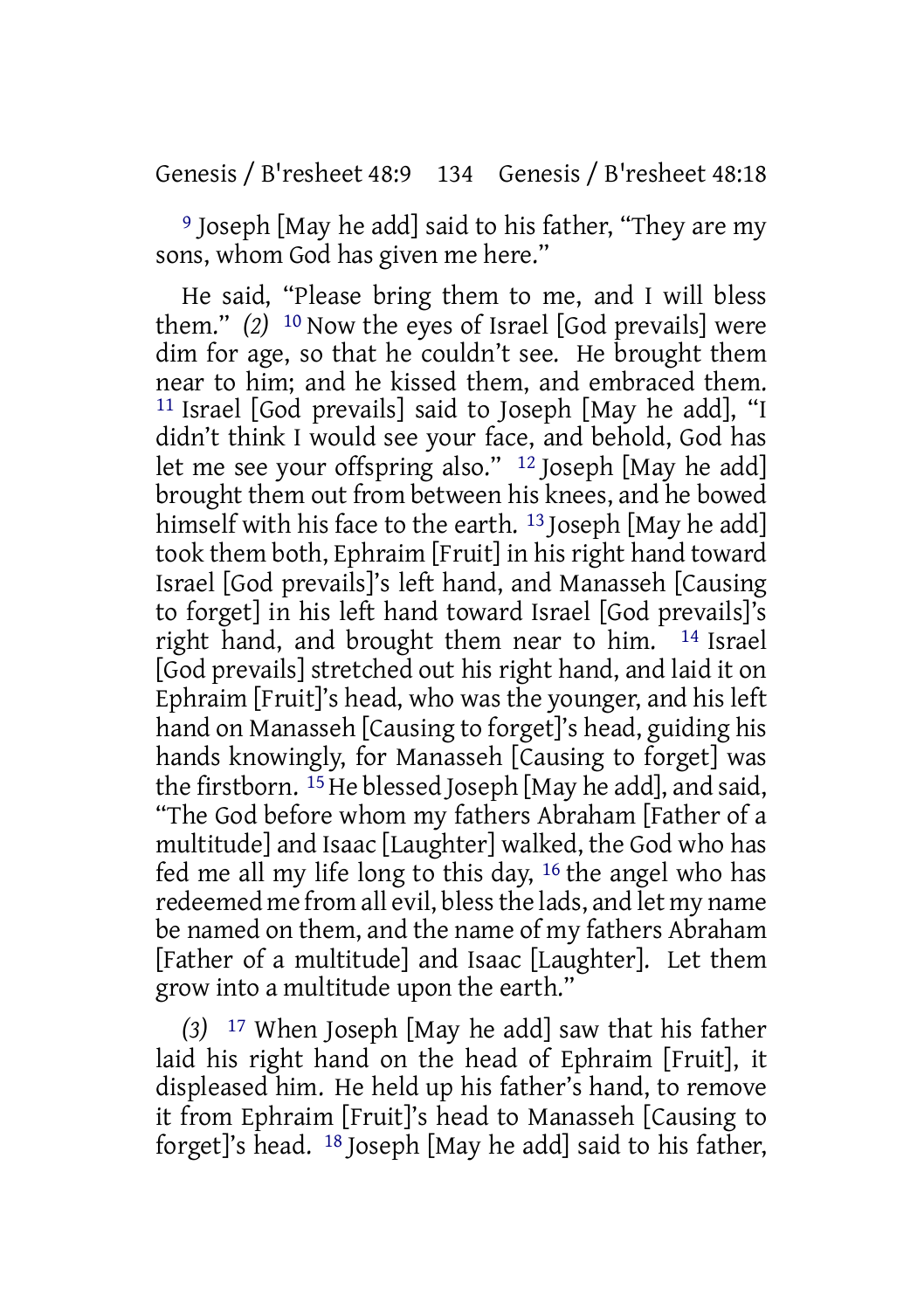Genesis / B'resheet 48:19 135 Genesis / B'resheet 49:4

"Not so, my father; for this is the firstborn; put your right hand on his head."

19 His father refused, and said, "I know, my son, I know. He also will become a people, and he also will be great. However, his younger brother will be greater than he, and his offspring will become a multitude of nations." <sup>20</sup> He blessed them that day, saying, "In you will Israel [God prevails] bless, saying, 'God make you as Ephraim [Fruit] and as Manasseh [Causing to forget]' " He set Ephraim [Fruit] before Manasseh [Causing to forget]. 21 Israel [God prevails]said to Joseph [May he add], "Behold, I am dying, but God will be with you, and bring you again to the land of your fathers. <sup>22</sup> Moreover I have given to you one portion above your brothers, which I took out of the hand of the Amorite [Descendants of Talkers] with my sword and with my bow."

# 49

*(4)* 1 Jacob [Supplanter] called to his sons, and said: "Gather yourselves together, that I may tell you that which will happen to you in the days to come.

- 2 Assemble yourselves, and hear, you sons of Jacob [Supplanter].
	- *Sh'ma* ·Hear obey· unto Israel [God prevails], your father.

<sup>3</sup> "Reuben [See, a son!], you are my firstborn, my might, and the beginning of my strength; excelling in dignity, and excelling in power.

4 Boiling over like water, you shall not excel; because you went up to your father's bed, then defiled it. He went up to my couch.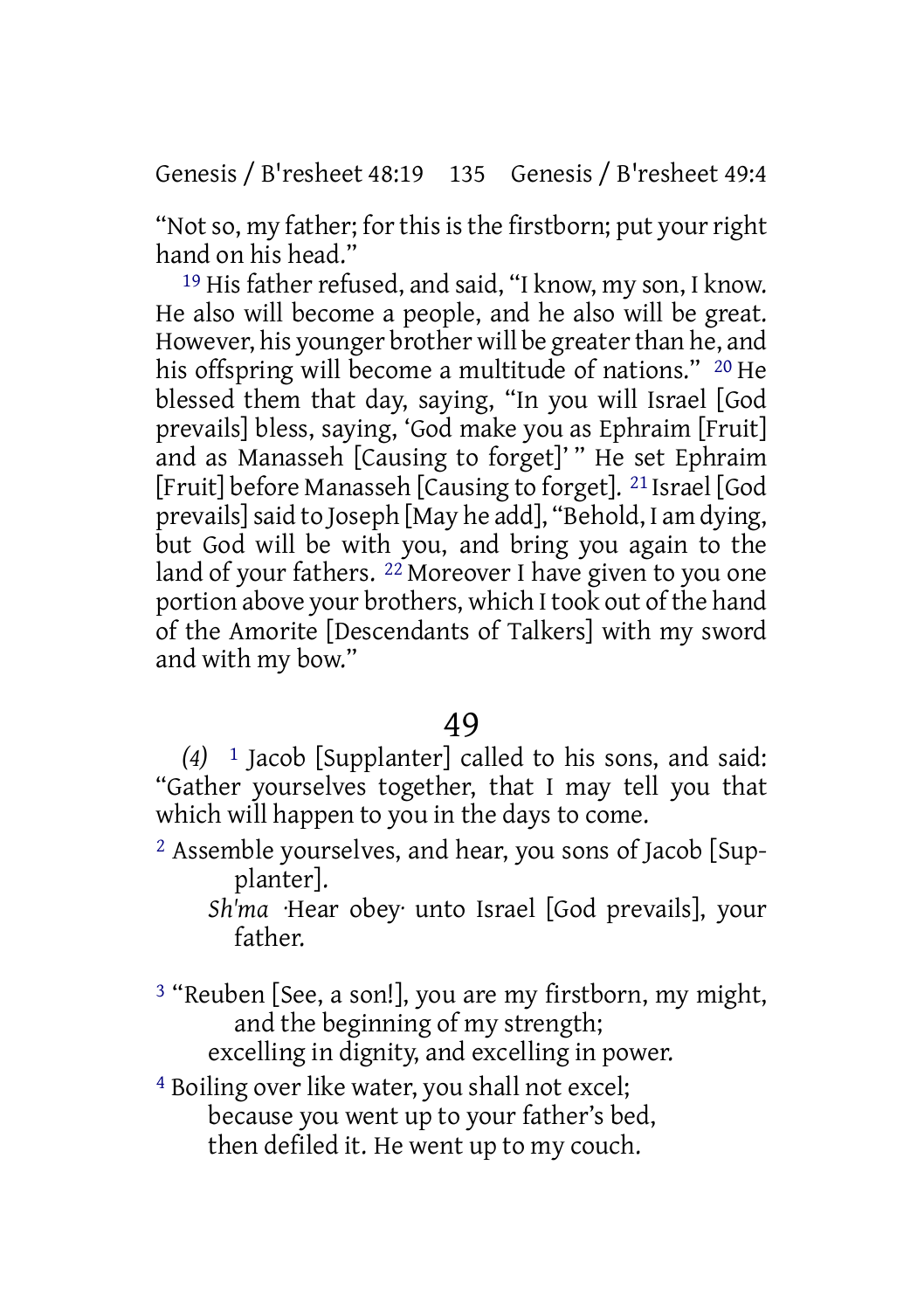Genesis / B'resheet 49:5 136 Genesis / B'resheet 49:12 5 "Simeon [Hearing] and Levi [United with] are brothers. Their swords are weapons of violence. 6 My soul, don't come into their council. My glory, don't be united to their assembly; for in their anger they killed men. In their self-will they hamstrung cattle. <sup>7</sup> Cursed be their anger, for it was fierce; and their wrath, for it was cruel. I will divide them in Jacob [Supplanter], and scatter them in Israel [God prevails]. 8 "Judah [Praised], your brothers will *yadah* ·extend hands in thankful praise· to you. Your hand will be on the neck of your enemies. Your father's sons will bow down before you. 9 Judah [Praised] is a lion's cub. From the prey, my son, you have gone up. He stooped down, he crouched as a lion, as a lioness. Who will rouse him up? <sup>10 \*</sup> The scepter will not depart from Judah [Praised], nor the ruler's staff from between his feet, † until *Shiloh* [Him to whom obedience belongs]. To him will the obedience of the peoples be. 11 Binding his foal to the vine, his donkey's colt to the choice vine; he has washed his garments in wine, his robes in the blood of grapes. 12 His eyes will be red with wine, his teeth white with milk.

<sup>\*</sup> 49:10 MP: King Messiah is a descendant of Judah. (Matt 1:2; Luke 3:33)  $\uparrow$  49:10 MP: When Messiah comes, then Judah will lose power and leadership, represented by the scepter. (John 18:31)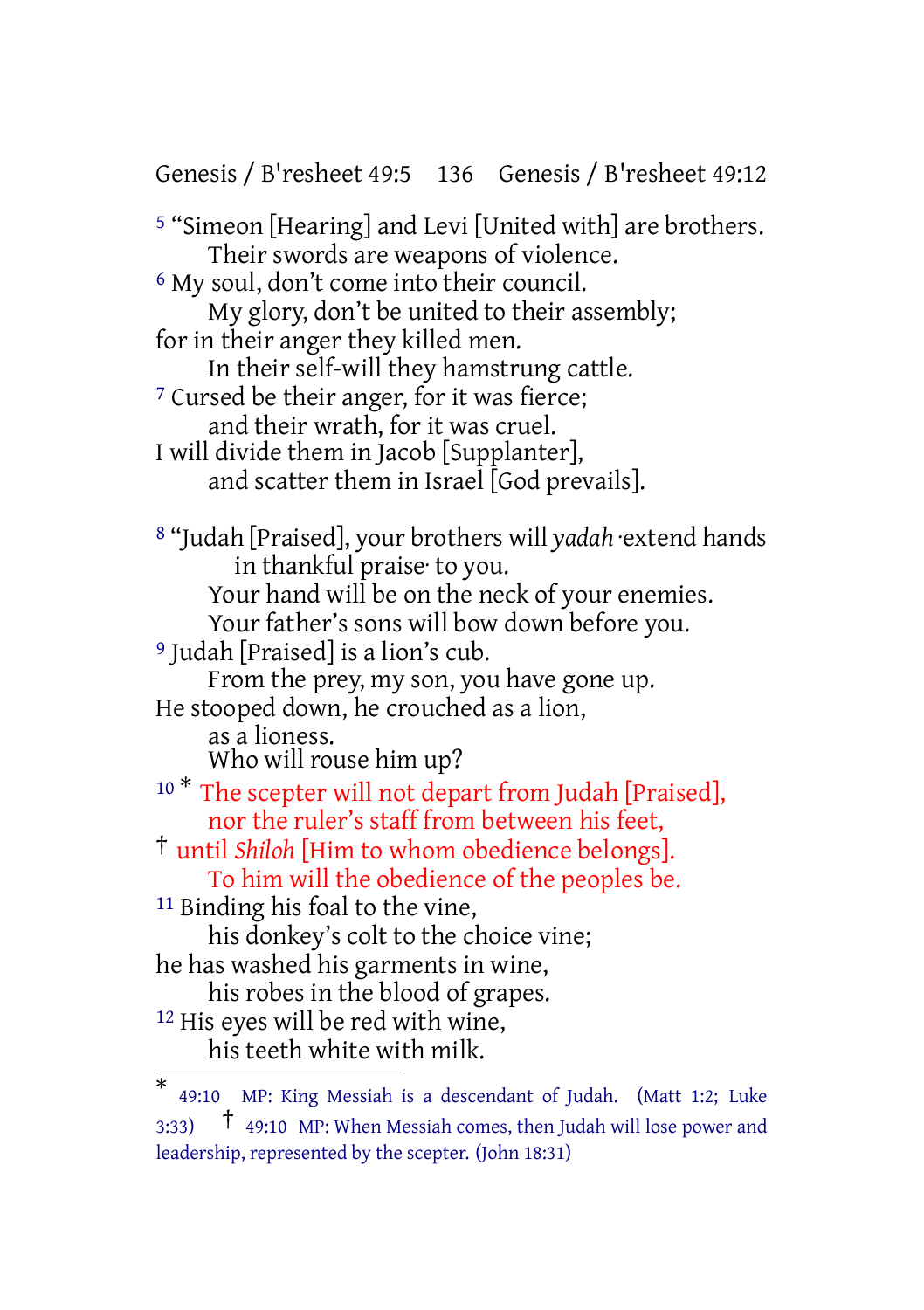Genesis / B'resheet 49:13 137 Genesis / B'resheet 49:23

13 "Zebulun [Living together] will dwell at the haven of the sea. He will be for a haven of ships. His border will be on Sidon.

14 "Issachar [Hire, Reward] is a strong donkey, lying down between the saddlebags.

15 He saw a resting place, that it was good, the land, that it was pleasant.

He bows his shoulder to the burden, and becomes a servant doing forced labor.

16 "Dan [He judged] will judge his people, as one of the tribes of Israel [God prevails].

<sup>17</sup> Dan [He judged] will be a serpent on the trail, an adder in the path,

That bites the horse's heels,

so that his rider falls backward.

18 I have waited for your *yishu'ah* ·salvation·, ADONAI .

- *(5)* 19 "A troop will press on Gad [Good fortune], but he will press on their heel.
- 20 "Asher [Happy]'s food will be rich. He will produce royal dainties.
- 21 "Naphtali [My wrestling] is a doe set free, who bears beautiful fawns.
- 22 "Joseph [May he add] is a fruitful vine, a fruitful vine by a spring. His branches run over the wall.
- <sup>23</sup> The archers have severely grieved him, shot at him, and persecute him: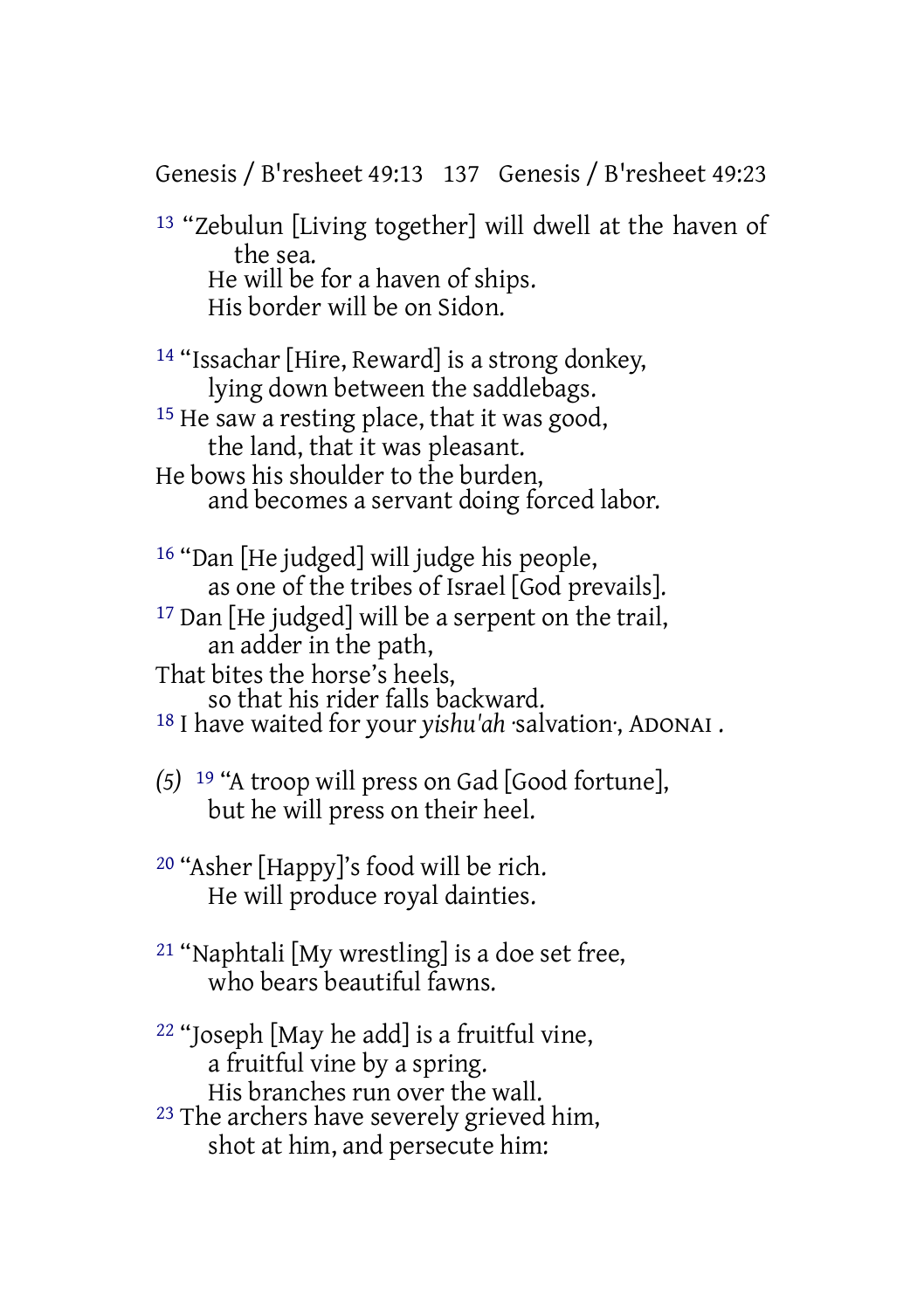Genesis / B'resheet 49:24 138 Genesis / B'resheet 49:30

24 But his bow remained strong.

The arms of his hands were made strong,

- by the hands of the *'Avir Ya'akov* [Mighty One of Supplanter],
- (from there is the *Ro'i* [Shepherd Provider], the *'Even Isra'el* [Stone of God prevails]),

25 even by the God of your father, who will help you; by *Shaddai* [Almighty], who will bless you,

with blessings of heaven above,

blessings of the deep that lies below,

- blessings of the breasts, and of the *racham* ·womb of compassionate love·.
- 26 The blessings of your father have prevailed above the blessings of your ancestors,

above the boundaries of the ancient hills.

They will be on the head of Joseph [May he add],

on the crown of the head of him who is separated from his brothers.

*(6)* 27 "Benjamin [Son of right hand, Son of south] is a ravenous wolf.

In the morning he will devour the prey.

At evening he will divide the plunder."

 $28$  All these are the twelve tribes of Israel [God prevails], and this is what their father spoke to them and blessed them. He blessed everyone according to his blessing. 29 He enjoined them, and said to them, "I am to be gathered to my people. Bury me with my fathers in the cave that is in the field of Ephron [Fawn-like] the Hittite [Descendant of Trembling fear], 30 in the cave that is in the field of Machpelah [Double], which is before Mamre [Bitter, Fatness], in the land of Canaan [Humbled], which Abraham [Father of a multitude] bought with the field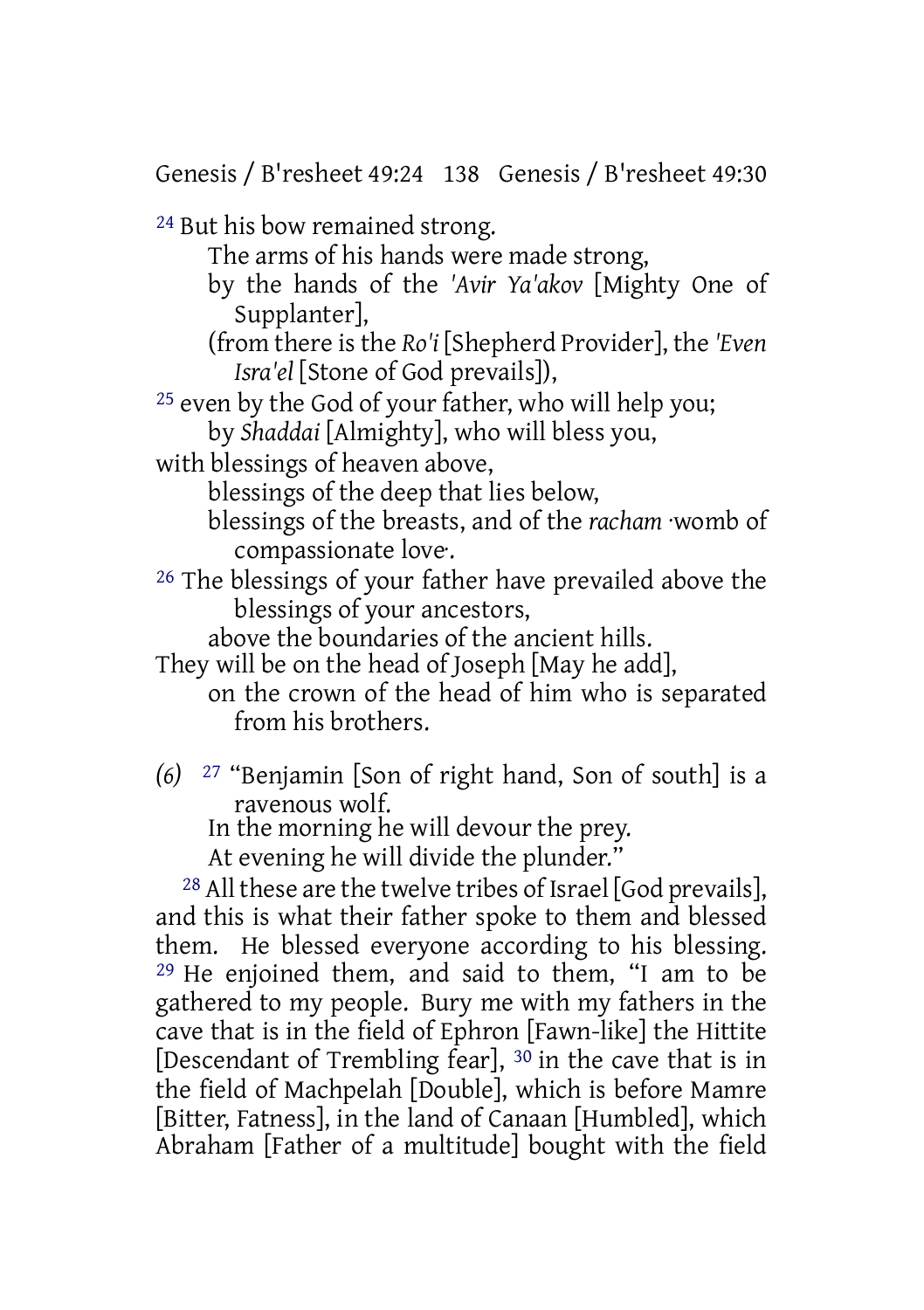Genesis / B'resheet 49:31 139 Genesis / B'resheet 50:7

from Ephron [Fawn-like]the Hittite [Descendant of Trembling fear] as a burial place.  $31$  There they buried Abraham [Father of a multitude] and Sarah [Princess], his wife. There they buried Isaac [Laughter] and Rebekah [Securely bound], his wife, and there I buried Leah [Weary]: 32 the field and the cave that is therein, which was purchased from the children of Heth [Trembling fear]." 33 When Jacob [Supplanter] finished enjoining words to his sons, he gathered up his feet into the bed, and yielded up the spirit, and was gathered to his people.

50

1 Joseph [May he add] fell on his father's face, wept on him, and kissed him. <sup>2</sup> Joseph [May he add] enjoined his servants, the physicians, to embalm his father; and the physicians embalmed Israel [God prevails]. 3 Forty days were fulfilled for him, for that is how many the days it takes to embalm. The Egyptians [people from Abode of slavery] wept for him for seventy days.

4 When the days of weeping for him were past, Joseph [May he add] spoke to the house of Pharaoh, saying, "If now I have found *chen* ·grace· in your eyes, please speak in the ears of Pharaoh, saying, 5 'My father made me swear, saying, "Behold, I am dying. Bury me in my grave which I have dug for myself in the land of Canaan [Humbled]." Now therefore, please let me go up and bury my father, and I will come again.' "

6 Pharaoh said, "Go up, and bury your father, just like he made you swear."

7 Joseph [May he add] went up to bury his father; and with him went up all the servants of Pharaoh, the elders of his house, all the elders of the land of Egypt [Abode of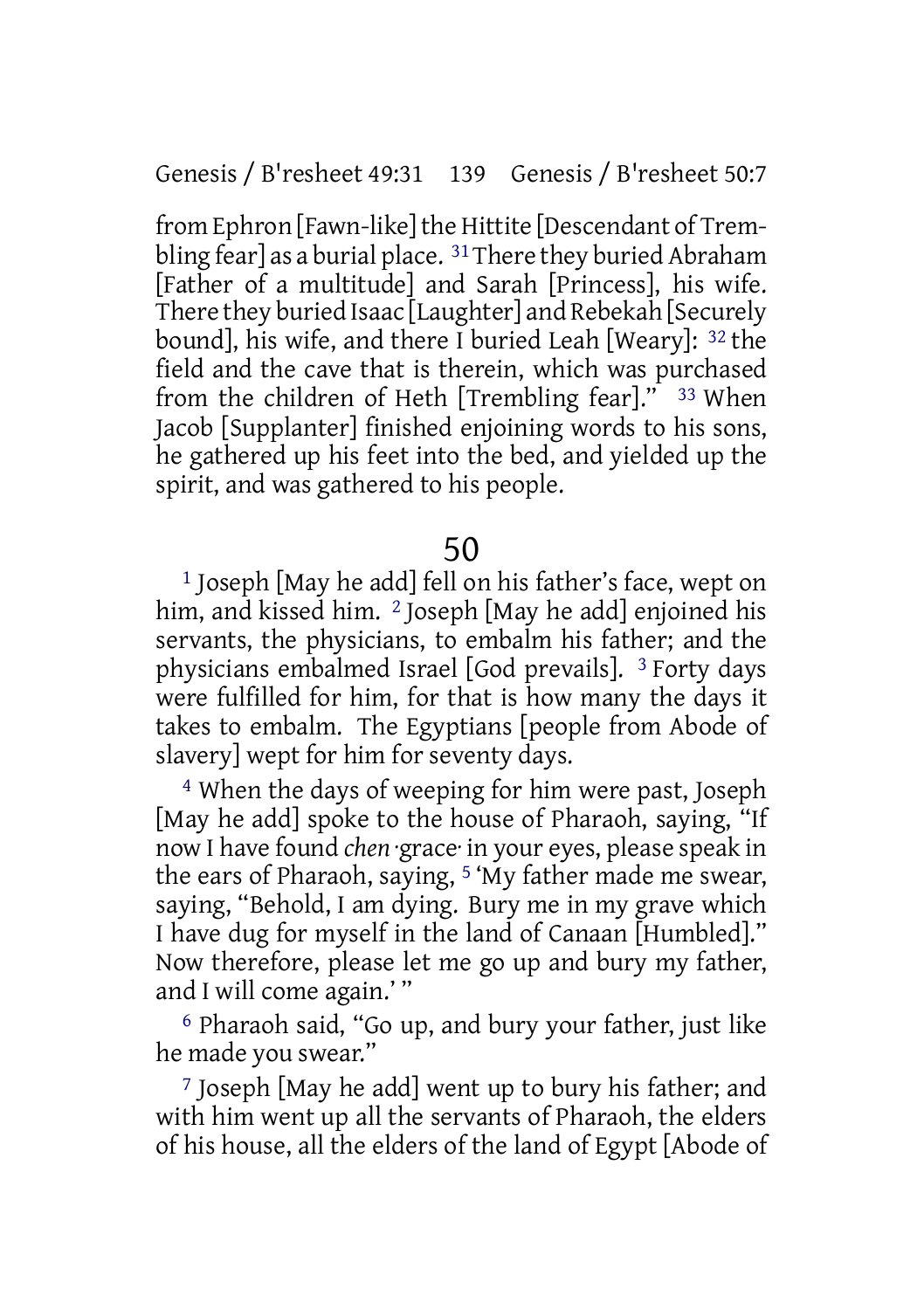#### Genesis / B'resheet 50:8 140 Genesis / B'resheet 50:17

slavery], 8All the house of Joseph [May he add], his brothers, and his father's house. Only their little ones, their flocks, and their herds, they left in the land of Goshen [Drawing near]. 9 There went up with him both chariots and horsemen. It was a very great company. 10They came to the threshing floor of Atad, which is beyond the Jordan [Descender], and there they lamented with a very great and severe lamentation. He mourned for his father seven days. 11 When the inhabitants of the land, the Canaanites [Descendants of Humbled], saw the mourning in the floor of Atad, they said, "This is a grievous mourning by the Egyptians [people from Abode of slavery]." Therefore its name was called Abel [Vanity, Mourning] Mizraim, which is beyond the Jordan [Descender]. 12 His sons did to him just as he enjoined them, 13 for his sons carried him into the land of Canaan [Humbled], and buried him in the cave of the field of Machpelah [Double], which Abraham [Father of a multitude] bought with the field, for a possession of a burial site, from Ephron [Fawn-like] the Hittite [Descendant of Trembling fear], before Mamre [Bitter, Fatness]. <sup>14</sup> Joseph [May he add] returned into Egypt [Abode of slavery] $-$  he, and his brothers, and all that went up with him to bury his father, after he had buried his father.

15 When Joseph [May he add]'s brothers saw that their father was dead, they said, "It may be that Joseph [May he add] will hate us, and will fully pay us back for all the evil which we did to him." 16 They sent a message to Joseph [May he add], saying, "Your father enjoined before he died, saying, 17 'You shall tell Joseph [May he add], "Now please forgive the disobedience of your brothers, and their sin, because they did evil to you." ' Now, please forgive the disobedience of the servants of the God of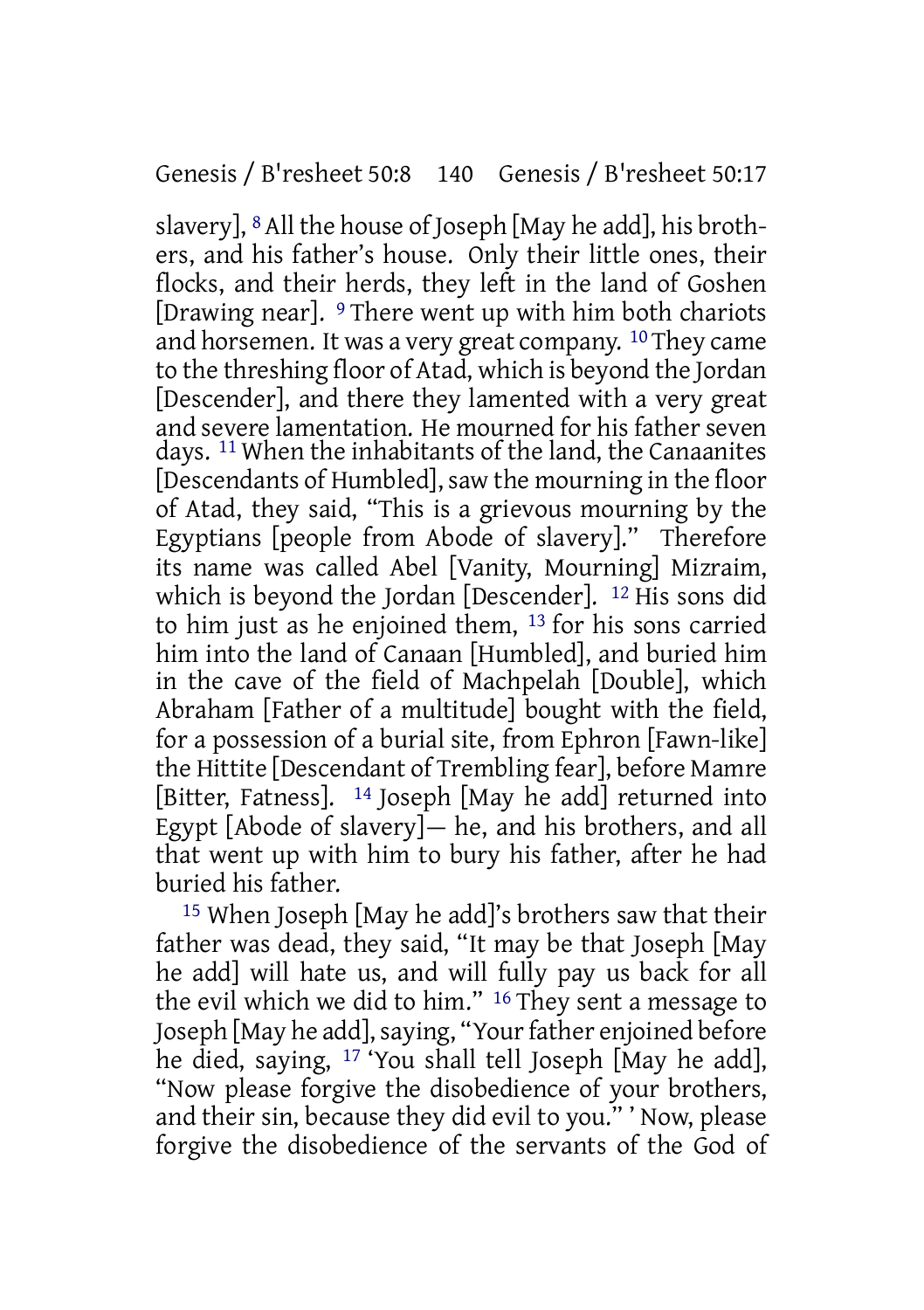your father." Joseph [May he add] wept when they spoke to him. 18 His brothers also went and fell down before his face; and they said, "Behold, we are your servants." 19 Joseph [May he add] said to them, "Don't be afraid, for am I in the place of God? 20 As for you, you meant evil against me, but God meant it for good, to bring to pass, as it istoday, to save many people alive. *(7)* 21Now therefore don't be afraid. I will nourish you and your little ones." He comforted them, and spoke kindly to them.

<sup>22</sup> Joseph [May he add] lived in Egypt [Abode of slavery], he, and his father's house. Joseph [May he add] lived one hundred ten years. *(Maftir ·Conclusion·)* 23 Joseph [May he add] saw Ephraim [Fruit]'s children to the third generation. The children also of Machir, the son of Manasseh [Causing to forget], were born on Joseph [May he add]'s knees. <sup>24</sup> Joseph [May he add] said to his brothers, "I am dying, but God will surely visit you, and bring you up out of this land to the land which he swore to Abraham [Father of a multitude], to Isaac [Laughter], and to Jacob [Supplanter]." <sup>25</sup> Joseph [May he add] took an oath of the children of Israel [God prevails], saying, "God will surely visit you, and you shall carry up my bones from here." <sup>26</sup> So Joseph [May he add] died, being one hundred ten years old, and they embalmed him, and he was put in a coffin in Egypt [Abode of slavery].

*Haftarah Vayechi ·Taking leave · And he lived·:*

*M'lakhim Alef / 1 Kings 2:1-12*

*B'rit Hadashah ·New Covenant·: Luke 4:31-5:11*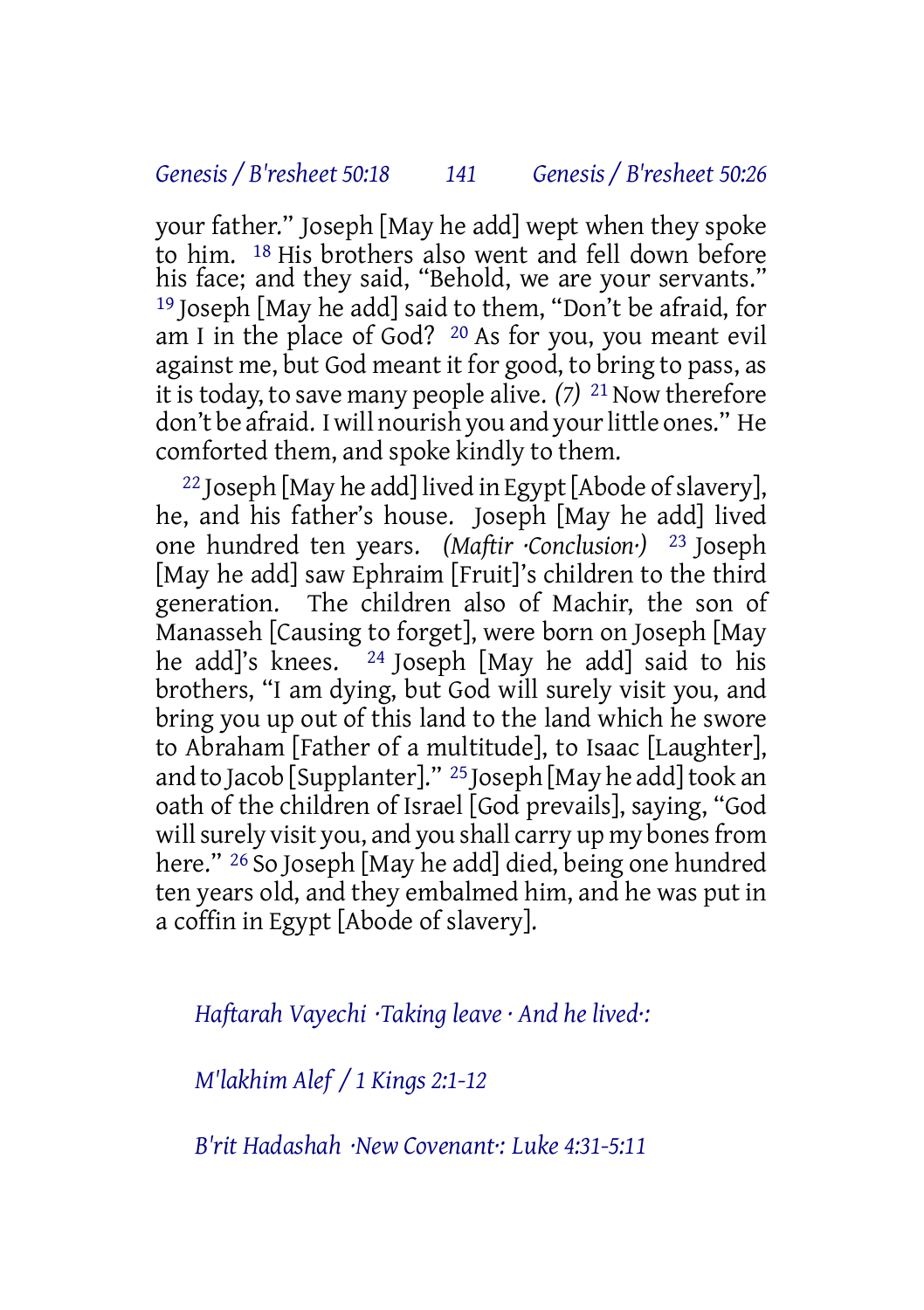Genesis / B'resheet 50:26 142 Genesis / B'resheet 50:26

*Chazak, chazak v'nitchazek! ·Be Strong, be strong, and let us show ourselves courageous!· (2 Samuel 10:12)*